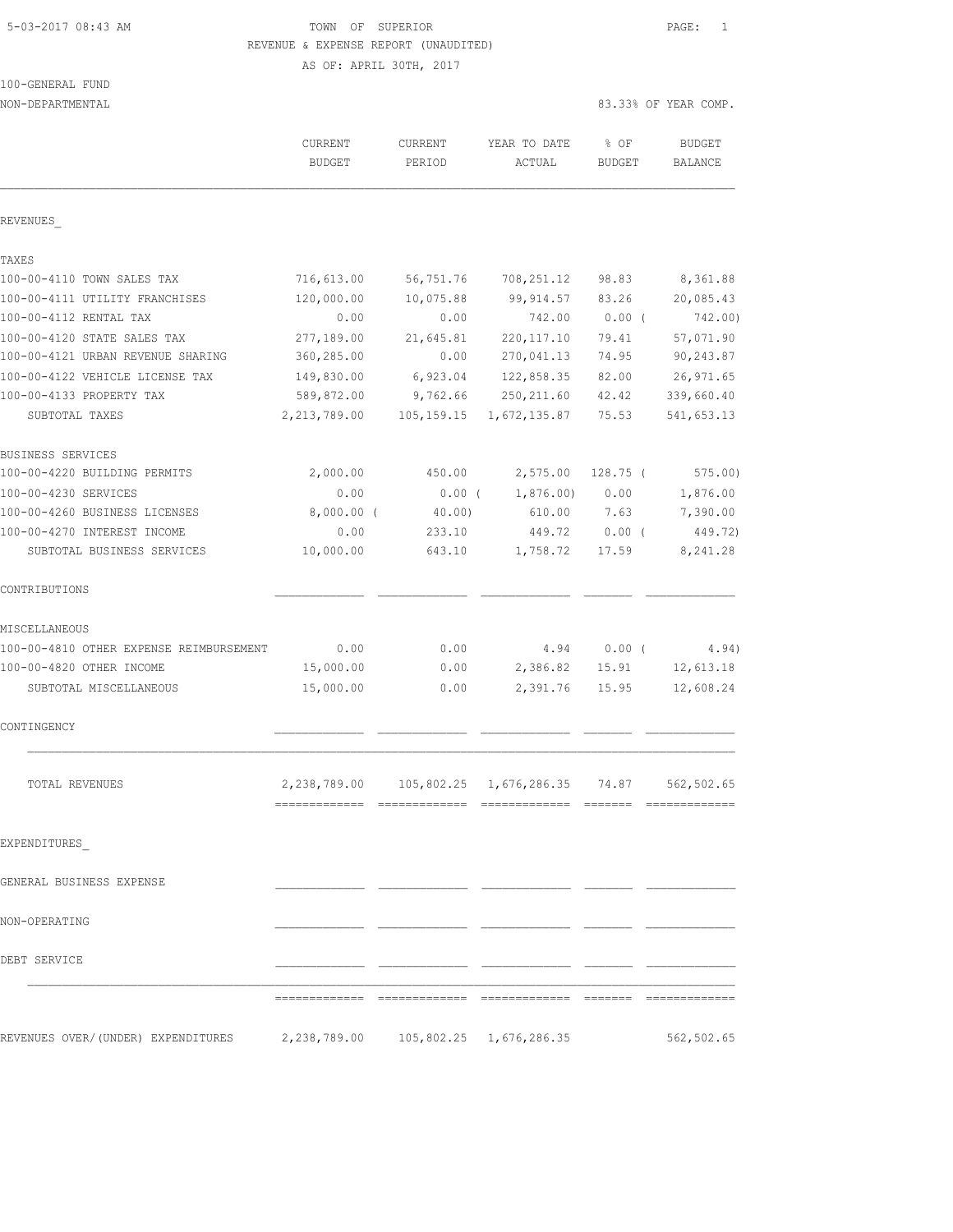| 5-03-2017 08:43 AM |  |
|--------------------|--|
|                    |  |

# TOWN OF SUPERIOR **Example 2** PAGE: 2 REVENUE & EXPENSE REPORT (UNAUDITED)

AS OF: APRIL 30TH, 2017

| 100-GENERAL | FUND |  |
|-------------|------|--|
|             |      |  |

MAYOR AND COUNCIL 83.33% OF YEAR COMP.

|                                                  | <b>CURRENT</b><br><b>BUDGET</b>             | <b>CURRENT</b><br>PERIOD | YEAR TO DATE<br>ACTUAL | $8$ OF<br>BUDGET | <b>BUDGET</b><br><b>BALANCE</b> |
|--------------------------------------------------|---------------------------------------------|--------------------------|------------------------|------------------|---------------------------------|
|                                                  |                                             |                          |                        |                  |                                 |
| EXPENDITURES                                     |                                             |                          |                        |                  |                                 |
| PERSONEL                                         |                                             |                          |                        |                  |                                 |
| 100-01-5154 WORKERS COMP INSURANCE               | 106.00                                      | 0.00                     | 0.00                   | 0.00             | 106.00                          |
| 100-01-5162 LIFE INSURANCE                       | 0.00                                        | 0.00                     | 6.70                   | $0.00$ (         | 6.70)                           |
| 100-01-5164 DENTAL INSURANCE                     | 0.00                                        | 0.00                     | 30.81                  | $0.00$ (         | 30.81                           |
| SUBTOTAL PERSONEL                                | 106.00                                      | 0.00                     | 37.51                  | 35.39            | 68.49                           |
| SUPPLIES                                         |                                             |                          |                        |                  |                                 |
| 100-01-5299 OPERATING SUPPLIES                   | 0.00                                        | 0.00                     | 49.82                  | 0.00(            | 49.82)                          |
| SUBTOTAL SUPPLIES                                | 0.00                                        | 0.00                     | 49.82                  | $0.00$ (         | 49.82)                          |
| UTILITIES                                        |                                             |                          |                        |                  |                                 |
| 100-01-5350 TELEPHONE                            | 4,350.00                                    | 338.55                   | 2,907.38 66.84         |                  | 1,442.62                        |
| SUBTOTAL UTILITIES                               | 4,350.00                                    | 338.55                   | 2,907.38               | 66.84            | 1,442.62                        |
| GENERAL BUSINESS EXPENSE                         |                                             |                          |                        |                  |                                 |
| 100-01-5410 ADVERTISING                          | 100.00                                      | 0.00                     | 40.00                  | 40.00            | 60.00                           |
| 100-01-5420 DUES & SUBSCRIPTIONS                 | 10,000.00                                   | 0.00                     | 0.00                   | 0.00             | 10,000.00                       |
| 100-01-5425 CONFERENCES & TRAINING               | 7,000.00                                    | 186.05                   | 2,026.53 28.95         |                  | 4,973.47                        |
| 100-01-5430 PRINTING                             | 0.00                                        | 0.00                     | 843.54                 | $0.00$ (         | 843.54)                         |
| 100-01-5450 UNIFORMS                             | 0.00                                        | 0.00                     | 276.14                 | $0.00$ (         | 276.14)                         |
| 100-01-5470 TRAVEL                               | 0.00                                        | 0.00                     | 122.58                 | $0.00$ (         | 122.58                          |
| SUBTOTAL GENERAL BUSINESS EXPENSE                | 17,100.00                                   | 186.05                   | 3,308.79               | 19.35            | 13,791.21                       |
| PROFESSIONAL SERVICES                            |                                             |                          |                        |                  |                                 |
| 100-01-5550 OTHER PROFESSIONAL SERVICES          | 3,195.00                                    | 0.00                     |                        | 1,666.00 52.14   | 1,529.00                        |
| SUBTOTAL PROFESSIONAL SERVICES                   | 3,195.00                                    | 0.00                     | 1,666.00               | 52.14            | 1,529.00                        |
| TOTAL EXPENDITURES                               | 24,751.00<br>============================== | 524.60                   | 7,969.50               | 32.20            | 16,781.50                       |
| REVENUES OVER/(UNDER) EXPENDITURES<br>$\sqrt{2}$ | $24,751.00$ (                               | 524.60)(                 | 7,969.50               | $\sqrt{2}$       | 16, 781.50)                     |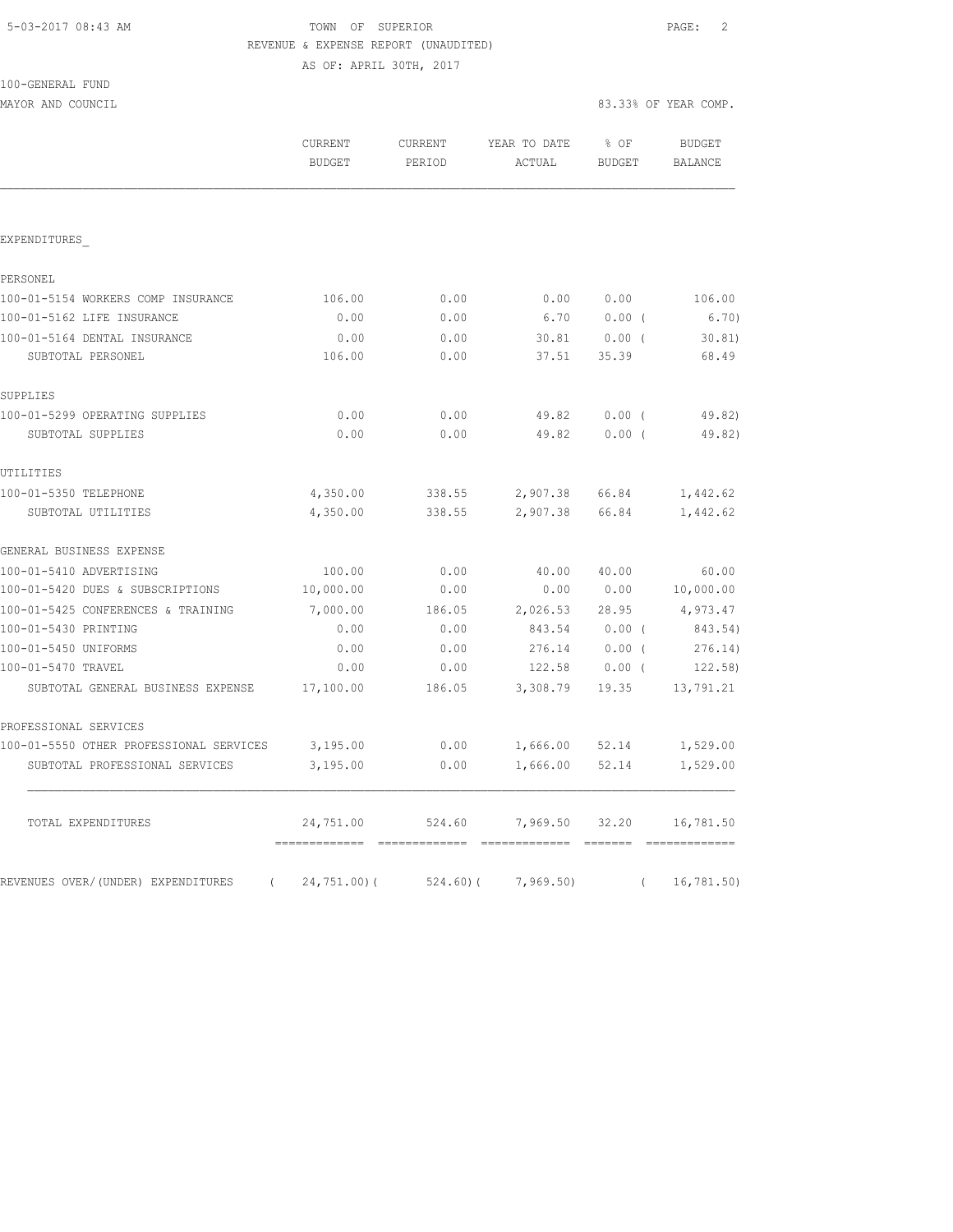# 5-03-2017 08:43 AM TOWN OF SUPERIOR PAGE: 3 REVENUE & EXPENSE REPORT (UNAUDITED)

| TOWN MANAGER                                                         |                          |                   |                                                 | 83.33% OF YEAR COMP.  |                          |  |
|----------------------------------------------------------------------|--------------------------|-------------------|-------------------------------------------------|-----------------------|--------------------------|--|
|                                                                      | CURRENT<br><b>BUDGET</b> | CURRENT<br>PERIOD | YEAR TO DATE<br>ACTUAL                          | % OF<br><b>BUDGET</b> | <b>BUDGET</b><br>BALANCE |  |
|                                                                      |                          |                   |                                                 |                       |                          |  |
| EXPENDITURES                                                         |                          |                   |                                                 |                       |                          |  |
| PERSONEL                                                             |                          |                   |                                                 |                       |                          |  |
| 100-02-5100 SALARIES                                                 | 81,385.00                | 5,813.52          | 61,180.96                                       | 75.17                 | 20,204.04                |  |
| 100-02-5151 FICA                                                     | 5,046.00                 | 326.74            | 3,448.12                                        | 68.33                 | 1,597.88                 |  |
| 100-02-5152 MEDICARE                                                 | 1,180.00                 | 76.42             | 806.44                                          | 68.34                 | 373.56                   |  |
| 100-02-5153 STATE UNEMPLOYMENT                                       | 300.00                   | 0.00              | 261.44                                          | 87.15                 | 38.56                    |  |
| 100-02-5154 WORKERS COMP INSURANCE                                   | 356.00                   | 0.00              | 0.00                                            | 0.00                  | 356.00                   |  |
| 100-02-5161 ARIZONA STATE RETIREMENT                                 | 9,335.00                 | 667.40            | 7,007.70                                        | 75.07                 | 2,327.30                 |  |
| 100-02-5162 LIFE INSURANCE                                           | 80.00                    | 6.70              | 67.00                                           | 83.75                 | 13.00                    |  |
| 100-02-5163 HEALTH INSURANCE                                         | 7,483.00                 | 479.12            | 4,792.96                                        | 64.05                 | 2,690.04                 |  |
| 100-02-5164 DENTAL INSURANCE                                         | 351.00                   | 30.81             | 308.10                                          | 87.78                 | 42.90                    |  |
| SUBTOTAL PERSONEL                                                    | 105,516.00               | 7,400.71          | 77,872.72                                       | 73.80                 | 27,643.28                |  |
| SUPPLIES                                                             |                          |                   |                                                 |                       |                          |  |
| 100-02-5299 OPERATING SUPPLIES                                       | 2,000.00                 | 0.00              | 0.00                                            | 0.00                  | 2,000.00                 |  |
| SUBTOTAL SUPPLIES                                                    | 2,000.00                 | 0.00              | 0.00                                            | 0.00                  | 2,000.00                 |  |
| UTILITIES                                                            |                          |                   |                                                 |                       |                          |  |
| 100-02-5350 TELEPHONE                                                | 0.00                     | 55.29             | 553.90                                          | $0.00$ (              | 553.90                   |  |
| SUBTOTAL UTILITIES                                                   | 0.00                     | 55.29             | 553.90                                          | $0.00$ (              | 553.90)                  |  |
| GENERAL BUSINESS EXPENSE                                             |                          |                   |                                                 |                       |                          |  |
| 100-02-5420 DUES & SUBSCRIPTIONS                                     | 0.00                     | 0.00              | 100.00                                          | $0.00$ (              | 100.00)                  |  |
| 100-02-5425 CONFERENCE & TRAINING                                    | 2,000.00                 | 0.00              | 223.28                                          | 11.16                 | 1,776.72                 |  |
| 100-02-5470 TRAVEL                                                   | 1,000.00                 | 0.00              | 122.73                                          | 12.27                 | 877.27                   |  |
| 100-02-5471 HOST/MEALS                                               | 0.00                     | 0.00              | 121.68                                          | $0.00$ (              | 121.68)                  |  |
| SUBTOTAL GENERAL BUSINESS EXPENSE                                    | 3,000.00                 | 0.00              | 567.69                                          | 18.92                 | 2,432.31                 |  |
| REPAIR/MAINTENANCE                                                   |                          |                   |                                                 |                       |                          |  |
| 100-02-5641 VEHICLE FUEL                                             | 0.00                     | 0.00              |                                                 | 31.67 0.00 (          | 31.67)                   |  |
| SUBTOTAL REPAIR/MAINTENANCE                                          | 0.00                     | 0.00              |                                                 | $31.67$ 0.00 (        | 31.67)                   |  |
| TOTAL EXPENDITURES                                                   |                          |                   | $110,516.00$ 7,456.00 79,025.98 71.51 31,490.02 |                       |                          |  |
| REVENUES OVER/(UNDER) EXPENDITURES (110,516.00)(7,456.00)(79,025.98) |                          |                   |                                                 |                       | (31, 490.02)             |  |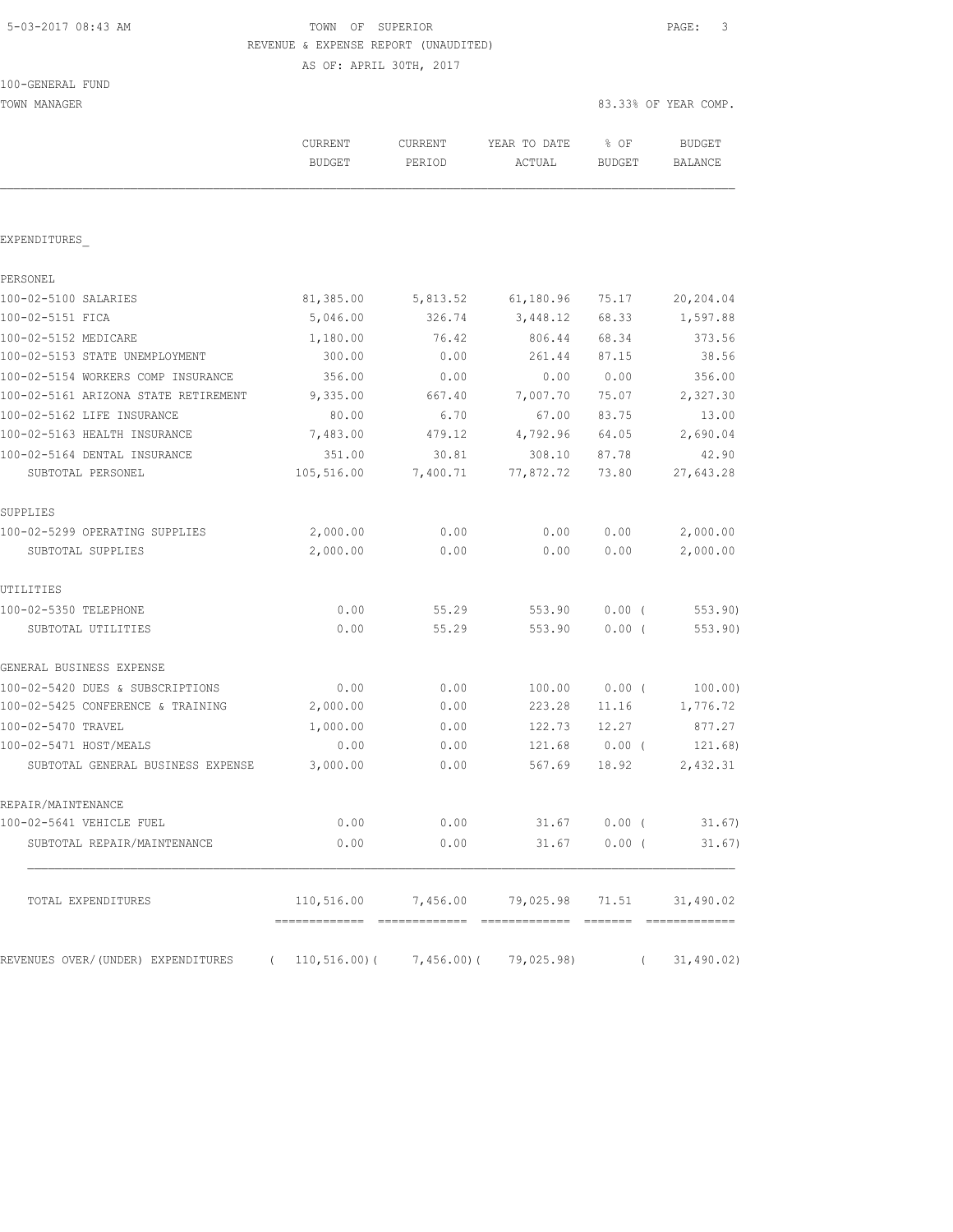| 5-03-2017 08:43 AM |  |
|--------------------|--|
|                    |  |

100-GENERAL FUND

## TOWN OF SUPERIOR **Example 2018** PAGE: 4 REVENUE & EXPENSE REPORT (UNAUDITED) AS OF: APRIL 30TH, 2017

| TOWN ATTORNEY |         |         |                   |        | 83.33% OF YEAR COMP. |
|---------------|---------|---------|-------------------|--------|----------------------|
|               | CURRENT | CURRENT | YEAR TO DATE % OF |        | BUDGET               |
|               | BUDGET  | PERIOD  | ACTUAL            | BUDGET | BALANCE              |
|               |         |         |                   |        |                      |

### EXPENDITURES\_

| PERSONEL                           |            |          |            |       |              |
|------------------------------------|------------|----------|------------|-------|--------------|
| SUPPLIES                           |            |          |            |       |              |
| PROFESSIONAL SERVICES              |            |          |            |       |              |
| 100-03-5540 LEGAL SERVICES         | 63,000.00  | 0.00     | 47,282.63  | 75.05 | 15,717.37    |
| SUBTOTAL PROFESSIONAL SERVICES     | 63,000.00  | 0.00     | 47,282.63  | 75.05 | 15,717.37    |
| TOTAL EXPENDITURES                 | 63,000.00  | 0.00     | 47,282.63  | 75.05 | 15,717.37    |
| REVENUES OVER/(UNDER) EXPENDITURES | 63,000.00) | $0.00$ ( | 47,282.63) |       | 15, 717, 37) |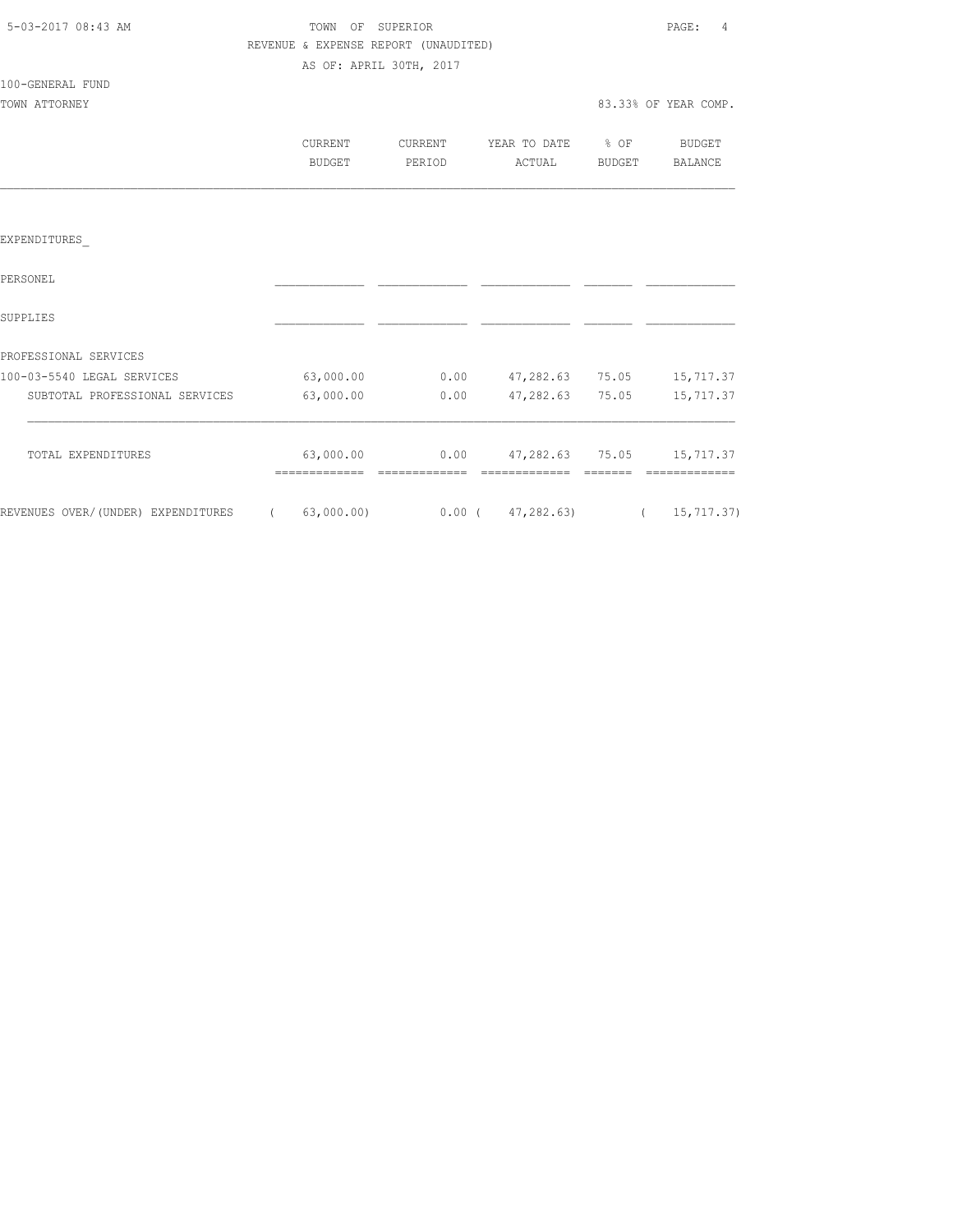## 5-03-2017 08:43 AM TOWN OF SUPERIOR PAGE: 5 REVENUE & EXPENSE REPORT (UNAUDITED)

AS OF: APRIL 30TH, 2017

|  | 100-GENERAL FUND |  |
|--|------------------|--|
|  |                  |  |

MAGISTRATE 83.33% OF YEAR COMP.

|                                                                       | CURRENT<br><b>BUDGET</b> | CURRENT<br>PERIOD     | YEAR TO DATE<br>ACTUAL                                | % OF<br><b>BUDGET</b> | <b>BUDGET</b><br>BALANCE                                                                                                                                                                                                                                                                                                                                                                                                                                                                          |
|-----------------------------------------------------------------------|--------------------------|-----------------------|-------------------------------------------------------|-----------------------|---------------------------------------------------------------------------------------------------------------------------------------------------------------------------------------------------------------------------------------------------------------------------------------------------------------------------------------------------------------------------------------------------------------------------------------------------------------------------------------------------|
|                                                                       |                          |                       |                                                       |                       |                                                                                                                                                                                                                                                                                                                                                                                                                                                                                                   |
| REVENUES                                                              |                          |                       |                                                       |                       |                                                                                                                                                                                                                                                                                                                                                                                                                                                                                                   |
| BUSINESS SERVICES                                                     |                          |                       |                                                       |                       |                                                                                                                                                                                                                                                                                                                                                                                                                                                                                                   |
| 100-04-4250 FINES                                                     | 0.00                     | 3.36                  | 374.41                                                | 0.00(                 | 374.41)                                                                                                                                                                                                                                                                                                                                                                                                                                                                                           |
| 100-04-4251 MFTG - MAGISTRATE COURT                                   | 0.00                     | 0.00                  | 57.42                                                 | 0.00(                 | 57.42)                                                                                                                                                                                                                                                                                                                                                                                                                                                                                            |
| SUBTOTAL BUSINESS SERVICES                                            | 0.00                     | 3.36                  | 431.83                                                | $0.00$ (              | 431.83)                                                                                                                                                                                                                                                                                                                                                                                                                                                                                           |
| TOTAL REVENUES                                                        | 0.00<br>-------------    | 3.36<br>============= | 431.83<br>--------------                              | 0.00(<br>--------     | 431.83)<br>$\begin{array}{cccccccccccccc} \multicolumn{2}{c}{} & \multicolumn{2}{c}{} & \multicolumn{2}{c}{} & \multicolumn{2}{c}{} & \multicolumn{2}{c}{} & \multicolumn{2}{c}{} & \multicolumn{2}{c}{} & \multicolumn{2}{c}{} & \multicolumn{2}{c}{} & \multicolumn{2}{c}{} & \multicolumn{2}{c}{} & \multicolumn{2}{c}{} & \multicolumn{2}{c}{} & \multicolumn{2}{c}{} & \multicolumn{2}{c}{} & \multicolumn{2}{c}{} & \multicolumn{2}{c}{} & \multicolumn{2}{c}{} & \multicolumn{2}{c}{} & \$ |
| EXPENDITURES                                                          |                          |                       |                                                       |                       |                                                                                                                                                                                                                                                                                                                                                                                                                                                                                                   |
| PERSONEL                                                              |                          |                       |                                                       |                       |                                                                                                                                                                                                                                                                                                                                                                                                                                                                                                   |
| 100-04-5100 SALARIES                                                  | 11,482.00                | 883.20                | 9,411.78                                              | 81.97                 | 2,070.22                                                                                                                                                                                                                                                                                                                                                                                                                                                                                          |
| 100-04-5151 FICA                                                      | 712.00                   | 54.76                 | 574.98                                                | 80.76                 | 137.02                                                                                                                                                                                                                                                                                                                                                                                                                                                                                            |
| 100-04-5152 MEDICARE                                                  | 166.00                   | 12.78                 | 134.19                                                | 80.84                 | 31.81                                                                                                                                                                                                                                                                                                                                                                                                                                                                                             |
| 100-04-5153 STATE UNEMPLOYMENT                                        | 484.00                   | 27.64                 | 363.74                                                | 75.15                 | 120.26                                                                                                                                                                                                                                                                                                                                                                                                                                                                                            |
| 100-04-5154 WORKERS COMP INSURANCE                                    | 48.00                    | 43.00                 | 236.00                                                | 491.67 (              | 188.00)                                                                                                                                                                                                                                                                                                                                                                                                                                                                                           |
| 100-04-5161 ARIZONA STATE RETIREMENT                                  | 1,317.00                 | 82.48                 | 866.04                                                | 65.76                 | 450.96                                                                                                                                                                                                                                                                                                                                                                                                                                                                                            |
| SUBTOTAL PERSONEL                                                     | 14,209.00                | 1,103.86              | 11,586.73                                             | 81.55                 | 2,622.27                                                                                                                                                                                                                                                                                                                                                                                                                                                                                          |
| SUPPLIES                                                              |                          |                       |                                                       |                       |                                                                                                                                                                                                                                                                                                                                                                                                                                                                                                   |
| 100-04-5210 OFFICE SUPPLIES                                           | 886.00                   | 0.00                  | 0.00                                                  | 0.00                  | 886.00                                                                                                                                                                                                                                                                                                                                                                                                                                                                                            |
| 100-04-5299 OPERATING SUPPLIES                                        | 0.00                     | 7.02                  | 30.11                                                 | $0.00$ (              | 30.11)                                                                                                                                                                                                                                                                                                                                                                                                                                                                                            |
| SUBTOTAL SUPPLIES                                                     | 886.00                   | 7.02                  | 30.11                                                 | 3.40                  | 855.89                                                                                                                                                                                                                                                                                                                                                                                                                                                                                            |
| GENERAL BUSINESS EXPENSE                                              |                          |                       |                                                       |                       |                                                                                                                                                                                                                                                                                                                                                                                                                                                                                                   |
| 100-04-5460 POSTAGE                                                   | 0.00                     | 0.00                  | 33.13                                                 | $0.00$ (              | 33.13)                                                                                                                                                                                                                                                                                                                                                                                                                                                                                            |
| 100-04-5471 AUDIT & ACCOUNTING                                        | 0.00                     | 0.00                  | 2,043.48                                              | $0.00$ (              | 2,043.48)                                                                                                                                                                                                                                                                                                                                                                                                                                                                                         |
| SUBTOTAL GENERAL BUSINESS EXPENSE                                     | 0.00                     | 0.00                  | 2,076.61                                              | $0.00$ (              | 2,076.61)                                                                                                                                                                                                                                                                                                                                                                                                                                                                                         |
| PROFESSIONAL SERVICES                                                 |                          |                       |                                                       |                       |                                                                                                                                                                                                                                                                                                                                                                                                                                                                                                   |
| 100-04-5550 OTHER PROFESSIONAL SVC                                    | 0.00                     |                       | $0.00$ 1, 434.32 0.00 ( 1, 434.32)                    |                       |                                                                                                                                                                                                                                                                                                                                                                                                                                                                                                   |
| SUBTOTAL PROFESSIONAL SERVICES                                        | 0.00                     |                       | $0.00$ 1,434.32 0.00 ( 1,434.32)                      |                       |                                                                                                                                                                                                                                                                                                                                                                                                                                                                                                   |
| CAPITAL OUTLAY                                                        |                          |                       |                                                       |                       |                                                                                                                                                                                                                                                                                                                                                                                                                                                                                                   |
| 100-04-5720 OFFICE EQUIPMENT                                          | 0.00                     |                       | $0.00$ 750.00 0.00 (                                  |                       | 750.00)                                                                                                                                                                                                                                                                                                                                                                                                                                                                                           |
| SUBTOTAL CAPITAL OUTLAY                                               | 0.00                     | 0.00                  |                                                       | 750.00 0.00 (         | 750.00)                                                                                                                                                                                                                                                                                                                                                                                                                                                                                           |
| TOTAL EXPENDITURES                                                    |                          |                       | $15,095.00$ $1,110.88$ $15,877.77$ $105.19$ ( 782.77) |                       |                                                                                                                                                                                                                                                                                                                                                                                                                                                                                                   |
| REVENUES OVER/(UNDER) EXPENDITURES (15,095.00) (1,107.52) (15,445.94) |                          |                       |                                                       |                       | 350.94                                                                                                                                                                                                                                                                                                                                                                                                                                                                                            |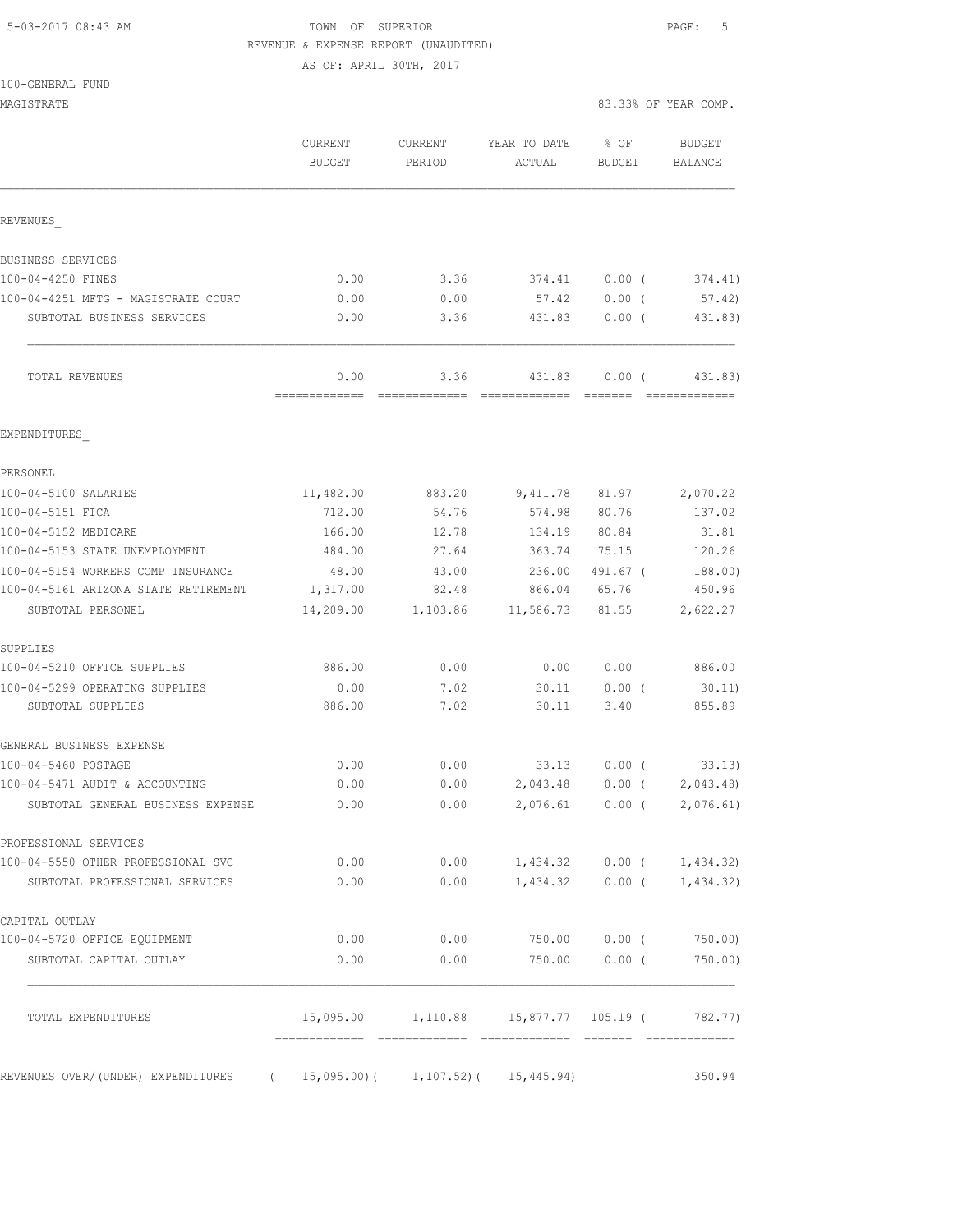5-03-2017 08:43 AM TOWN OF SUPERIOR PAGE: 6 REVENUE & EXPENSE REPORT (UNAUDITED)

|                                                   |                        | AS OF: APRIL 30TH, 2017 |                              |                |                      |
|---------------------------------------------------|------------------------|-------------------------|------------------------------|----------------|----------------------|
| 100-GENERAL FUND                                  |                        |                         |                              |                |                      |
| ADMIN/TOWN CLERK                                  |                        |                         |                              |                | 83.33% OF YEAR COMP. |
|                                                   | CURRENT                | CURRENT                 | YEAR TO DATE                 | % OF           | <b>BUDGET</b>        |
|                                                   | <b>BUDGET</b>          | PERIOD                  | ACTUAL                       | BUDGET         | BALANCE              |
| REVENUES                                          |                        |                         |                              |                |                      |
| BUSINESS SERVICES                                 |                        |                         |                              |                |                      |
| 100-05-4240 ADMIN FEES (FAX/COPY/NOTARY)          | 0.00                   | 113.57                  | 418.32 0.00 (                |                | 418.32)              |
| SUBTOTAL BUSINESS SERVICES                        | 0.00                   | 113.57                  | 418.32                       | $0.00$ (       | 418.32)              |
| TOTAL REVENUES                                    | 0.00                   | 113.57                  | 418.32                       | 0.00(          | 418.32)              |
| EXPENDITURES                                      |                        |                         |                              |                |                      |
| PERSONEL                                          |                        |                         |                              |                |                      |
| 100-05-5100 SALARIES                              | 131,110.00             | 8,007.50                | 71,176.66 54.29 59,933.34    |                |                      |
| 100-05-5101 OVERTIME                              | 0.00                   | 300.96                  | 718.65                       | $0.00$ (       | 718.65)              |
| 100-05-5151 FICA                                  | 8,129.00               | 506.57                  | 4,570.87                     |                | 56.23 3,558.13       |
| 100-05-5152 MEDICARE                              | 1,901.00               | 118.46                  | 1,068.92                     | 56.23          | 832.08               |
| 100-05-5153 STATE UNEMPLOYMENT                    | 901.00                 | 73.79                   | 1,044.70                     | $115.95$ (     | 143.70)              |
| 100-05-5154 WORKERS COMP INSURANCE                | 574.00                 | 42.00                   | 213.00                       | 37.11          | 361.00               |
| 100-05-5161 ARIZONA STATE RETIREMENT              | 15,038.00              | 953.82                  | 7,658.29                     | 50.93          | 7,379.71             |
| 100-05-5162 LIFE INSURANCE                        | 241.00                 | 20.10                   | 175.85                       | 72.97          | 65.15                |
| 100-05-5163 HEALTH INSURANCE                      | 22,448.00              | 1,437.36                | 11,020.62                    | 49.09          | 11, 427.38           |
| 100-05-5164 DENTAL INSURANCE<br>SUBTOTAL PERSONEL | 1,053.00<br>181,395.00 | 92.43<br>11,552.99      | 708.63<br>98,356.19          | 67.30<br>54.22 | 344.37<br>83,038.81  |
| SUPPLIES                                          |                        |                         |                              |                |                      |
| 100-05-5210 OFFICE SUPPLIES                       | 8,556.00               | 701.08                  | 10,584.44 123.71 ( 2,028.44) |                |                      |
| 100-05-5299 OPERATING SUPPLIES                    | 2,000.00               | 114.12                  | 2,706.61 135.33 (            |                | 706.61)              |
| SUBTOTAL SUPPLIES                                 | 10,556.00              | 815.20                  | 13,291.05                    | 125.91 (       | 2,735.05             |
| UTILITIES                                         |                        |                         |                              |                |                      |
| 100-05-5310 ELECTRICITY<br>100-05-5320 GAS        | 10,000.00              | 0.00                    | 8,568.02                     | 85.68          | 1,431.98             |
| 100-05-5350 TELEPHONE                             | 1,200.00<br>4,000.00   | 98.33<br>298.90         | 990.06<br>3,132.29           | 82.51<br>78.31 | 209.94<br>867.71     |
| 100-05-5360 WATER                                 | 2,300.00               | 210.76                  | 3,336.31                     | $145.06$ (     | 1,036.31)            |
| 100-05-5380 SECURITY                              | 1,230.00               | 0.00                    | 622.44                       | 50.60          | 607.56               |
| SUBTOTAL UTILITIES                                | 18,730.00              | 607.99                  | 16,649.12                    | 88.89          | 2,080.88             |
| GENERAL BUSINESS EXPENSE                          |                        |                         |                              |                |                      |
| 100-05-5410 ADVERTISING                           | 5,000.00               | 0.00                    | 3,158.91                     | 63.18          | 1,841.09             |
| 100-05-5420 DUES & SUBSCRIPTIONS                  | 2,000.00               | 495.21                  | 9,726.63                     | 486.33 (       | 7,726.63)            |
| 100-05-5425 CONFERENCES & TRAINING                | 0.00                   | 0.00                    | 2,170.54                     | $0.00$ (       | 2,170.54)            |
| 100-05-5430 PRINTING                              | 5,120.00               | 155.32                  | 4,064.33                     | 79.38          | 1,055.67             |
| 100-05-5440 ELECTIONS                             | 5,000.00               | 0.00                    | 5,092.50                     | $101.85$ (     | 92.50)               |
| 100-05-5460 POSTAGE                               | 6,000.00               | 533.52                  | 5,920.07                     | 98.67          | 79.93                |
| 100-05-5470 TRAVEL                                | 0.00                   | 0.00                    | 68.90                        | $0.00$ (       | 68.90)               |

100-05-5471 AUDIT & ACCOUNTING 0.00 0.00 3,879.98 0.00 ( 3,879.98) 100-05-5480 GENERAL INSURANCE 12,820.00 0.00 15,165.77 118.30 ( 2,345.77) 100-05-5482 LIABILITY INSURANCE 0.00 0.00 1,650.00 0.00 ( 1,650.00)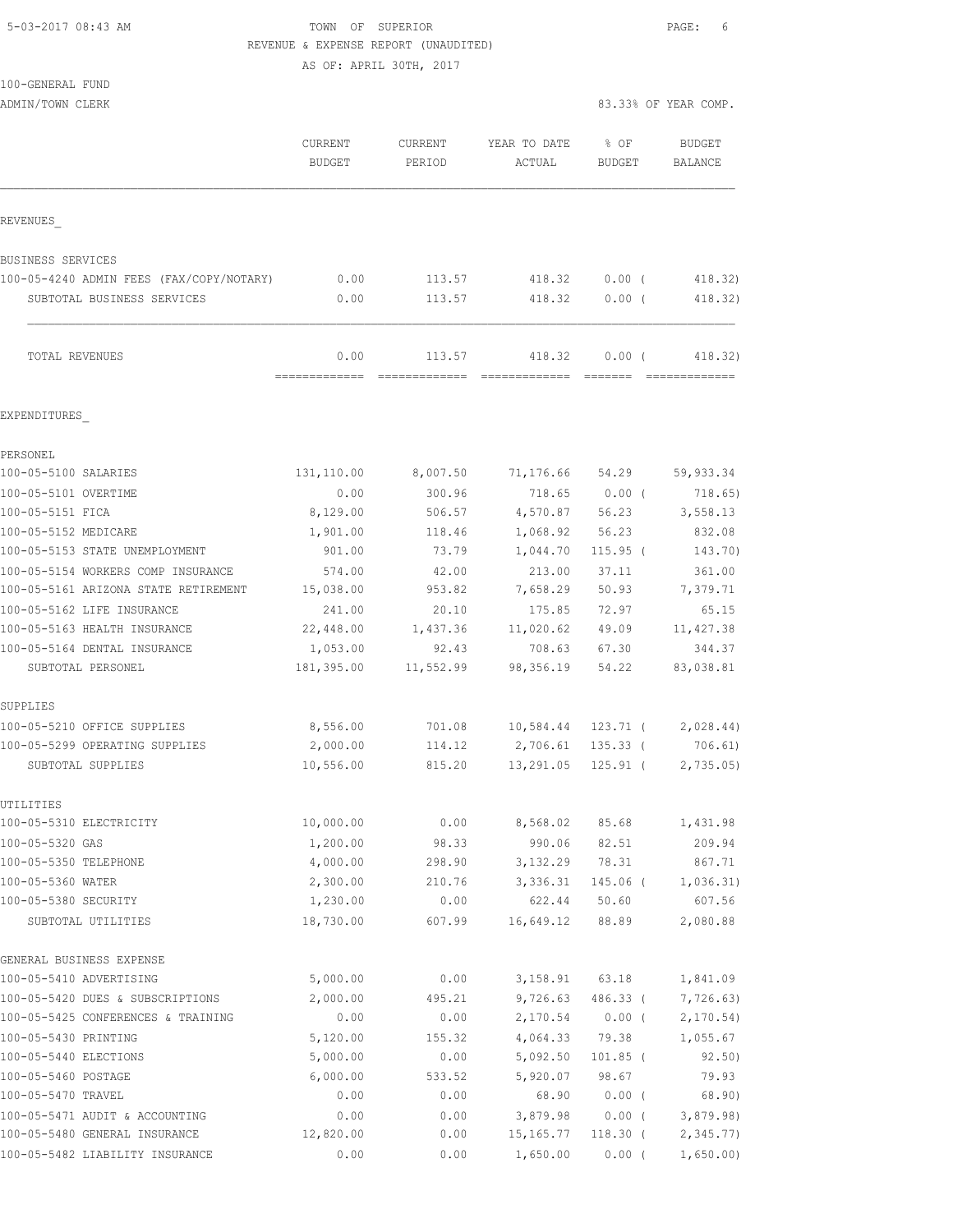## 5-03-2017 08:43 AM TOWN OF SUPERIOR PAGE: 7 REVENUE & EXPENSE REPORT (UNAUDITED)

AS OF: APRIL 30TH, 2017

## 100-GENERAL FUND

ADMIN/TOWN CLERK 83.33% OF YEAR COMP.

|                                         | CURRENT<br><b>BUDGET</b>                   | CURRENT<br>PERIOD    | YEAR TO DATE<br>ACTUAL | $8$ OF<br><b>BUDGET</b> | <b>BUDGET</b><br><b>BALANCE</b> |
|-----------------------------------------|--------------------------------------------|----------------------|------------------------|-------------------------|---------------------------------|
| 100-05-5491 FINANCE/BANK FEES           | 390.00                                     | 0.00                 | 50.00                  | 12.82                   | 340.00                          |
| 100-05-5495 PENALTY                     | 0.00                                       | 0.00(                | 46, 417.29)            | 0.00                    | 46, 417.29                      |
| SUBTOTAL GENERAL BUSINESS EXPENSE       | 36,330.00                                  | 1,184.05 4,530.34    |                        | 12.47                   | 31,799.66                       |
| PROFESSIONAL SERVICES                   |                                            |                      |                        |                         |                                 |
| 100-05-5550 OTHER PROFESSIONAL SERVICES | 1,797.00                                   | 25,742.17            |                        | 77,535.32 4,314.71 (    | 75,738.32)                      |
| 100-05-5590 AUDIT & ACCOUNTING          | 9,000.00                                   | 0.00                 |                        | 15,100.00 167.78 (      | 6,100.00)                       |
| SUBTOTAL PROFESSIONAL SERVICES          | 10,797.00                                  | 25,742.17            | 92,635.32 857.97 (     |                         | 81,838.32)                      |
| REPAIR/MAINTENANCE                      |                                            |                      |                        |                         |                                 |
| 100-05-5641 GAS & OIL                   | 500.00                                     | 30.57                | 30.57                  | 6.11                    | 469.43                          |
| 100-05-5650 OTHER EQUIPMENT REPAIRS     | 4,000.00                                   | 0.00                 | 0.00                   | 0.00                    | 4,000.00                        |
| SUBTOTAL REPAIR/MAINTENANCE             | 4,500.00                                   | 30.57                | 30.57                  | 0.68                    | 4,469.43                        |
| CAPITAL OUTLAY                          |                                            |                      |                        |                         |                                 |
| 100-05-5710 BUILDING                    | 5,000.00                                   | 666.66               | 5,541.39               | $110.83$ (              | 541.39)                         |
| 100-05-5720 OFFICE EQUIPMENT            | 15,000.00                                  | 0.00                 | 6,986.14 46.57         |                         | 8,013.86                        |
| 100-05-5780 COMPUTER/INCODE SOFTWARE    | 28,014.00                                  | 0.00                 | 4,407.62               | 15.73                   | 23,606.38                       |
| SUBTOTAL CAPITAL OUTLAY                 | 48,014.00                                  | 666.66               | 16,935.15              | 35.27                   | 31,078.85                       |
| TOTAL EXPENDITURES                      | 310, 322.00<br>-------------               | 40,599.63 242,427.74 |                        | 78.12                   | 67,894.26                       |
| REVENUES OVER/(UNDER) EXPENDITURES      | $(310, 322.00) (40, 486.06) (242, 009.42)$ |                      |                        | $\sqrt{2}$              | 68, 312.58)                     |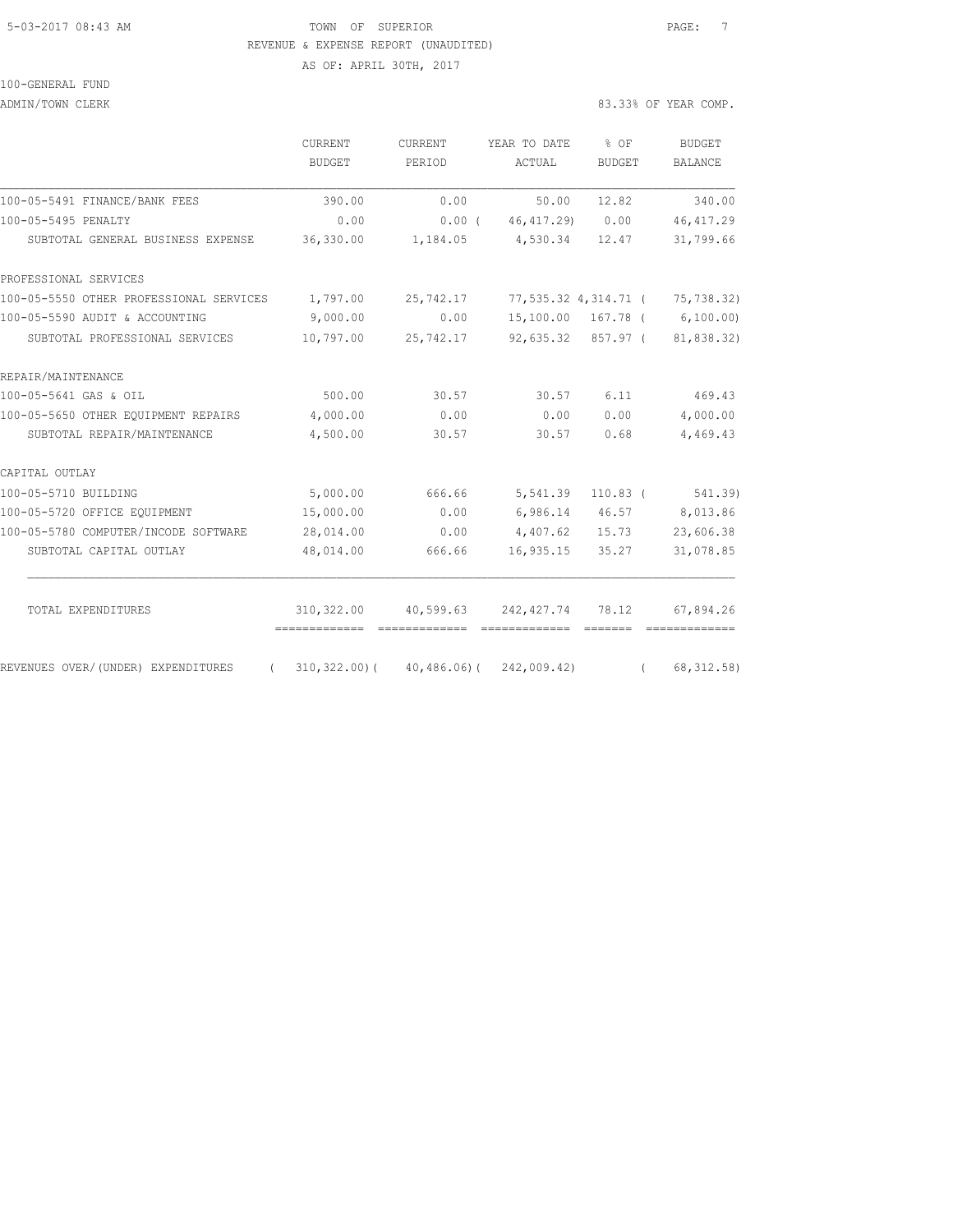| 5-03-2017 08:43 AM |  |
|--------------------|--|
|                    |  |

100-GENERAL FUND

TOWN OF SUPERIOR **Example 2018** PAGE: 8 REVENUE & EXPENSE REPORT (UNAUDITED) AS OF: APRIL 30TH, 2017

FINANCE 83.33% OF YEAR COMP.

|                                                                   | <b>CURRENT</b><br><b>BUDGET</b>               | <b>CURRENT</b><br>PERIOD | YEAR TO DATE % OF<br>ACTUAL     | <b>BUDGET</b>     | <b>BUDGET</b><br><b>BALANCE</b> |
|-------------------------------------------------------------------|-----------------------------------------------|--------------------------|---------------------------------|-------------------|---------------------------------|
|                                                                   |                                               |                          |                                 |                   |                                 |
| EXPENDITURES                                                      |                                               |                          |                                 |                   |                                 |
| PERSONEL                                                          |                                               |                          |                                 |                   |                                 |
| SUPPLIES                                                          |                                               |                          |                                 |                   |                                 |
| 100-06-5299 OPERATING SUPPLIES                                    | $0.00$ (                                      | 10.00)                   | 25.00                           | $0.00$ (          | 25.00)                          |
| SUBTOTAL SUPPLIES                                                 | $0.00$ (                                      | 10.00)                   | 25.00                           | $0.00$ (          | $25.00$ )                       |
| UTILITIES                                                         |                                               |                          |                                 |                   |                                 |
| GENERAL BUSINESS EXPENSE                                          |                                               |                          |                                 |                   |                                 |
| 100-06-5471 AUDIT & ACCOUNTING                                    | 0.00                                          | 0.00                     |                                 |                   | $3,879.98$ 0.00 ( 3,879.98)     |
| 100-06-5480 GENERAL INSURANCE                                     | 12,820.00                                     | 0.00                     |                                 | 0.00 0.00         | 12,820.00                       |
| 100-06-5491 FINANCE/BANK FEES                                     | 0.00                                          | 182.13                   |                                 | $1,718.47$ 0.00 ( | 1,718.47)                       |
| SUBTOTAL GENERAL BUSINESS EXPENSE                                 | 12,820.00                                     | 182.13                   | 5,598.45                        | 43.67             | 7,221.55                        |
| PROFESSIONAL SERVICES                                             |                                               |                          |                                 |                   |                                 |
| 100-06-5550 OTHER PROFESSIONAL SERVICES 46,000.00                 |                                               | 0.00                     | $31,009.32$ $67.41$ $14,990.68$ |                   |                                 |
| 100-06-5590 AUDIT & ACCOUNTING                                    | 9,000.00                                      | 0.00                     |                                 | 0.00 0.00         | 9,000.00                        |
| SUBTOTAL PROFESSIONAL SERVICES                                    | 55,000.00                                     | 0.00                     | 31,009.32                       | 56.38             | 23,990.68                       |
| CAPITAL OUTLAY                                                    |                                               |                          |                                 |                   |                                 |
| TOTAL EXPENDITURES                                                | 67,820.00<br>================================ |                          | 172.13 36,632.77 54.01          | $---------$       | 31, 187. 23                     |
| REVENUES OVER/(UNDER) EXPENDITURES (67,820.00)(172.13)(36,632.77) |                                               |                          |                                 | $\sqrt{2}$        | 31, 187.23                      |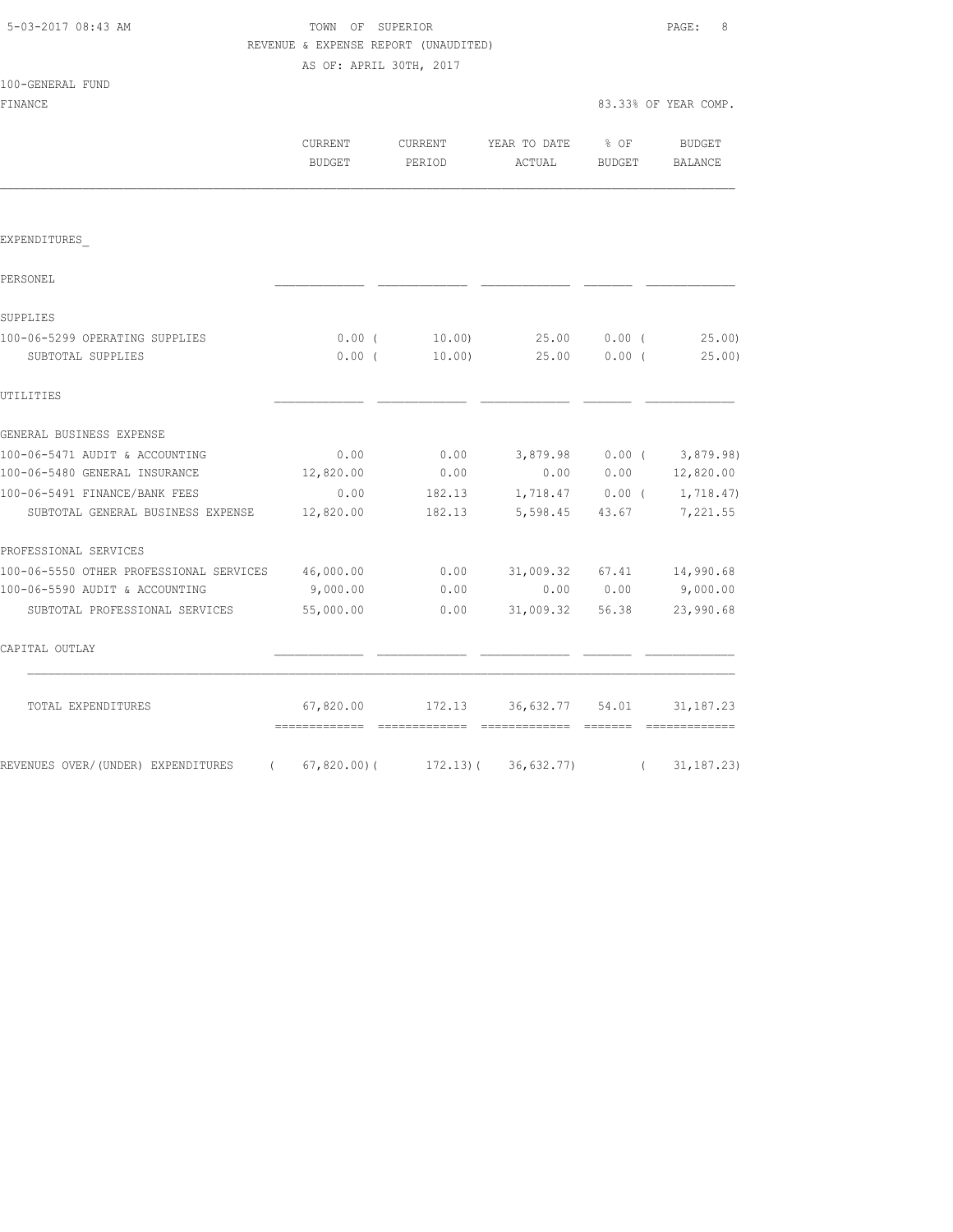## 5-03-2017 08:43 AM TOWN OF SUPERIOR PAGE: 9 REVENUE & EXPENSE REPORT (UNAUDITED)

| 100-GENERAL FUND |  |
|------------------|--|
| POLICE           |  |

| POLICE                                            |                                           |                    |                                        |                          | 83.33% OF YEAR COMP.                                                                                                                                                                                                                                                                                                                                                                                                                                                                               |
|---------------------------------------------------|-------------------------------------------|--------------------|----------------------------------------|--------------------------|----------------------------------------------------------------------------------------------------------------------------------------------------------------------------------------------------------------------------------------------------------------------------------------------------------------------------------------------------------------------------------------------------------------------------------------------------------------------------------------------------|
|                                                   | CURRENT<br><b>BUDGET</b>                  | CURRENT<br>PERIOD  | YEAR TO DATE<br>ACTUAL                 | % OF<br><b>BUDGET</b>    | <b>BUDGET</b><br>BALANCE                                                                                                                                                                                                                                                                                                                                                                                                                                                                           |
| REVENUES                                          |                                           |                    |                                        |                          |                                                                                                                                                                                                                                                                                                                                                                                                                                                                                                    |
| BUSINESS SERVICES                                 |                                           |                    |                                        |                          |                                                                                                                                                                                                                                                                                                                                                                                                                                                                                                    |
| 100-07-4230 PD SERVICES-IMPOUND/FING PRI          | 0.00                                      | 1,404.50           | 13,578.01                              | $0.00$ (                 | 13, 578.01)                                                                                                                                                                                                                                                                                                                                                                                                                                                                                        |
| 100-07-4240 FEES                                  | 20,000.00                                 | 0.00               | 0.00                                   | 0.00                     | 20,000.00                                                                                                                                                                                                                                                                                                                                                                                                                                                                                          |
| 100-07-4250 TRAFFIC FINES                         | 6,000.00                                  | 873.12             | 7,745.13                               | $129.09$ (               | 1,745.13)                                                                                                                                                                                                                                                                                                                                                                                                                                                                                          |
| SUBTOTAL BUSINESS SERVICES                        | 26,000.00                                 | 2,277.62           | 21, 323.14                             | 82.01                    | 4,676.86                                                                                                                                                                                                                                                                                                                                                                                                                                                                                           |
| CONTRIBUTIONS                                     |                                           |                    |                                        |                          |                                                                                                                                                                                                                                                                                                                                                                                                                                                                                                    |
| 100-07-4781 OFF DUTY VEHICLE USE                  | 0.00                                      | 0.00               | 2,535.00                               | $0.00$ (                 | 2,535.00                                                                                                                                                                                                                                                                                                                                                                                                                                                                                           |
| SUBTOTAL CONTRIBUTIONS                            | 0.00                                      | 0.00               | 2,535.00                               | $0.00$ (                 | 2,535.00                                                                                                                                                                                                                                                                                                                                                                                                                                                                                           |
| TOTAL REVENUES                                    | 26,000.00<br>-------------- ------------- | 2,277.62           | 23,858.14<br>=============             | 91.76<br><b>CONSIDER</b> | 2,141.86<br>$\begin{array}{cccccccccc} \multicolumn{2}{c}{} & \multicolumn{2}{c}{} & \multicolumn{2}{c}{} & \multicolumn{2}{c}{} & \multicolumn{2}{c}{} & \multicolumn{2}{c}{} & \multicolumn{2}{c}{} & \multicolumn{2}{c}{} & \multicolumn{2}{c}{} & \multicolumn{2}{c}{} & \multicolumn{2}{c}{} & \multicolumn{2}{c}{} & \multicolumn{2}{c}{} & \multicolumn{2}{c}{} & \multicolumn{2}{c}{} & \multicolumn{2}{c}{} & \multicolumn{2}{c}{} & \multicolumn{2}{c}{} & \multicolumn{2}{c}{} & \mult$ |
| EXPENDITURES                                      |                                           |                    |                                        |                          |                                                                                                                                                                                                                                                                                                                                                                                                                                                                                                    |
| PERSONEL                                          |                                           |                    |                                        |                          |                                                                                                                                                                                                                                                                                                                                                                                                                                                                                                    |
| 100-07-5100 SALARIES                              | 428,933.00                                | 29,537.12          | 314,623.19 73.35                       |                          | 114,309.81                                                                                                                                                                                                                                                                                                                                                                                                                                                                                         |
| 100-07-5101 OVERTIME                              | 20,000.00                                 | 2,278.31           | 28,405.29                              | 142.03 (                 | 8,405.29)                                                                                                                                                                                                                                                                                                                                                                                                                                                                                          |
| 100-07-5151 FICA                                  | 0.00                                      | 250.68             | 2,832.76                               | $0.00$ (                 | 2,832.76)                                                                                                                                                                                                                                                                                                                                                                                                                                                                                          |
| 100-07-5152 MEDICARE                              | 5,793.00                                  | 435.12             | 4,672.12                               | 80.65                    | 1,120.88                                                                                                                                                                                                                                                                                                                                                                                                                                                                                           |
| 100-07-5153 STATE UNEMPLOYMENT                    | 2,853.00                                  | 25.27              | 3,243.59                               | $113.69$ (               | 390.59                                                                                                                                                                                                                                                                                                                                                                                                                                                                                             |
| 100-07-5154 WORKERS COMP INSURANCE                | 25,209.00                                 | 4,847.00           | 23,290.00                              | 92.39                    | 1,919.00                                                                                                                                                                                                                                                                                                                                                                                                                                                                                           |
| 100-07-5160 PUBLIC SAFETY RETIREMENT              | 40,350.00                                 | 5,839.44           | 62,470.34                              | 154.82 (                 | 22, 120.34)                                                                                                                                                                                                                                                                                                                                                                                                                                                                                        |
| 100-07-5161 ARIZONA STATE RETIREMENT              | 4,046.00                                  | 375.20             | 4,470.14                               | $110.48$ (               | 424.14)                                                                                                                                                                                                                                                                                                                                                                                                                                                                                            |
| 100-07-5162 LIFE INSURANCE                        | 666.00                                    | 60.30              | 688.35                                 | $103.36$ (               | 22.35)                                                                                                                                                                                                                                                                                                                                                                                                                                                                                             |
| 100-07-5163 HEALTH INSURANCE                      | 67,344.00                                 | 2,837.52<br>246.48 | 28,309.01                              | 42.04                    | 39,034.99                                                                                                                                                                                                                                                                                                                                                                                                                                                                                          |
| 100-07-5164 DENTAL INSURANCE<br>SUBTOTAL PERSONEL | 3,160.00<br>598,354.00                    |                    | 2,433.99<br>46,732.44 475,438.78 79.46 | 77.03                    | 726.01<br>122, 915.22                                                                                                                                                                                                                                                                                                                                                                                                                                                                              |
| SUPPLIES                                          |                                           |                    |                                        |                          |                                                                                                                                                                                                                                                                                                                                                                                                                                                                                                    |
| 100-07-5210 OFFICE SUPPLIES                       | 3,500.00                                  | 0.00               | 195.09                                 | 5.57                     | 3,304.91                                                                                                                                                                                                                                                                                                                                                                                                                                                                                           |
| 100-07-5227 K9 FOOD & MEDICAL SUPPLIES            | 0.00                                      | 278.87             | 1,457.81                               | $0.00$ (                 | 1,457.81)                                                                                                                                                                                                                                                                                                                                                                                                                                                                                          |
| 100-07-5299 OPERATING SUPPLIES                    | 5,000.00                                  | 7.00               | 2,248.86                               | 44.98                    | 2,751.14                                                                                                                                                                                                                                                                                                                                                                                                                                                                                           |
| SUBTOTAL SUPPLIES                                 | 8,500.00                                  | 285.87             | 3,901.76                               | 45.90                    | 4,598.24                                                                                                                                                                                                                                                                                                                                                                                                                                                                                           |
| UTILITIES                                         |                                           |                    |                                        |                          |                                                                                                                                                                                                                                                                                                                                                                                                                                                                                                    |
| 100-07-5310 ELECTRICITY                           | 14,000.00                                 | 0.00               | 8,777.10                               | 62.69                    | 5,222.90                                                                                                                                                                                                                                                                                                                                                                                                                                                                                           |
| 100-07-5320 GAS                                   | 200.00                                    | 132.17             | 1,416.40                               | $708.20$ (               | 1,216.40)                                                                                                                                                                                                                                                                                                                                                                                                                                                                                          |
| 100-07-5350 TELEPHONE                             | 12,000.00                                 | 765.86             | 12,734.66                              | $106.12$ (               | 734.66)                                                                                                                                                                                                                                                                                                                                                                                                                                                                                            |
| 100-07-5360 WATER                                 | 1,500.00                                  | 47.23              | 1,233.15                               | 82.21                    | 266.85                                                                                                                                                                                                                                                                                                                                                                                                                                                                                             |
| SUBTOTAL UTILITIES                                | 27,700.00                                 | 945.26             | 24, 161.31                             | 87.22                    | 3,538.69                                                                                                                                                                                                                                                                                                                                                                                                                                                                                           |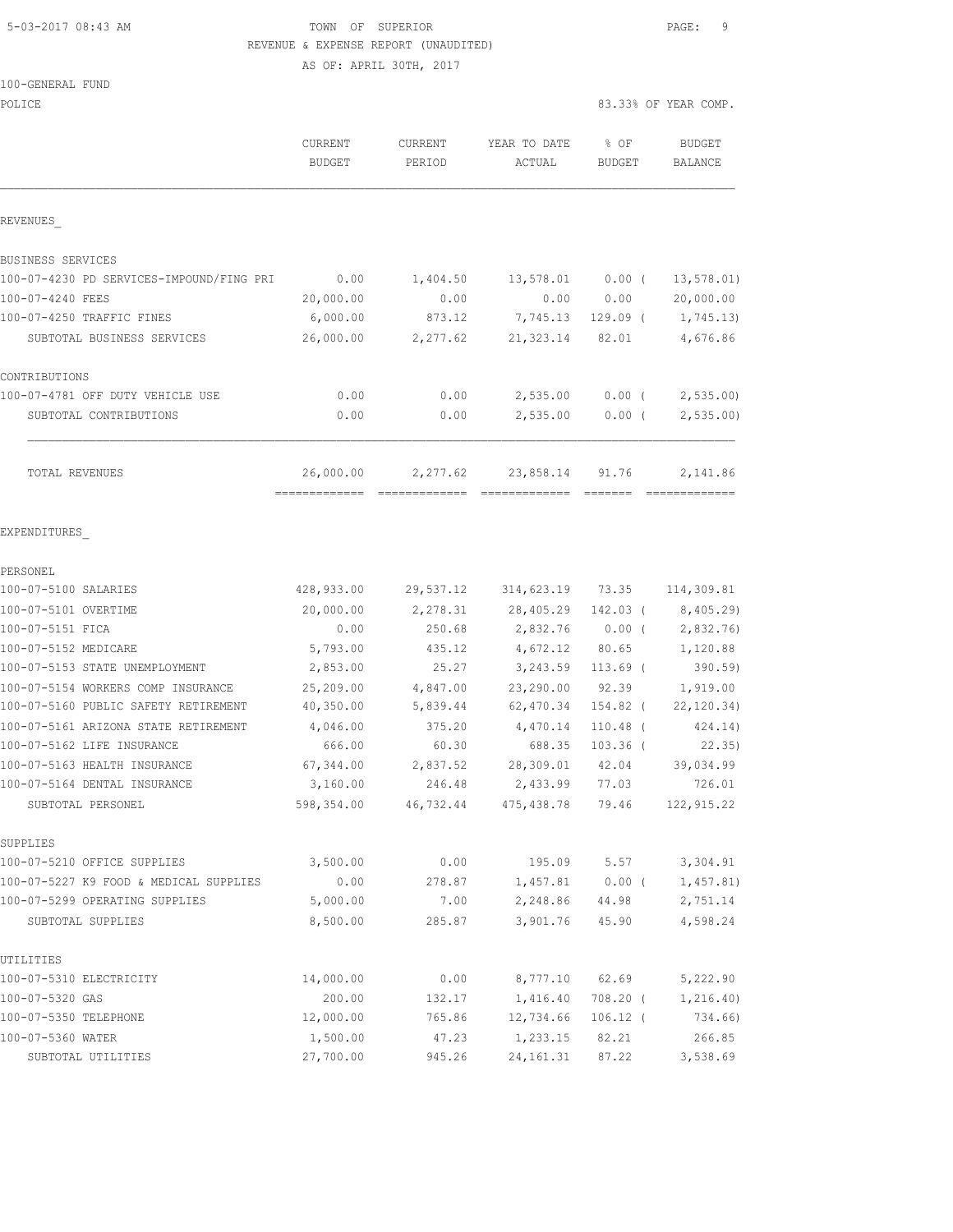### 5-03-2017 08:43 AM TOWN OF SUPERIOR PAGE: 10 REVENUE & EXPENSE REPORT (UNAUDITED)

AS OF: APRIL 30TH, 2017

POLICE 83.33% OF YEAR COMP.

|                                                  | CURRENT<br><b>BUDGET</b>                      | CURRENT<br>PERIOD              | YEAR TO DATE<br>ACTUAL | % OF<br><b>BUDGET</b> |            | <b>BUDGET</b><br><b>BALANCE</b> |
|--------------------------------------------------|-----------------------------------------------|--------------------------------|------------------------|-----------------------|------------|---------------------------------|
| GENERAL BUSINESS EXPENSE                         |                                               |                                |                        |                       |            |                                 |
| 100-07-5410 ADVERTISING                          | 500.00                                        | 0.00                           | 0.00                   | 0.00                  |            | 500.00                          |
| 100-07-5420 DUES & SUBSCRIPTIONS                 | 500.00                                        | 0.00                           | 701.42                 | 140.28 (              |            | 201.42)                         |
| 100-07-5425 CONFERENCES & TRAINING               | 0.00                                          | 0.00                           | 117.89                 | $0.00$ (              |            | 117.89)                         |
| 100-07-5430 PRINTING                             | 2,000.00                                      | 277.92                         | 3,230.16               | $161.51$ (            |            | 1,230.16                        |
| 100-07-5460 POSTAGE                              | 300.00                                        | 35.10                          | 316.20                 | $105.40$ (            |            | 16.20)                          |
| 100-07-5470 TRAVEL                               | 0.00                                          | 0.00                           | 73.68                  | $0.00$ (              |            | 73.68)                          |
| 100-07-5471 AUDIT & ACCOUNTING                   | 9,000.00                                      | 0.00                           | 3,936.25               | 43.74                 |            | 5,063.75                        |
| 100-07-5480 GENERAL INSURANCE                    | 12,820.00                                     | 0.00                           | 12,965.77              | $101.14$ (            |            | 145.77)                         |
| SUBTOTAL GENERAL BUSINESS EXPENSE                | 25,120.00                                     | 313.02                         | 21, 341.37             | 84.96                 |            | 3,778.63                        |
| PROFESSIONAL SERVICES                            |                                               |                                |                        |                       |            |                                 |
| 100-07-5520 CONTRACTUAL SERVICES                 | 75,000.00                                     | 0.00                           | 75,000.00              | 100.00                |            | 0.00                            |
| 100-07-5550 OTHER PROFESSIONAL SERVICES          | 1,000.00                                      | 0.00                           | 1,914.32               | $191.43$ (            |            | 914.32)                         |
| SUBTOTAL PROFESSIONAL SERVICES                   | 76,000.00                                     | 0.00                           | 76,914.32              | $101.20$ (            |            | 914.32)                         |
| REPAIR/MAINTENANCE                               |                                               |                                |                        |                       |            |                                 |
| 100-07-5640 AUTO & TRUCK REPAIRS                 | 0.00                                          | 0.00(                          | 20.00                  | 0.00                  |            | 20.00                           |
| 100-07-5641 GAS & OIL                            | 10,000.00                                     | 1,800.78                       | 12,964.50              | 129.65 (              |            | 2,964.50)                       |
| SUBTOTAL REPAIR/MAINTENANCE                      | 10,000.00                                     | 1,800.78                       | 12,944.50              | $129.45$ (            |            | 2,944.50                        |
| CAPITAL OUTLAY                                   |                                               |                                |                        |                       |            |                                 |
| TOTAL EXPENDITURES                               | 745,674.00<br>=============================== | 50,077.37                      | 614,702.04             | 82.44                 |            | 130,971.96                      |
| REVENUES OVER/(UNDER) EXPENDITURES<br>$\sqrt{2}$ |                                               | $719,674.00$ ( $47,799.75$ ) ( | 590,843.90)            |                       | $\sqrt{2}$ | 128,830.10                      |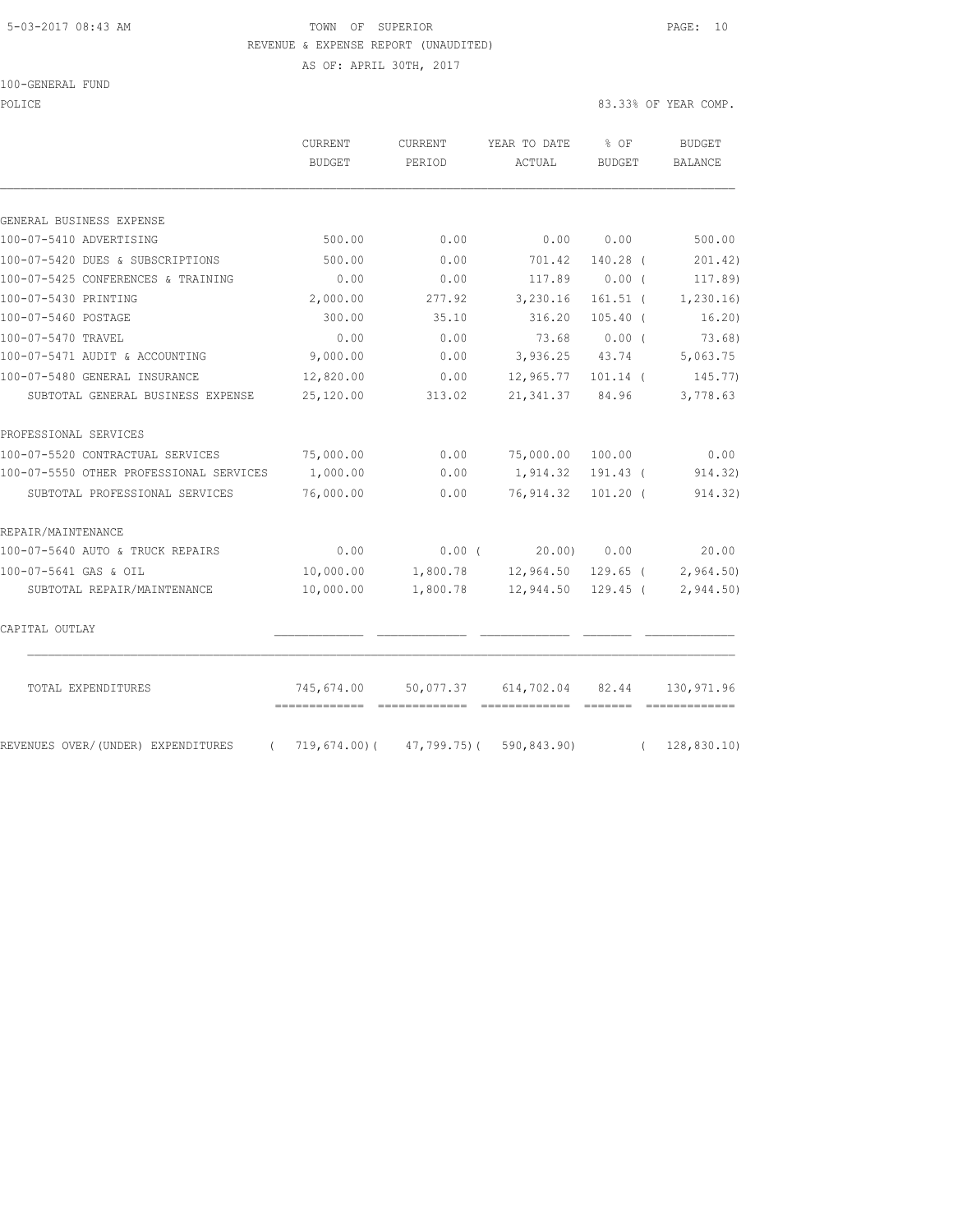## 5-03-2017 08:43 AM TOWN OF SUPERIOR PAGE: 11 REVENUE & EXPENSE REPORT (UNAUDITED)

AS OF: APRIL 30TH, 2017

| 100-GENERAL FUND |  |
|------------------|--|

FIRE SERVICES IN THE SERVICE OF STRUCK AND STRUCK AND STRUCK AND STRUCK AND STRUCK AND STRUCK AND STRUCK AND STRUCK AND STRUCK AND STRUCK AND STRUCK AND STRUCK AND STRUCK AND STRUCK AND STRUCK AND STRUCK AND STRUCK AND STR

|                                      | <b>CURRENT</b><br><b>BUDGET</b>             | <b>CURRENT</b><br>PERIOD | YEAR TO DATE<br>ACTUAL                                                                                                                                                                                                                                                                                                                                                                                                                                                                         | % OF<br><b>BUDGET</b> | <b>BUDGET</b><br><b>BALANCE</b> |
|--------------------------------------|---------------------------------------------|--------------------------|------------------------------------------------------------------------------------------------------------------------------------------------------------------------------------------------------------------------------------------------------------------------------------------------------------------------------------------------------------------------------------------------------------------------------------------------------------------------------------------------|-----------------------|---------------------------------|
| REVENUES                             |                                             |                          |                                                                                                                                                                                                                                                                                                                                                                                                                                                                                                |                       |                                 |
| BUSINESS SERVICES                    |                                             |                          |                                                                                                                                                                                                                                                                                                                                                                                                                                                                                                |                       |                                 |
| 100-08-4240 FEES                     | 23, 177.00                                  | 0.00                     | 0.00                                                                                                                                                                                                                                                                                                                                                                                                                                                                                           | 0.00                  | 23, 177.00                      |
| SUBTOTAL BUSINESS SERVICES           | 23,177.00                                   | 0.00                     | 0.00                                                                                                                                                                                                                                                                                                                                                                                                                                                                                           | 0.00                  | 23, 177.00                      |
| CONTRIBUTIONS                        |                                             |                          |                                                                                                                                                                                                                                                                                                                                                                                                                                                                                                |                       |                                 |
|                                      |                                             |                          |                                                                                                                                                                                                                                                                                                                                                                                                                                                                                                |                       |                                 |
| TOTAL REVENUES                       | 23,177.00<br>============================== | 0.00                     | 0.00<br>$\begin{array}{cccccccccccccc} \multicolumn{2}{c}{} & \multicolumn{2}{c}{} & \multicolumn{2}{c}{} & \multicolumn{2}{c}{} & \multicolumn{2}{c}{} & \multicolumn{2}{c}{} & \multicolumn{2}{c}{} & \multicolumn{2}{c}{} & \multicolumn{2}{c}{} & \multicolumn{2}{c}{} & \multicolumn{2}{c}{} & \multicolumn{2}{c}{} & \multicolumn{2}{c}{} & \multicolumn{2}{c}{} & \multicolumn{2}{c}{} & \multicolumn{2}{c}{} & \multicolumn{2}{c}{} & \multicolumn{2}{c}{} & \multicolumn{2}{c}{} & \$ | 0.00                  | 23, 177.00<br>=============     |
| EXPENDITURES                         |                                             |                          |                                                                                                                                                                                                                                                                                                                                                                                                                                                                                                |                       |                                 |
| PERSONEL                             |                                             |                          |                                                                                                                                                                                                                                                                                                                                                                                                                                                                                                |                       |                                 |
| 100-08-5100 SALARIES                 | 50, 592.00                                  | 3,765.26                 | 36,496.98                                                                                                                                                                                                                                                                                                                                                                                                                                                                                      | 72.14                 | 14,095.02                       |
| 100-08-5101 OVERTIME                 | 3,536.00                                    | 1,057.85                 | 7,991.28                                                                                                                                                                                                                                                                                                                                                                                                                                                                                       | $226.00$ (            | 4,455.28)                       |
| 100-08-5151 FICA                     | 2,962.00                                    | 290.66                   | 2,667.82                                                                                                                                                                                                                                                                                                                                                                                                                                                                                       | 90.07                 | 294.18                          |
| 100-08-5152 MEDICARE                 | 693.00                                      | 67.98                    | 624.06                                                                                                                                                                                                                                                                                                                                                                                                                                                                                         | 90.05                 | 68.94                           |
| 100-08-5153 STATE UNEMPLOYMENT       | 454.00                                      | 43.76                    | 621.39                                                                                                                                                                                                                                                                                                                                                                                                                                                                                         | $136.87$ (            | 167.39)                         |
| 100-08-5154 WORKERS COMP INSURANCE   | 3,122.00                                    | 0.00                     | 0.00                                                                                                                                                                                                                                                                                                                                                                                                                                                                                           | 0.00                  | 3,122.00                        |
| 100-08-5160 PUBLIC SAFETY RETIREMENT | 4,467.00                                    | 0.00                     | 0.00                                                                                                                                                                                                                                                                                                                                                                                                                                                                                           | 0.00                  | 4,467.00                        |
| 100-08-5161 ARIZONA STATE RETIREMENT | 0.00                                        | 465.75                   | 4,062.45                                                                                                                                                                                                                                                                                                                                                                                                                                                                                       | $0.00$ (              | 4,062.45                        |
| 100-08-5162 LIFE INSURANCE           | 76.00                                       | 40.20                    | 330.50                                                                                                                                                                                                                                                                                                                                                                                                                                                                                         | 434.87 (              | 254.50)                         |
| 100-08-5163 HEALTH INSURANCE         | 7,108.00                                    | 1,437.36                 | 14,054.48                                                                                                                                                                                                                                                                                                                                                                                                                                                                                      | 197.73 (              | 6, 946.48)                      |
| 100-08-5164 DENTAL INSURANCE         | 333.00                                      | 184.86                   | 1,509.69                                                                                                                                                                                                                                                                                                                                                                                                                                                                                       | 453.36 (              | 1, 176.69                       |
| SUBTOTAL PERSONEL                    | 73,343.00                                   | 7,353.68                 | 68, 358.65                                                                                                                                                                                                                                                                                                                                                                                                                                                                                     | 93.20                 | 4,984.35                        |
| SUPPLIES                             |                                             |                          |                                                                                                                                                                                                                                                                                                                                                                                                                                                                                                |                       |                                 |
| 100-08-5210 OFFICE SUPPLIES          | 250.00                                      | 0.00                     | 132.02                                                                                                                                                                                                                                                                                                                                                                                                                                                                                         | 52.81                 | 117.98                          |
| 100-08-5299 OPERATING SUPPLIES       | 3,000.00                                    | 0.00                     | 879.36                                                                                                                                                                                                                                                                                                                                                                                                                                                                                         | 29.31                 | 2,120.64                        |
| SUBTOTAL SUPPLIES                    | 3,250.00                                    | 0.00                     | 1,011.38                                                                                                                                                                                                                                                                                                                                                                                                                                                                                       | 31.12                 | 2,238.62                        |
| UTILITIES                            |                                             |                          |                                                                                                                                                                                                                                                                                                                                                                                                                                                                                                |                       |                                 |
| 100-08-5310 ELECTRICITY              | 2,300.00                                    | 0.00                     | 2,511.29                                                                                                                                                                                                                                                                                                                                                                                                                                                                                       | 109.19 (              | 211.29                          |
| 100-08-5340 SEWER                    | 1,500.00                                    | 0.00                     | 0.00                                                                                                                                                                                                                                                                                                                                                                                                                                                                                           |                       | $0.00$ 1,500.00                 |
| 100-08-5350 TELEPHONE                | 475.00                                      | 106.75                   | 1,159.68                                                                                                                                                                                                                                                                                                                                                                                                                                                                                       | 244.14 (              | 684.68)                         |
| 100-08-5360 WATER                    | 0.00                                        | 67.49                    |                                                                                                                                                                                                                                                                                                                                                                                                                                                                                                | 672.64 0.00 (         | 672.64)                         |
| SUBTOTAL UTILITIES                   | 4,275.00                                    | 174.24                   | 4,343.61                                                                                                                                                                                                                                                                                                                                                                                                                                                                                       | $101.60$ (            | 68.61)                          |
| GENERAL BUSINESS EXPENSE             |                                             |                          |                                                                                                                                                                                                                                                                                                                                                                                                                                                                                                |                       |                                 |
| 100-08-5410 ADVERTISING              | 0.00                                        | 0.00                     | 26.20                                                                                                                                                                                                                                                                                                                                                                                                                                                                                          | $0.00$ (              | 26.20                           |
| 100-08-5420 DUES & SUBSCRIPTIONS     | 0.00                                        | 0.00                     | 75.00                                                                                                                                                                                                                                                                                                                                                                                                                                                                                          | $0.00$ (              | 75.00)                          |
| 100-08-5430 PRINTING                 | 0.00                                        | 45.00                    | 1,214.54                                                                                                                                                                                                                                                                                                                                                                                                                                                                                       | $0.00$ (              | 1, 214.54)                      |
| 100-08-5460 POSTAGE                  | 250.00                                      | 35.10                    | 255.85                                                                                                                                                                                                                                                                                                                                                                                                                                                                                         | $102.34$ (            | 5.85)                           |
| 100-08-5471 AUDIT                    | 9,000.00                                    | 0.00                     | 3,879.98                                                                                                                                                                                                                                                                                                                                                                                                                                                                                       | 43.11                 | 5,120.02                        |

100-08-5480 GENERAL INSURANCE 6,410.00 0.00 6,482.92 101.14 ( 72.92) SUBTOTAL GENERAL BUSINESS EXPENSE 15,660.00 80.10 11,934.49 76.21 3,725.51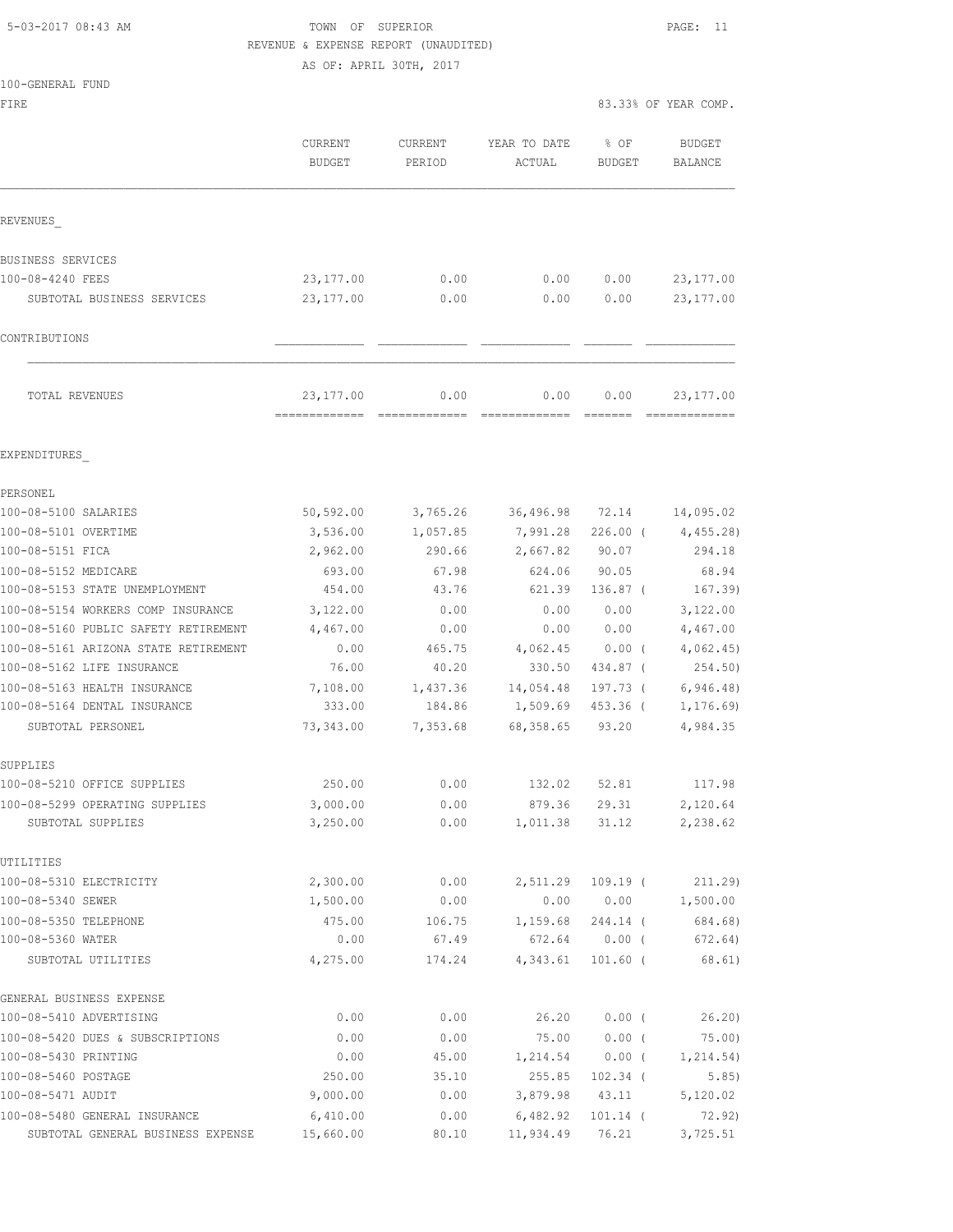#### 5-03-2017 08:43 AM TOWN OF SUPERIOR PAGE: 12 REVENUE & EXPENSE REPORT (UNAUDITED)

| 100-GENERAL FUND                                                                      |                                               |                   |                                                    |        |                      |
|---------------------------------------------------------------------------------------|-----------------------------------------------|-------------------|----------------------------------------------------|--------|----------------------|
| FIRE                                                                                  |                                               |                   |                                                    |        | 83.33% OF YEAR COMP. |
|                                                                                       | CURRENT<br>BUDGET                             | CURRENT<br>PERIOD | YEAR TO DATE % OF<br>ACTUAL                        | BUDGET | BUDGET<br>BALANCE    |
|                                                                                       |                                               |                   |                                                    |        |                      |
| PROFESSIONAL SERVICES                                                                 |                                               |                   |                                                    |        |                      |
| 100-08-5550 OTHER PROFESSIONAL SERVICES 2,920.00 3,872.00 12,616.83 432.08 (9,696.83) |                                               |                   |                                                    |        |                      |
| SUBTOTAL PROFESSIONAL SERVICES                                                        | 2,920.00 3,872.00 12,616.83 432.08 (9,696.83) |                   |                                                    |        |                      |
| REPAIR/MAINTENANCE                                                                    |                                               |                   |                                                    |        |                      |
| 100-08-5641 GAS & OIL                                                                 | 6,000.00                                      |                   | 209.80 1,760.67 29.34 4,239.33                     |        |                      |
| 100-08-5650 OTHER EOUIPMENT REPAIRS                                                   | 0.00                                          |                   | $0.00$ 450.00 0.00 (450.00)                        |        |                      |
| SUBTOTAL REPAIR/MAINTENANCE                                                           | 6,000.00                                      |                   | 209.80 2,210.67 36.84 3,789.33                     |        |                      |
| CAPITAL OUTLAY                                                                        |                                               |                   |                                                    |        |                      |
| 100-08-5710 BUILDING                                                                  | 0.00                                          |                   | $0.00$ 714.32 0.00 (                               |        | 714.32)              |
| SUBTOTAL CAPITAL OUTLAY                                                               | 0.00                                          | 0.00              | 714.32                                             | 0.00(  | 714.32)              |
|                                                                                       |                                               |                   |                                                    |        |                      |
| TOTAL EXPENDITURES                                                                    |                                               |                   | 105,448.00  11,689.82  101,189.95  95.96  4,258.05 |        |                      |
| REVENUES OVER/(UNDER) EXPENDITURES (82,271.00)(11,689.82)(101,189.95) 18,918.95       |                                               |                   |                                                    |        |                      |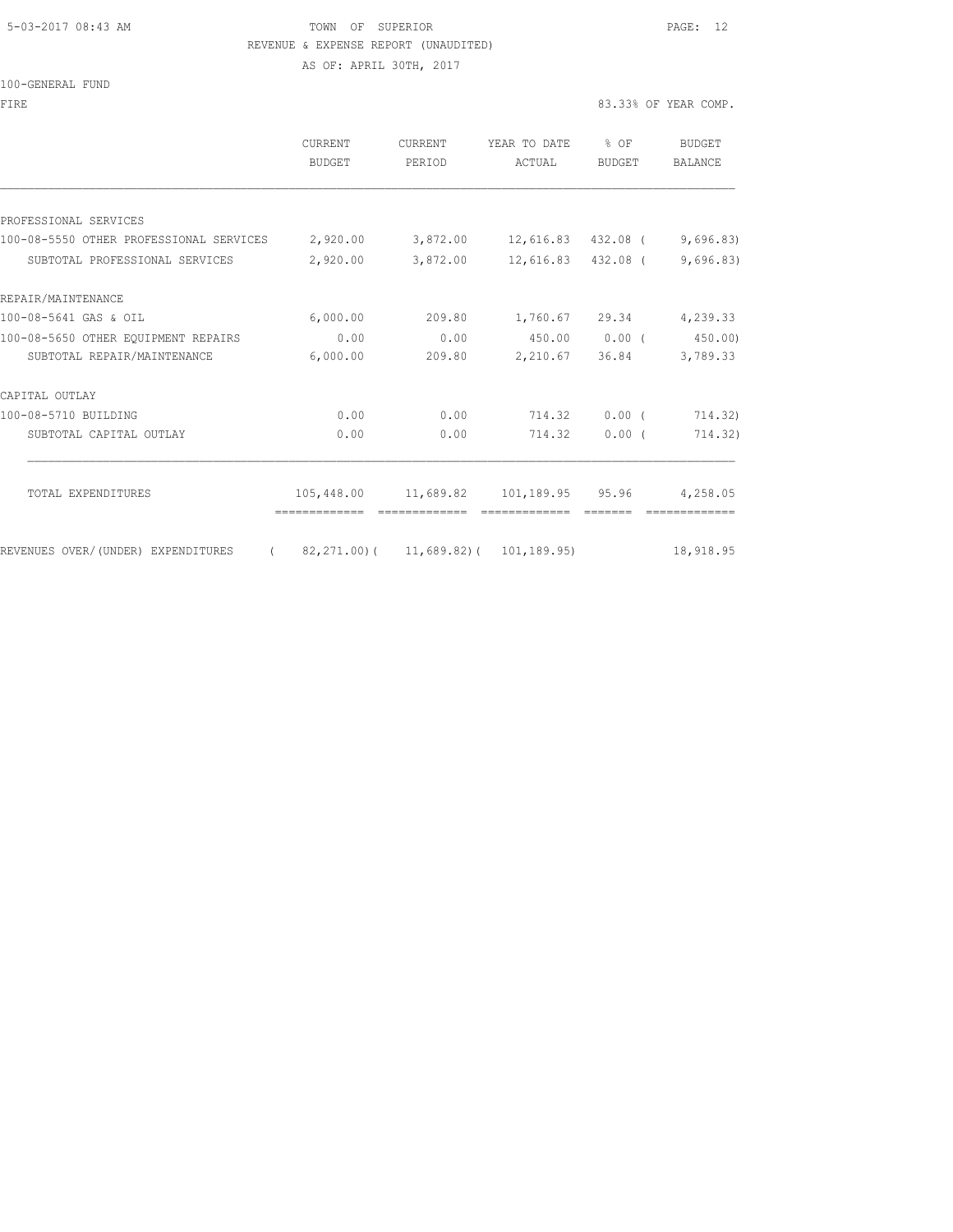## 5-03-2017 08:43 AM TOWN OF SUPERIOR PAGE: 13 REVENUE & EXPENSE REPORT (UNAUDITED)

AS OF: APRIL 30TH, 2017

PW-STREETS/BLDG MAINT 83.33% OF YEAR COMP.

|                                                                    | CURRENT<br><b>BUDGET</b> | CURRENT<br>PERIOD | YEAR TO DATE<br>ACTUAL | % OF<br><b>BUDGET</b>  | <b>BUDGET</b><br><b>BALANCE</b> |
|--------------------------------------------------------------------|--------------------------|-------------------|------------------------|------------------------|---------------------------------|
| REVENUES                                                           |                          |                   |                        |                        |                                 |
| MISCELLANEOUS                                                      |                          |                   |                        |                        |                                 |
| 100-09-4820 OTHER INCOME                                           | 0.00                     | 0.00              | 5,601.75               | $0.00$ (               | 5,601.75)                       |
| 100-09-4821 RESIDENT DECAL                                         | 0.00                     | 0.00              | 640.00                 | 0.00(                  | 640.00)                         |
| 100-09-4822 TIPPING FEES                                           | 0.00                     | 0.00              | 900.00                 | $0.00$ (               | 900.00                          |
| SUBTOTAL MISCELLANEOUS                                             | 0.00                     | 0.00              | 7,141.75               | 0.00(                  | 7, 141.75)                      |
| TOTAL REVENUES                                                     | 0.00                     | 0.00              | 7,141.75               | $0.00$ (               | 7, 141. 75)                     |
| EXPENDITURES                                                       |                          |                   |                        |                        |                                 |
| PERSONEL                                                           |                          |                   |                        |                        |                                 |
| 100-09-5100 SALARIES                                               | 27,777.00                | 4,700.46          | 51,105.07              | 183.98 (               | 23, 328.07                      |
| 100-09-5101 OVERTIME                                               | 0.00                     | 135.15            | 1,369.39               | $0.00$ (               | 1,369.39)                       |
| 100-09-5120 INMATE LABOR                                           | 0.00                     | 367.50            | 2,615.00               | $0.00$ (               | 2,615.00)                       |
| 100-09-5151 FICA                                                   | 1,722.00                 | 279.05            | 2,430.91               | 141.17 (               | 708.91)                         |
| 100-09-5152 MEDICARE                                               | 403.00                   | 65.27             | 568.56                 | 141.08 (               | 165.56)                         |
| 100-09-5153 STATE UNEMPLOYMENT                                     | 766.00                   | 140.17            | 878.85                 | 114.73 (               | 112.85)                         |
| 100-09-5154 WORKERS COMP INSURANCE                                 | 1,570.00                 | 317.00            | 1,431.00               | 91.15                  | 139.00                          |
| 100-09-5161 ARIZONA STATE RETIREMENT<br>100-09-5162 LIFE INSURANCE | 1,921.00<br>84.00        | 421.36<br>33.50   | 3,287.41<br>377.40     | $171.13$ (             | 1,366.41)                       |
|                                                                    |                          | 479.12            | 958.24                 | 449.29 (<br>12.20      | 293.40)<br>6,898.76             |
| 100-09-5163 HEALTH INSURANCE<br>100-09-5164 DENTAL INSURANCE       | 7,857.00<br>193.00       | 61.62             | 369.72                 | 191.56 (               | 176.72)                         |
| SUBTOTAL PERSONEL                                                  | 42,293.00                | 7,000.20          | 65,391.55              | 154.62 (               | 23,098.55                       |
| SUPPLIES                                                           |                          |                   |                        |                        |                                 |
| 100-09-5225 SAFETY SUPPLIES/EQUIPMENT                              | 0.00                     | 0.00              | 586.58                 | $0.00$ (               | 586.58)                         |
| 100-09-5227 K9 FOOD & MEDICAL SUPPLIES                             | 0.00                     | 0.00              | 7,154.36               | $0.00$ (               | 7,154.36)                       |
| 100-09-5230 SANITATION SUPPLIES                                    | 6,000.00                 | 0.00              |                        | 6,720.55 112.01 (      | 720.55)                         |
| 100-09-5240 CHEMICAL SUPPLIES                                      | 0.00                     | 0.00              | 19.42                  | $0.00$ (               | 19.42)                          |
| 100-09-5299 OPERATING SUPPLIES                                     | 4,000.00                 | 289.06            | 8,636.13               | 215.90 (               | 4,636.13)                       |
| SUBTOTAL SUPPLIES                                                  | 10,000.00                | 289.06            | 23, 117.04             | 231.17 (               | 13, 117.04)                     |
| UTILITIES                                                          |                          |                   |                        |                        |                                 |
| 100-09-5310 ELECTRICITY                                            | 5,000.00                 | 0.00              | 4,586.46               | 91.73                  | 413.54                          |
| 100-09-5330 REFUSE<br>100-09-5350 TELEPHONE                        | 0.00                     | 0.00              | 3,863.34<br>869.89     | $0.00$ (<br>$193.31$ ( | 3,863.34)                       |
| 100-09-5360 WATER                                                  | 450.00<br>4,870.00       | 103.88<br>417.64  | 7,648.27               | 157.05 (               | 419.89)<br>2,778.27             |
| 100-09-5380 SECURITY                                               | 0.00                     | 0.00              | 550.32                 | $0.00$ (               | 550.32                          |
| SUBTOTAL UTILITIES                                                 | 10,320.00                | 521.52            | 17,518.28              | 169.75 (               | 7,198.28)                       |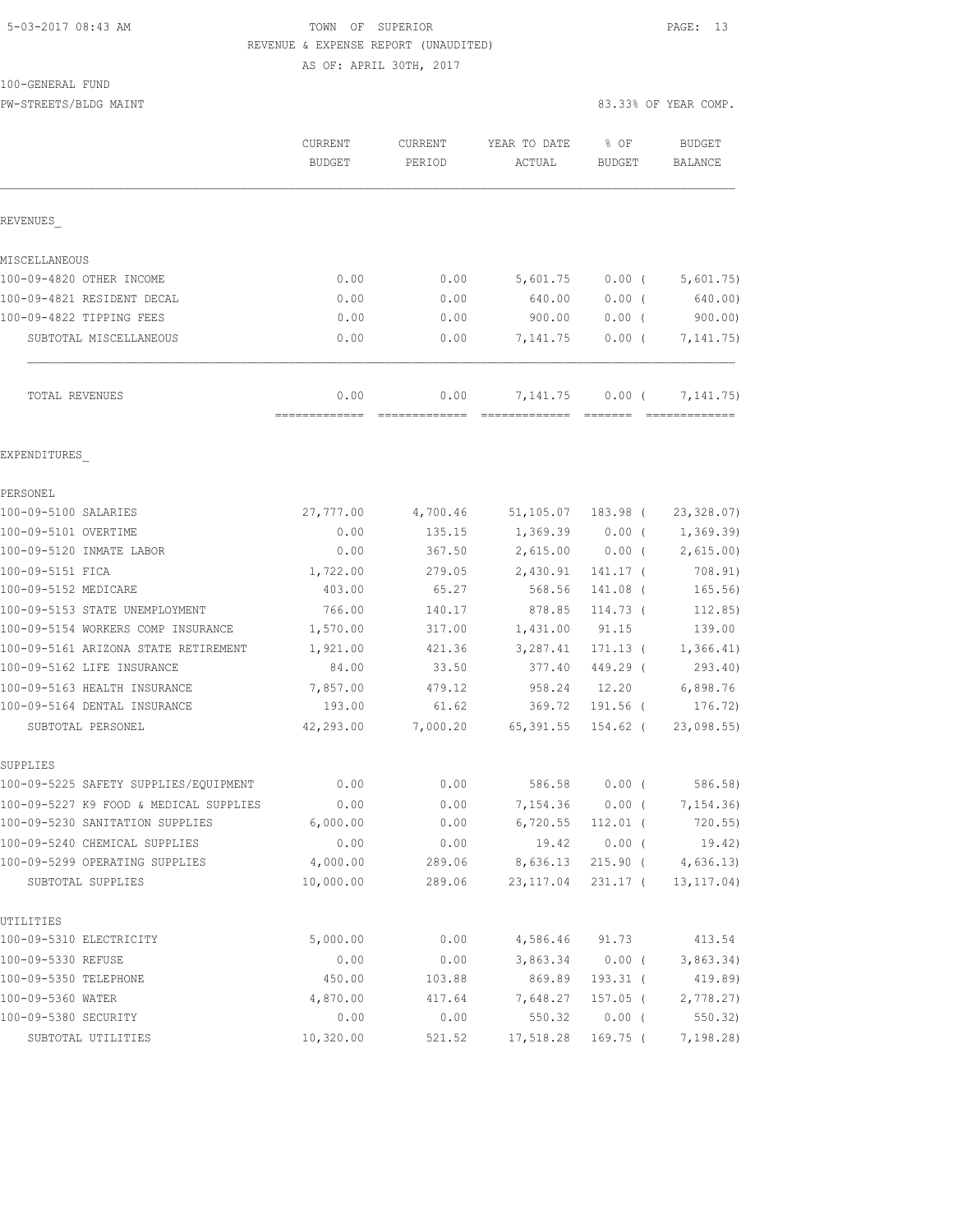### 5-03-2017 08:43 AM TOWN OF SUPERIOR PAGE: 14 REVENUE & EXPENSE REPORT (UNAUDITED) AS OF: APRIL 30TH, 2017

100-GENERAL FUND

| IUU-GENEKAL FUND                        |           |         |              |               |                      |
|-----------------------------------------|-----------|---------|--------------|---------------|----------------------|
| PW-STREETS/BLDG MAINT                   |           |         |              |               | 83.33% OF YEAR COMP. |
|                                         | CURRENT   | CURRENT | YEAR TO DATE | $8$ OF        | <b>BUDGET</b>        |
|                                         | BUDGET    | PERIOD  | ACTUAL       | <b>BUDGET</b> | <b>BALANCE</b>       |
|                                         |           |         |              |               |                      |
| GENERAL BUSINESS EXPENSE                |           |         |              |               |                      |
| 100-09-5410 ADVERTISING                 | 955.00    | 196.56  | 275.94       | 28.89         | 679.06               |
| 100-09-5420 DUES & SUBSCRIPTIONS        | 0.00      | 0.00    | 325.00       | 0.00(         | 325.00               |
| 100-09-5425 CONFERENCES & TRAINING      | 0.00      | 0.00    | 1,560.50     | $0.00$ (      | 1,560.50)            |
| 100-09-5450 UNIFORMS                    | 1,537.00  | 81.68   | 2,012.40     | $130.93$ (    | 475.40               |
| 100-09-5460 POSTAGE                     | 300.00    | 0.00    | 0.00         | 0.00          | 300.00               |
| 100-09-5471 AUDIT & ACCOUNTING          | 9,000.00  | 0.00    | 3,929.98     | 43.67         | 5,070.02             |
| 100-09-5480 GENERAL INSURANCE           | 12,820.00 | 0.00    | 12,965.77    | $101.14$ (    | 145.77)              |
| SUBTOTAL GENERAL BUSINESS EXPENSE       | 24,612.00 | 278.24  | 21,069.59    | 85.61         | 3,542.41             |
| PROFESSIONAL SERVICES                   |           |         |              |               |                      |
| 100-09-5520 CONTRACTUAL SERVICESL       | 0.00      | 338.40  | 1,244.18     | $0.00$ (      | 1,244.18)            |
| 100-09-5550 OTHER PROFESSIONAL SERVICES | 6,000.00  | 38.50   | 12,188.42    | $203.14$ (    | 6, 188.42            |
| SUBTOTAL PROFESSIONAL SERVICES          | 6,000.00  | 376.90  | 13,432.60    | 223.88 (      | 7,432.60             |

| REPAIR/MAINTENANCE                   |                                           |          |                     |                  |             |
|--------------------------------------|-------------------------------------------|----------|---------------------|------------------|-------------|
| 100-09-5610 PARK & BLDG IMPROVEMENTS | 6,980.00                                  | 0.00     | 0.00                | 0.00             | 6,980.00    |
| 100-09-5640 AUTO & TRUCK REPAIRS     | 5,000.00                                  | 442.69   | 3,780.42            | 75.61            | 1,219.58    |
| 100-09-5641 GAS & OIL                | 3,500.00                                  | 0.00     | 177.37              | 5.07             | 3,322.63    |
| 100-09-5642 TIRES & TUBES            | 0.00                                      | 0.00     | 742.31              | 0.00(            | 742.31)     |
| 100-09-5643 INMATE FUEL              | 0.00                                      | 93.07    | 1,582.22            | 0.00(            | 1, 582, 22) |
| 100-09-5650 OTHER EQUIPMENT REPAIRS  | 5,000.00                                  | 0.00     | 2,537.89            | 50.76            | 2,462.11    |
| SUBTOTAL REPAIR/MAINTENANCE          | 20,480.00                                 | 535.76   | 8,820.21            | 43.07            | 11,659.79   |
| CAPITAL OUTLAY                       |                                           |          |                     |                  |             |
| 100-09-5710 BUILDING                 | 0.00                                      | 0.00     | 2,964.62            | $0.00$ (         | 2,964.62)   |
| 100-09-5711 MAGMA BUILDING           | 4,079.00                                  | 0.00     |                     | 110.00 2.70      | 3,969.00    |
| 100-09-5712 ROOSEVELT BUILDING       | 2,000.00                                  | 0.00     | 338.40              | 16.92            | 1,661.60    |
| 100-09-5750 OTHER EOUIP/SMALL TOOLS  | 3,000.00                                  | 0.00     | 4,438.84            | 147.96 (         | 1,438.84)   |
| SUBTOTAL CAPITAL OUTLAY              | 9,079.00                                  | 0.00     | 7,851.86            | 86.48            | 1,227.14    |
| DEBT SERVICE                         |                                           |          |                     |                  |             |
| 100-09-5999 CONTINGENCY              | 0.00                                      | 0.00     |                     | 40,830.87 0.00 ( | 40,830.87)  |
| SUBTOTAL DEBT SERVICE                | 0.00                                      | 0.00     | 40,830.87           | $0.00$ (         | 40,830.87)  |
|                                      |                                           |          |                     |                  |             |
| TOTAL EXPENDITURES                   | 122,784.00                                | 9,001.68 | 198,032.00 161.28 ( |                  | 75,248.00)  |
| REVENUES OVER/(UNDER) EXPENDITURES   | $(122, 784.00) (9, 001.68) (190, 890.25)$ |          |                     |                  | 68,106.25   |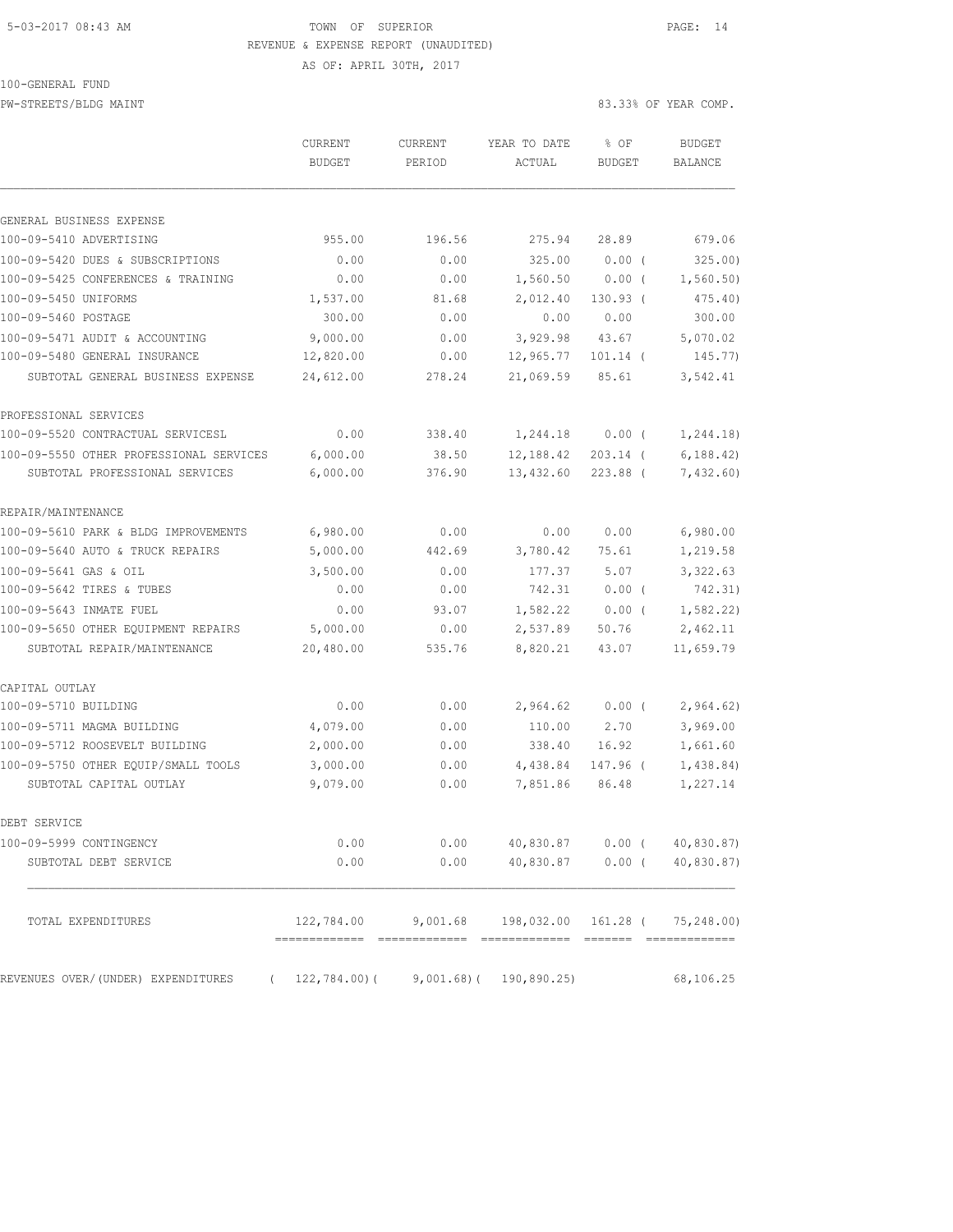| 5-03-2017 08:43 AM       |                                      | TOWN OF SUPERIOR        |                                          | PAGE: 15             |
|--------------------------|--------------------------------------|-------------------------|------------------------------------------|----------------------|
|                          | REVENUE & EXPENSE REPORT (UNAUDITED) |                         |                                          |                      |
|                          |                                      | AS OF: APRIL 30TH, 2017 |                                          |                      |
| 100-GENERAL FUND         |                                      |                         |                                          |                      |
| PW-BLDG REGS/ZONING      |                                      |                         |                                          | 83.33% OF YEAR COMP. |
|                          |                                      |                         |                                          |                      |
|                          |                                      |                         | CURRENT CURRENT YEAR TO DATE % OF BUDGET |                      |
|                          |                                      |                         | BUDGET PERIOD ACTUAL BUDGET BALANCE      |                      |
|                          |                                      |                         |                                          |                      |
| REVENUES                 |                                      |                         |                                          |                      |
| BUSINESS SERVICES        |                                      |                         |                                          |                      |
|                          |                                      |                         |                                          |                      |
| EXPENDITURES             |                                      |                         |                                          |                      |
| PERSONEL                 |                                      |                         |                                          |                      |
| SUPPLIES                 |                                      |                         |                                          |                      |
| UTILITIES                |                                      |                         |                                          |                      |
| GENERAL BUSINESS EXPENSE |                                      |                         |                                          |                      |
| PROFESSIONAL SERVICES    |                                      |                         |                                          |                      |
| REPAIR/MAINTENANCE       |                                      |                         |                                          |                      |
| CAPITAL OUTLAY           |                                      |                         |                                          |                      |
|                          |                                      |                         |                                          |                      |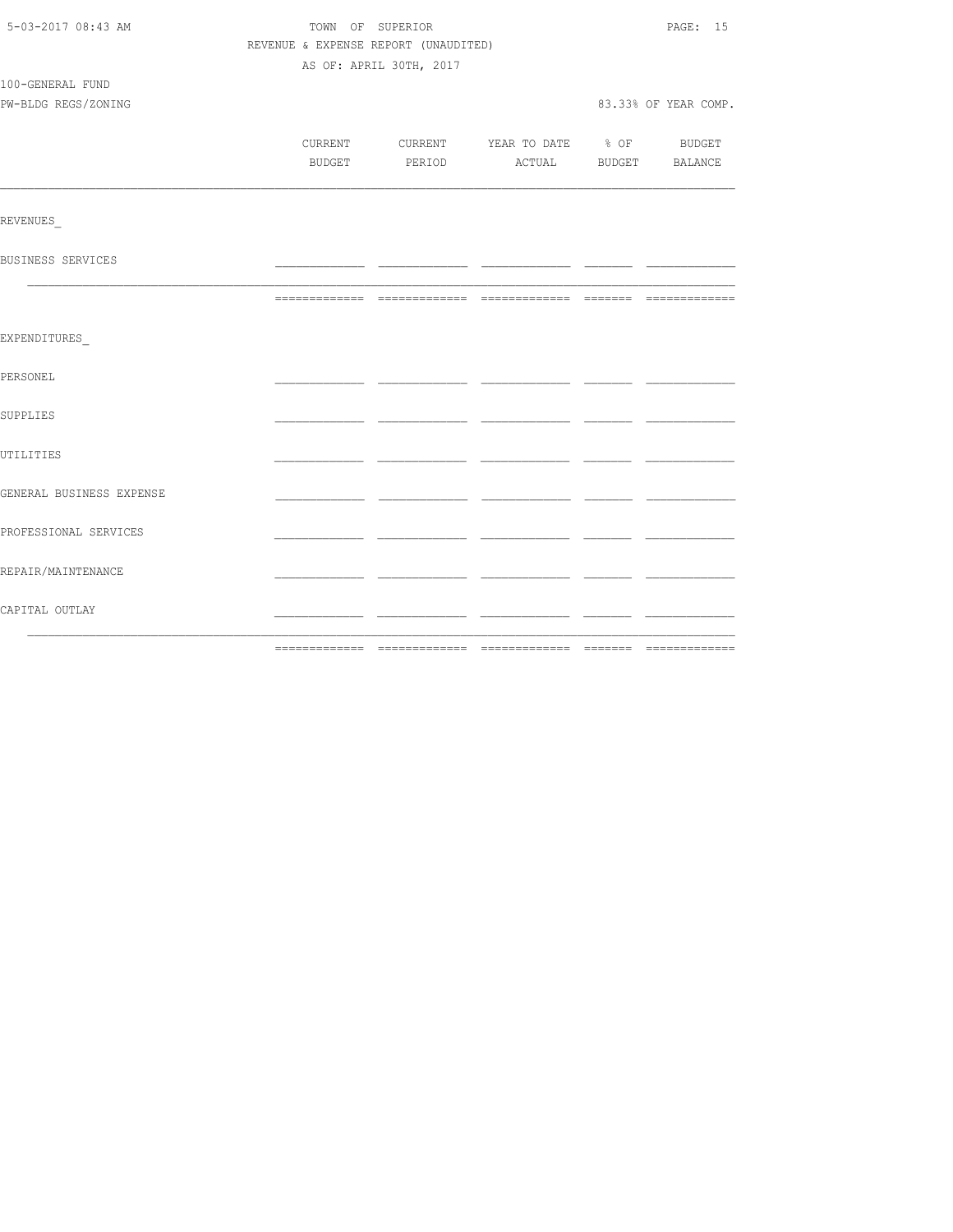## 5-03-2017 08:43 AM TOWN OF SUPERIOR PAGE: 16 REVENUE & EXPENSE REPORT (UNAUDITED)

AS OF: APRIL 30TH, 2017

| 100-GENERAL FUND                                                      |                           |                       |                           |                                                                                                                                                                                                                                                                                                                                                                                                                                                                                                                                                                                                        |                          |
|-----------------------------------------------------------------------|---------------------------|-----------------------|---------------------------|--------------------------------------------------------------------------------------------------------------------------------------------------------------------------------------------------------------------------------------------------------------------------------------------------------------------------------------------------------------------------------------------------------------------------------------------------------------------------------------------------------------------------------------------------------------------------------------------------------|--------------------------|
| SWIMMING POOL                                                         |                           |                       |                           |                                                                                                                                                                                                                                                                                                                                                                                                                                                                                                                                                                                                        | 83.33% OF YEAR COMP.     |
|                                                                       | CURRENT<br><b>BUDGET</b>  | CURRENT<br>PERIOD     | YEAR TO DATE<br>ACTUAL    | % OF<br><b>BUDGET</b>                                                                                                                                                                                                                                                                                                                                                                                                                                                                                                                                                                                  | BUDGET<br><b>BALANCE</b> |
| REVENUES                                                              |                           |                       |                           |                                                                                                                                                                                                                                                                                                                                                                                                                                                                                                                                                                                                        |                          |
| BUSINESS SERVICES                                                     |                           |                       |                           |                                                                                                                                                                                                                                                                                                                                                                                                                                                                                                                                                                                                        |                          |
| 100-11-4240 POOL SWIM/POOL RENTAL                                     | 5,000.00                  | 0.00                  | 1,454.00                  | 29.08                                                                                                                                                                                                                                                                                                                                                                                                                                                                                                                                                                                                  | 3,546.00                 |
| SUBTOTAL BUSINESS SERVICES                                            | 5,000.00                  | 0.00                  | 1,454.00                  | 29.08                                                                                                                                                                                                                                                                                                                                                                                                                                                                                                                                                                                                  | 3,546.00                 |
| TOTAL REVENUES                                                        | 5,000.00<br>------------- | 0.00<br>============= | 1,454.00<br>============= | 29.08<br>$\qquad \qquad \overline{\qquad \qquad }=\overline{\qquad \qquad }=\overline{\qquad \qquad }=\overline{\qquad \qquad }=\overline{\qquad \qquad }=\overline{\qquad \qquad }=\overline{\qquad \qquad }=\overline{\qquad \qquad }=\overline{\qquad \qquad }=\overline{\qquad \qquad }=\overline{\qquad \qquad }=\overline{\qquad \qquad }=\overline{\qquad \qquad }=\overline{\qquad \qquad }=\overline{\qquad \qquad }=\overline{\qquad \qquad }=\overline{\qquad \qquad }=\overline{\qquad \qquad }=\overline{\qquad \qquad }=\overline{\qquad \qquad }=\overline{\qquad \qquad }=\overline{\$ | 3,546.00                 |
| EXPENDITURES                                                          |                           |                       |                           |                                                                                                                                                                                                                                                                                                                                                                                                                                                                                                                                                                                                        |                          |
| PERSONEL                                                              |                           |                       |                           |                                                                                                                                                                                                                                                                                                                                                                                                                                                                                                                                                                                                        |                          |
| 100-11-5100 SALARIES                                                  | 25,169.00                 | 0.00                  | 8,777.39                  | 34.87                                                                                                                                                                                                                                                                                                                                                                                                                                                                                                                                                                                                  | 16,391.61                |
| 100-11-5151 FICA                                                      | 1,560.00                  | 0.00                  | 537.36                    | 34.45                                                                                                                                                                                                                                                                                                                                                                                                                                                                                                                                                                                                  | 1,022.64                 |
| 100-11-5152 MEDICARE                                                  | 365.00                    | 0.00                  | 125.71                    | 34.44                                                                                                                                                                                                                                                                                                                                                                                                                                                                                                                                                                                                  | 239.29                   |
| 100-11-5153 STATE UNEMPLOYMENT                                        | 300.00                    | 0.00                  | 371.80                    | $123.93$ (                                                                                                                                                                                                                                                                                                                                                                                                                                                                                                                                                                                             | 71.80)                   |
| 100-11-5154 WORKERS COMP INSURANCE                                    | 629.00                    | 0.00                  | 188.00                    | 29.89                                                                                                                                                                                                                                                                                                                                                                                                                                                                                                                                                                                                  | 441.00                   |
| SUBTOTAL PERSONEL                                                     | 28,023.00                 | 0.00                  | 10,000.26                 | 35.69                                                                                                                                                                                                                                                                                                                                                                                                                                                                                                                                                                                                  | 18,022.74                |
| SUPPLIES                                                              |                           |                       |                           |                                                                                                                                                                                                                                                                                                                                                                                                                                                                                                                                                                                                        |                          |
| 100-11-5240 CHEMICAL SUPPLIES                                         | 1,734.00                  | 0.00                  | 1,349.38                  | 77.82                                                                                                                                                                                                                                                                                                                                                                                                                                                                                                                                                                                                  | 384.62                   |
| 100-11-5299 OPERATING SUPPLIES                                        | 3,000.00                  | 0.00                  | 185.81                    | 6.19                                                                                                                                                                                                                                                                                                                                                                                                                                                                                                                                                                                                   | 2,814.19                 |
| SUBTOTAL SUPPLIES                                                     | 4,734.00                  | 0.00                  | 1,535.19                  | 32.43                                                                                                                                                                                                                                                                                                                                                                                                                                                                                                                                                                                                  | 3,198.81                 |
| UTILITIES                                                             |                           |                       |                           |                                                                                                                                                                                                                                                                                                                                                                                                                                                                                                                                                                                                        |                          |
| 100-11-5310 ELECTRICITY                                               | 4,500.00                  | 0.00                  | 6, 286.01                 | $139.69$ (                                                                                                                                                                                                                                                                                                                                                                                                                                                                                                                                                                                             | 1,786.01)                |
| 100-11-5350 TELEPHONE                                                 | 275.00                    | 51.73                 | 353.69                    | $128.61$ (                                                                                                                                                                                                                                                                                                                                                                                                                                                                                                                                                                                             | 78.69)                   |
| 100-11-5360 WATER                                                     | 5,666.00                  | 258.18                | 2,431.23 42.91            |                                                                                                                                                                                                                                                                                                                                                                                                                                                                                                                                                                                                        | 3,234.77                 |
| SUBTOTAL UTILITIES                                                    | 10,441.00                 | 309.91                | 9,070.93                  | 86.88                                                                                                                                                                                                                                                                                                                                                                                                                                                                                                                                                                                                  | 1,370.07                 |
| GENERAL BUSINESS EXPENSE                                              |                           |                       |                           |                                                                                                                                                                                                                                                                                                                                                                                                                                                                                                                                                                                                        |                          |
| 100-11-5410 ADVERTISING                                               | 100.00                    | 0.00                  | 82.80                     | 82.80                                                                                                                                                                                                                                                                                                                                                                                                                                                                                                                                                                                                  | 17.20                    |
| 100-11-5420 DUES & SUBSCRIPTIONS<br>SUBTOTAL GENERAL BUSINESS EXPENSE | 200.00<br>300.00          | 0.00<br>0.00          | 192.00<br>274.80          | 96.00<br>91.60                                                                                                                                                                                                                                                                                                                                                                                                                                                                                                                                                                                         | 8.00<br>25.20            |
| PROFESSIONAL SERVICES                                                 |                           |                       |                           |                                                                                                                                                                                                                                                                                                                                                                                                                                                                                                                                                                                                        |                          |
| 100-11-5550 OTHER PROFESSIONAL SERVICES                               | 500.00                    | 36.00                 | 36.00                     | 7.20                                                                                                                                                                                                                                                                                                                                                                                                                                                                                                                                                                                                   | 464.00                   |
| SUBTOTAL PROFESSIONAL SERVICES                                        | 500.00                    | 36.00                 | 36.00                     | 7.20                                                                                                                                                                                                                                                                                                                                                                                                                                                                                                                                                                                                   | 464.00                   |
| REPAIR/MAINTENANCE                                                    |                           |                       |                           |                                                                                                                                                                                                                                                                                                                                                                                                                                                                                                                                                                                                        |                          |
| 100-11-5650 OTHER EQUIPMENT REPAIRS                                   | 8,000.00                  | 213.44                | 573.67                    | 7.17                                                                                                                                                                                                                                                                                                                                                                                                                                                                                                                                                                                                   | 7,426.33                 |
| SUBTOTAL REPAIR/MAINTENANCE                                           | 8,000.00                  | 213.44                | 573.67                    | 7.17                                                                                                                                                                                                                                                                                                                                                                                                                                                                                                                                                                                                   | 7,426.33                 |
| TOTAL EXPENDITURES                                                    |                           | 51,998.00 559.35      |                           | 21,490.85 41.33                                                                                                                                                                                                                                                                                                                                                                                                                                                                                                                                                                                        | 30,507.15                |

REVENUES OVER/(UNDER) EXPENDITURES ( 46,998.00)( 559.35)( 20,036.85) ( 26,961.15)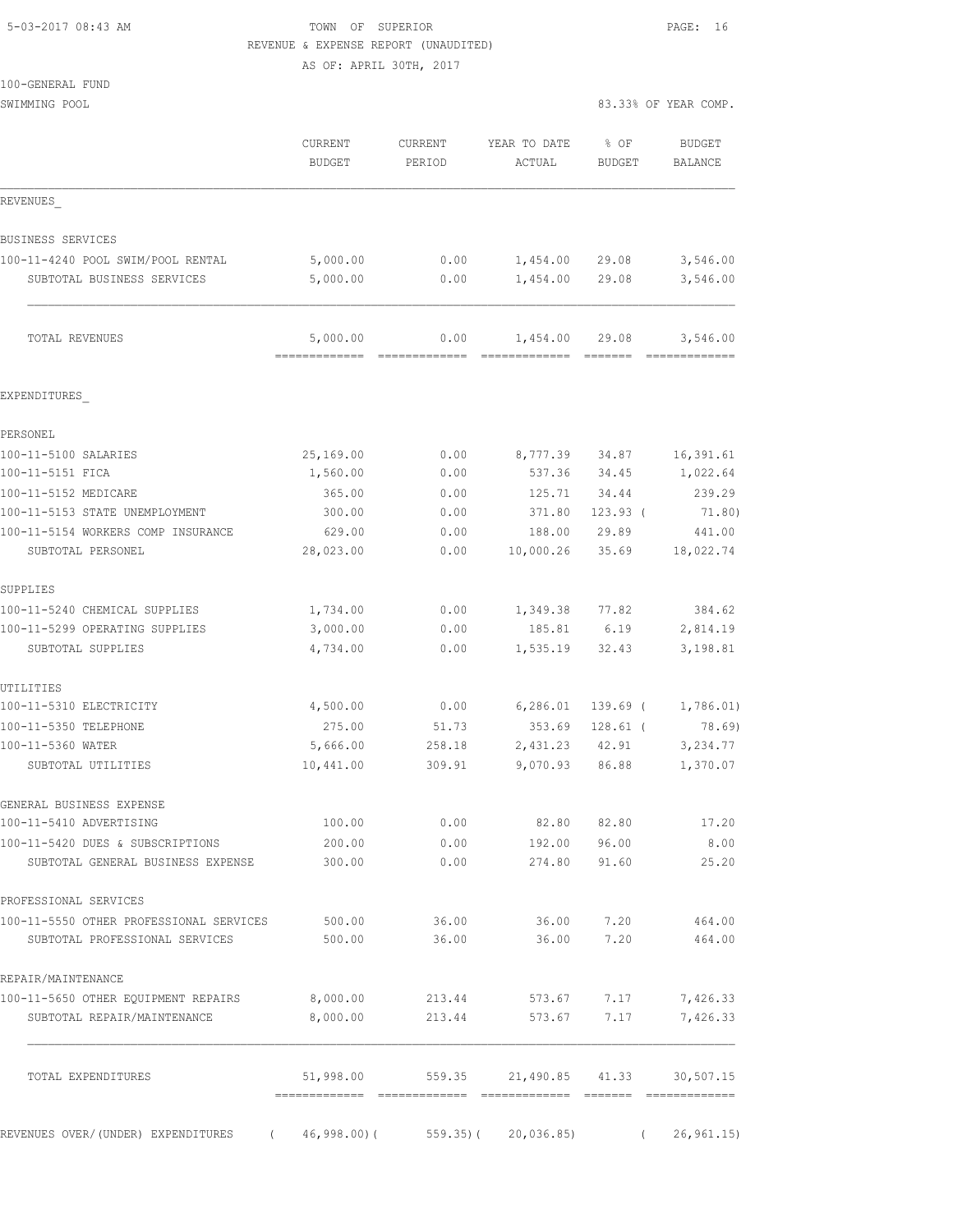| 5-03-2017 08:43 AM |  |
|--------------------|--|
|                    |  |

TOWN OF SUPERIOR **Example 2018** PAGE: 17 REVENUE & EXPENSE REPORT (UNAUDITED)

|--|

|                                    | CURRENT | BUDGET PERIOD | CURRENT YEAR TO DATE % OF BUDGET<br>ACTUAL BUDGET BALANCE |          |         |
|------------------------------------|---------|---------------|-----------------------------------------------------------|----------|---------|
| REVENUES                           |         |               |                                                           |          |         |
| BUSINESS SERVICES                  |         |               |                                                           |          |         |
| 100-12-4220 PARK RENTAL            | 0.00    |               | $0.00$ 600.00 0.00 (600.00)                               |          |         |
| SUBTOTAL BUSINESS SERVICES         | 0.00    |               | $0.00$ 600.00 0.00 (                                      |          | 600.00) |
| MISCELLANEOUS                      |         |               |                                                           |          |         |
| TOTAL REVENUES                     |         |               | $0.00$ 0.00 600.00 0.00 (600.00)                          |          |         |
| EXPENDITURES                       |         |               |                                                           |          |         |
| PERSONEL                           |         |               |                                                           |          |         |
| SUPPLIES                           |         |               |                                                           |          |         |
| UTILITIES                          |         |               |                                                           |          |         |
| GENERAL BUSINESS EXPENSE           |         |               |                                                           |          |         |
| PROFESSIONAL SERVICES              |         |               |                                                           |          |         |
|                                    |         |               |                                                           |          |         |
| REVENUES OVER/(UNDER) EXPENDITURES | 0.00    |               | $0.00$ 600.00                                             | $\left($ | 600.00) |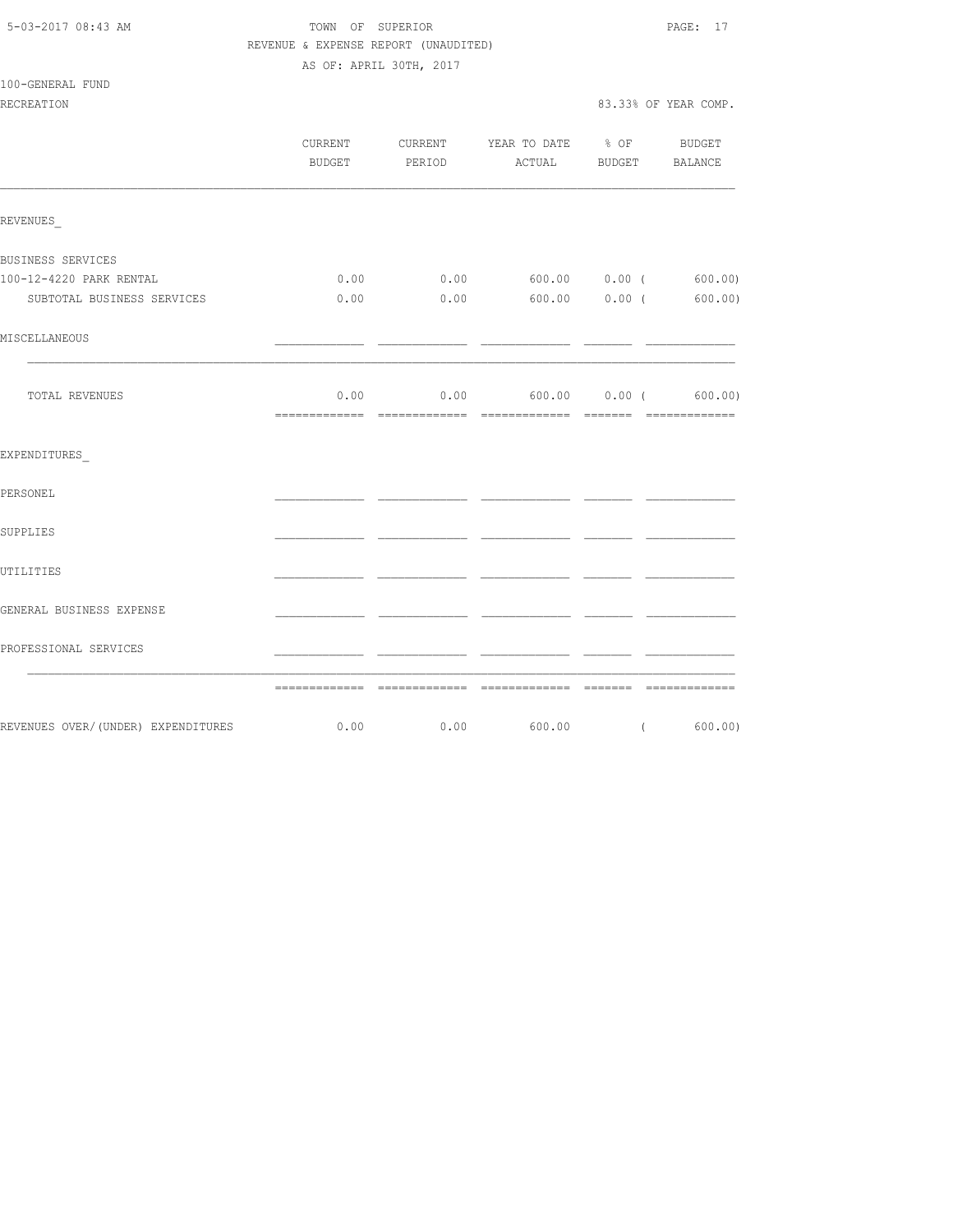## 5-03-2017 08:43 AM TOWN OF SUPERIOR PAGE: 18 REVENUE & EXPENSE REPORT (UNAUDITED)

|  | 100-GENERAL FUND |  |
|--|------------------|--|
|  |                  |  |

| LIBRARY                                 |                   |                                      |                        |                       | 83.33% OF YEAR COMP.      |
|-----------------------------------------|-------------------|--------------------------------------|------------------------|-----------------------|---------------------------|
|                                         | CURRENT<br>BUDGET | <b>CURRENT</b><br>PERIOD             | YEAR TO DATE<br>ACTUAL | % OF<br><b>BUDGET</b> | <b>BUDGET</b><br>BALANCE  |
| REVENUES                                |                   |                                      |                        |                       |                           |
| BUSINESS SERVICES                       |                   |                                      |                        |                       |                           |
| 100-13-4240 FEES                        | 4,000.00          | 0.00                                 | 0.00                   | 0.00                  | 4,000.00                  |
| 100-13-4250 INTERNET/LATE FEES          | 0.00              | 270.52                               | 2,358.45               | $0.00$ (              | 2,358.45                  |
| SUBTOTAL BUSINESS SERVICES              | 4,000.00          | 270.52                               | 2,358.45               | 58.96                 | 1,641.55                  |
| TOTAL REVENUES                          | 4,000.00          | 270.52<br>------------- ------------ | 2,358.45               | 58.96                 | 1,641.55<br>============= |
| EXPENDITURES                            |                   |                                      |                        |                       |                           |
| PERSONEL                                |                   |                                      |                        |                       |                           |
| 100-13-5100 SALARIES                    | 30,484.00         | 2,328.82                             | 22,067.71              | 72.39                 | 8,416.29                  |
| 100-13-5151 FICA                        | 1,890.00          | 138.76                               | 1,290.87               | 68.30                 | 599.13                    |
| 100-13-5152 MEDICARE                    | 442.00            | 32.46                                | 301.98                 | 68.32                 | 140.02                    |
| 100-13-5153 STATE UNEMPLOYMENT          | 744.00            | 72.52                                | 347.23                 | 46.67                 | 396.77                    |
| 100-13-5154 WORKERS COMP INSURANCE      | 133.00            | 15.00                                | 78.00                  | 58.65                 | 55.00                     |
| 100-13-5161 ARIZONA STATE RETIREMENT    | 3,497.00          | 146.96                               | 1,290.32               | 36.90                 | 2,206.68                  |
| SUBTOTAL PERSONEL                       | 37,190.00         | 2,734.52                             | 25,376.11              | 68.23                 | 11,813.89                 |
| SUPPLIES                                |                   |                                      |                        |                       |                           |
| 100-13-5270 LIBRARY BOOKS               | 2,000.00          | 0.00                                 | 0.00                   | 0.00                  | 2,000.00                  |
| SUBTOTAL SUPPLIES                       | 2,000.00          | 0.00                                 | 0.00                   | 0.00                  | 2,000.00                  |
| UTILITIES                               |                   |                                      |                        |                       |                           |
| 100-13-5310 ELECTRICITY                 | 5,000.00          | 0.00                                 | 4,694.80               | 93.90                 | 305.20                    |
| 100-13-5320 GAS                         | 1,000.00          | 119.06                               | 1,068.73               | $106.87$ (            | 68.73)                    |
| 100-13-5350 TELEPHONE                   | 200.00            | 44.34                                | 517.86                 | 258.93(               | 317.86)                   |
| 100-13-5360 WATER                       | 500.00            | 29.18                                | 288.31                 | 57.66                 | 211.69                    |
| 100-13-5380 SECURITY                    | 400.00            | 0.00                                 | 125.00                 | 31.25                 | 275.00                    |
| SUBTOTAL UTILITIES                      | 7,100.00          | 192.58                               | 6,694.70               | 94.29                 | 405.30                    |
| GENERAL BUSINESS EXPENSE                |                   |                                      |                        |                       |                           |
| 100-13-5410 ADVERTISING                 | 250.00            | 0.00                                 | 0.00                   | 0.00                  | 250.00                    |
| 100-13-5420 DUES & SUBSCRIPTIONS        | 1,300.00          | 0.00                                 | 432.51                 | 33.27                 | 867.49                    |
| 100-13-5460 POSTAGE                     | 500.00            | 70.20                                | 632.40                 | 126.48 (              | 132.40)                   |
| 100-13-5471 AUDIT                       | 9,000.00          | 0.00                                 | 3,879.98               | 43.11                 | 5,120.02                  |
| 100-13-5480 GENERAL INSURANCE           | 12,820.00         | 0.00                                 | 12,965.77              | $101.14$ (            | 145.77)                   |
| SUBTOTAL GENERAL BUSINESS EXPENSE       | 23,870.00         | 70.20                                | 17,910.66              | 75.03                 | 5,959.34                  |
| PROFESSIONAL SERVICES                   |                   |                                      |                        |                       |                           |
| 100-13-5550 OTHER PROFESSIONAL SERVICES | 0.00              | 25.00                                | 1,559.32               | $0.00$ (              | 1, 559.32                 |
| SUBTOTAL PROFESSIONAL SERVICES          | 0.00              | 25.00                                | 1,559.32               | $0.00$ (              | 1, 559.32)                |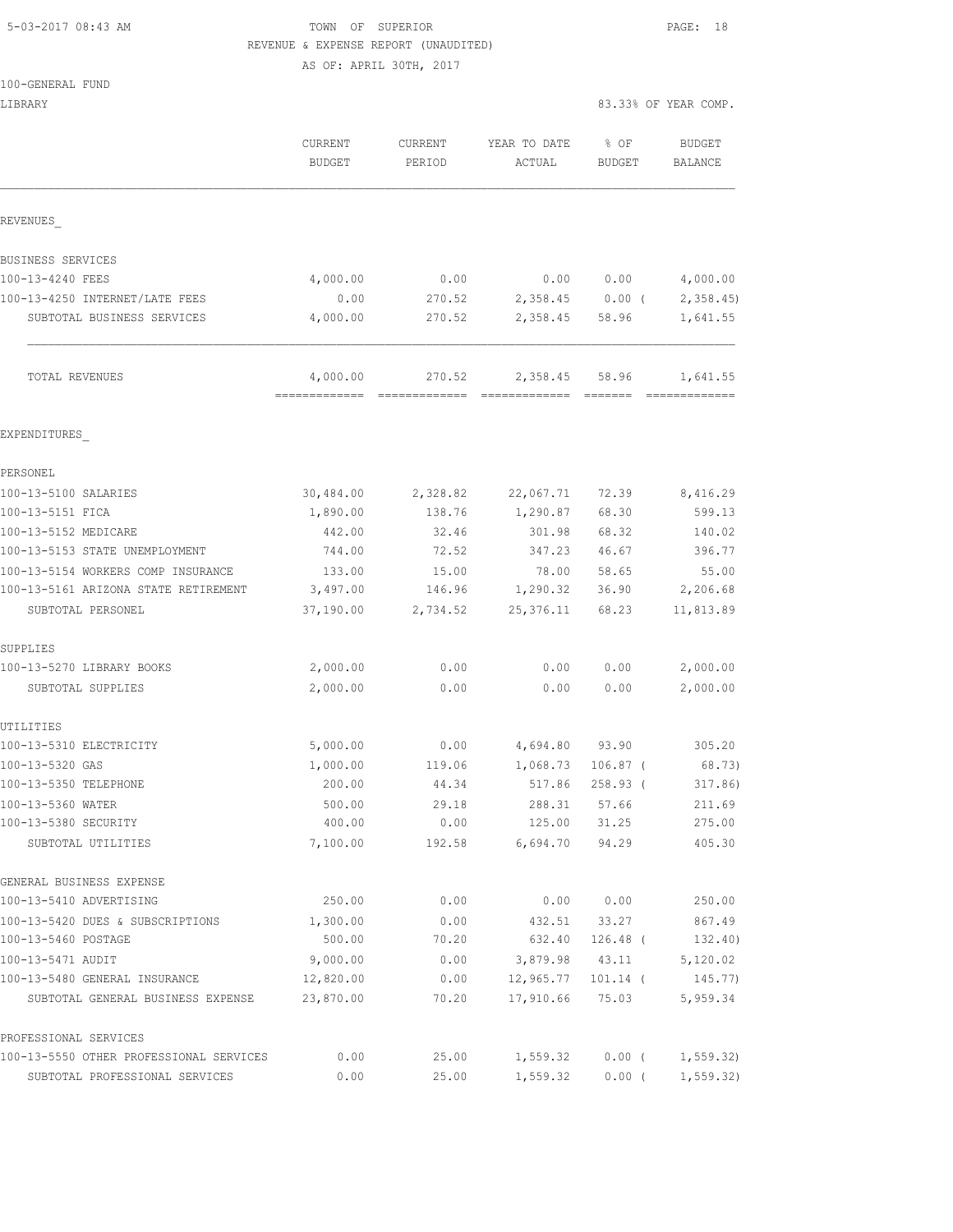| 5-03-2017 08:43 AM |  |
|--------------------|--|
|                    |  |

### TOWN OF SUPERIOR **Example 2017** PAGE: 19 REVENUE & EXPENSE REPORT (UNAUDITED)

|  | 100-GENERAL FUND |  |
|--|------------------|--|
|  |                  |  |

| LIBRARY                             |                          |                   |                        |                  | 83.33% OF YEAR COMP. |
|-------------------------------------|--------------------------|-------------------|------------------------|------------------|----------------------|
|                                     | <b>CURRENT</b><br>BUDGET | CURRENT<br>PERIOD | YEAR TO DATE<br>ACTUAL | $8$ OF<br>BUDGET | BUDGET<br>BALANCE    |
| REPAIR/MAINTENANCE                  |                          |                   |                        |                  |                      |
| 100-13-5650 OTHER EQUIPMENT REPAIRS | 0.00                     | 0.00              | 532.50                 | 0.00             | 532.50               |

| 100-13-5650 OTHER EOUIPMENT REPAIRS | 0.00        | 0.00           | 532.50     | 0.00  | 532.50)      |
|-------------------------------------|-------------|----------------|------------|-------|--------------|
| SUBTOTAL REPAIR/MAINTENANCE         | 0.00        | 0.00           | 532.50     | 0.00  | 532.50       |
| TOTAL EXPENDITURES                  | 70,160.00   | 3,022.30       | 52,073.29  | 74.22 | 18,086.71    |
|                                     |             |                |            |       |              |
| REVENUES OVER/(UNDER) EXPENDITURES  | 66,160.00)( | $2,751,78$ ) ( | 49,714.84) |       | 16, 445, 16) |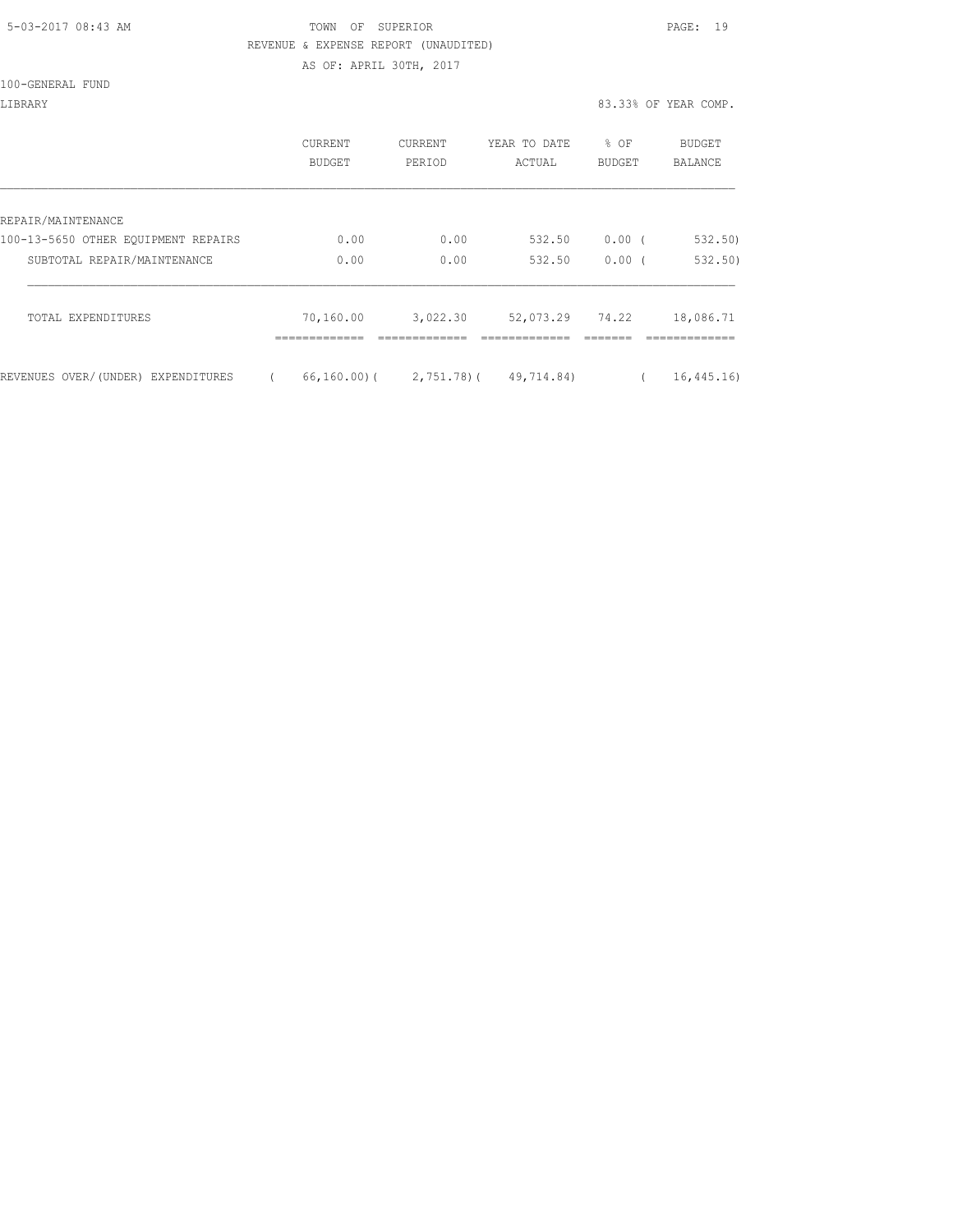| 5-03-2017 08:43 AM                 | TOWN OF SUPERIOR<br>REVENUE & EXPENSE REPORT (UNAUDITED) |          |                                 |               |                      |  |
|------------------------------------|----------------------------------------------------------|----------|---------------------------------|---------------|----------------------|--|
|                                    | AS OF: APRIL 30TH, 2017                                  |          |                                 |               |                      |  |
| 100-GENERAL FUND                   |                                                          |          |                                 |               |                      |  |
| BUILDING RENTALS                   |                                                          |          |                                 |               | 83.33% OF YEAR COMP. |  |
|                                    | CURRENT                                                  | CURRENT  | YEAR TO DATE                    | % OF          | <b>BUDGET</b>        |  |
|                                    | <b>BUDGET</b>                                            | PERIOD   | ACTUAL                          | <b>BUDGET</b> | <b>BALANCE</b>       |  |
| REVENUES                           |                                                          |          |                                 |               |                      |  |
| ENTERPRISE SERVICES                |                                                          |          |                                 |               |                      |  |
| 100-14-4330 RENTAL INCOME          | 30,000.00                                                | 1,001.00 | 17,071.00 56.90                 |               | 12,929.00            |  |
| SUBTOTAL ENTERPRISE SERVICES       | 30,000.00                                                | 1,001.00 | 17,071.00                       | 56.90         | 12,929.00            |  |
| TOTAL REVENUES                     | 30,000.00<br>------------- -------                       | 1,001.00 | 17,071.00 56.90<br>=== ======== |               | 12,929.00            |  |
| EXPENDITURES                       |                                                          |          |                                 |               |                      |  |
| SUPPLIES                           |                                                          |          |                                 |               |                      |  |
| UTILITIES                          |                                                          |          |                                 |               |                      |  |
| 100-14-5310 ELECTRICITY            | 11,000.00                                                | 0.00     | 4,228.08                        | 38.44         | 6,771.92             |  |
| 100-14-5360 WATER                  | 2,000.00                                                 | 51.19    | 558.13                          | 27.91         | 1,441.87             |  |
| SUBTOTAL UTILITIES                 | 13,000.00                                                | 51.19    | 4,786.21                        | 36.82         | 8,213.79             |  |
| GENERAL BUSINESS EXPENSE           |                                                          |          |                                 |               |                      |  |
| PROFESSIONAL SERVICES              |                                                          |          |                                 |               |                      |  |
| REPAIR/MAINTENANCE                 |                                                          |          |                                 |               |                      |  |
| TOTAL EXPENDITURES                 | 13,000.00                                                | 51.19    | 4,786.21                        | 36.82         | 8,213.79             |  |
| REVENUES OVER/(UNDER) EXPENDITURES | 17,000.00                                                | 949.81   | 12,284.79                       |               | 4,715.21             |  |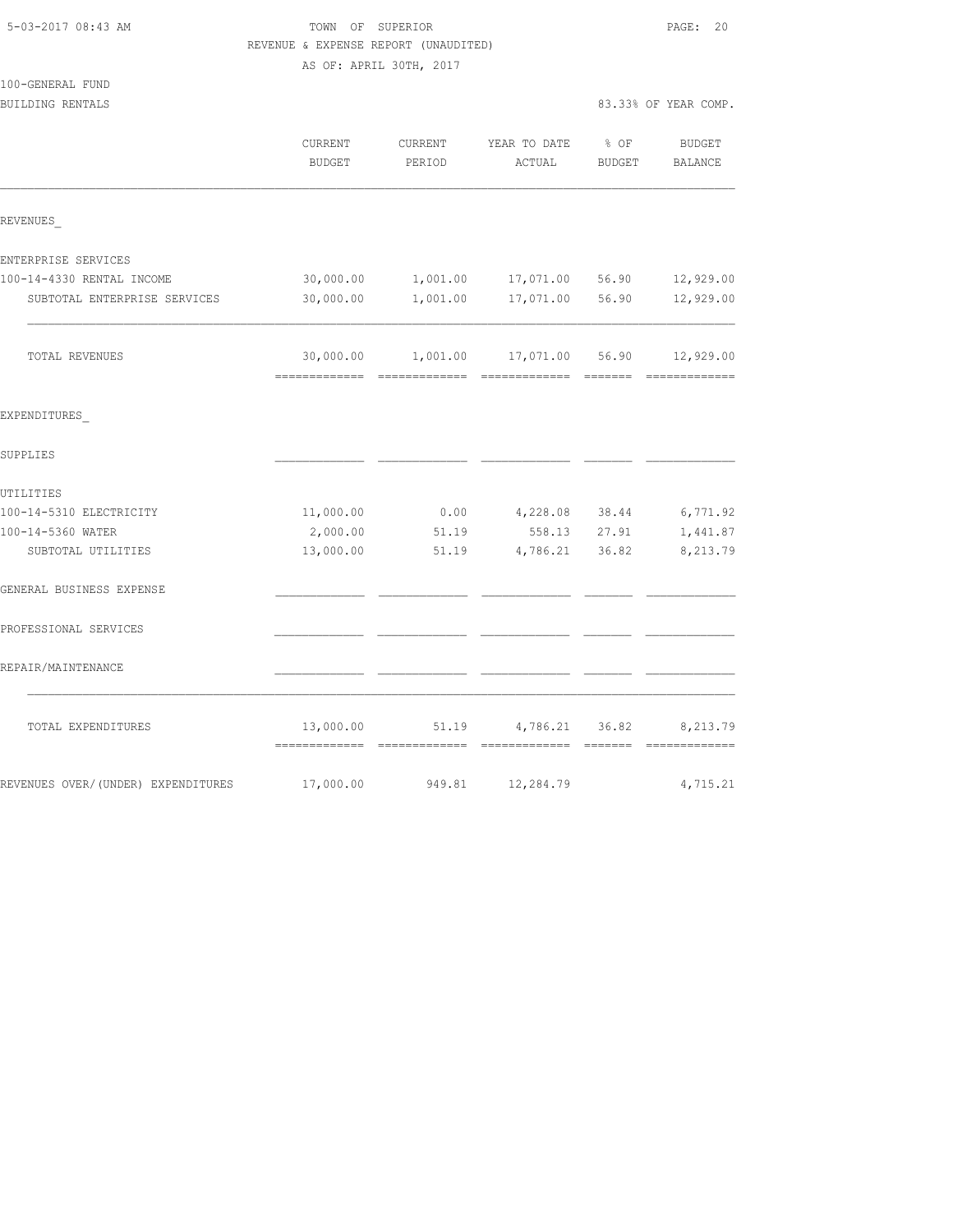## 5-03-2017 08:43 AM **TOWN** OF SUPERIOR **PAGE:** 21 REVENUE & EXPENSE REPORT (UNAUDITED)

AS OF: APRIL 30TH, 2017

SR CITIZENS-CONGREGATE 83.33% OF YEAR COMP.

|                                                              | <b>CURRENT</b><br><b>BUDGET</b> | <b>CURRENT</b><br>PERIOD | YEAR TO DATE<br>ACTUAL | % OF<br><b>BUDGET</b> | <b>BUDGET</b><br>BALANCE |
|--------------------------------------------------------------|---------------------------------|--------------------------|------------------------|-----------------------|--------------------------|
| REVENUES                                                     |                                 |                          |                        |                       |                          |
| BUSINESS SERVICES                                            |                                 |                          |                        |                       |                          |
| 100-15-4215 SRC AAA DOLLARS                                  | 65,793.00                       | 0.00                     | 0.00                   | 0.00                  | 65,793.00                |
| 100-15-4217 SRC PROGRAM REVENUE                              | 0.00                            | 8,751.06                 | 39, 372.75             | $0.00$ (              | 39, 372.75               |
| SUBTOTAL BUSINESS SERVICES                                   | 65,793.00                       | 8,751.06                 | 39, 372.75             | 59.84                 | 26,420.25                |
| TOTAL REVENUES                                               | 65,793.00<br>=============      | 8,751.06                 | 39, 372.75             | 59.84                 | 26,420.25                |
|                                                              |                                 |                          |                        |                       |                          |
| EXPENDITURES                                                 |                                 |                          |                        |                       |                          |
| PERSONEL                                                     |                                 |                          |                        |                       |                          |
| 100-15-5100 SALARIES                                         | 12,116.00                       | 907.19                   | 7,044.52               | 58.14                 | 5,071.48                 |
| 100-15-5120 INMATE LABOR                                     | 800.00                          | 22.00                    | 282.00                 | 35.25                 | 518.00                   |
| 100-15-5151 FICA                                             | 751.00                          | 56.25                    | 432.97                 | 57.65                 | 318.03                   |
| 100-15-5152 MEDICARE                                         | 176.00                          | 13.15                    | 101.23                 | 57.52                 | 74.77                    |
| 100-15-5153 STATE UNEMPLOYMENT                               | 225.00                          | 29.39                    | 112.00                 | 49.78                 | 113.00                   |
| 100-15-5154 WORKERS COMP INSURANCE                           | 506.00                          | 48.00                    | 372.00                 | 73.52                 | 134.00                   |
| 100-15-5161 ARIZONA STATE RETIREMENT                         | 1,212.00                        | 104.17                   | 801.65                 | 66.14                 | 410.35                   |
| 100-15-5162 LIFE INSURANCE                                   | 11.00                           | 0.00                     | 0.00                   | 0.00                  | 11.00                    |
| 100-15-5163 HEALTH INSURANCE<br>100-15-5164 DENTAL INSURANCE | 537.00<br>50.00                 | 0.00<br>0.00             | 0.00<br>0.00           | 0.00<br>0.00          | 537.00<br>50.00          |
| SUBTOTAL PERSONEL                                            | 16,384.00                       | 1,180.15                 | 9,146.37               | 55.83                 | 7,237.63                 |
| SUPPLIES                                                     |                                 |                          |                        |                       |                          |
| 100-15-5210 OFFICE SUPPLIES                                  | 0.00                            | 0.00                     | 408.41                 | $0.00$ (              | 408.41)                  |
| 100-15-5225 SAFETY SUPPLIES/EQUIPMENT                        | 0.00                            | 0.00                     | 212.01                 | $0.00$ (              | 212.01)                  |
| 100-15-5230 SANITATION SUPPLIES                              | 0.00                            | 0.00                     | 458.22                 | 0.00(                 | 458.22)                  |
| 100-15-5240 CHEMICALS & SUPPLIES                             | 114.00                          | 0.00                     | 0.00                   | 0.00                  | 114.00                   |
| 100-15-5250 KITCHEN SUPPLIES                                 | 300.00                          | 0.00                     |                        | 325.75 108.58 (       | 25.75)                   |
| 100-15-5260 FOOD SUPPLIES                                    | 50.00                           | 0.00                     |                        | 722.51 1,445.02 (     | 672.51)                  |
| 100-15-5299 OPERATING SUPPLIES                               | 400.00                          | 0.00                     |                        | 306.15 76.54          | 93.85                    |
| SUBTOTAL SUPPLIES                                            | 864.00                          | 0.00                     | 2,433.05               | 281.60 (              | 1,569.05)                |
| UTILITIES                                                    |                                 |                          |                        |                       |                          |
| 100-15-5310 ELECTRICITY                                      | 0.00                            | 0.00                     | 3,140.69               | $0.00$ (              | 3,140.69                 |
| 100-15-5320 GAS                                              | 746.00                          | 49.47                    | 403.80                 | 54.13                 | 342.20                   |
| 100-15-5350 TELEPHONE                                        | 0.00                            | 25.19                    | 252.68                 | $0.00$ (              | 252.68)                  |
| 100-15-5360 WATER                                            | 0.00                            | 15.29                    | 168.21                 | $0.00$ (              | 168.21)                  |
| SUBTOTAL UTILITIES                                           | 746.00                          | 89.95                    | 3,965.38               | 531.55 (              | 3, 219.38)               |
| GENERAL BUSINESS EXPENSE                                     |                                 |                          |                        |                       |                          |
| 100-15-5410 ADVERTISING                                      | 0.00                            | 0.00                     | 45.86                  | $0.00$ (              | 45.86)                   |
| 100-15-5420 DUES & SUBSCRIPTIONS                             | 200.00                          | 0.00                     | 0.00                   | 0.00                  | 200.00                   |
| 100-15-5460 POSTAGE                                          | 0.00                            | 10.53                    | 94.88                  | $0.00$ (              | 94.88)                   |
| 100-15-5471 AUDIT                                            | 4,500.00                        | 0.00                     | 1,293.34               | 28.74                 | 3,206.66                 |

100-15-5480 GENERAL INSURANCE 4,273.00 0.00 4,321.93 101.15 ( 48.93) SUBTOTAL GENERAL BUSINESS EXPENSE 8,973.00 10.53 5,756.01 64.15 3,216.99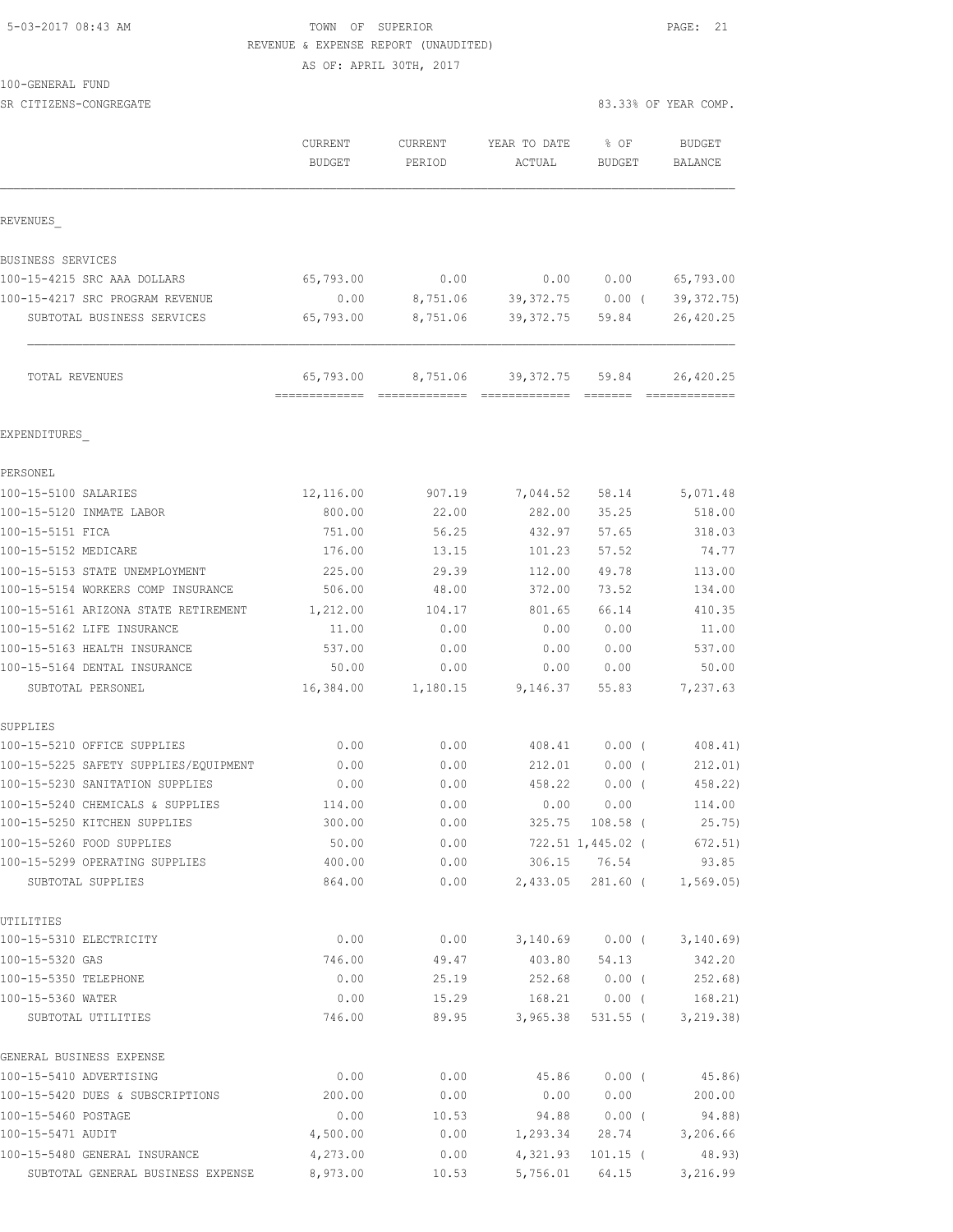#### 5-03-2017 08:43 AM TOWN OF SUPERIOR PAGE: 22 REVENUE & EXPENSE REPORT (UNAUDITED) AS OF: APRIL 30TH, 2017

100-GENERAL FUND

SR CITIZENS-CONGREGATE 83.33% OF YEAR COMP.

|                                         | <b>CURRENT</b><br>BUDGET | <b>CURRENT</b><br>PERIOD | YEAR TO DATE<br>ACTUAL | $8$ OF<br>BUDGET | BUDGET<br>BALANCE |
|-----------------------------------------|--------------------------|--------------------------|------------------------|------------------|-------------------|
|                                         |                          |                          |                        |                  |                   |
| PROFESSIONAL SERVICES                   |                          |                          |                        |                  |                   |
| 100-15-5550 OTHER PROFESSIONAL SERVICES | 16,000.00                | 0.00                     | 14,862.21              | 92.89            | 1,137.79          |
| SUBTOTAL PROFESSIONAL SERVICES          | 16,000.00                | 0.00                     | 14,862.21              | 92.89            | 1,137.79          |
| REPAIR/MAINTENANCE                      |                          |                          |                        |                  |                   |
| 100-15-5643 INMATE FUEL                 | 0.00                     | 15.25                    | 279.34                 | $0.00$ (         | 279.34)           |
| 100-15-5650 OTHER EQUIPMENT REPAIRS     | 150.00                   | 0.00                     | 0.00                   | 0.00             | 150.00            |
| SUBTOTAL REPAIR/MAINTENANCE             | 150.00                   | 15.25                    | 279.34                 | $186.23$ (       | 129.34)           |
| TOTAL EXPENDITURES                      | 43,117.00                | 1,295.88                 | 36,442.36              | 84.52            | 6,674.64          |
|                                         |                          |                          |                        |                  |                   |
| REVENUES OVER/(UNDER) EXPENDITURES      | 22,676.00                | 7,455.18                 | 2,930.39               |                  | 19,745.61         |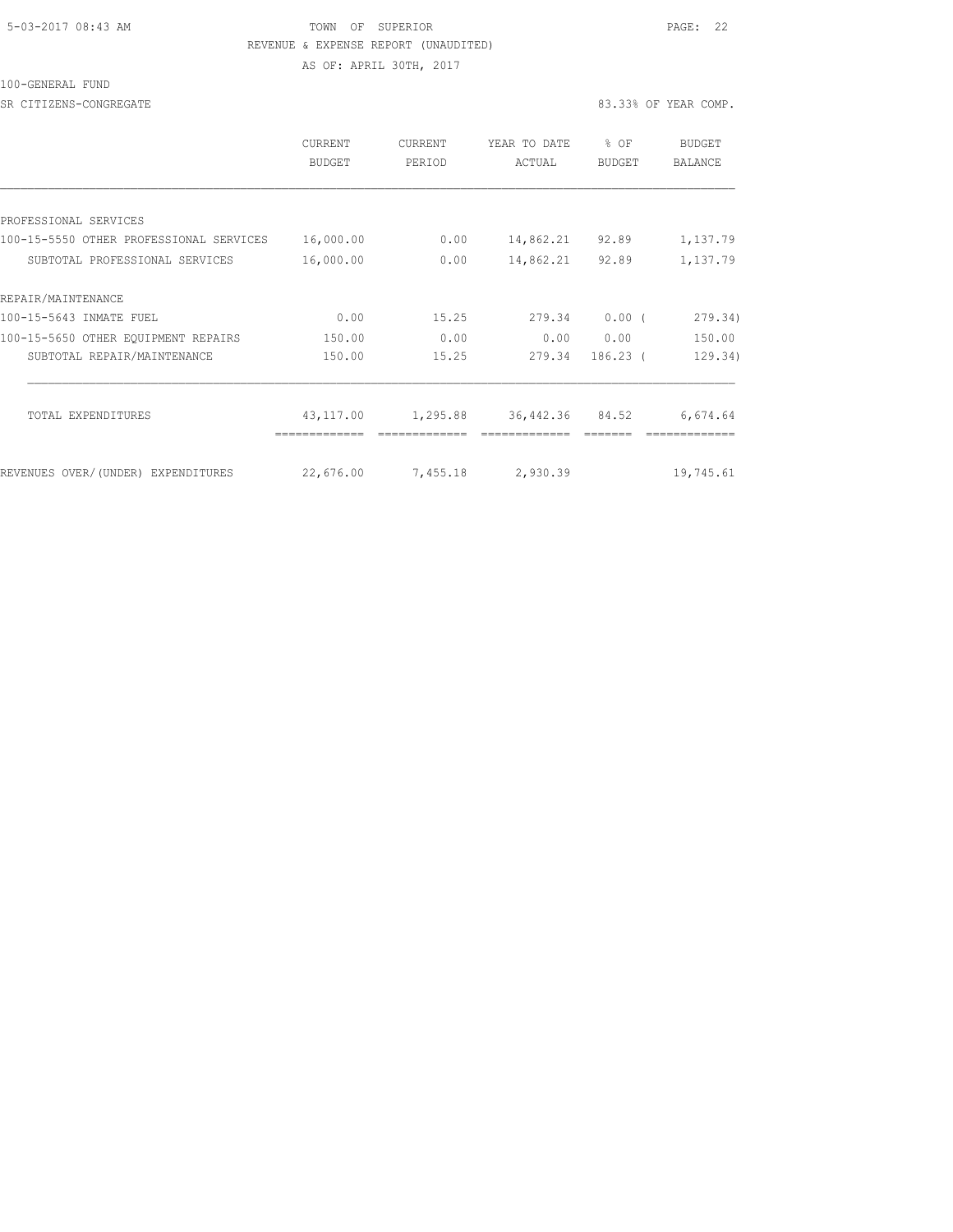## 5-03-2017 08:43 AM **TOWN** OF SUPERIOR **PAGE:** 23 REVENUE & EXPENSE REPORT (UNAUDITED)

AS OF: APRIL 30TH, 2017

PROFESSIONAL SERVICES

| SR CITIZENS-HOME DELIVERY               |                   |                   |                        | 83.33% OF YEAR COMP. |                       |
|-----------------------------------------|-------------------|-------------------|------------------------|----------------------|-----------------------|
|                                         | CURRENT<br>BUDGET | CURRENT<br>PERIOD | YEAR TO DATE<br>ACTUAL | % OF<br>BUDGET       | BUDGET<br>BALANCE     |
| REVENUES                                |                   |                   |                        |                      |                       |
| BUSINESS SERVICES                       |                   |                   |                        |                      |                       |
| 100-16-4217 SRC PROGRAM REVENUE         | 0.00              |                   | 9,597.31 36,309.09     | $0.00$ (             | 36, 309.09)           |
| 100-16-4220 FEMA                        | 0.00              | 0.00              | 1,800.00               |                      | $0.00$ ( $1,800.00$ ) |
| SUBTOTAL BUSINESS SERVICES              | 0.00              | 9,597.31          | 38,109.09              | $0.00$ (             | 38, 109.09)           |
| TOTAL REVENUES                          | 0.00              |                   | 9,597.31 38,109.09     |                      | $0.00$ ( 38,109.09)   |
| EXPENDITURES                            |                   |                   |                        |                      |                       |
| PERSONEL                                |                   |                   |                        |                      |                       |
| 100-16-5100 SALARIES                    | 11,865.00         | 996.98            | 7,225.02               | 60.89                | 4,639.98              |
| 100-16-5120 INMATE LABOR                | 1,100.00          | 33.00             | 363.00                 | 33.00                | 737.00                |
| 100-16-5151 FICA                        | 736.00            | 61.82             | 444.18                 | 60.35                | 291.82                |
| 100-16-5152 MEDICARE                    | 172.00            | 14.46             | 103.88                 | 60.40                | 68.12                 |
| 100-16-5153 STATE UNEMPLOYMENT          | 270.00            | 32.29             | 118.13                 | 43.75                | 151.87                |
| 100-16-5154 WORKERS COMP INSURANCE      | 495.00            | 48.00             | 168.00                 | 33.94                | 327.00                |
| 100-16-5161 ARIZONA STATE RETIREMENT    | 1,186.00          | 114.45            | 822.38                 | 69.34                | 363.62                |
| SUBTOTAL PERSONEL                       | 15,824.00         | 1,301.00          | 9,244.59               | 58.42                | 6,579.41              |
| SUPPLIES                                |                   |                   |                        |                      |                       |
| 100-16-5240 CHEMICALS & SUPPLIES        | 76.00             | 0.00              | 0.00                   | 0.00                 | 76.00                 |
| 100-16-5250 KITCHEN SUPPLIES            | 500.00            | 0.00              | 0.00                   | 0.00                 | 500.00                |
| 100-16-5260 FOOD SUPPLIES               | 19,224.00         | 0.00              | 0.00                   | 0.00                 | 19,224.00             |
| SUBTOTAL SUPPLIES                       | 19,800.00         | 0.00              | 0.00                   | 0.00                 | 19,800.00             |
| UTILITIES                               |                   |                   |                        |                      |                       |
| 100-16-5310 ELECTRICITY                 | 0.00              | 0.00              | 3,140.67               | $0.00$ (             | 3, 140.67)            |
| 100-16-5320 GAS                         | 802.00            | 49.47             | 444.19                 | 55.39                | 357.81                |
| 100-16-5350 TELEPHONE                   | 600.00            | 25.18             | 252.70                 | 42.12                | 347.30                |
| 100-16-5360 WATER<br>SUBTOTAL UTILITIES | 0.00<br>1,402.00  | 15.28<br>89.93    | 168.14<br>4,005.70     | $0.00$ (<br>285.71 ( | 168.14)<br>2,603.70   |
| GENERAL BUSINESS EXPENSE                |                   |                   |                        |                      |                       |
| 100-16-5410 ADVERTISING                 | 0.00              | 0.00              | 45.86                  | $0.00$ (             | 45.86)                |
| 100-16-5460 POSTAGE                     | 0.00              | 10.53             | 94.84                  | $0.00$ (             | 94.84)                |
| 100-16-5471 AUDIT                       | 4,500.00          | 0.00              | 1,293.35               | 28.74                | 3,206.65              |
| 100-16-5480 GENERAL INSURANCE           | 4,273.00          | 0.00              | 4,321.93               | $101.15$ (           | 48.93)                |
| SUBTOTAL GENERAL BUSINESS EXPENSE       | 8,773.00          | 10.53             | 5,755.98               | 65.61                | 3,017.02              |

100-16-5550 OTHER PROFESSIONAL SERVICES 0.00 0.00 21,423.49 0.00 ( 21,423.49) SUBTOTAL PROFESSIONAL SERVICES 0.00 0.00 21,423.49 0.00 ( 21,423.49)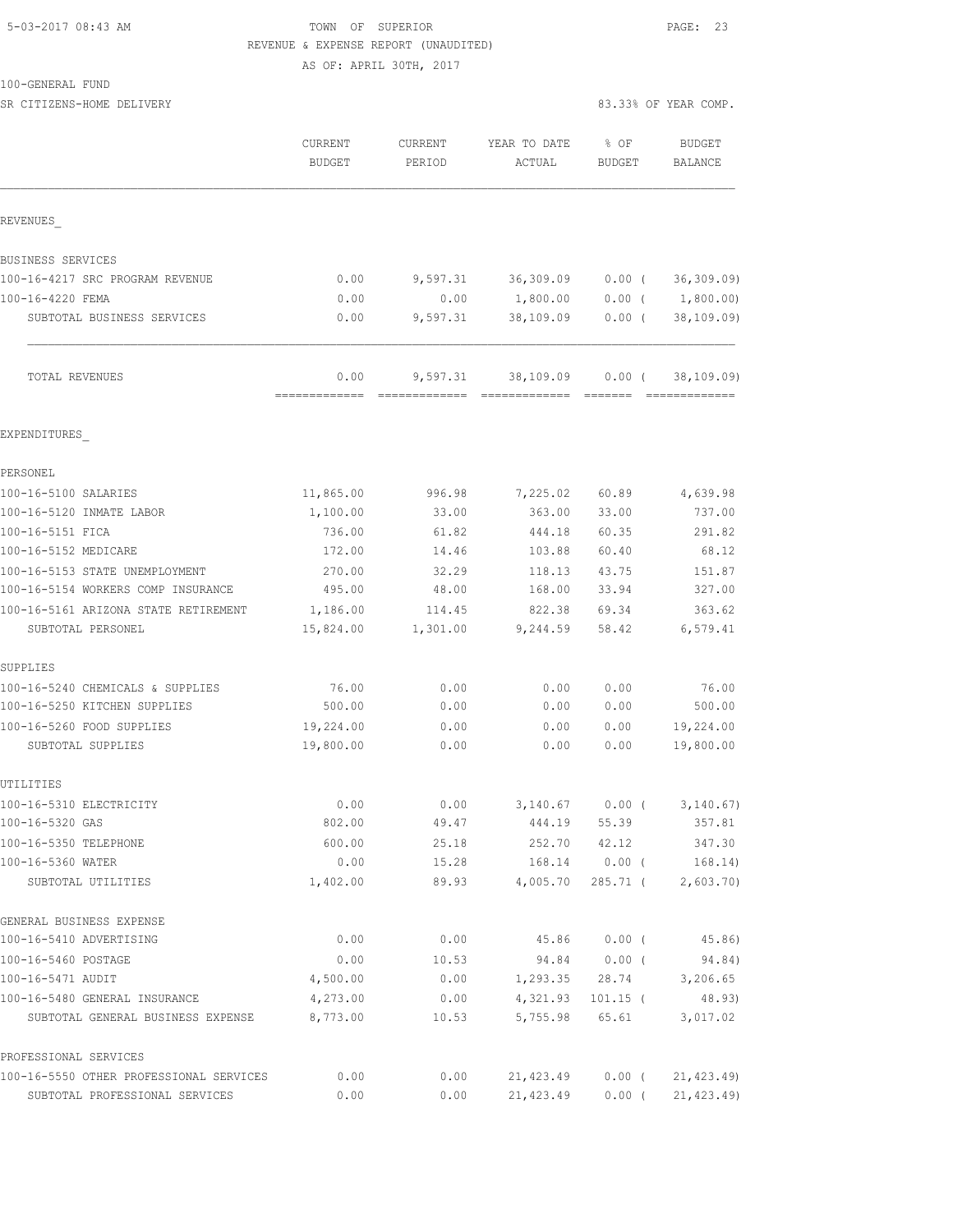### 5-03-2017 08:43 AM TOWN OF SUPERIOR PAGE: 24 REVENUE & EXPENSE REPORT (UNAUDITED) AS OF: APRIL 30TH, 2017

## 100-GENERAL FUND

SR CITIZENS-HOME DELIVERY 83.33% OF YEAR COMP.

|                                    | CURRENT<br><b>BUDGET</b> | CURRENT<br>PERIOD | YEAR TO DATE<br>ACTUAL | % OF<br><b>BUDGET</b> | BUDGET<br>BALANCE |
|------------------------------------|--------------------------|-------------------|------------------------|-----------------------|-------------------|
|                                    |                          |                   |                        |                       |                   |
| REPAIR/MAINTENANCE                 |                          |                   |                        |                       |                   |
| 100-16-5640 AUTO & TRUCK REPAIRS   | 45.00                    | 0.00              | 0.00                   | 0.00                  | 45.00             |
| 100-16-5641 GAS & OIL              | 2,134.00                 | 56.76             | 522.27                 | 24.47                 | 1,611.73          |
| 100-16-5643 INMATE FUEL            | 0.00                     | 22.88             | 368.94                 | 0.00(                 | 368.94)           |
| SUBTOTAL REPAIR/MAINTENANCE        | 2,179.00                 | 79.64             | 891.21                 | 40.90                 | 1,287.79          |
| TOTAL EXPENDITURES                 | 47,978.00                | 1,481.10          | 41,320.97              | 86.12                 | 6,657.03          |
|                                    |                          |                   |                        |                       |                   |
| REVENUES OVER/(UNDER) EXPENDITURES | 47,978.00)               | 8,116.21 (        | 3, 211.88)             |                       | 44,766.12)        |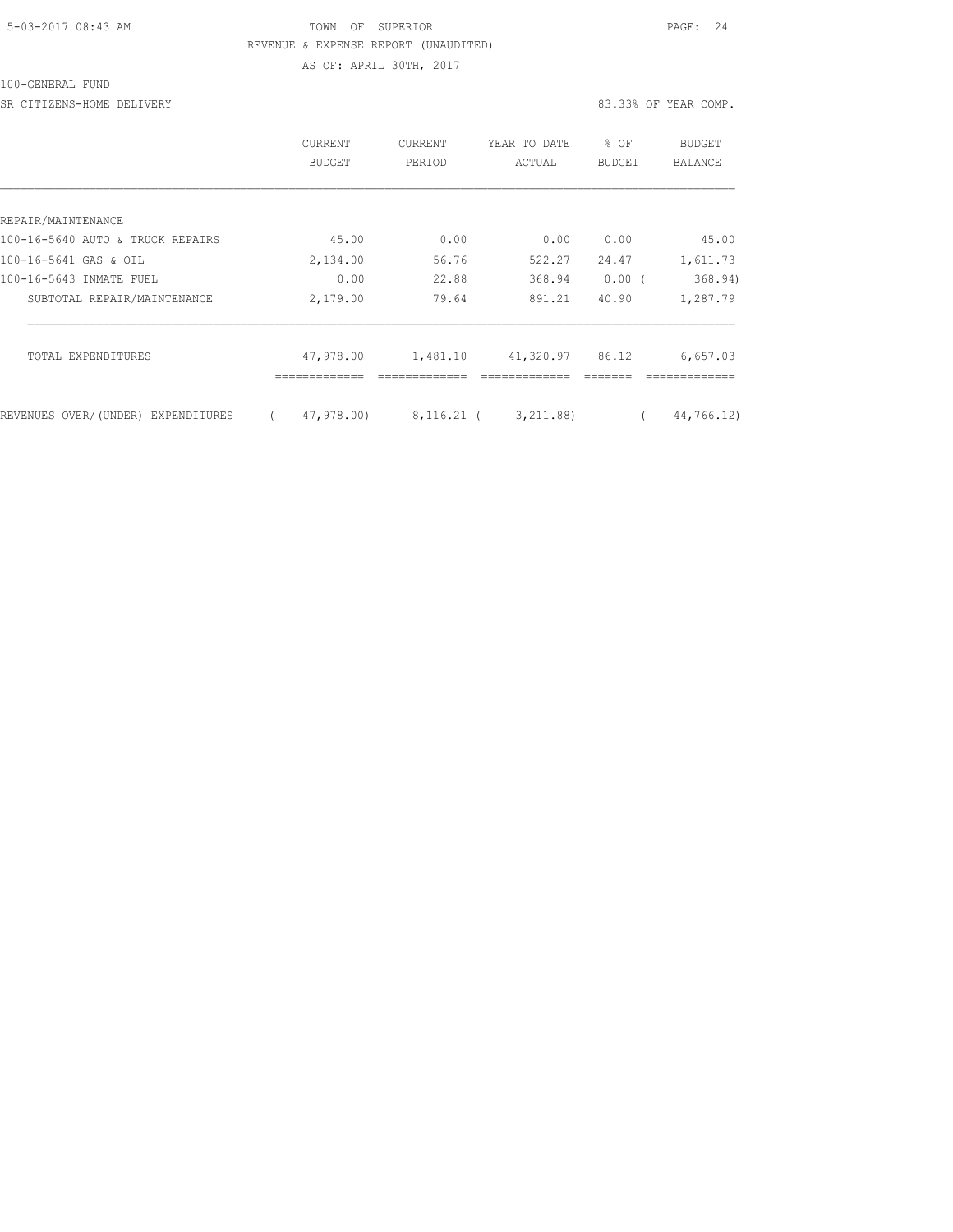### 5-03-2017 08:43 AM TOWN OF SUPERIOR PAGE: 25 REVENUE & EXPENSE REPORT (UNAUDITED)

AS OF: APRIL 30TH, 2017

SR CITIZENS-TRANSPORTATIO 83.33% OF YEAR COMP.

|                                                                    | CURRENT<br><b>BUDGET</b> | <b>CURRENT</b><br>PERIOD                      | YEAR TO DATE<br>ACTUAL                                                                                                                                                                                                                                                                                                                                                                                                                                                                             | % OF<br>BUDGET           | <b>BUDGET</b><br>BALANCE                                                                                                                                                                                                                                                                                                                                                                                                                                                                                  |
|--------------------------------------------------------------------|--------------------------|-----------------------------------------------|----------------------------------------------------------------------------------------------------------------------------------------------------------------------------------------------------------------------------------------------------------------------------------------------------------------------------------------------------------------------------------------------------------------------------------------------------------------------------------------------------|--------------------------|-----------------------------------------------------------------------------------------------------------------------------------------------------------------------------------------------------------------------------------------------------------------------------------------------------------------------------------------------------------------------------------------------------------------------------------------------------------------------------------------------------------|
| REVENUES                                                           |                          |                                               |                                                                                                                                                                                                                                                                                                                                                                                                                                                                                                    |                          |                                                                                                                                                                                                                                                                                                                                                                                                                                                                                                           |
| BUSINESS SERVICES                                                  |                          |                                               |                                                                                                                                                                                                                                                                                                                                                                                                                                                                                                    |                          |                                                                                                                                                                                                                                                                                                                                                                                                                                                                                                           |
| 100-17-4217 SRC PROGRAM REVENUE                                    | 0.00                     | 466.09                                        | 4,714.21 0.00 (                                                                                                                                                                                                                                                                                                                                                                                                                                                                                    |                          | 4,714.21)                                                                                                                                                                                                                                                                                                                                                                                                                                                                                                 |
| SUBTOTAL BUSINESS SERVICES                                         | 0.00                     | 466.09                                        |                                                                                                                                                                                                                                                                                                                                                                                                                                                                                                    | $4,714.21$ 0.00 (        | 4,714.21)                                                                                                                                                                                                                                                                                                                                                                                                                                                                                                 |
| TOTAL REVENUES                                                     | 0.00<br>=============    | 466.09<br>=============                       | 4,714.21<br>$\begin{array}{cccccccccccccc} \multicolumn{2}{c}{} & \multicolumn{2}{c}{} & \multicolumn{2}{c}{} & \multicolumn{2}{c}{} & \multicolumn{2}{c}{} & \multicolumn{2}{c}{} & \multicolumn{2}{c}{} & \multicolumn{2}{c}{} & \multicolumn{2}{c}{} & \multicolumn{2}{c}{} & \multicolumn{2}{c}{} & \multicolumn{2}{c}{} & \multicolumn{2}{c}{} & \multicolumn{2}{c}{} & \multicolumn{2}{c}{} & \multicolumn{2}{c}{} & \multicolumn{2}{c}{} & \multicolumn{2}{c}{} & \multicolumn{2}{c}{} & \$ | $0.00$ (<br>--------     | 4,714.21)<br>$\begin{array}{c} \multicolumn{2}{c} {\textbf{1}} & \multicolumn{2}{c} {\textbf{2}} & \multicolumn{2}{c} {\textbf{3}} & \multicolumn{2}{c} {\textbf{4}} \\ \multicolumn{2}{c} {\textbf{5}} & \multicolumn{2}{c} {\textbf{6}} & \multicolumn{2}{c} {\textbf{7}} & \multicolumn{2}{c} {\textbf{8}} & \multicolumn{2}{c} {\textbf{9}} \\ \multicolumn{2}{c} {\textbf{6}} & \multicolumn{2}{c} {\textbf{7}} & \multicolumn{2}{c} {\textbf{8}} & \multicolumn{2}{c} {\textbf{9}} & \multicolumn{$ |
| EXPENDITURES                                                       |                          |                                               |                                                                                                                                                                                                                                                                                                                                                                                                                                                                                                    |                          |                                                                                                                                                                                                                                                                                                                                                                                                                                                                                                           |
| PERSONEL                                                           |                          |                                               |                                                                                                                                                                                                                                                                                                                                                                                                                                                                                                    |                          |                                                                                                                                                                                                                                                                                                                                                                                                                                                                                                           |
| 100-17-5100 SALARIES                                               | 4,518.00                 | 384.07                                        | 10,503.50                                                                                                                                                                                                                                                                                                                                                                                                                                                                                          | 232.48 (                 | 5,985.50                                                                                                                                                                                                                                                                                                                                                                                                                                                                                                  |
| 100-17-5151 FICA                                                   | 280.00                   | 23.80                                         | 647.33                                                                                                                                                                                                                                                                                                                                                                                                                                                                                             | $231.19$ (               | 367.33)                                                                                                                                                                                                                                                                                                                                                                                                                                                                                                   |
| 100-17-5152 MEDICARE                                               | 65.00                    | 5.58                                          | 151.42                                                                                                                                                                                                                                                                                                                                                                                                                                                                                             | $232.95$ (               | 86.42)                                                                                                                                                                                                                                                                                                                                                                                                                                                                                                    |
| 100-17-5153 STATE UNEMPLOYMENT                                     | 105.00                   | 12.45                                         | 321.14                                                                                                                                                                                                                                                                                                                                                                                                                                                                                             | $305.85$ (               | 216.14)                                                                                                                                                                                                                                                                                                                                                                                                                                                                                                   |
| 100-17-5154 WORKERS COMP INSURANCE                                 | 189.00                   | 46.00                                         | 259.00                                                                                                                                                                                                                                                                                                                                                                                                                                                                                             | 137.04 (                 | 70.00)                                                                                                                                                                                                                                                                                                                                                                                                                                                                                                    |
| 100-17-5161 ARIZONA STATE RETIREMENT<br>SUBTOTAL PERSONEL          | 452.00<br>5,609.00       | 44.08<br>515.98                               | 1,198.68<br>13,081.07                                                                                                                                                                                                                                                                                                                                                                                                                                                                              | $265.19$ (<br>$233.22$ ( | 746.68)<br>7,472.07)                                                                                                                                                                                                                                                                                                                                                                                                                                                                                      |
| SUPPLIES                                                           |                          |                                               |                                                                                                                                                                                                                                                                                                                                                                                                                                                                                                    |                          |                                                                                                                                                                                                                                                                                                                                                                                                                                                                                                           |
| UTILITIES                                                          |                          |                                               |                                                                                                                                                                                                                                                                                                                                                                                                                                                                                                    |                          |                                                                                                                                                                                                                                                                                                                                                                                                                                                                                                           |
| 100-17-5320 GAS                                                    | 0.00                     | 0.00                                          | 41.38                                                                                                                                                                                                                                                                                                                                                                                                                                                                                              | $0.00$ (                 | 41.38)                                                                                                                                                                                                                                                                                                                                                                                                                                                                                                    |
| 100-17-5350 TELEPHONE                                              | 506.00                   | 40.28                                         | 362.58                                                                                                                                                                                                                                                                                                                                                                                                                                                                                             | 71.66                    | 143.42                                                                                                                                                                                                                                                                                                                                                                                                                                                                                                    |
| SUBTOTAL UTILITIES                                                 | 506.00                   | 40.28                                         | 403.96                                                                                                                                                                                                                                                                                                                                                                                                                                                                                             | 79.83                    | 102.04                                                                                                                                                                                                                                                                                                                                                                                                                                                                                                    |
| GENERAL BUSINESS EXPENSE                                           |                          |                                               |                                                                                                                                                                                                                                                                                                                                                                                                                                                                                                    |                          |                                                                                                                                                                                                                                                                                                                                                                                                                                                                                                           |
| 100-17-5471 AUDIT                                                  | 0.00                     | 0.00                                          |                                                                                                                                                                                                                                                                                                                                                                                                                                                                                                    | $1,293.36$ 0.00 (        | 1,293.36)                                                                                                                                                                                                                                                                                                                                                                                                                                                                                                 |
| 100-17-5480 GENERAL INSURANCE<br>SUBTOTAL GENERAL BUSINESS EXPENSE | 4,273.00<br>4,273.00     | 0.00<br>0.00                                  |                                                                                                                                                                                                                                                                                                                                                                                                                                                                                                    | 4, 321.93 101.15 (       | 48.93)<br>5, 615.29 131.41 ( 1, 342.29)                                                                                                                                                                                                                                                                                                                                                                                                                                                                   |
| PROFESSIONAL SERVICES                                              |                          |                                               |                                                                                                                                                                                                                                                                                                                                                                                                                                                                                                    |                          |                                                                                                                                                                                                                                                                                                                                                                                                                                                                                                           |
| 100-17-5550 OTHER PROFESSIONAL SERVICES 4,500.00                   |                          |                                               | $0.00$ 478.12 10.62 4,021.88                                                                                                                                                                                                                                                                                                                                                                                                                                                                       |                          |                                                                                                                                                                                                                                                                                                                                                                                                                                                                                                           |
| SUBTOTAL PROFESSIONAL SERVICES                                     | 4,500.00                 |                                               | $0.00$ 478.12                                                                                                                                                                                                                                                                                                                                                                                                                                                                                      | 10.62                    | 4,021.88                                                                                                                                                                                                                                                                                                                                                                                                                                                                                                  |
| REPAIR/MAINTENANCE                                                 |                          |                                               |                                                                                                                                                                                                                                                                                                                                                                                                                                                                                                    |                          |                                                                                                                                                                                                                                                                                                                                                                                                                                                                                                           |
| 100-17-5640 AUTO & TRUCK REPAIRS                                   | 0.00                     | 0.00                                          |                                                                                                                                                                                                                                                                                                                                                                                                                                                                                                    |                          | 2,765.69 0.00 ( 2,765.69)                                                                                                                                                                                                                                                                                                                                                                                                                                                                                 |
| 100-17-5641 GAS & OIL                                              | 4,505.00                 | 85.14                                         | 803.36                                                                                                                                                                                                                                                                                                                                                                                                                                                                                             | 17.83                    | 3,701.64                                                                                                                                                                                                                                                                                                                                                                                                                                                                                                  |
| 100-17-5642 TIRES & TUBES<br>SUBTOTAL REPAIR/MAINTENANCE           | 0.00<br>4,505.00         | 0.00                                          | 85.14 3,625.47 80.48                                                                                                                                                                                                                                                                                                                                                                                                                                                                               | 56.42 0.00 (             | 56.42)<br>879.53                                                                                                                                                                                                                                                                                                                                                                                                                                                                                          |
|                                                                    |                          |                                               |                                                                                                                                                                                                                                                                                                                                                                                                                                                                                                    |                          |                                                                                                                                                                                                                                                                                                                                                                                                                                                                                                           |
| TOTAL EXPENDITURES                                                 |                          | 19,393.00 641.40 23,203.91 119.65 ( 3,810.91) |                                                                                                                                                                                                                                                                                                                                                                                                                                                                                                    |                          |                                                                                                                                                                                                                                                                                                                                                                                                                                                                                                           |
| REVENUES OVER/(UNDER) EXPENDITURES (19,393.00)(175.31)(18,489.70)  |                          |                                               |                                                                                                                                                                                                                                                                                                                                                                                                                                                                                                    | $\left($                 | 903.30                                                                                                                                                                                                                                                                                                                                                                                                                                                                                                    |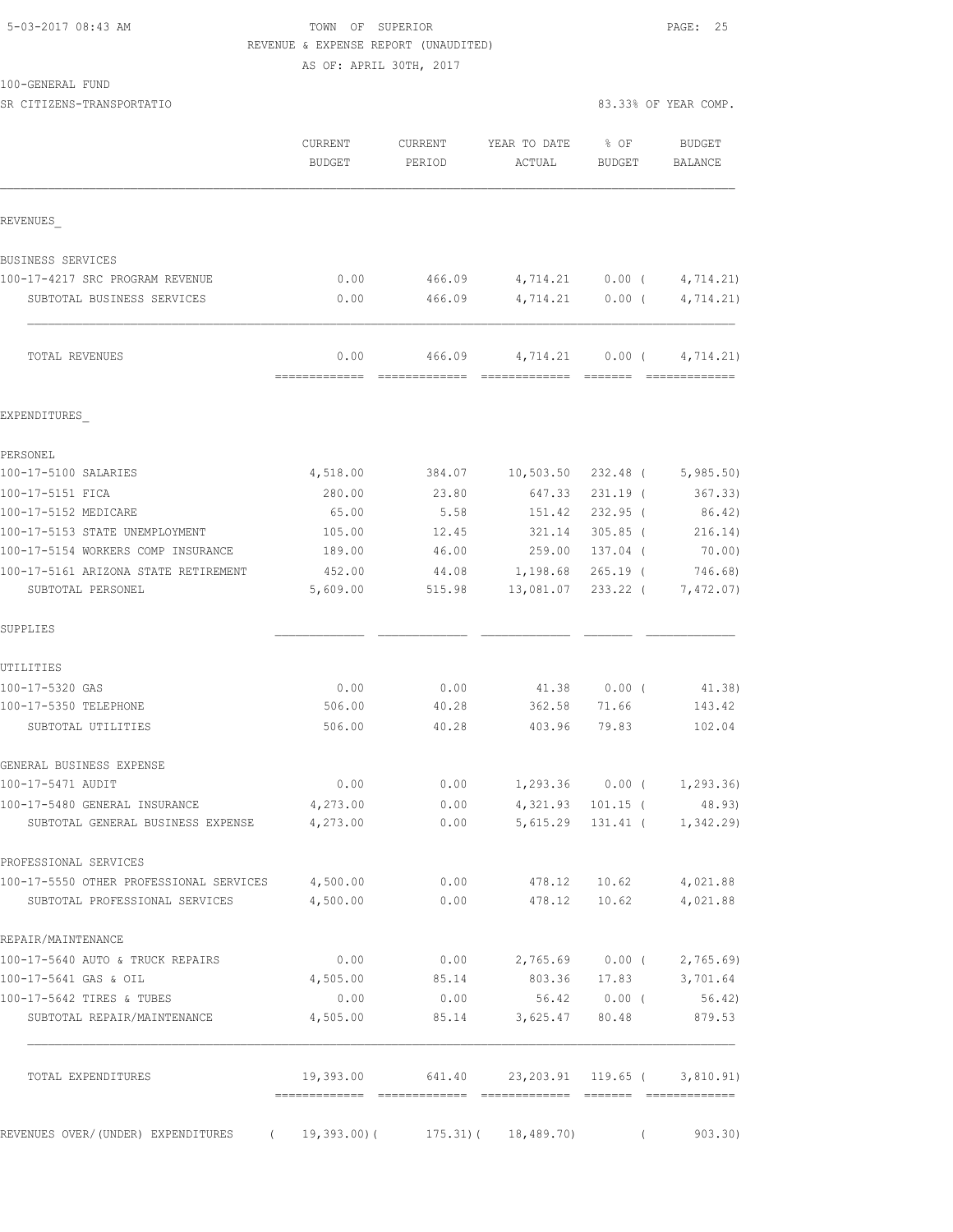| 5-03-2017 08:43 AM | OF<br>SUPERIOR<br>TOWN | PAGE: 26                             |              |        |                      |
|--------------------|------------------------|--------------------------------------|--------------|--------|----------------------|
|                    |                        | REVENUE & EXPENSE REPORT (UNAUDITED) |              |        |                      |
|                    |                        | AS OF: APRIL 30TH, 2017              |              |        |                      |
| 100-GENERAL FUND   |                        |                                      |              |        |                      |
| CODE ENFORCEMENT   |                        |                                      |              |        | 83.33% OF YEAR COMP. |
|                    | CURRENT                | CURRENT                              | YEAR TO DATE | % OF   | BUDGET               |
|                    | <b>BUDGET</b>          | PERIOD                               | ACTUAL       | BUDGET | <b>BALANCE</b>       |
|                    |                        |                                      |              |        |                      |
|                    |                        |                                      |              |        |                      |

EXPENDITURES\_

 $PERSONEL$ 

============= ============= ============= ======= =============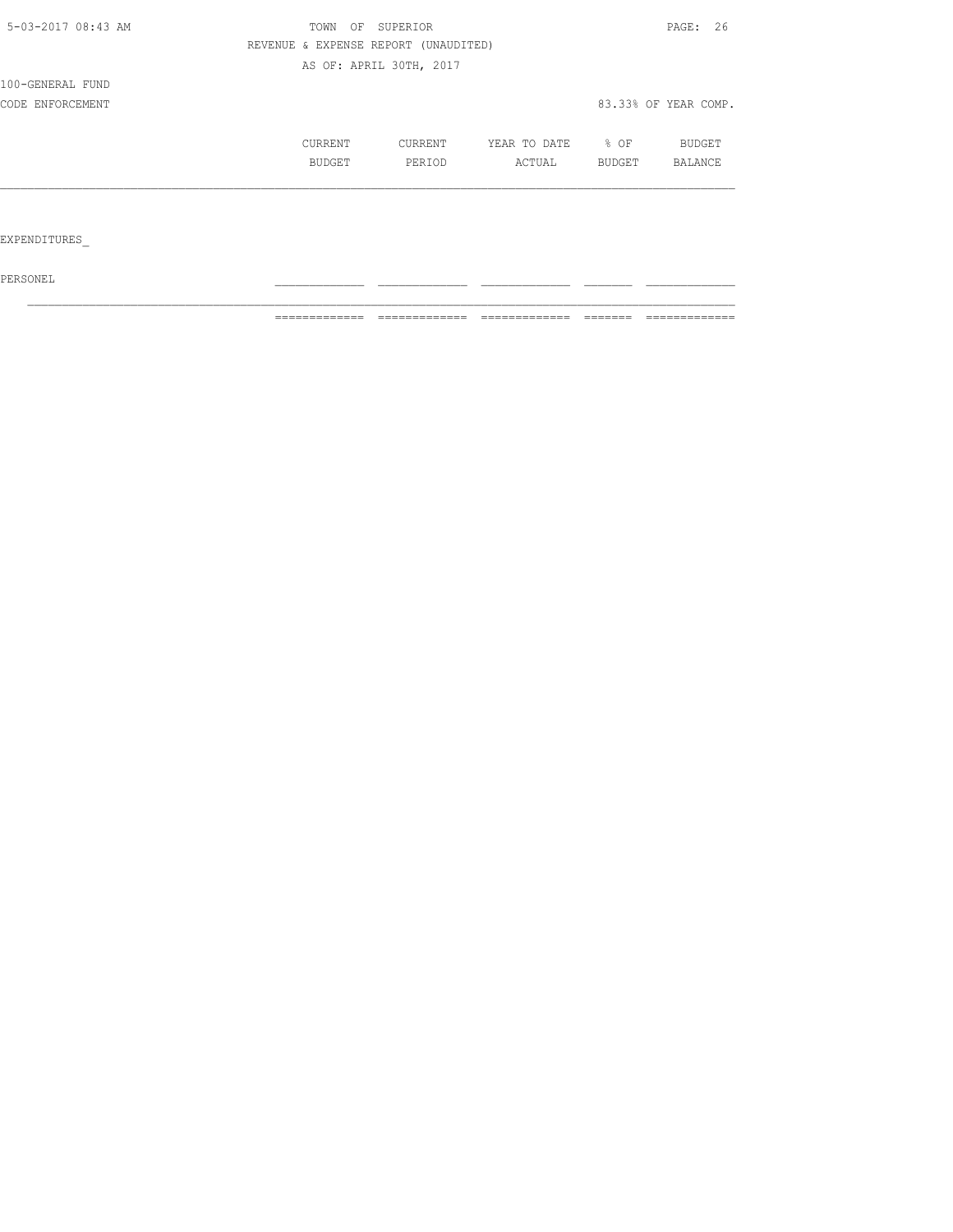|                          | =============                        |                         | ============================== | -------- |                      |
|--------------------------|--------------------------------------|-------------------------|--------------------------------|----------|----------------------|
| PROFESSIONAL SERVICES    |                                      |                         |                                |          |                      |
| GENERAL BUSINESS EXPENSE |                                      |                         |                                |          |                      |
| SUPPLIES                 |                                      |                         |                                |          |                      |
| EXPENDITURES             |                                      |                         |                                |          |                      |
|                          |                                      | PERIOD                  | ACTUAL BUDGET BALANCE          |          |                      |
|                          | CURRENT<br>BUDGET                    | CURRENT                 | YEAR TO DATE % OF BUDGET       |          |                      |
| <b>EDC</b>               |                                      |                         |                                |          | 83.33% OF YEAR COMP. |
| 100-GENERAL FUND         |                                      |                         |                                |          |                      |
|                          |                                      | AS OF: APRIL 30TH, 2017 |                                |          |                      |
|                          | REVENUE & EXPENSE REPORT (UNAUDITED) |                         |                                |          |                      |
| 5-03-2017 08:43 AM       | TOWN OF SUPERIOR                     |                         |                                |          | PAGE: 27             |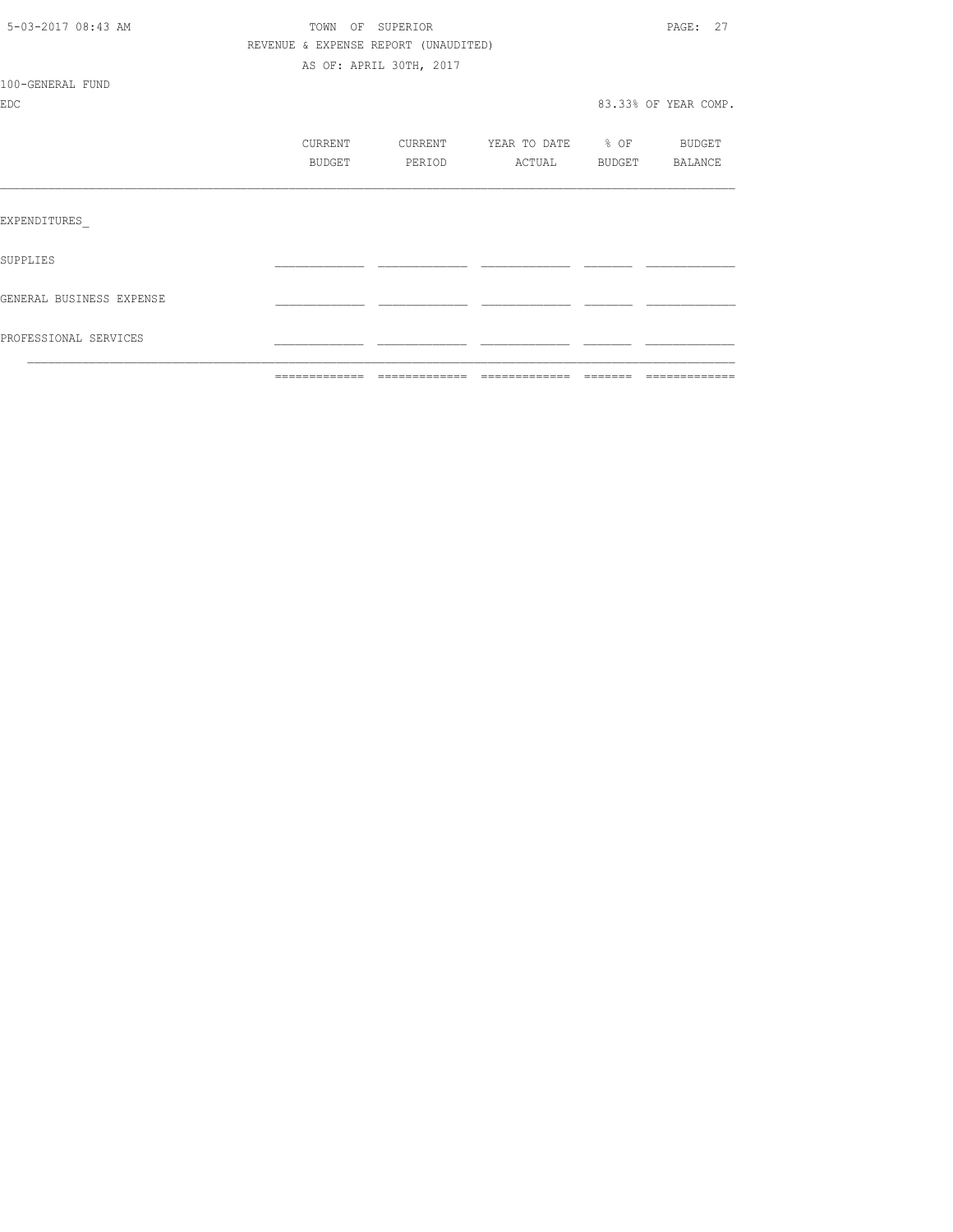| 5-03-2017 08:43 AM | TOWN OF SUPERIOR                     |                         |              |        | PAGE: 28             |  |
|--------------------|--------------------------------------|-------------------------|--------------|--------|----------------------|--|
|                    | REVENUE & EXPENSE REPORT (UNAUDITED) |                         |              |        |                      |  |
|                    |                                      | AS OF: APRIL 30TH, 2017 |              |        |                      |  |
| 100-GENERAL FUND   |                                      |                         |              |        |                      |  |
| LOST TRAIL         |                                      |                         |              |        | 83.33% OF YEAR COMP. |  |
|                    | CURRENT                              | CURRENT                 | YEAR TO DATE | % OF   | <b>BUDGET</b>        |  |
|                    | BUDGET                               | PERIOD                  | ACTUAL       | BUDGET | <b>BALANCE</b>       |  |
| EXPENDITURES       |                                      |                         |              |        |                      |  |

 ${\tt SUPPLIES}$  $\mathcal{L}_\text{max}$ 

============= ============= ============= ======= =============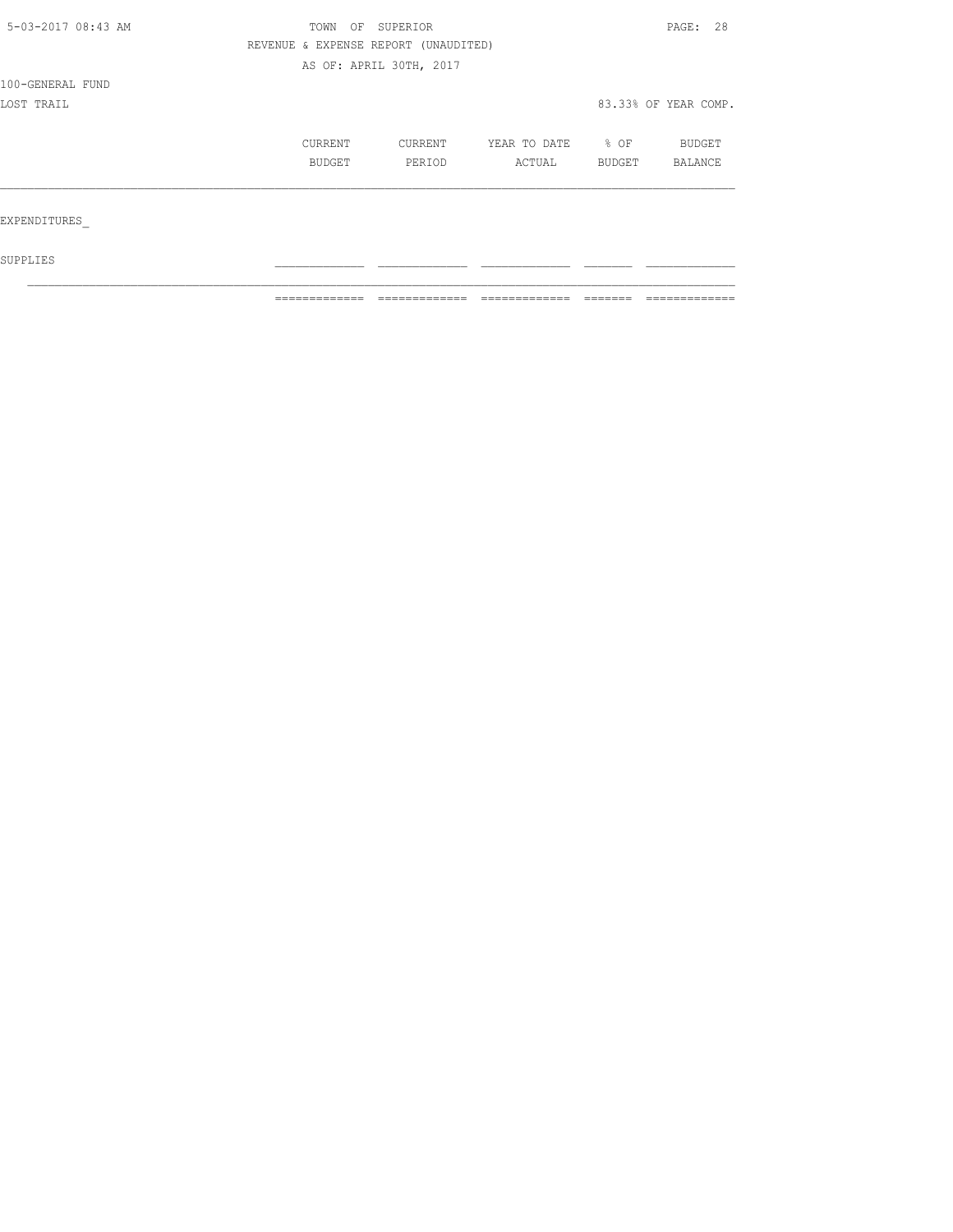| 5-03-2017 08:43 AM        | TOWN OF SUPERIOR                     |                         | PAGE: 29                                                                                                                                                                                                                                                                                                                                                                                                                                                                                     |                                                                                                                                                                                                                                                                                                                                                                                                                                                                                            |                      |
|---------------------------|--------------------------------------|-------------------------|----------------------------------------------------------------------------------------------------------------------------------------------------------------------------------------------------------------------------------------------------------------------------------------------------------------------------------------------------------------------------------------------------------------------------------------------------------------------------------------------|--------------------------------------------------------------------------------------------------------------------------------------------------------------------------------------------------------------------------------------------------------------------------------------------------------------------------------------------------------------------------------------------------------------------------------------------------------------------------------------------|----------------------|
|                           | REVENUE & EXPENSE REPORT (UNAUDITED) |                         |                                                                                                                                                                                                                                                                                                                                                                                                                                                                                              |                                                                                                                                                                                                                                                                                                                                                                                                                                                                                            |                      |
|                           |                                      | AS OF: APRIL 30TH, 2017 |                                                                                                                                                                                                                                                                                                                                                                                                                                                                                              |                                                                                                                                                                                                                                                                                                                                                                                                                                                                                            |                      |
| 100-GENERAL FUND          |                                      |                         |                                                                                                                                                                                                                                                                                                                                                                                                                                                                                              |                                                                                                                                                                                                                                                                                                                                                                                                                                                                                            |                      |
| SOCIO-ECONOMIC CONTINGNCY |                                      |                         |                                                                                                                                                                                                                                                                                                                                                                                                                                                                                              |                                                                                                                                                                                                                                                                                                                                                                                                                                                                                            | 83.33% OF YEAR COMP. |
|                           | CURRENT                              | <b>CURRENT</b>          | YEAR TO DATE % OF BUDGET                                                                                                                                                                                                                                                                                                                                                                                                                                                                     |                                                                                                                                                                                                                                                                                                                                                                                                                                                                                            |                      |
|                           | BUDGET                               | <b>PERIOD</b>           | ACTUAL BUDGET BALANCE                                                                                                                                                                                                                                                                                                                                                                                                                                                                        |                                                                                                                                                                                                                                                                                                                                                                                                                                                                                            |                      |
| REVENUES                  |                                      |                         |                                                                                                                                                                                                                                                                                                                                                                                                                                                                                              |                                                                                                                                                                                                                                                                                                                                                                                                                                                                                            |                      |
| CONTRIBUTIONS             |                                      |                         |                                                                                                                                                                                                                                                                                                                                                                                                                                                                                              |                                                                                                                                                                                                                                                                                                                                                                                                                                                                                            |                      |
|                           | =============                        | =============           | $\begin{array}{c} \multicolumn{2}{c} {\textbf{1}} & \multicolumn{2}{c} {\textbf{2}} & \multicolumn{2}{c} {\textbf{3}} & \multicolumn{2}{c} {\textbf{4}} \\ \multicolumn{2}{c} {\textbf{5}} & \multicolumn{2}{c} {\textbf{6}} & \multicolumn{2}{c} {\textbf{7}} & \multicolumn{2}{c} {\textbf{8}} & \multicolumn{2}{c} {\textbf{9}} \\ \multicolumn{2}{c} {\textbf{1}} & \multicolumn{2}{c} {\textbf{1}} & \multicolumn{2}{c} {\textbf{1}} & \multicolumn{2}{c} {\textbf{1}} & \multicolumn{$ | $\qquad \qquad \qquad =\qquad \qquad =\qquad \qquad =\qquad \qquad =\qquad \qquad =\qquad \qquad =\qquad \qquad =\qquad \qquad =\qquad \qquad =\qquad \qquad =\qquad \qquad =\qquad \qquad =\qquad \qquad =\qquad \qquad =\qquad \qquad =\qquad \qquad =\qquad \qquad =\qquad \qquad =\qquad \qquad =\qquad \qquad =\qquad \qquad =\qquad \qquad =\qquad \qquad =\qquad \qquad =\qquad \qquad =\qquad \qquad =\qquad \qquad =\qquad \qquad =\qquad \qquad =\qquad \qquad =\qquad \qquad =$ |                      |
| EXPENDITURES              |                                      |                         |                                                                                                                                                                                                                                                                                                                                                                                                                                                                                              |                                                                                                                                                                                                                                                                                                                                                                                                                                                                                            |                      |
| SUPPLIES                  |                                      |                         |                                                                                                                                                                                                                                                                                                                                                                                                                                                                                              |                                                                                                                                                                                                                                                                                                                                                                                                                                                                                            |                      |
|                           |                                      |                         |                                                                                                                                                                                                                                                                                                                                                                                                                                                                                              |                                                                                                                                                                                                                                                                                                                                                                                                                                                                                            |                      |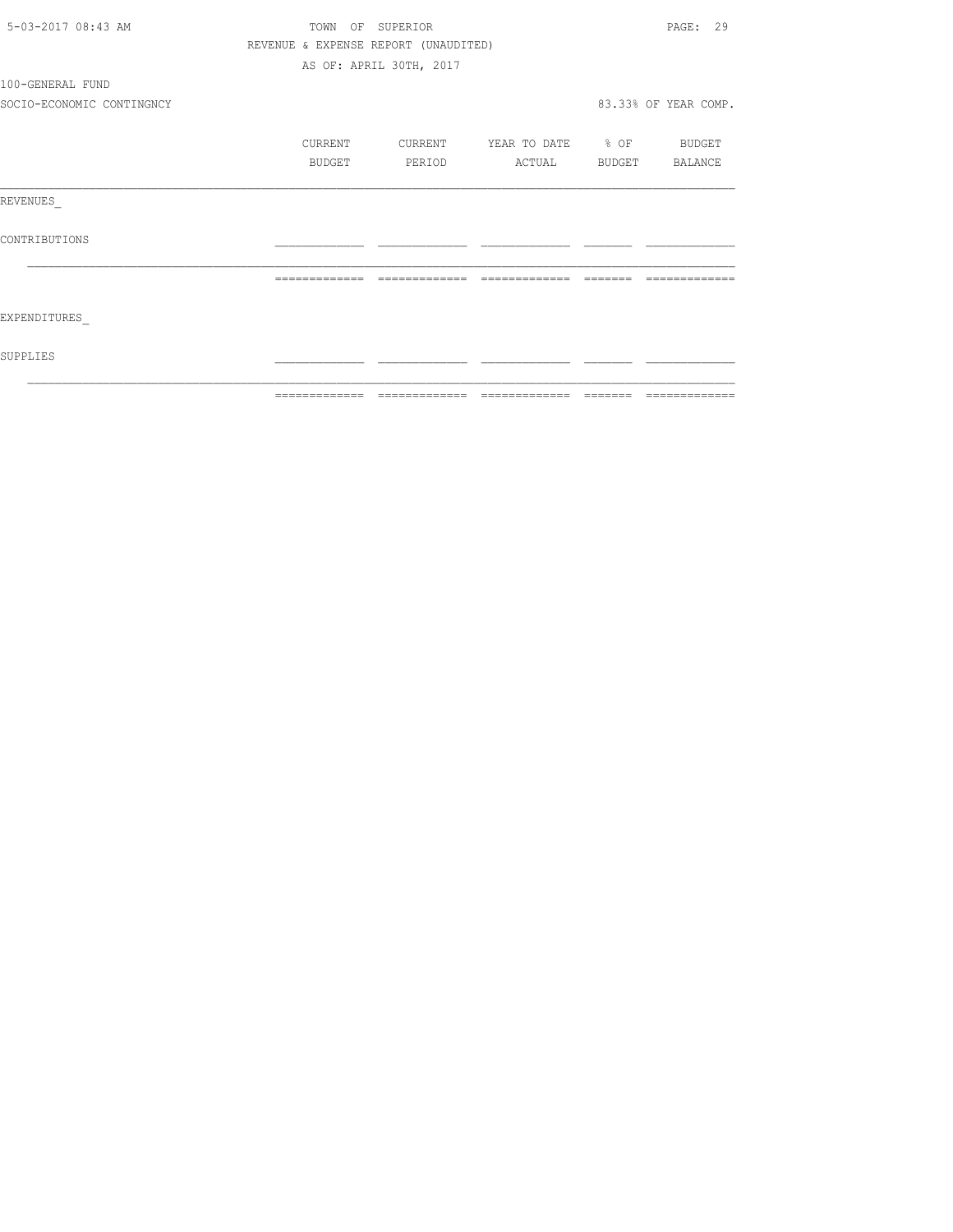| 5-03-2017 08:43 AM |  |
|--------------------|--|
|                    |  |

# TOWN OF SUPERIOR **Example 2017** PAGE: 30 REVENUE & EXPENSE REPORT (UNAUDITED)

AS OF: APRIL 30TH, 2017

100-GENERAL FUND

|                                    | <b>CURRENT</b><br>BUDGET | <b>CURRENT</b><br>PERIOD | YEAR TO DATE<br>ACTUAL | $8$ OF<br>BUDGET | BUDGET<br>BALANCE |
|------------------------------------|--------------------------|--------------------------|------------------------|------------------|-------------------|
| EXPENDITURES                       |                          |                          |                        |                  |                   |
| SUPPLIES                           |                          |                          |                        |                  |                   |
| 100-99-5299 OPERATING SUPPLIES     | 0.00                     | 0.00                     | 80.08                  | $0.00$ (         | 80.08             |
| SUBTOTAL SUPPLIES                  | 0.00                     | 0.00                     | 80.08                  | 0.00(            | $80.08$ )         |
| TOTAL EXPENDITURES                 | 0.00                     | 0.00                     | 80.08                  | $0.00$ (         | 80.08)            |
|                                    |                          |                          |                        |                  |                   |
| REVENUES OVER/(UNDER) EXPENDITURES | 0.00                     | $0.00$ (                 | 80.08)                 |                  | 80.08             |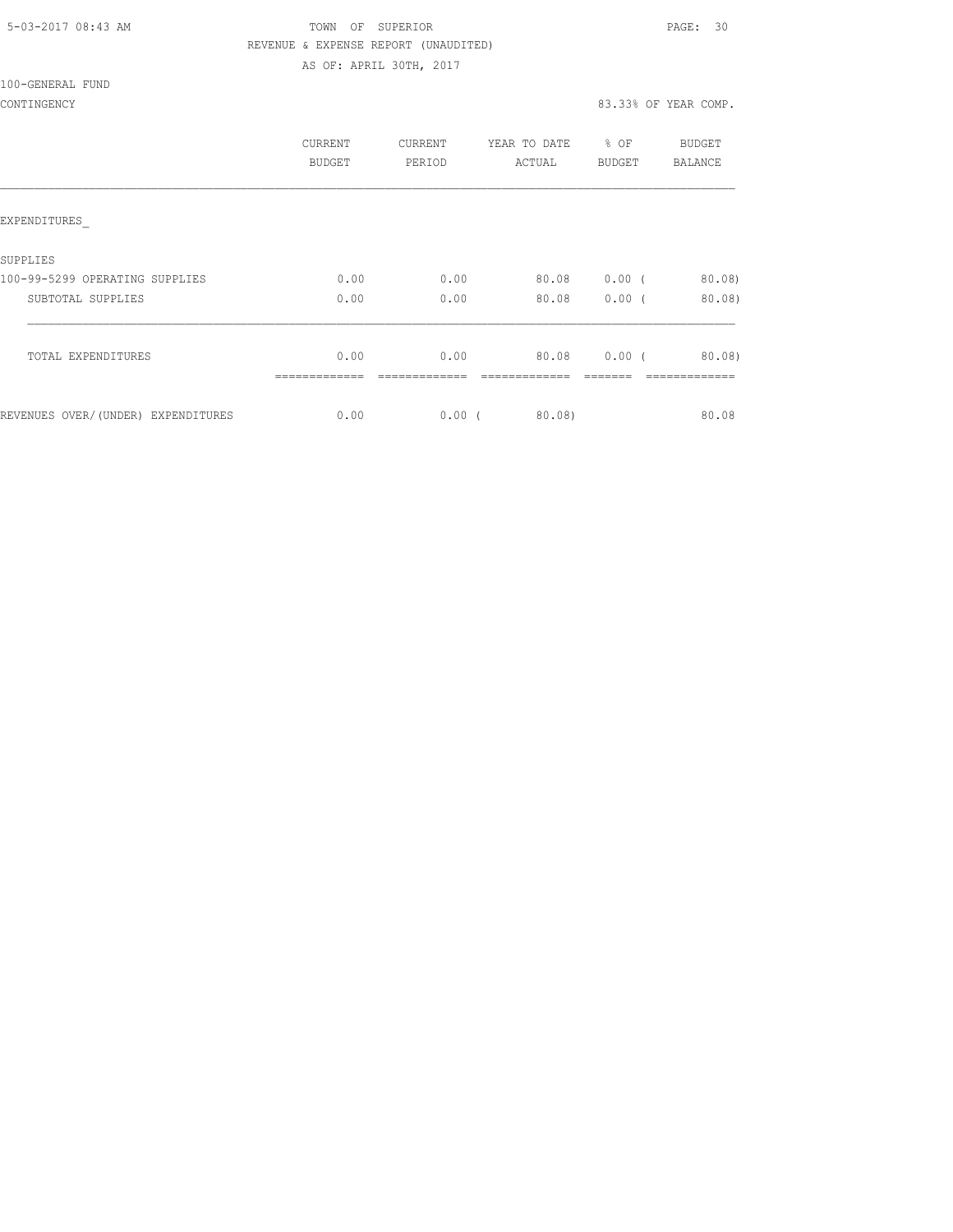#### 5-03-2017 08:43 AM TOWN OF SUPERIOR PAGE: 31 REVENUE & EXPENSE REPORT (UNAUDITED) AS OF: APRIL 30TH, 2017

100-GENERAL FUND

83.33% OF YEAR COMP.

|                                    | CURRENT<br><b>BUDGET</b> | CURRENT<br>PERIOD | YEAR TO DATE<br>ACTUAL | % OF<br><b>BUDGET</b> | BUDGET<br><b>BALANCE</b> |
|------------------------------------|--------------------------|-------------------|------------------------|-----------------------|--------------------------|
|                                    |                          |                   |                        |                       |                          |
| FUND TOTAL REVENUES                | 2,392,759.00             | 128,282.78        | 1,811,815.89           | 75.72                 | 580, 943.11              |
| FUND TOTAL EXPENDITURES            | 1,811,056.00             | 127,683.33        | 1,522,538.05           | 84.07                 | 288,517.95               |
| REVENUES OVER/(UNDER) EXPENDITURES | 581,703.00               | 599.45            | 289, 277.84            |                       | 292, 425.16              |
|                                    |                          |                   |                        |                       |                          |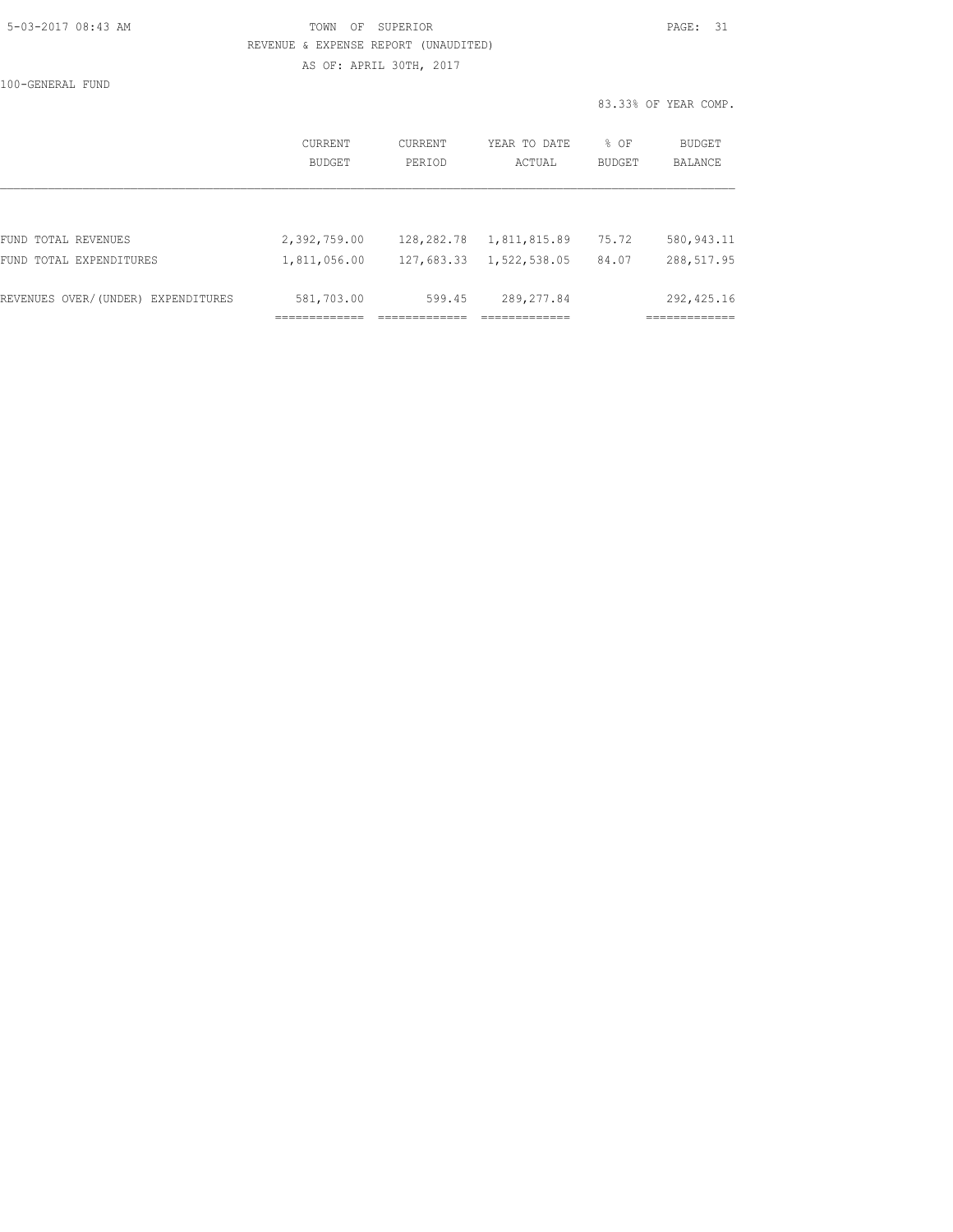| 5-03-2017 08:43 AM |  |
|--------------------|--|
|                    |  |

## TOWN OF SUPERIOR **Example 2018** PAGE: 1 REVENUE & EXPENSE REPORT (UNAUDITED) AS OF: APRIL 30TH, 2017

| 200-REFUSE SERVICE |  |
|--------------------|--|
|--------------------|--|

|                                    | CURRENT<br>BUDGET                     | CURRENT<br>PERIOD | YEAR TO DATE % OF<br>ACTUAL         | BUDGET            | BUDGET<br>BALANCE               |
|------------------------------------|---------------------------------------|-------------------|-------------------------------------|-------------------|---------------------------------|
| REVENUES                           |                                       |                   |                                     |                   |                                 |
| BUSINESS SERVICES                  |                                       |                   |                                     |                   |                                 |
| 200-00-4240 REFUSE FEES            | 0.00                                  |                   | 220.00 980.00                       |                   | $0.00$ (980.00)                 |
| 200-00-4241 TIPPING FEES-          | 0.00                                  | 400.00            | 700.00                              | $0.00$ (          | 700.00)                         |
| SUBTOTAL BUSINESS SERVICES         | 0.00                                  |                   | 620.00  1,680.00  0.00  ( 1,680.00) |                   |                                 |
| ENTERPRISE SERVICES                |                                       |                   |                                     |                   |                                 |
| TOTAL REVENUES                     | 0.00<br>-------------- -------------- |                   | - cooperaterate - cooperat          |                   |                                 |
| EXPENDITURES                       |                                       |                   |                                     |                   |                                 |
| UTILITIES                          |                                       |                   |                                     |                   |                                 |
| 200-00-5330 REFUSE                 | 0.00                                  |                   | 861.14 3,284.82 0.00 (3,284.82)     |                   |                                 |
| SUBTOTAL UTILITIES                 | 0.00                                  | 861.14            | $3,284.82$ 0.00 ( $3,284.82$ )      |                   |                                 |
| GENERAL BUSINESS EXPENSE           |                                       |                   |                                     |                   |                                 |
| 200-00-5425 CONFERENCE/TRAINING    | 0.00                                  | 0.00              |                                     |                   | $1,040.00$ $0.00$ ( $1,040.00)$ |
| SUBTOTAL GENERAL BUSINESS EXPENSE  | 0.00                                  | 0.00              |                                     | $1,040.00$ 0.00 ( | 1,040.00)                       |
| PROFESSIONAL SERVICES              |                                       |                   |                                     |                   |                                 |
| 200-00-5520 CONTRACT SERVICES      | 0.00                                  | 0.00              |                                     |                   | $1,128.00$ 0.00 ( 1,128.00)     |
| SUBTOTAL PROFESSIONAL SERVICES     | 0.00                                  | 0.00              | 1,128.00                            | $0.00$ (          | 1,128.00)                       |
| CAPITAL OUTLAY                     |                                       |                   |                                     |                   |                                 |
| TOTAL EXPENDITURES                 | 0.00                                  | 861.14            |                                     |                   | $5,452.82$ 0.00 ( $5,452.82$ )  |
| REVENUES OVER/(UNDER) EXPENDITURES | 0.00(                                 | 241.14) (         | 3,772.82)                           |                   | 3,772.82                        |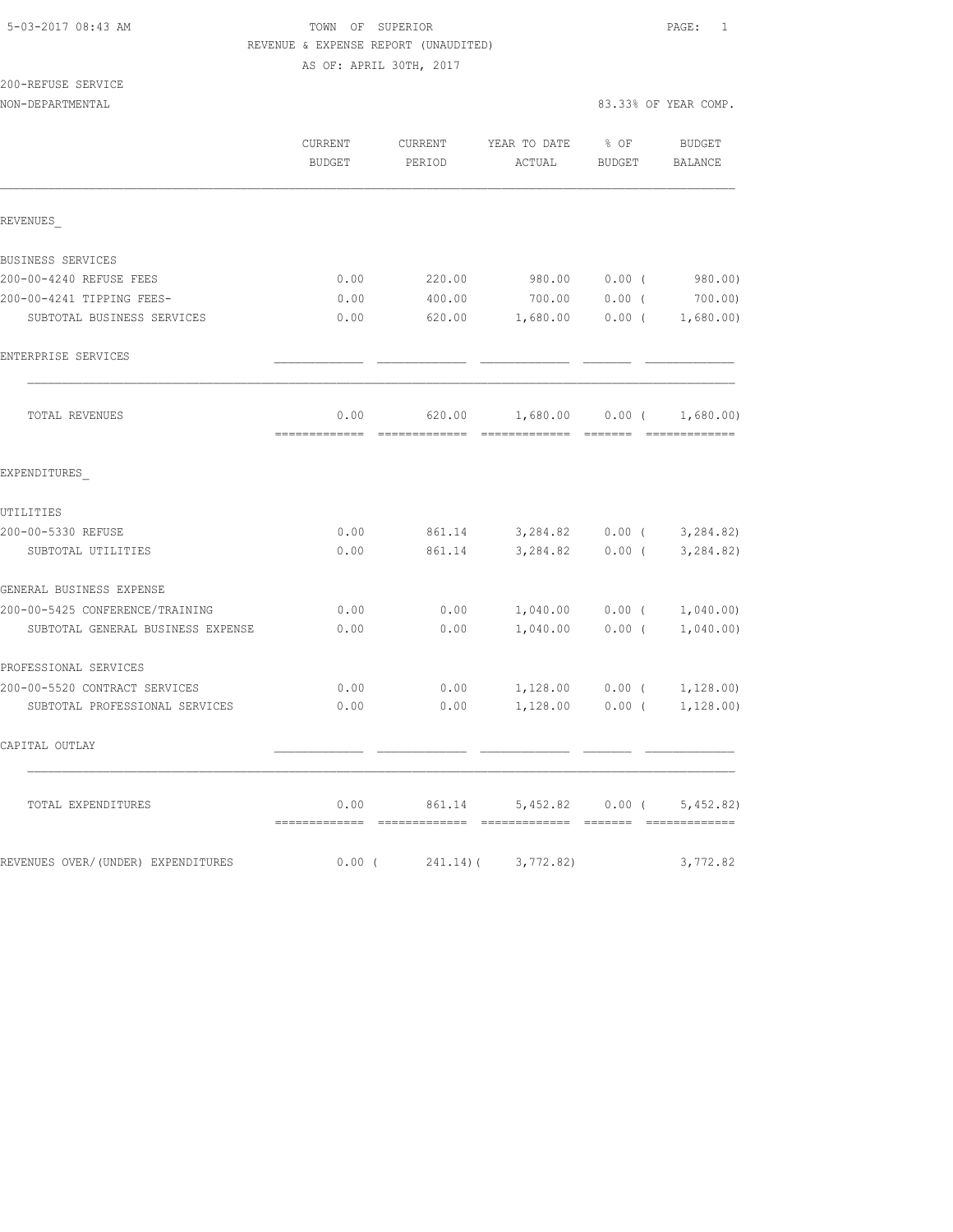#### 5-03-2017 08:43 AM TOWN OF SUPERIOR PAGE: 2 REVENUE & EXPENSE REPORT (UNAUDITED) AS OF: APRIL 30TH, 2017

200-REFUSE SERVICE

83.33% OF YEAR COMP.

|                                    | CURRENT<br>BUDGET | <b>CURRENT</b><br>PERIOD | YEAR TO DATE<br>ACTUAL | % OF<br><b>BUDGET</b> | <b>BUDGET</b><br><b>BALANCE</b> |
|------------------------------------|-------------------|--------------------------|------------------------|-----------------------|---------------------------------|
|                                    |                   |                          |                        |                       |                                 |
| FUND TOTAL REVENUES                | 0.00              | 620.00                   | 1,680.00               | $0.00$ (              | 1,680.00)                       |
| FUND TOTAL EXPENDITURES            | 0.00              | 861.14                   | 5,452.82               | 0.00(                 | 5,452,82)                       |
| REVENUES OVER/(UNDER) EXPENDITURES | 0.00(             | $241.14$ ) (             | 3,772,82)              |                       | 3,772.82                        |
|                                    |                   |                          |                        |                       |                                 |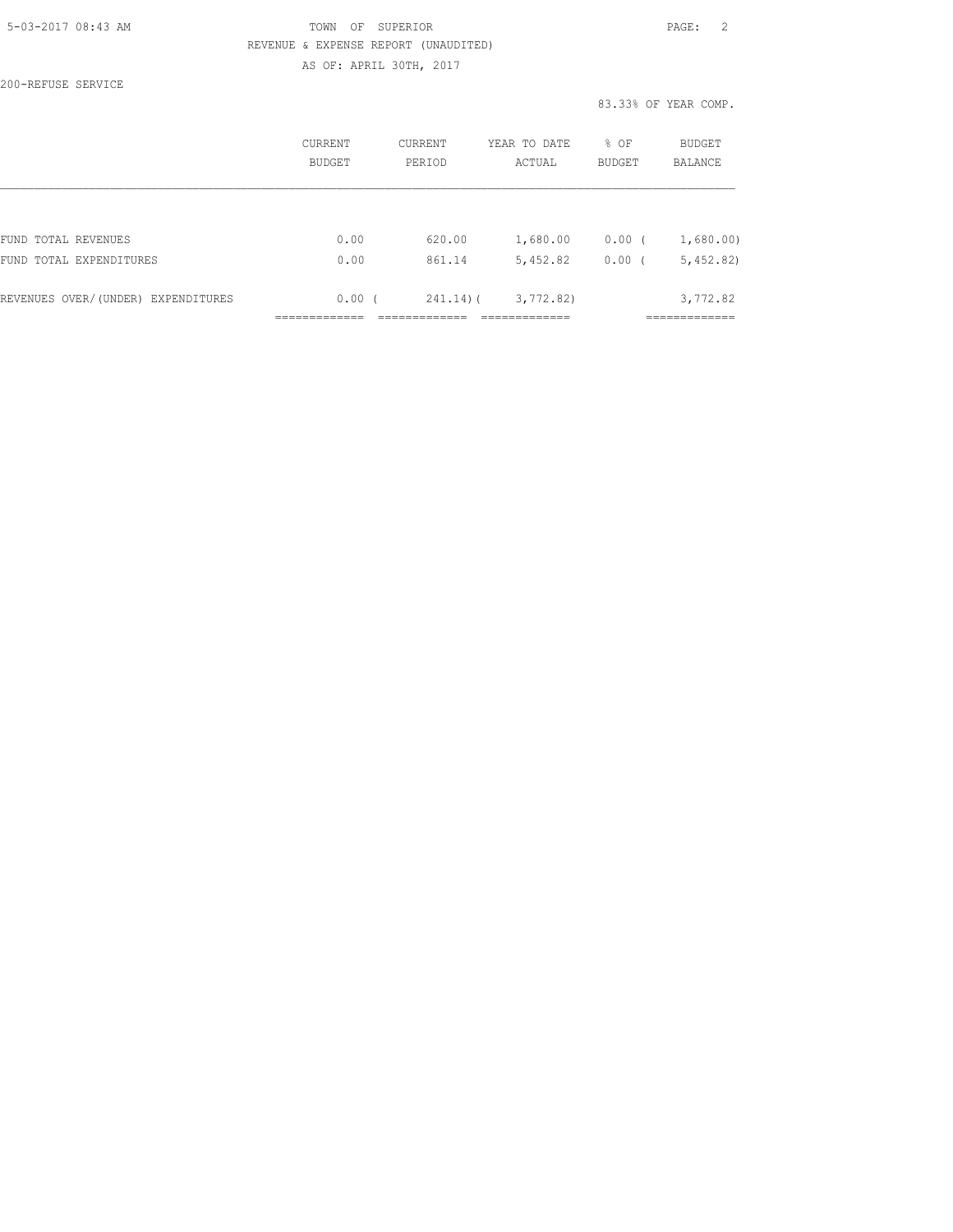#### 5-03-2017 08:44 AM TOWN OF SUPERIOR PAGE: 1 REVENUE & EXPENSE REPORT (UNAUDITED) AS OF: APRIL 30TH, 2017

210-SEWER

| NON-DEPARTMENTAL                                                           |                          |                   |                        | 83.33% OF YEAR COMP.  |                          |
|----------------------------------------------------------------------------|--------------------------|-------------------|------------------------|-----------------------|--------------------------|
|                                                                            | CURRENT<br><b>BUDGET</b> | CURRENT<br>PERIOD | YEAR TO DATE<br>ACTUAL | % OF<br><b>BUDGET</b> | <b>BUDGET</b><br>BALANCE |
| REVENUES                                                                   |                          |                   |                        |                       |                          |
| TAXES                                                                      |                          |                   |                        |                       |                          |
| 210-00-4133 PROPERTY TAX                                                   | 0.00                     | 7,670.67          | 112,956.18             | $0.00$ (              | 112, 956.18              |
| SUBTOTAL TAXES                                                             | 0.00                     | 7,670.67          | 112,956.18             | $0.00$ (              | 112, 956.18              |
| BUSINESS SERVICES                                                          |                          |                   |                        |                       |                          |
| 210-00-4240 SEWER FEES                                                     | 340,000.00               | 22,268.64         | 232,664.32             | 68.43                 | 107,335.68               |
| SUBTOTAL BUSINESS SERVICES                                                 | 340,000.00               | 22,268.64         | 232,664.32             | 68.43                 | 107, 335.68              |
| GRANTS                                                                     |                          |                   |                        |                       |                          |
| 210-00-4600 GRANT REVENUE                                                  | 302,300.00               | 0.00              | 136,385.90             | 45.12                 | 165, 914.10              |
| SUBTOTAL GRANTS                                                            | 302,300.00               | 0.00              | 136,385.90             | 45.12                 | 165, 914.10              |
| CONTINGENCY                                                                |                          |                   |                        |                       |                          |
| TOTAL REVENUES                                                             | 642,300.00               | 29,939.31         | 482,006.40             | 75.04                 | 160,293.60               |
| EXPENDITURES                                                               |                          |                   |                        |                       |                          |
| PERSONEL                                                                   |                          |                   |                        |                       |                          |
| 210-00-5100 SALARIES                                                       | 77,339.00                | 5,645.00          | 57,609.00              | 74.49                 | 19,730.00                |
| 210-00-5101 OVERTIME                                                       | 4,000.00                 | 267.54            | 3,945.64               | 98.64                 | 54.36                    |
| 210-00-5151 FICA                                                           | 4,795.00                 | 361.42            | 3,742.23               | 78.04                 | 1,052.77                 |
| 210-00-5152 MEDICARE                                                       | 1,121.00                 | 84.52             | 875.23                 | 78.08                 | 245.77                   |
| 210-00-5153 STATE UNEMPLOYMENT                                             | 691.00<br>4,850.00       | 0.00              | 595.23                 | 86.14                 | 95.77                    |
| 210-00-5154 WORKERS COMP INSURANCE<br>210-00-5161 ARIZONA STATE RETIREMENT | 8,871.00                 | 547.00<br>678.77  | 2,615.00<br>7,045.15   | 53.92<br>79.42        | 2,235.00<br>1,825.85     |
| 210-00-5162 LIFE INSURANCE                                                 | 185.00                   | 13.40             | 148.50                 | 80.27                 | 36.50                    |
| 210-00-5163 HEALTH INSURANCE                                               | 17,210.00                | 958.24            | 6,707.68               | 38.98                 | 10,502.32                |
| 210-00-5164 DENTAL INSURANCE                                               | 808.00                   | 61.62             | 585.39                 | 72.45                 | 222.61                   |
| SUBTOTAL PERSONEL                                                          | 119,870.00               | 8,617.51          | 83,869.05              | 69.97                 | 36,000.95                |
| SUPPLIES                                                                   |                          |                   |                        |                       |                          |
| 210-00-5210 OFFICE SUPPLIES                                                | 100.00                   | 0.00              | 126.19                 | $126.19$ (            | 26.19                    |
| 210-00-5240 CHEMICAL SUPPLIES                                              | 15,146.00                | 0.00              | 6,593.28               | 43.53                 | 8,552.72                 |
| 210-00-5299 OPERATING SUPPLIES                                             | 30,000.00                | 395.06            | 8,575.15               | 28.58                 | 21, 424.85               |
| SUBTOTAL SUPPLIES                                                          | 45,246.00                | 395.06            | 15,294.62              | 33.80                 | 29, 951.38               |
| UTILITIES                                                                  |                          |                   |                        |                       |                          |
| 210-00-5310 ELECTRICITY                                                    | 56,919.00                | 0.00              | 45,355.09              | 79.68                 | 11,563.91                |
| 210-00-5330 REFUSE                                                         | 0.00                     | 0.00              | 3,487.20               | $0.00$ (              | 3,487.20                 |
| 210-00-5350 TELEPHONE                                                      | 1,000.00                 | 105.09            | 1,085.85               | $108.59$ (            | 85.85)                   |
| 210-00-5360 WATER                                                          | 3,000.00                 | 233.52            | 2,359.61               | 78.65                 | 640.39                   |

210-00-5380 SECURITY 300.00 0.00 335.33 111.78 ( 35.33) SUBTOTAL UTILITIES 61,219.00 338.61 52,623.08 85.96 8,595.92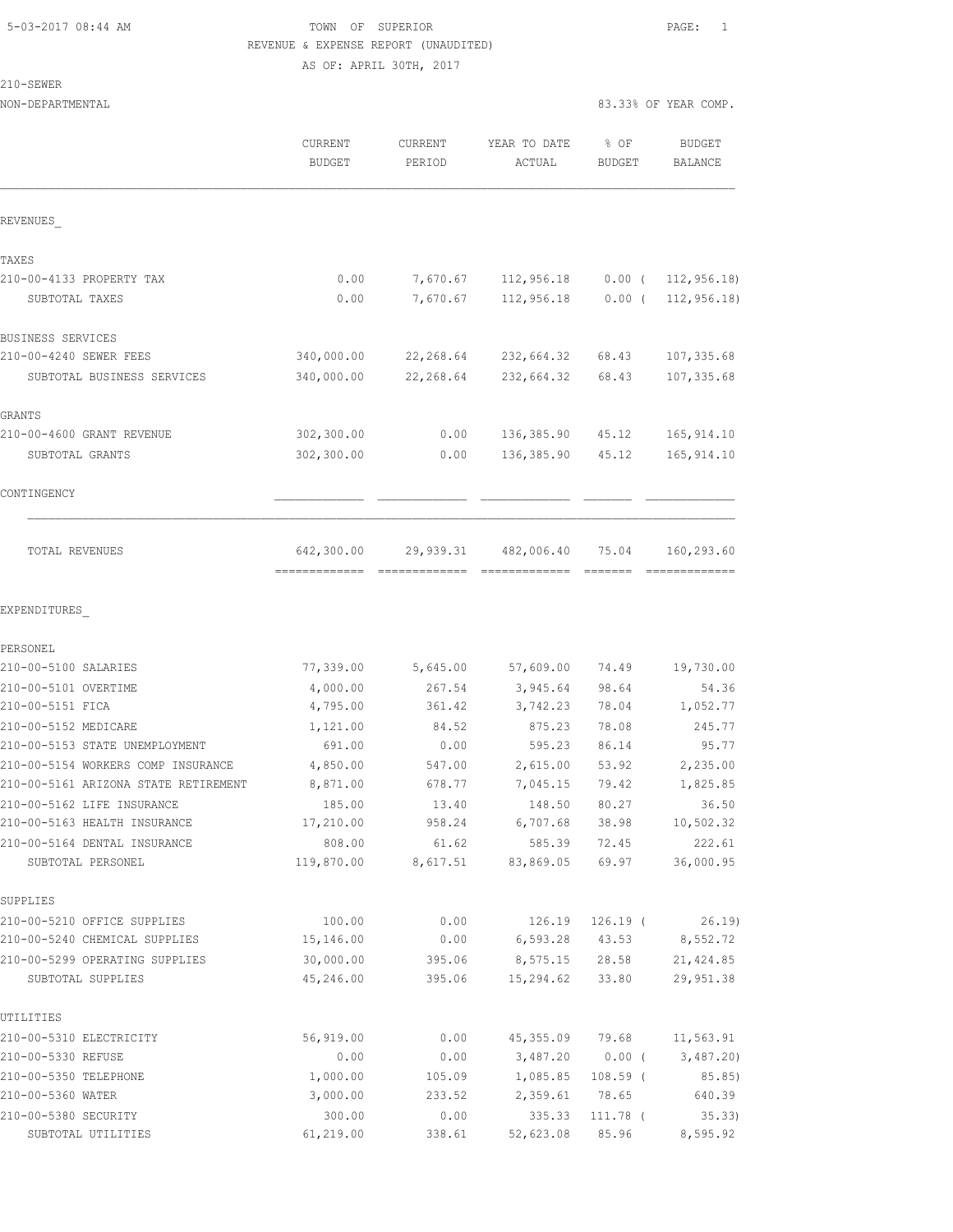## 5-03-2017 08:44 AM TOWN OF SUPERIOR PAGE: 2 REVENUE & EXPENSE REPORT (UNAUDITED)

AS OF: APRIL 30TH, 2017

210-SEWER

NON-DEPARTMENTAL 83.33% OF YEAR COMP.

|                                        | <b>CURRENT</b><br><b>BUDGET</b> | <b>CURRENT</b><br>PERIOD | YEAR TO DATE<br>ACTUAL | \$OF<br><b>BUDGET</b> | <b>BUDGET</b><br>BALANCE |
|----------------------------------------|---------------------------------|--------------------------|------------------------|-----------------------|--------------------------|
|                                        |                                 |                          |                        |                       |                          |
| GENERAL BUSINESS EXPENSE               |                                 |                          |                        |                       |                          |
| 210-00-5410 ADVERTISING                | 0.00                            | 0.00                     | 126.67                 | 0.00(                 | 126.67)                  |
| 210-00-5420 DUES & SUBSCRIPTIONS       | 5,000.00                        | 375.30                   | 3,451.87               | 69.04                 | 1,548.13                 |
| 210-00-5425 CONFERENCES & TRAINING     | 2,000.00                        | 50.00                    | 50.00                  | 2.50                  | 1,950.00                 |
| 210-00-5450 UNIFORMS                   | 659.00                          | 20.62                    | 503.48                 | 76.40                 | 155.52                   |
| 210-00-5471 AUDIT                      | 9,000.00                        | 0.00                     | 3,879.96               | 43.11                 | 5,120.04                 |
| 210-00-5480 GENERAL INSURANCE          | 12,820.00                       | 0.00                     | 12,965.76              | $101.14$ (            | 145.76)                  |
| 210-00-5492 BAD DEBT EXPENSE           | 15,000.00                       | 0.00                     | 0.00                   | 0.00                  | 15,000.00                |
| SUBTOTAL GENERAL BUSINESS EXPENSE      | 44,479.00                       | 445.92                   | 20,977.74              | 47.16                 | 23,501.26                |
| PROFESSIONAL SERVICES                  |                                 |                          |                        |                       |                          |
| 210-00-5550 OTHER PROFESSIONAL SERVICE | 73,161.00                       | 25.00                    | 170,765.02             | 233.41 (              | 97,604.02)               |
| 210-00-5580 SLUDGE REMOVAL             | 9,000.00                        | 0.00                     | 1,600.87               | 17.79                 | 7,399.13                 |
| 210-00-5581 BACKFLOW TESTING           | 1,439.00                        | 0.00                     | 0.00                   | 0.00                  | 1,439.00                 |
| SUBTOTAL PROFESSIONAL SERVICES         | 83,600.00                       | 25.00                    | 172,365.89             | $206.18$ (            | 88,765.89)               |
| REPAIR/MAINTENANCE                     |                                 |                          |                        |                       |                          |
| 210-00-5640 AUTO & TRUCK REPAIRS       | 2,000.00                        | 0.00                     | 623.37                 | 31.17                 | 1,376.63                 |
| 210-00-5641 GAS & OIL                  | 3,000.00                        | 77.26                    | 871.05                 | 29.04                 | 2,128.95                 |
| 210-00-5642 TIRES & TUBES              | 1,000.00                        | 0.00                     | 0.00                   | 0.00                  | 1,000.00                 |
| 210-00-5650 OTHER EQUIPMENT REPAIRS    | 8,085.00                        | 1,412.73                 | 10,379.27              | 128.38 (              | 2, 294.27                |
| SUBTOTAL REPAIR/MAINTENANCE            | 14,085.00                       | 1,489.99                 | 11,873.69              | 84.30                 | 2, 211.31                |
| CAPITAL OUTLAY                         |                                 |                          |                        |                       |                          |
| 210-00-5710 BUILDING                   | 500.00                          | 0.00                     | 0.00                   | 0.00                  | 500.00                   |
| 210-00-5750 OTHER EQUIP/SMALL TOOLS    | 8,151.00                        | 0.00                     | 61.98                  | 0.76                  | 8,089.02                 |
| 210-00-5760 R&M WELLS & PUMPS          | 25,000.00                       | 0.00                     | 0.00                   | 0.00                  | 25,000.00                |
| 210-00-5790 MACHINERY AND EQUIPMENT    | 45,000.00                       | 0.00                     | 1,061.27               | 2.36                  | 43,938.73                |
| SUBTOTAL CAPITAL OUTLAY                | 78,651.00                       | 0.00                     | 1,123.25               | 1.43                  | 77,527.75                |
| NON-OPERATING                          |                                 |                          |                        |                       |                          |
| DEBT SERVICE                           |                                 |                          |                        |                       |                          |
| 210-00-5999 CONTINGENCY                | 57,939.00                       | 0.00                     | 0.00                   | 0.00                  | 57,939.00                |
| SUBTOTAL DEBT SERVICE                  | 57,939.00                       | 0.00                     | 0.00                   | 0.00                  | 57,939.00                |
| TOTAL EXPENDITURES                     | 505,089.00                      | 11,312.09                | 358,127.32             | 70.90                 | 146,961.68               |
| REVENUES OVER/(UNDER) EXPENDITURES     | 137,211.00                      | 18,627.22                | 123,879.08             |                       | 13, 331.92               |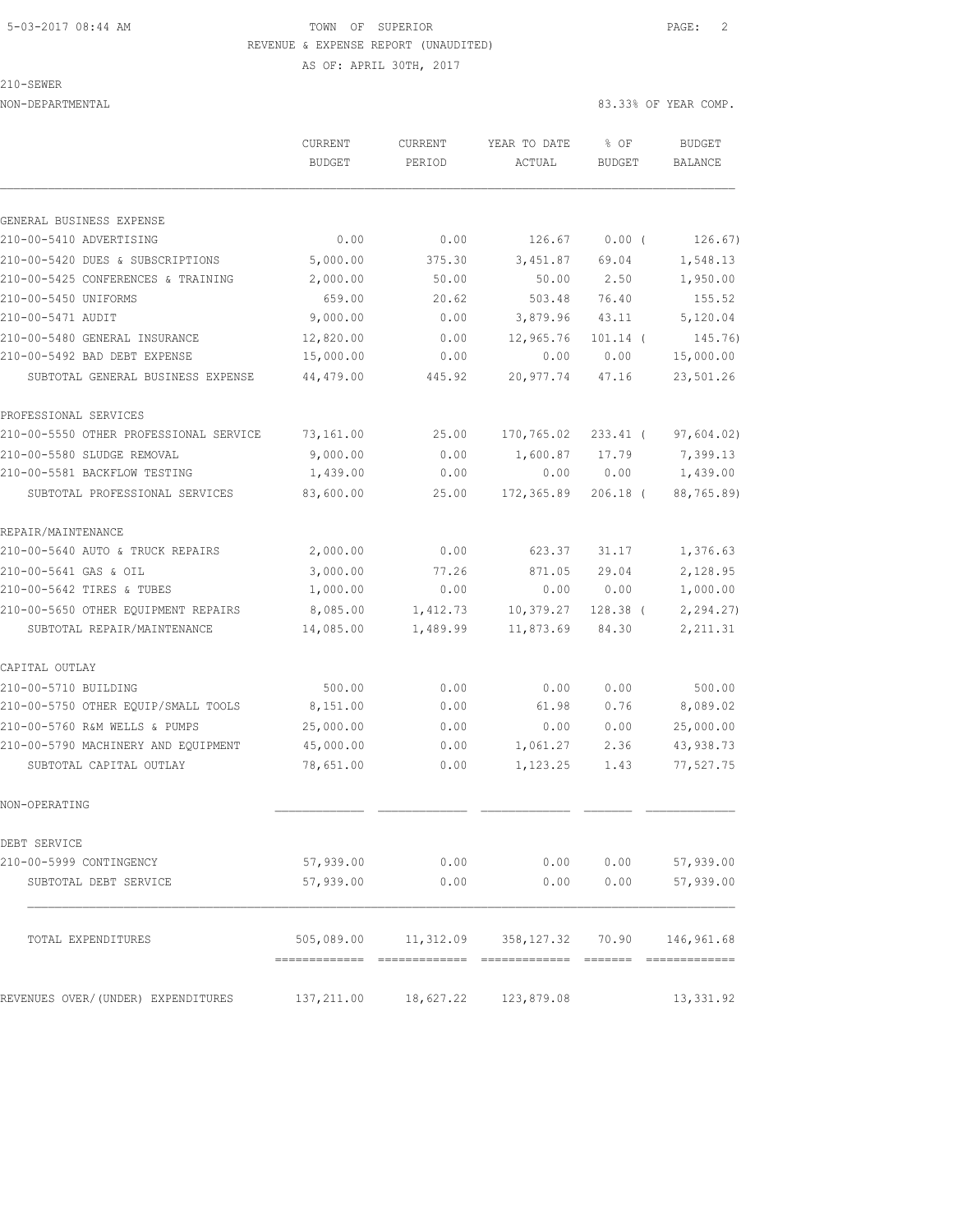#### 5-03-2017 08:44 AM TOWN OF SUPERIOR PAGE: 3 REVENUE & EXPENSE REPORT (UNAUDITED) AS OF: APRIL 30TH, 2017

210-SEWER

83.33% OF YEAR COMP.

|                                    | CURRENT<br><b>BUDGET</b> | CURRENT<br>PERIOD | YEAR TO DATE<br>ACTUAL | % OF<br><b>BUDGET</b> | BUDGET<br><b>BALANCE</b> |
|------------------------------------|--------------------------|-------------------|------------------------|-----------------------|--------------------------|
|                                    |                          |                   |                        |                       |                          |
| FUND TOTAL REVENUES                | 642,300.00               | 29,939.31         | 482,006.40             | 75.04                 | 160,293.60               |
| FUND TOTAL EXPENDITURES            | 505,089.00               | 11,312.09         | 358, 127.32            | 70.90                 | 146,961.68               |
| REVENUES OVER/(UNDER) EXPENDITURES | 137,211.00               | 18,627.22         | 123,879.08             |                       | 13, 331.92               |
|                                    |                          |                   |                        |                       |                          |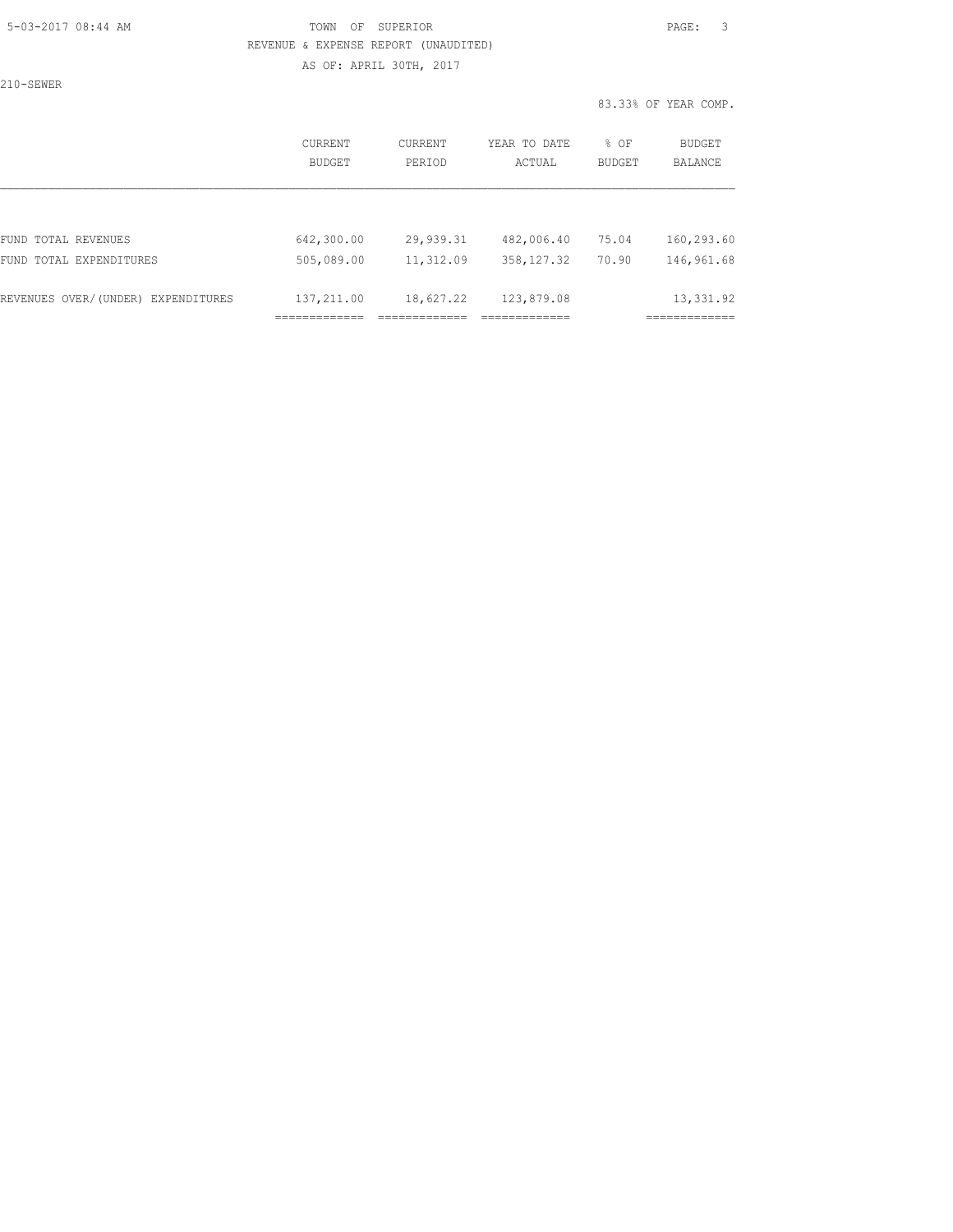| 5-03-2017 08:44 AM |  |
|--------------------|--|
|                    |  |

# TOWN OF SUPERIOR **Example 2017** PAGE: 1 REVENUE & EXPENSE REPORT (UNAUDITED)

AS OF: APRIL 30TH, 2017

| 220-AMBULANCE |  |
|---------------|--|
|               |  |

|                                                            | CURRENT<br><b>BUDGET</b> | <b>CURRENT</b><br>PERIOD | YEAR TO DATE<br>ACTUAL       | % OF<br><b>BUDGET</b> | <b>BUDGET</b><br>BALANCE |
|------------------------------------------------------------|--------------------------|--------------------------|------------------------------|-----------------------|--------------------------|
| REVENUES                                                   |                          |                          |                              |                       |                          |
| TAXE S                                                     |                          |                          |                              |                       |                          |
| BUSINESS SERVICES                                          |                          |                          |                              |                       |                          |
| ENTERPRISE SERVICES                                        |                          |                          |                              |                       |                          |
| 220-00-4310 AMBULANCE BILLINGS                             | 400,000.00               | 26,957.94                | 276,205.16                   | 69.05                 | 123,794.84               |
| SUBTOTAL ENTERPRISE SERVICES                               | 400,000.00               | 26,957.94                | 276,205.16                   | 69.05                 | 123,794.84               |
| CONTINGENCY                                                |                          |                          |                              |                       |                          |
| TOTAL REVENUES                                             | 400,000.00               | 26,957.94                | 276,205.16                   | 69.05                 | 123,794.84               |
|                                                            |                          |                          |                              |                       |                          |
| EXPENDITURES                                               |                          |                          |                              |                       |                          |
| PERSONEL                                                   |                          |                          |                              |                       |                          |
| 220-00-5100 SALARIES                                       | 202,366.00               | 15,061.06                | 145,396.52                   | 71.85                 | 56,969.48                |
| 220-00-5101 OVERTIME                                       | 14,143.00                | 4,231.39                 | 31,965.10                    | 226.01 (              | 17,822.10)               |
| 220-00-5151 FICA                                           | 11,848.00                | 1,162.72                 | 10,671.46                    | 90.07                 | 1,176.54                 |
| 220-00-5152 MEDICARE                                       | 2,771.00                 | 271.96                   | 2,495.79                     | 90.07                 | 275.21                   |
| 220-00-5153 STATE UNEMPLOYMENT                             | 1,814.00                 | 175.06                   | 2,485.34                     | $137.01$ (            | 671.34)                  |
| 220-00-5154 WORKERS COMP INSURANCE                         | 12,487.00                | 2,219.00                 | 10,784.00                    | 86.36                 | 1,703.00                 |
| 220-00-5160 PUBLIC SAFETY RETIREMENT                       | 17,868.00                | 1,863.04                 | 16,209.39                    | 90.72                 | 1,658.61                 |
| 220-00-5161 ARIZONA STATE RETIREMENT                       | 0.00                     | 0.00                     | 40.44                        | $0.00$ (              | 40.44)                   |
| 220-00-5162 LIFE INSURANCE                                 | 306.00                   | 0.00                     | 0.00                         | 0.00                  | 306.00                   |
| 220-00-5163 HEALTH INSURANCE                               | 28,434.00                | 0.00                     | 160.00                       | 0.56                  | 28, 274.00               |
| 220-00-5164 DENTAL INSURANCE                               | 1,334.00                 | 0.00                     | 0.00                         | 0.00                  | 1,334.00                 |
| SUBTOTAL PERSONEL                                          | 293,371.00               | 24,984.23                | 220,208.04                   | 75.06                 | 73, 162.96               |
| SUPPLIES                                                   |                          |                          |                              |                       |                          |
| 220-00-5220 MEDICAL SUPPLIES                               | 13,000.00                | 569.26                   | 13,154.22                    | 101.19 (              | 154.22)                  |
| 220-00-5225 SAFETY SUPPLIES/EOUIPMENT<br>SUBTOTAL SUPPLIES | 0.00<br>13,000.00        | 0.00<br>569.26           | 1,124.10 0.00 (<br>14,278.32 | 109.83 (              | 1,124.10<br>1, 278.32)   |
| UTILITIES                                                  |                          |                          |                              |                       |                          |
| 220-00-5310 ELECTRICITY                                    | 2,125.00                 | 0.00                     | 2,511.24                     | $118.18$ (            | 386.24)                  |
| 220-00-5350 TELEPHONE                                      | 1,804.00                 | 171.76                   | 1,622.78                     | 89.95                 | 181.22                   |
| 220-00-5360 WATER                                          | 500.00                   | 67.49                    | 672.65                       | $134.53$ (            | 172.65)                  |
| SUBTOTAL UTILITIES                                         | 4,429.00                 | 239.25                   | 4,806.67                     | $108.53$ (            | 377.67)                  |
| GENERAL BUSINESS EXPENSE                                   |                          |                          |                              |                       |                          |
| 220-00-5420 DUES & SUBSCRIPTIONS                           | 550.00                   | 250.00                   | 650.00                       | $118.18$ (            | 100.00)                  |
| 220-00-5425 CONFERENCES & TRAINING                         | 1,200.00                 | 0.00                     | 0.00                         | 0.00                  | 1,200.00                 |
| 220-00-5471 AUDIT                                          | 0.00                     | 0.00                     | 3,879.97                     | $0.00$ (              | 3,879.97)                |
| 220-00-5480 GENERAL INSURANCE                              | 6,410.00                 | 0.00                     | 6,482.92                     | $101.14$ (            | 72.92)                   |
| SUBTOTAL GENERAL BUSINESS EXPENSE                          | 8,160.00                 | 250.00                   | 11,012.89                    | 134.96 (              | 2,852.89                 |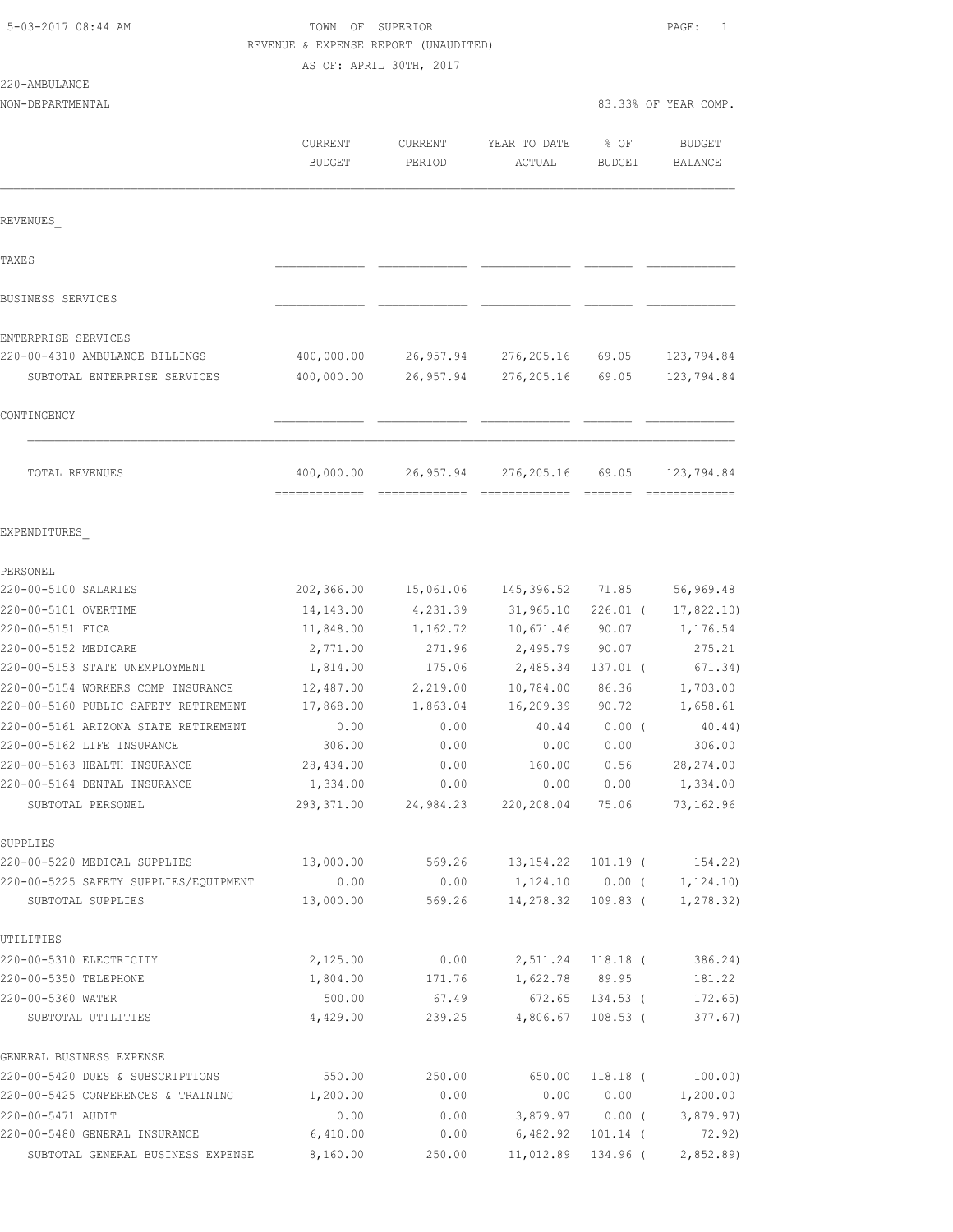# 5-03-2017 08:44 AM TOWN OF SUPERIOR PAGE: 2 REVENUE & EXPENSE REPORT (UNAUDITED)

AS OF: APRIL 30TH, 2017

| 220-AMBULANCE |
|---------------|
|               |

|                                                  | CURRENT<br><b>BUDGET</b>       | CURRENT<br>PERIOD | YEAR TO DATE<br>ACTUAL                           | % OF<br><b>BUDGET</b>                                                                                                                                                                                                                                                                                                                                                                                                                                                                  | <b>BUDGET</b><br>BALANCE |
|--------------------------------------------------|--------------------------------|-------------------|--------------------------------------------------|----------------------------------------------------------------------------------------------------------------------------------------------------------------------------------------------------------------------------------------------------------------------------------------------------------------------------------------------------------------------------------------------------------------------------------------------------------------------------------------|--------------------------|
|                                                  |                                |                   |                                                  |                                                                                                                                                                                                                                                                                                                                                                                                                                                                                        |                          |
| PROFESSIONAL SERVICES                            |                                |                   |                                                  |                                                                                                                                                                                                                                                                                                                                                                                                                                                                                        |                          |
| 220-00-5520 CONTRACTUAL SERVICES                 | 24,000.00                      | 1,765.21          | 18,327.10                                        | 76.36                                                                                                                                                                                                                                                                                                                                                                                                                                                                                  | 5,672.90                 |
| 220-00-5540 LEGAL SERVICES                       | 9,000.00                       | 0.00              | 0.00                                             | 0.00                                                                                                                                                                                                                                                                                                                                                                                                                                                                                   | 9,000.00                 |
| 220-00-5550 OTHER PROFESSIONAL SERVICE           | 10,080.00                      | 0.00              | 1,449.82                                         | 14.38                                                                                                                                                                                                                                                                                                                                                                                                                                                                                  | 8,630.18                 |
| SUBTOTAL PROFESSIONAL SERVICES                   | 43,080.00                      | 1,765.21          | 19,776.92                                        | 45.91                                                                                                                                                                                                                                                                                                                                                                                                                                                                                  | 23,303.08                |
| REPAIR/MAINTENANCE                               |                                |                   |                                                  |                                                                                                                                                                                                                                                                                                                                                                                                                                                                                        |                          |
| 220-00-5640 AUTO & TRUCK REPAIRS                 | 2,625.00                       | 0.00              | 0.00                                             | 0.00                                                                                                                                                                                                                                                                                                                                                                                                                                                                                   | 2,625.00                 |
| 220-00-5641 GAS & OIL                            | 10,100.00                      | 837.62            | 5,057.18                                         | 50.07                                                                                                                                                                                                                                                                                                                                                                                                                                                                                  | 5,042.82                 |
| 220-00-5642 TIRES & TUBES                        | 2,500.00                       | 0.00              | 0.00                                             | 0.00                                                                                                                                                                                                                                                                                                                                                                                                                                                                                   | 2,500.00                 |
| SUBTOTAL REPAIR/MAINTENANCE                      | 15,225.00                      | 837.62            | 5,057.18                                         | 33.22                                                                                                                                                                                                                                                                                                                                                                                                                                                                                  | 10,167.82                |
| CAPITAL OUTLAY                                   |                                |                   |                                                  |                                                                                                                                                                                                                                                                                                                                                                                                                                                                                        |                          |
| NON-OPERATING                                    |                                |                   |                                                  |                                                                                                                                                                                                                                                                                                                                                                                                                                                                                        |                          |
| DEBT SERVICE                                     |                                |                   |                                                  |                                                                                                                                                                                                                                                                                                                                                                                                                                                                                        |                          |
| 220-00-5999 CONTINGENCY                          | 65,438.00                      | 0.00              | 0.00                                             | 0.00                                                                                                                                                                                                                                                                                                                                                                                                                                                                                   | 65,438.00                |
| SUBTOTAL DEBT SERVICE                            | 65,438.00                      | 0.00              | 0.00                                             | 0.00                                                                                                                                                                                                                                                                                                                                                                                                                                                                                   | 65,438.00                |
|                                                  |                                |                   | 442,703.00 28,645.57 275,140.02 62.15 167,562.98 |                                                                                                                                                                                                                                                                                                                                                                                                                                                                                        |                          |
| TOTAL EXPENDITURES                               | ============================== |                   | - =============                                  | $\begin{array}{cccccccccc} \multicolumn{2}{c}{} & \multicolumn{2}{c}{} & \multicolumn{2}{c}{} & \multicolumn{2}{c}{} & \multicolumn{2}{c}{} & \multicolumn{2}{c}{} & \multicolumn{2}{c}{} & \multicolumn{2}{c}{} & \multicolumn{2}{c}{} & \multicolumn{2}{c}{} & \multicolumn{2}{c}{} & \multicolumn{2}{c}{} & \multicolumn{2}{c}{} & \multicolumn{2}{c}{} & \multicolumn{2}{c}{} & \multicolumn{2}{c}{} & \multicolumn{2}{c}{} & \multicolumn{2}{c}{} & \multicolumn{2}{c}{} & \mult$ |                          |
| REVENUES OVER/(UNDER) EXPENDITURES<br>$\sqrt{2}$ | 42,703.00) ( 1,687.63)         |                   | 1,065.14                                         | $\sqrt{2}$                                                                                                                                                                                                                                                                                                                                                                                                                                                                             | 43,768.14)               |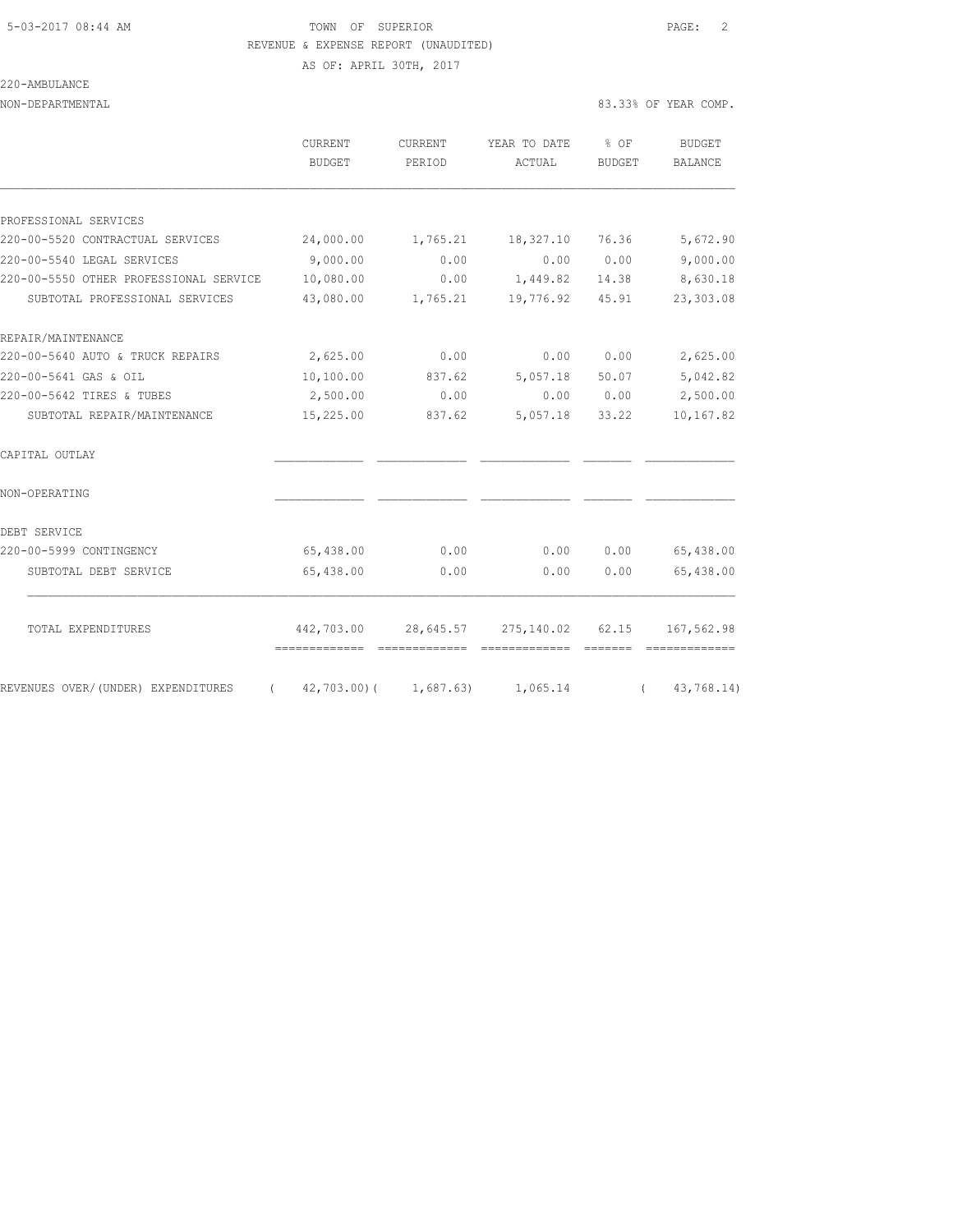#### 5-03-2017 08:44 AM TOWN OF SUPERIOR PAGE: 3 REVENUE & EXPENSE REPORT (UNAUDITED) AS OF: APRIL 30TH, 2017

220-AMBULANCE

|                                    | CURRENT<br>BUDGET                                | <b>CURRENT</b><br>PERIOD                   | YEAR TO DATE<br>ACTUAL                    | % OF<br><b>BUDGET</b> | BUDGET<br>BALANCE                          |
|------------------------------------|--------------------------------------------------|--------------------------------------------|-------------------------------------------|-----------------------|--------------------------------------------|
|                                    |                                                  |                                            |                                           |                       |                                            |
| FUND TOTAL REVENUES                | 400,000.00                                       | 26,957.94                                  | 276,205.16                                | 69.05                 | 123,794.84                                 |
| FUND TOTAL EXPENDITURES            | 442,703.00                                       | 28,645.57                                  | 275,140.02                                | 62.15                 | 167,562.98                                 |
| REVENUES OVER/(UNDER) EXPENDITURES | $42,703.00$ (<br>_____________<br>-------------- | 1,687.63)<br>_____________<br>------------ | 1,065.14<br>_____________<br>------------ |                       | 43,768.14)<br>____________<br>------------ |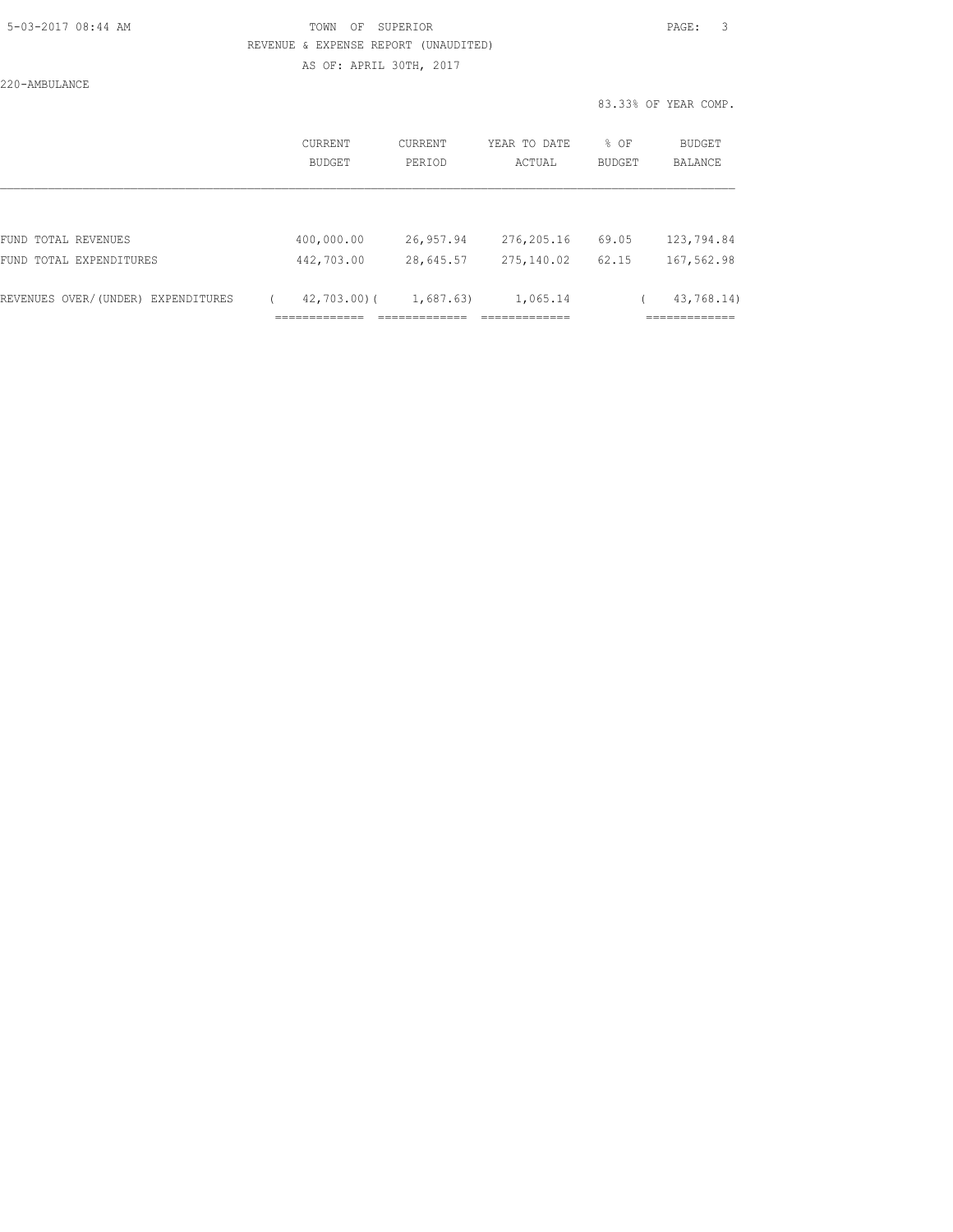### 5-03-2017 08:44 AM TOWN OF SUPERIOR PAGE: 1 REVENUE & EXPENSE REPORT (UNAUDITED) AS OF: APRIL 30TH, 2017

#### 230-CEMETARY

|                                                                            | CURRENT<br><b>BUDGET</b>   | CURRENT<br>PERIOD | YEAR TO DATE<br>ACTUAL                | % OF<br><b>BUDGET</b> | <b>BUDGET</b><br>BALANCE   |
|----------------------------------------------------------------------------|----------------------------|-------------------|---------------------------------------|-----------------------|----------------------------|
| REVENUES                                                                   |                            |                   |                                       |                       |                            |
| BUSINESS SERVICES                                                          |                            |                   |                                       |                       |                            |
| 230-00-4220 CEMETARY WORK PERMITS                                          | 500.00                     | 20.00             | 110.00                                | 22.00                 | 390.00                     |
| 230-00-4240 WEEKEND FEE                                                    | 0.00                       | 0.00              |                                       | $2,300.00$ 0.00 (     | 2,300.00                   |
| SUBTOTAL BUSINESS SERVICES                                                 | 500.00                     | 20.00             | 2,410.00                              | 482.00 (              | 1,910.00)                  |
| ENTERPRISE SERVICES                                                        |                            |                   |                                       |                       |                            |
| 230-00-4320 PLOT PURCHASE                                                  | 20,000.00                  | 0.00              | 5,300.00                              | 26.50                 | 14,700.00                  |
| 230-00-4321 OPEN/CLOSE                                                     | 20,000.00                  | 650.00            | 9,300.00                              | 46.50                 | 10,700.00                  |
| SUBTOTAL ENTERPRISE SERVICES                                               | 40,000.00                  | 650.00            | 14,600.00                             | 36.50                 | 25,400.00                  |
| CONTINGENCY                                                                |                            |                   |                                       |                       |                            |
| TOTAL REVENUES                                                             | 40,500.00<br>============= | 670.00            | 17,010.00<br>======================== | 42.00                 | 23,490.00<br>------------- |
| EXPENDITURES                                                               |                            |                   |                                       |                       |                            |
| PERSONEL                                                                   |                            |                   |                                       |                       |                            |
| 230-00-5100 SALARIES                                                       | 4,234.00                   | 293.40            | 2,486.70                              | 58.73                 | 1,747.30                   |
| 230-00-5101 OVERTIME                                                       | 0.00                       | 59.40             | 245.70                                | $0.00$ (              | 245.70)                    |
| 230-00-5151 FICA                                                           | 263.00                     | 21.69             | 167.97                                | 63.87                 | 95.03                      |
| 230-00-5152 MEDICARE                                                       | 61.00                      | 5.07              | 39.30                                 | 64.43                 | 21.70                      |
| 230-00-5153 STATE UNEMPLOYMENT                                             | 30.00                      | 0.00              | 26.43                                 | 88.10                 | 3.57                       |
| 230-00-5154 WORKERS COMP INSURANCE<br>230-00-5161 ARIZONA STATE RETIREMENT | 239.00<br>486.00           | 0.00              | 0.00<br>313.66                        | 0.00                  | 239.00                     |
| 230-00-5162 LIFE INSURANCE                                                 |                            | 40.50             |                                       | 64.54                 | 172.34                     |
| 230-00-5163 HEALTH INSURANCE                                               | 8.00<br>748.00             | 0.00<br>0.00      | 0.00<br>0.00                          | 0.00<br>0.00          | 8.00<br>748.00             |
| 230-00-5164 DENTAL INSURANCE                                               | 35.00                      | 0.00              | 0.00                                  | 0.00                  | 35.00                      |
| SUBTOTAL PERSONEL                                                          | 6,104.00                   | 420.06            | 3,279.76                              | 53.73                 | 2,824.24                   |
| SUPPLIES                                                                   |                            |                   |                                       |                       |                            |
| 230-00-5299 OPERATING SUPPLIES                                             | 1,000.00                   | 0.00              | 0.00                                  | 0.00                  | 1,000.00                   |
| SUBTOTAL SUPPLIES                                                          | 1,000.00                   | 0.00              | 0.00                                  | 0.00                  | 1,000.00                   |
| UTILITIES                                                                  |                            |                   |                                       |                       |                            |
| 230-00-5310 ELECTRICITY                                                    | 600.00                     | 0.00              | 454.34                                | 75.72                 | 145.66                     |
| 230-00-5350 TELEPHONE                                                      | 500.00                     | 0.00              | 0.00                                  | 0.00                  | 500.00                     |
| 230-00-5360 WATER                                                          | 700.00                     | 127.19            | 3,266.71                              | $466.67$ (            | 2,566.71                   |
| SUBTOTAL UTILITIES                                                         | 1,800.00                   | 127.19            | 3,721.05                              | $206.73$ (            | 1, 921.05)                 |

GENERAL BUSINESS EXPENSE \_\_\_\_\_\_\_\_\_\_\_\_\_ \_\_\_\_\_\_\_\_\_\_\_\_\_ \_\_\_\_\_\_\_\_\_\_\_\_\_ \_\_\_\_\_\_\_ \_\_\_\_\_\_\_\_\_\_\_\_\_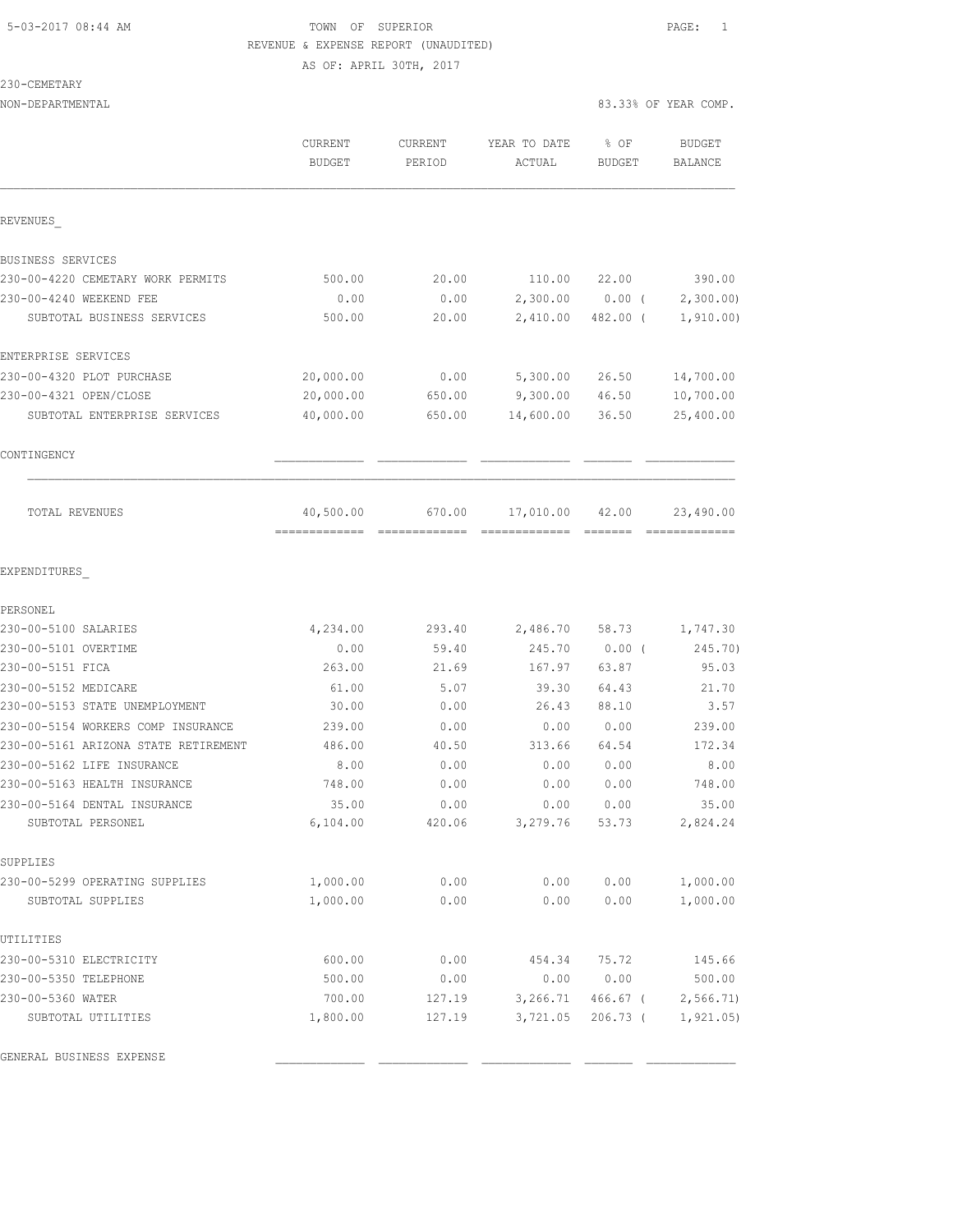### 5-03-2017 08:44 AM **TOWN** OF SUPERIOR **PAGE:** 2 REVENUE & EXPENSE REPORT (UNAUDITED) AS OF: APRIL 30TH, 2017

# 230-CEMETARY

|                                              | CURRENT<br>BUDGET | CURRENT<br>PERIOD | YEAR TO DATE % OF<br>ACTUAL               | BUDGET | BUDGET<br>BALANCE |
|----------------------------------------------|-------------------|-------------------|-------------------------------------------|--------|-------------------|
| PROFESSIONAL SERVICES                        |                   |                   |                                           |        |                   |
| REPAIR/MAINTENANCE                           |                   |                   |                                           |        |                   |
| 230-00-5650 OTHER EQUIPMENT REPAIRS 4,620.00 |                   | 0.00              | 0.00                                      | 0.00   | 4,620.00          |
| SUBTOTAL REPAIR/MAINTENANCE                  | 4,620.00          | 0.00              | 0.00                                      | 0.00   | 4,620.00          |
| CAPITAL OUTLAY                               |                   |                   |                                           |        |                   |
| NON-OPERATING                                |                   |                   |                                           |        |                   |
| DEBT SERVICE                                 |                   |                   |                                           |        |                   |
| 230-00-5999 CONTINGENCY                      | 8,671.00          | 0.00              | 0.00                                      |        | $0.00$ $8,671.00$ |
| SUBTOTAL DEBT SERVICE                        | 8,671.00          | 0.00              | 0.00                                      | 0.00   | 8,671.00          |
| TOTAL EXPENDITURES                           |                   |                   | 22,195.00 547.25 7,000.81 31.54 15,194.19 |        |                   |
|                                              |                   | -------------     | --------------                            |        | =============     |
| REVENUES OVER/(UNDER) EXPENDITURES 18,305.00 |                   |                   | 122.75 10,009.19                          |        | 8,295.81          |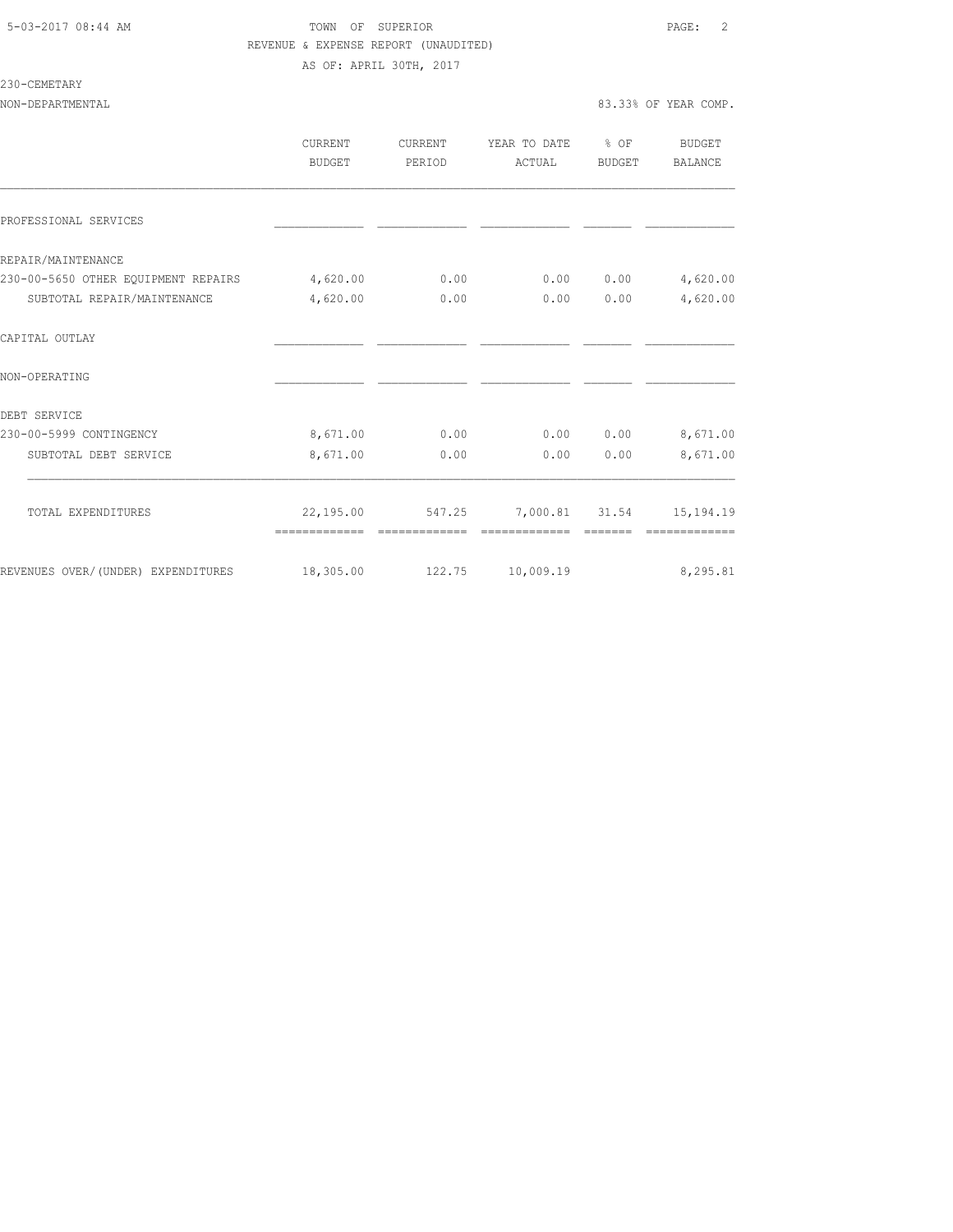### 5-03-2017 08:44 AM TOWN OF SUPERIOR PAGE: 3 REVENUE & EXPENSE REPORT (UNAUDITED) AS OF: APRIL 30TH, 2017

230-CEMETARY

|                                    | CURRENT<br>BUDGET | CURRENT<br>PERIOD | YEAR TO DATE<br>ACTUAL | % OF<br><b>BUDGET</b> | <b>BUDGET</b><br>BALANCE |
|------------------------------------|-------------------|-------------------|------------------------|-----------------------|--------------------------|
|                                    |                   |                   |                        |                       |                          |
| FUND TOTAL REVENUES                | 40,500.00         | 670.00            | 17,010.00              | 42.00                 | 23,490.00                |
| FUND TOTAL EXPENDITURES            | 22,195.00         | 547.25            | 7,000.81               | 31.54                 | 15, 194. 19              |
| REVENUES OVER/(UNDER) EXPENDITURES | 18,305.00         | 122.75            | 10,009.19              |                       | 8,295.81                 |
|                                    |                   |                   |                        |                       |                          |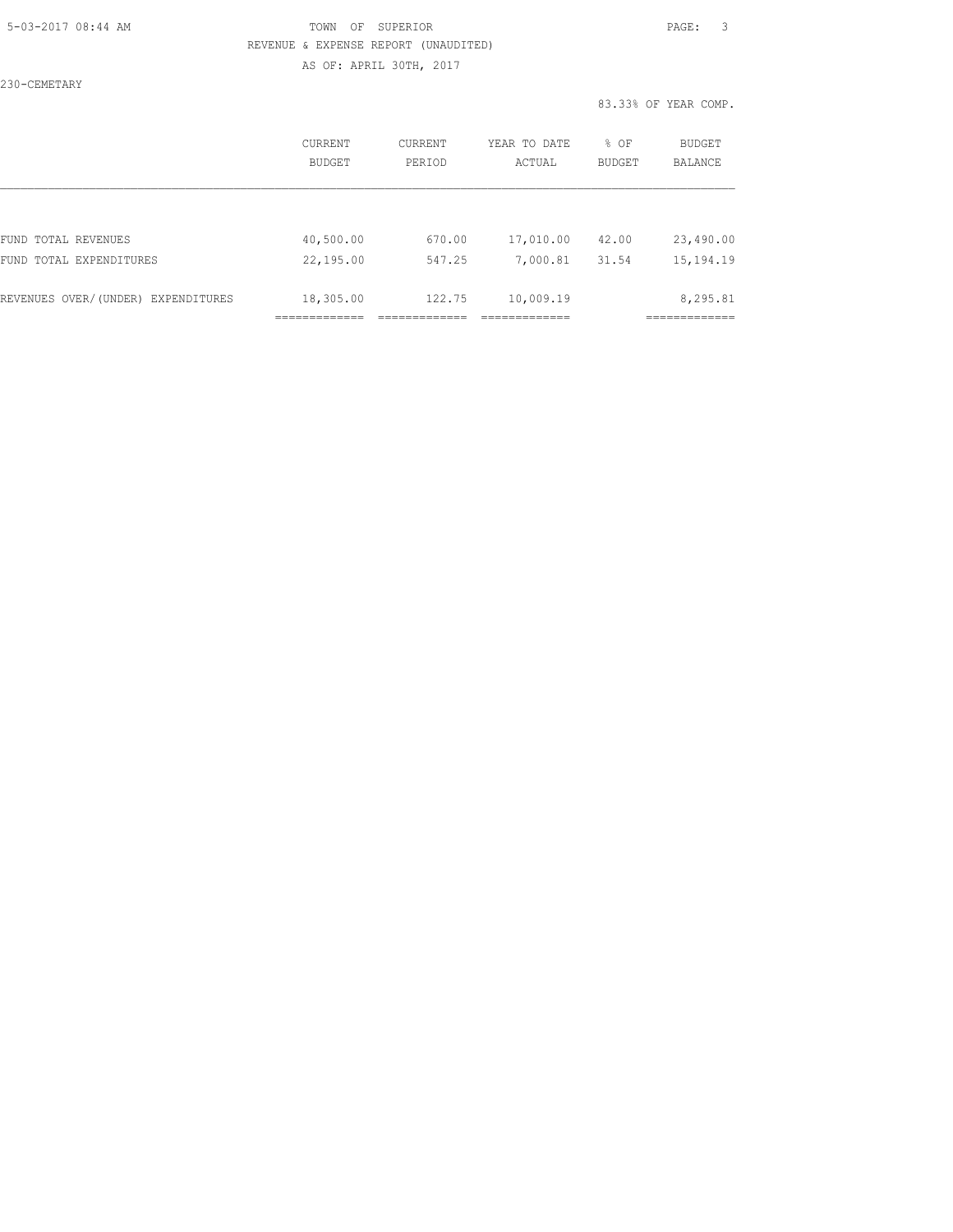| 5-03-2017 08:44 AM |  |
|--------------------|--|

TOWN OF SUPERIOR **Example 2017** PAGE: 1 REVENUE & EXPENSE REPORT (UNAUDITED)

AS OF: APRIL 30TH, 2017

300-HIGHWAY USERS REVENUE

|                                                          | CURRENT<br><b>BUDGET</b>                    | <b>CURRENT</b><br>PERIOD | YEAR TO DATE<br>ACTUAL      | % OF<br><b>BUDGET</b>                                                                                                                                                                                                                                                                                                                                                                                                                                                                           | <b>BUDGET</b><br>BALANCE   |
|----------------------------------------------------------|---------------------------------------------|--------------------------|-----------------------------|-------------------------------------------------------------------------------------------------------------------------------------------------------------------------------------------------------------------------------------------------------------------------------------------------------------------------------------------------------------------------------------------------------------------------------------------------------------------------------------------------|----------------------------|
| REVENUES                                                 |                                             |                          |                             |                                                                                                                                                                                                                                                                                                                                                                                                                                                                                                 |                            |
| TAXES                                                    |                                             |                          |                             |                                                                                                                                                                                                                                                                                                                                                                                                                                                                                                 |                            |
| 300-00-4132 HIGHWAY USERS REVENUE FUND<br>SUBTOTAL TAXES | 213,620.00<br>213,620.00                    | 0.00<br>0.00             | 160,685.70<br>160,685.70    | 75.22<br>75.22                                                                                                                                                                                                                                                                                                                                                                                                                                                                                  | 52,934.30<br>52,934.30     |
| CONTINGENCY                                              |                                             |                          |                             |                                                                                                                                                                                                                                                                                                                                                                                                                                                                                                 |                            |
| TOTAL REVENUES                                           | 213,620.00<br>-------------- -------------- | 0.00                     | 160,685.70<br>============= | 75.22<br>$\begin{array}{cccccccccc} \multicolumn{2}{c}{} & \multicolumn{2}{c}{} & \multicolumn{2}{c}{} & \multicolumn{2}{c}{} & \multicolumn{2}{c}{} & \multicolumn{2}{c}{} & \multicolumn{2}{c}{} & \multicolumn{2}{c}{} & \multicolumn{2}{c}{} & \multicolumn{2}{c}{} & \multicolumn{2}{c}{} & \multicolumn{2}{c}{} & \multicolumn{2}{c}{} & \multicolumn{2}{c}{} & \multicolumn{2}{c}{} & \multicolumn{2}{c}{} & \multicolumn{2}{c}{} & \multicolumn{2}{c}{} & \multicolumn{2}{c}{} & \mult$ | 52,934.30<br>============= |
| EXPENDITURES                                             |                                             |                          |                             |                                                                                                                                                                                                                                                                                                                                                                                                                                                                                                 |                            |
| PERSONEL                                                 |                                             |                          |                             |                                                                                                                                                                                                                                                                                                                                                                                                                                                                                                 |                            |
| 300-00-5100 SALARIES                                     | 51,770.00                                   | 5,160.25                 | 44,604.60                   | 86.16                                                                                                                                                                                                                                                                                                                                                                                                                                                                                           | 7,165.40                   |
| 300-00-5101 OVERTIME                                     | 0.00                                        | 423.75                   | 2,690.10                    | $0.00$ (                                                                                                                                                                                                                                                                                                                                                                                                                                                                                        | 2,690.10                   |
| 300-00-5120 INMATE LABOR                                 | 3,500.00                                    | 183.75                   | 1,307.50                    | 37.36                                                                                                                                                                                                                                                                                                                                                                                                                                                                                           | 2,192.50                   |
| 300-00-5151 FICA                                         | 3,210.00                                    | 331.18                   | 2,475.75                    | 77.13                                                                                                                                                                                                                                                                                                                                                                                                                                                                                           | 734.25                     |
| 300-00-5152 MEDICARE                                     | 750.00                                      | 77.47                    | 579.02                      | 77.20                                                                                                                                                                                                                                                                                                                                                                                                                                                                                           | 170.98                     |
| 300-00-5153 STATE UNEMPLOYMENT                           | 931.00                                      | 80.55                    | 672.57                      | 72.24                                                                                                                                                                                                                                                                                                                                                                                                                                                                                           | 258.43                     |
| 300-00-5154 WORKERS COMP INSURANCE                       | 2,925.00                                    | 739.00                   | 2,270.00                    | 77.61                                                                                                                                                                                                                                                                                                                                                                                                                                                                                           | 655.00                     |
| 300-00-5161 ARIZONA STATE RETIREMENT                     | 5,787.00                                    | 604.87                   | 4,414.69                    | 76.29                                                                                                                                                                                                                                                                                                                                                                                                                                                                                           | 1,372.31                   |
| 300-00-5162 LIFE INSURANCE                               | 145.00                                      | 0.00                     | 0.00                        | 0.00                                                                                                                                                                                                                                                                                                                                                                                                                                                                                            | 145.00                     |
| 300-00-5163 HEALTH INSURANCE                             | 13,469.00                                   | 0.00                     | 0.00                        | 0.00                                                                                                                                                                                                                                                                                                                                                                                                                                                                                            | 13,469.00                  |
| 300-00-5164 DENTAL INSURANCE                             | 527.00                                      | 0.00                     | 0.00                        | 0.00                                                                                                                                                                                                                                                                                                                                                                                                                                                                                            | 527.00                     |
| SUBTOTAL PERSONEL                                        | 83,014.00                                   | 7,600.82                 | 59,014.23                   | 71.09                                                                                                                                                                                                                                                                                                                                                                                                                                                                                           | 23,999.77                  |
| SUPPLIES                                                 |                                             |                          |                             |                                                                                                                                                                                                                                                                                                                                                                                                                                                                                                 |                            |
| 300-00-5225 SAFETY SUPPLIES/EQUIPMENT                    | 0.00                                        | 0.00                     | 29.05                       | 0.00(                                                                                                                                                                                                                                                                                                                                                                                                                                                                                           | 29.05)                     |
| 300-00-5299 OPERATING SUPPLIES                           | 492.00                                      | 0.00                     | 13,881.89 2,821.52 (        |                                                                                                                                                                                                                                                                                                                                                                                                                                                                                                 | 13, 389.89)                |
| SUBTOTAL SUPPLIES                                        | 492.00                                      | 0.00                     | 13,910.94 2,827.43 (        |                                                                                                                                                                                                                                                                                                                                                                                                                                                                                                 | 13,418.94)                 |
| UTILITIES                                                |                                             |                          |                             |                                                                                                                                                                                                                                                                                                                                                                                                                                                                                                 |                            |
| 300-00-5310 ELECTRICITY                                  | 1,000.00                                    | 0.00                     | 31,941.99 3,194.20 (        |                                                                                                                                                                                                                                                                                                                                                                                                                                                                                                 | 30, 941.99                 |
| 300-00-5315 APS CONTRACT                                 | 39,500.00                                   | 0.00                     | 9,763.20                    | 24.72                                                                                                                                                                                                                                                                                                                                                                                                                                                                                           | 29,736.80                  |
| 300-00-5330 REFUSE                                       | 0.00                                        | 0.00                     | 645.86                      | $0.00$ (                                                                                                                                                                                                                                                                                                                                                                                                                                                                                        | 645.86)                    |
| 300-00-5350 TELEPHONE                                    | 0.00                                        | 0.00                     | 41.96                       | $0.00$ (                                                                                                                                                                                                                                                                                                                                                                                                                                                                                        | 41.96)                     |
| SUBTOTAL UTILITIES                                       | 40,500.00                                   | 0.00                     | 42,393.01                   | $104.67$ (                                                                                                                                                                                                                                                                                                                                                                                                                                                                                      | 1,893.01)                  |
| GENERAL BUSINESS EXPENSE                                 |                                             |                          |                             |                                                                                                                                                                                                                                                                                                                                                                                                                                                                                                 |                            |
| 300-00-5471 AUDIT                                        | 15,954.00                                   | 0.00                     | 3,879.97                    | 24.32                                                                                                                                                                                                                                                                                                                                                                                                                                                                                           | 12,074.03                  |
| 300-00-5480 GENERAL INSURANCE                            | 0.00                                        | 0.00                     | 12,965.53                   | $0.00$ (                                                                                                                                                                                                                                                                                                                                                                                                                                                                                        | 12, 965.53                 |
| SUBTOTAL GENERAL BUSINESS EXPENSE                        | 15,954.00                                   | 0.00                     | 16,845.50                   | $105.59$ (                                                                                                                                                                                                                                                                                                                                                                                                                                                                                      | 891.50)                    |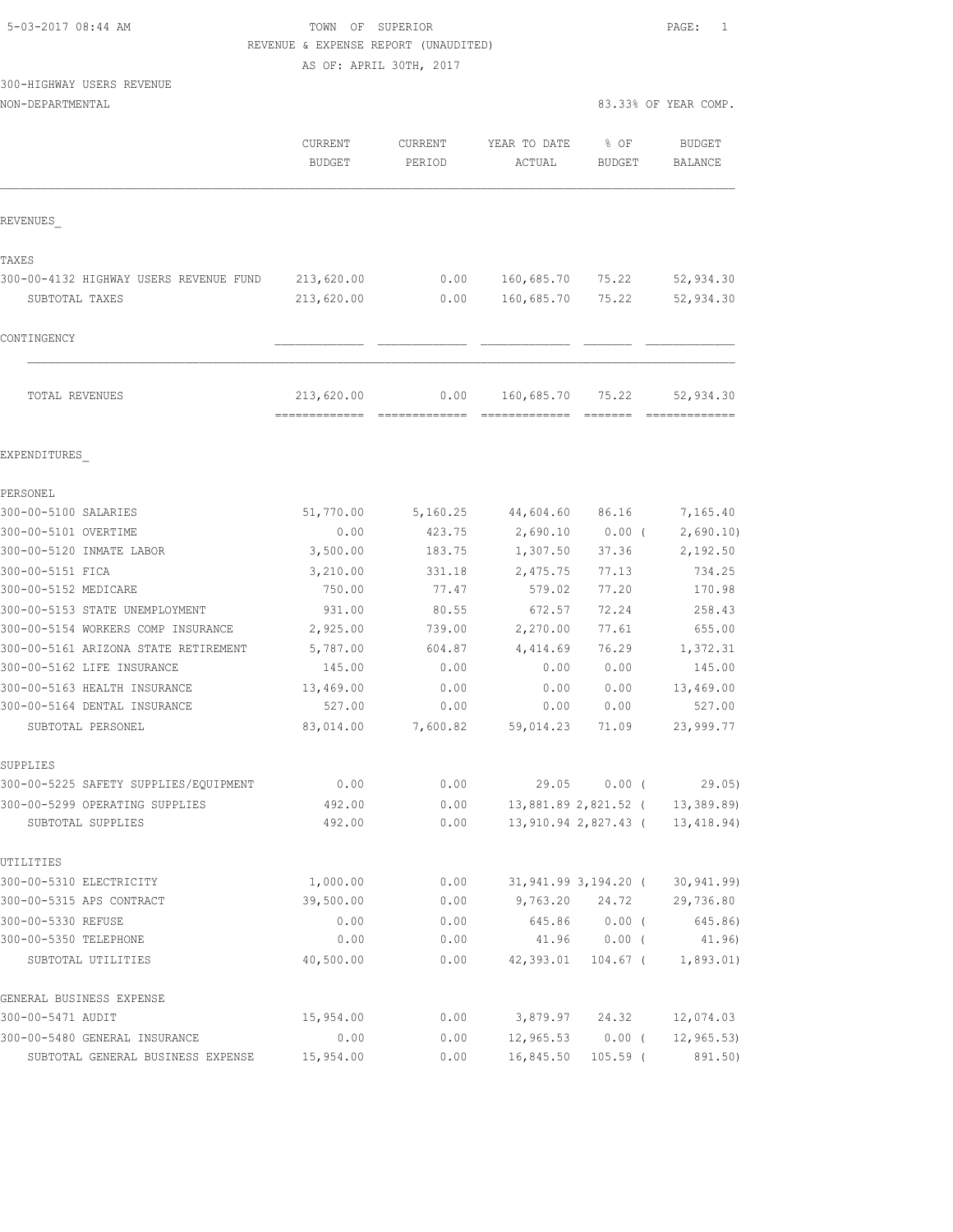# 5-03-2017 08:44 AM **TOWN** OF SUPERIOR **PAGE:** 2 REVENUE & EXPENSE REPORT (UNAUDITED)

AS OF: APRIL 30TH, 2017

# 300-HIGHWAY USERS REVENUE

|                                             |                          |                        |                         | 83.33% OF YEAR COMP.                                             |  |
|---------------------------------------------|--------------------------|------------------------|-------------------------|------------------------------------------------------------------|--|
| CURRENT<br><b>BUDGET</b>                    | <b>CURRENT</b><br>PERIOD | YEAR TO DATE<br>ACTUAL | $8$ OF<br><b>BUDGET</b> | <b>BUDGET</b><br><b>BALANCE</b>                                  |  |
|                                             |                          |                        |                         |                                                                  |  |
| 0.00                                        |                          |                        |                         | 746.51)                                                          |  |
|                                             |                          |                        |                         | 10,583.18                                                        |  |
| 13,000.00                                   | 203.04                   |                        | 24.33                   | 9,836.67                                                         |  |
|                                             |                          |                        |                         |                                                                  |  |
| 35,000.00                                   | 271.35                   | 780.73                 | 2.23                    | 34, 219.27                                                       |  |
| 2,000.00                                    | 259.31                   | 2,907.07               | $145.35$ (              | 907.07)                                                          |  |
| 0.00                                        | 0.00                     | 1,075.00               | 0.00(                   | 1,075.00                                                         |  |
| 0.00                                        | 46.54                    | 791.16                 | 0.00(                   | 791.16)                                                          |  |
| 0.00                                        | 0.00                     | 3,210.43               | 0.00(                   | 3, 210.43)                                                       |  |
| 0.00                                        | 121.71                   | 13,362.06              | $0.00$ (                | 13, 362.06                                                       |  |
| 37,000.00                                   | 698.91                   | 22, 126.45             | 59.80                   | 14,873.55                                                        |  |
|                                             |                          |                        |                         |                                                                  |  |
| 0.00                                        | 0.00                     | 5,211.28               |                         | 5, 211.28                                                        |  |
| 0.00                                        | 0.00                     | 2,732.38               | $0.00$ (                | 2,732.38                                                         |  |
| 0.00                                        | 0.00                     | 10,088.47              | $0.00$ (                | 10,088.47                                                        |  |
| 0.00                                        | 0.00                     | 18,032.13              | $0.00$ (                | 18,032.13)                                                       |  |
|                                             |                          |                        |                         |                                                                  |  |
|                                             |                          |                        |                         |                                                                  |  |
| 5,000.00                                    | 0.00                     | 0.00                   | 0.00                    | 5,000.00                                                         |  |
| 400,000.00                                  | 0.00                     | 1,340.63               | 0.34                    | 398,659.37                                                       |  |
| 405,000.00                                  | 0.00                     | 1,340.63               | 0.33                    | 403,659.37                                                       |  |
| 594,960.00<br>=============<br>essessessess | 8,502.77                 | 176,826.22             | 29.72                   | 418, 133. 78                                                     |  |
|                                             | 13,000.00                | 203.04<br>0.00         |                         | 746.51<br>$0.00$ (<br>2,416.82<br>18.59<br>3, 163.33<br>$0.00$ ( |  |

REVENUES OVER/(UNDER) EXPENDITURES ( 381,340.00)( 8,502.77)( 16,140.52) ( 365,199.48)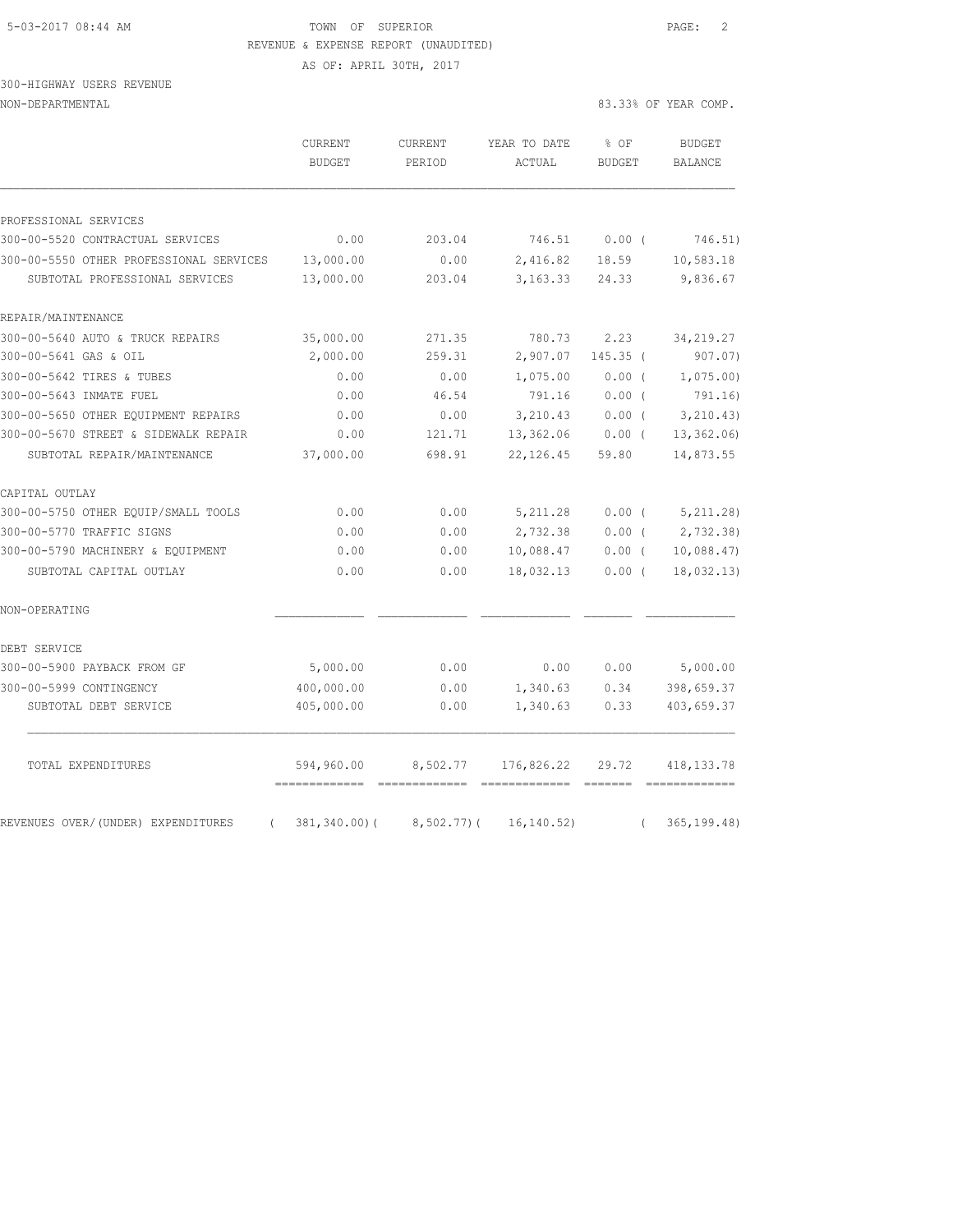| 5-03-2017 08:44 AM |  |
|--------------------|--|
|                    |  |

# TOWN OF SUPERIOR **Example 2018** PAGE: 3 REVENUE & EXPENSE REPORT (UNAUDITED)

AS OF: APRIL 30TH, 2017

300-HIGHWAY USERS REVENUE

|                                    | <b>CURRENT</b><br>BUDGET | CURRENT<br>PERIOD | YEAR TO DATE<br>ACTUAL | % OF<br><b>BUDGET</b> | <b>BUDGET</b><br><b>BALANCE</b> |
|------------------------------------|--------------------------|-------------------|------------------------|-----------------------|---------------------------------|
|                                    |                          |                   |                        |                       |                                 |
| FUND TOTAL REVENUES                | 213,620.00               | 0.00              | 160,685.70             | 75.22                 | 52,934.30                       |
| FUND TOTAL EXPENDITURES            | 594,960.00               | 8,502.77          | 176,826.22             | 29.72                 | 418, 133. 78                    |
| REVENUES OVER/(UNDER) EXPENDITURES | $381, 340.00$ (          | $8,502,77$ ) (    | 16,140.52)             |                       | 365, 199.48                     |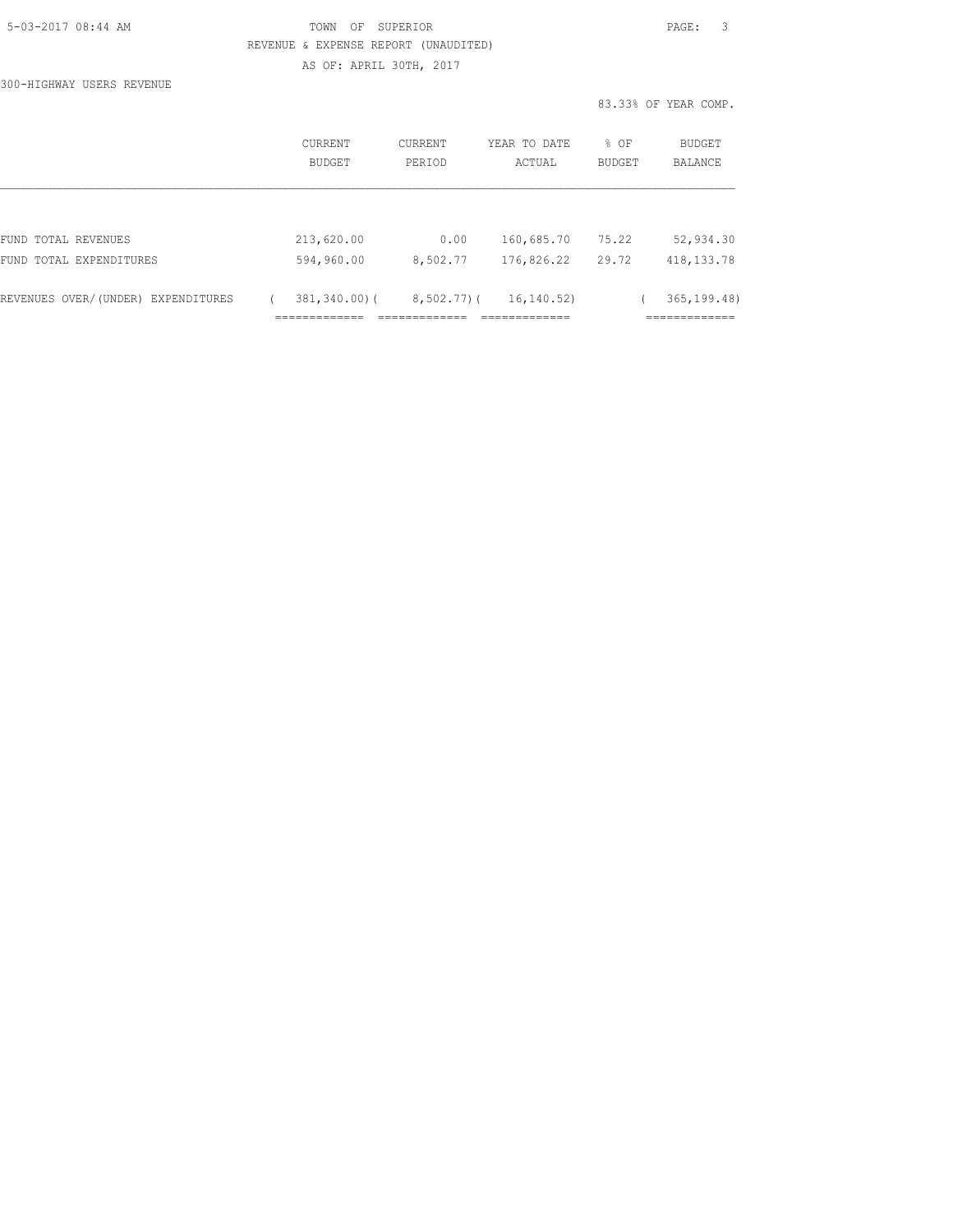# 5-03-2017 08:44 AM TOWN OF SUPERIOR PAGE: 1 REVENUE & EXPENSE REPORT (UNAUDITED)

AS OF: APRIL 30TH, 2017

| 310-EXCISE TAX                                                             |                             |                        |                       |                   |                             |
|----------------------------------------------------------------------------|-----------------------------|------------------------|-----------------------|-------------------|-----------------------------|
| NON-DEPARTMENTAL                                                           |                             |                        |                       |                   | 83.33% OF YEAR COMP.        |
|                                                                            | CURRENT                     | CURRENT                | YEAR TO DATE          | % OF              | BUDGET                      |
|                                                                            | <b>BUDGET</b>               | PERIOD                 | ACTUAL                | <b>BUDGET</b>     | BALANCE                     |
| REVENUES                                                                   |                             |                        |                       |                   |                             |
|                                                                            |                             |                        |                       |                   |                             |
| TAXES                                                                      |                             |                        |                       |                   |                             |
| 310-00-4130 EXCISE TAX-1/2 SALES PINAL                                     | 240,138.00                  | 0.00                   | 0.00                  | 0.00              | 240,138.00                  |
| SUBTOTAL TAXES                                                             | 240,138.00                  | 0.00                   | 0.00                  | 0.00              | 240,138.00                  |
| TOTAL REVENUES                                                             | 240,138.00<br>============= | 0.00<br>-------------- | 0.00<br>============= | 0.00              | 240,138.00<br>============= |
| EXPENDITURES                                                               |                             |                        |                       |                   |                             |
| PERSONEL                                                                   |                             |                        |                       |                   |                             |
| 310-00-5100 SALARIES                                                       | 18,979.00                   | 2,415.20               | 32,259.51             | 169.97 (          | 13, 280.51)                 |
| 310-00-5101 OVERTIME                                                       | 0.00                        | 162.00                 | 1,556.66              | $0.00$ (          | 1,556.66)                   |
| 310-00-5120 INMATE LABOR                                                   | 1,550.00                    | 183.75                 | 1,307.50              | 84.35             | 242.50                      |
| 310-00-5151 FICA                                                           | 1,177.00                    | 150.79                 | 1,468.71              | 124.78 (          | 291.71)                     |
| 310-00-5152 MEDICARE                                                       | 275.00                      | 35.26                  | 343.44                | 124.89 (          | 68.44)                      |
| 310-00-5153 STATE UNEMPLOYMENT                                             | 285.00                      | 49.95                  | 317.02<br>1,068.00    | 111.24 (<br>99.53 | 32.02)                      |
| 310-00-5154 WORKERS COMP INSURANCE<br>310-00-5161 ARIZONA STATE RETIREMENT | 1,073.00<br>2,076.00        | 0.00<br>271.66         | 2,609.92              | $125.72$ (        | 5.00<br>533.92)             |
| 310-00-5162 LIFE INSURANCE                                                 | 60.00                       | 0.00                   | 0.00                  | 0.00              | 60.00                       |
| 310-00-5163 HEALTH INSURANCE                                               | 5,612.00                    | 0.00                   | 0.00                  | 0.00              | 5,612.00                    |
| 310-00-5164 DENTAL INSURANCE                                               | 193.00                      | 0.00                   | 0.00                  | 0.00              | 193.00                      |
| SUBTOTAL PERSONEL                                                          | 31,280.00                   | 3,268.61               | 40,930.76             | $130.85$ (        | 9,650.76                    |
| SUPPLIES                                                                   |                             |                        |                       |                   |                             |
| 310-00-5299 OPERATING SUPPLIES                                             | 0.00                        | 515.10                 | 1,227.44              | $0.00$ (          | 1,227.44)                   |
| SUBTOTAL SUPPLIES                                                          | 0.00                        | 515.10                 | 1,227.44              | $0.00$ (          | 1, 227.44)                  |
| UTILITIES                                                                  |                             |                        |                       |                   |                             |
| 310-00-5310 ELECTRICITY                                                    | 3,400.00                    | 0.00                   | 1,152.29              | 33.89             | 2,247.71                    |
| SUBTOTAL UTILITIES                                                         | 3,400.00                    | 0.00                   | 1,152.29              | 33.89             | 2,247.71                    |
| GENERAL BUSINESS EXPENSE                                                   |                             |                        |                       |                   |                             |
| PROFESSIONAL SERVICES                                                      |                             |                        |                       |                   |                             |
| 310-00-5520 CONTRACTUAL SERVICES                                           | 0.00                        | 135.36                 | 497.66                | $0.00$ (          | 497.66)                     |
| 310-00-5550 OTHER PROFESSIONAL SERVICES                                    | 0.00                        | 13,521.75              | 13,521.75             | $0.00$ (          | 13, 521.75                  |
| SUBTOTAL PROFESSIONAL SERVICES                                             | 0.00                        | 13,657.11              | 14,019.41             | 0.00(             | 14,019.41)                  |
| REPAIR/MAINTENANCE                                                         |                             |                        |                       |                   |                             |
| 310-00-5640 AUTO & TRUCK REPAIRS                                           | 2,000.00                    | 0.00                   | 1,629.00              | 81.45             | 371.00                      |
| 310-00-5641 GAS & OIL                                                      | 3,000.00                    | 259.31                 | 2,907.04              | 96.90             | 92.96                       |
| 310-00-5643 INMATE FUEL                                                    | 0.00                        | 46.54                  | 791.16                | 0.00(             | 791.16)                     |

310-00-5670 STREET & SIDEWALK REPAIR 5,000.00 3,099.40 6,869.60 137.39 ( 1,869.60) SUBTOTAL REPAIR/MAINTENANCE 10,000.00 3,405.25 12,196.80 121.97 ( 2,196.80)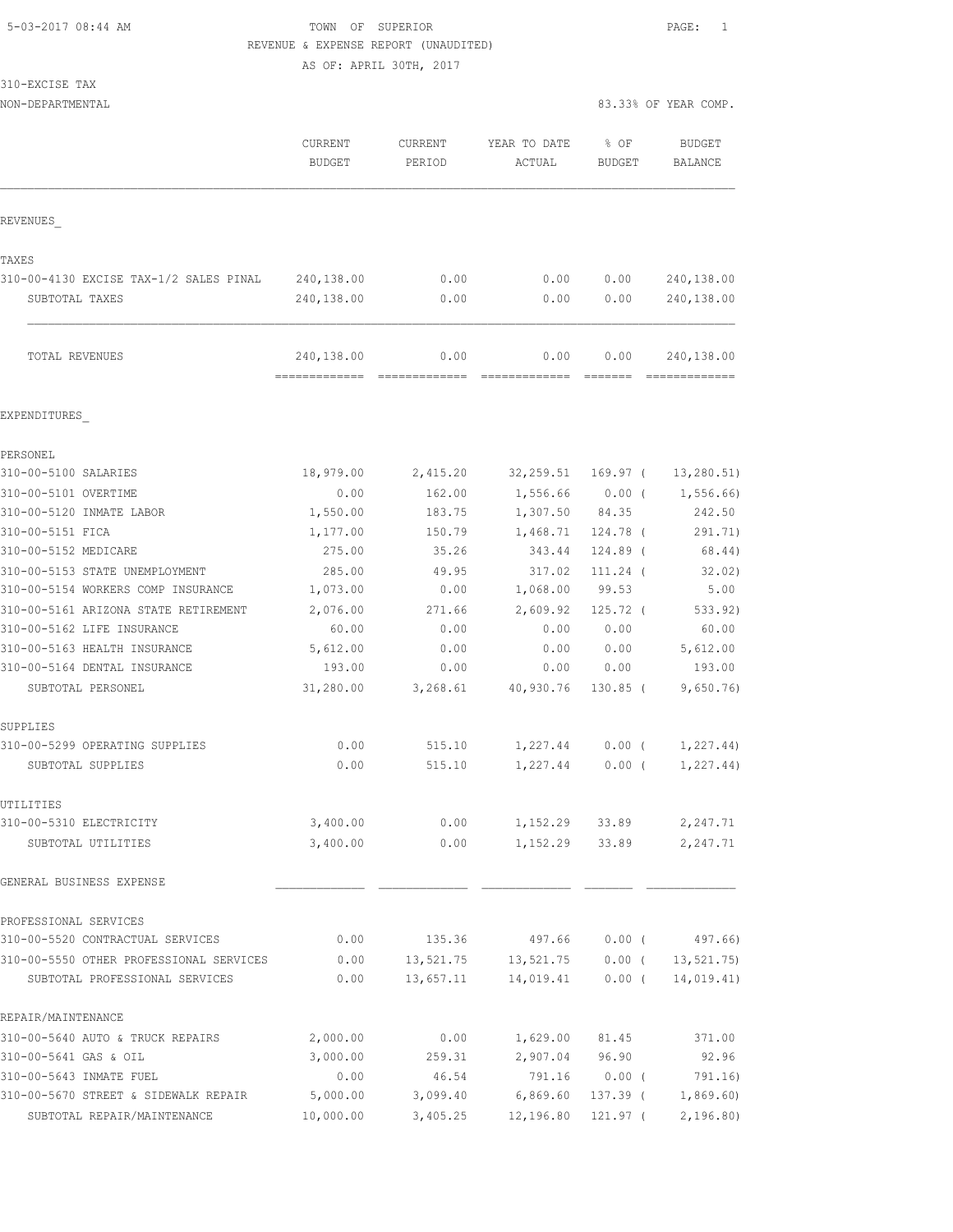### 5-03-2017 08:44 AM TOWN OF SUPERIOR PAGE: 2 REVENUE & EXPENSE REPORT (UNAUDITED)

AS OF: APRIL 30TH, 2017

310-EXCISE TAX

|                                    | CURRENT<br>BUDGET | <b>CURRENT</b><br>PERIOD | YEAR TO DATE<br>ACTUAL             | % OF<br><b>BUDGET</b> | BUDGET<br><b>BALANCE</b> |
|------------------------------------|-------------------|--------------------------|------------------------------------|-----------------------|--------------------------|
|                                    |                   |                          |                                    |                       |                          |
| CAPITAL OUTLAY                     |                   |                          |                                    |                       |                          |
| 310-00-5790 MACHINERY & EQUIPMENT  | 0.00              | 16,318.22                | 20,645.07 0.00 (                   |                       | 20,645.07                |
| SUBTOTAL CAPITAL OUTLAY            | 0.00              | 16,318.22                | 20,645.07                          | $0.00$ (              | 20,645.07                |
| NON-OPERATING                      |                   |                          |                                    |                       |                          |
| DEBT SERVICE                       |                   |                          |                                    |                       |                          |
| 310-00-5999 CONTINGENCY            | 283,634.00        | 0.00                     | 0.00                               | 0.00                  | 283,634.00               |
| SUBTOTAL DEBT SERVICE              | 283,634.00        | 0.00                     | 0.00                               | 0.00                  | 283,634.00               |
| TOTAL EXPENDITURES                 | 328,314.00        | 37,164.29                | 90,171.77 27.47                    |                       | 238, 142. 23             |
| REVENUES OVER/(UNDER) EXPENDITURES | $\sqrt{2}$        |                          | 88,176.00)( 37,164.29)( 90,171.77) |                       | 1,995.77                 |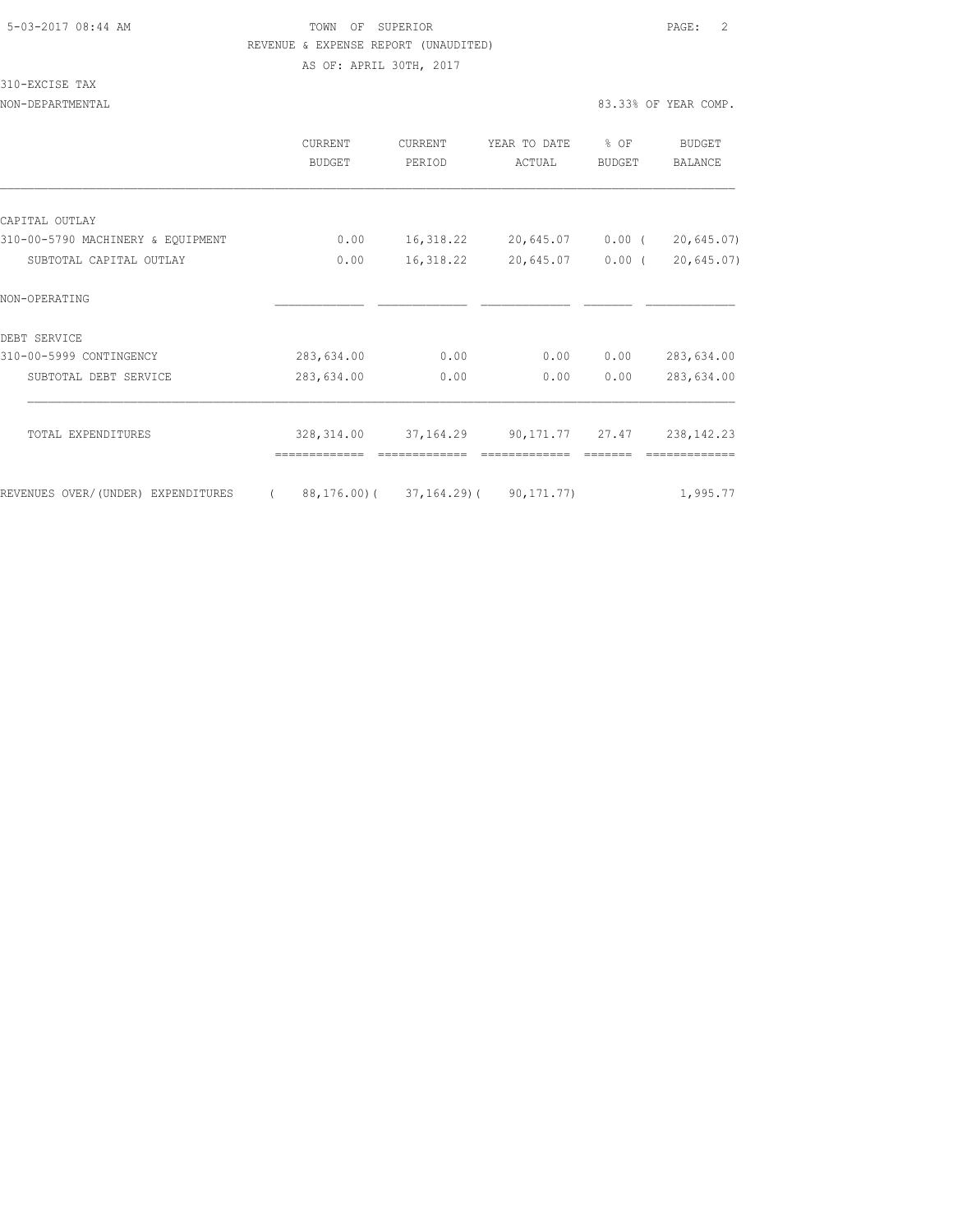| 5-03-2017 08:44 AM |  |
|--------------------|--|
|                    |  |

### TOWN OF SUPERIOR **Example 2018** PAGE: 3 REVENUE & EXPENSE REPORT (UNAUDITED) AS OF: APRIL 30TH, 2017

310-EXCISE TAX

|                                                | CURRENT<br>BUDGET         | CURRENT<br>PERIOD  | YEAR TO DATE<br>ACTUAL | % OF<br>BUDGET | <b>BUDGET</b><br>BALANCE   |
|------------------------------------------------|---------------------------|--------------------|------------------------|----------------|----------------------------|
| FUND TOTAL REVENUES<br>FUND TOTAL EXPENDITURES | 240,138.00<br>328, 314.00 | 0.00<br>37, 164.29 | 0.00<br>90,171.77      | 0.00<br>27.47  | 240,138.00<br>238, 142. 23 |
| REVENUES OVER/(UNDER) EXPENDITURES             | 88,176.00)(               | $37, 164, 29$ ) (  | 90, 171, 77)           |                | 1,995.77                   |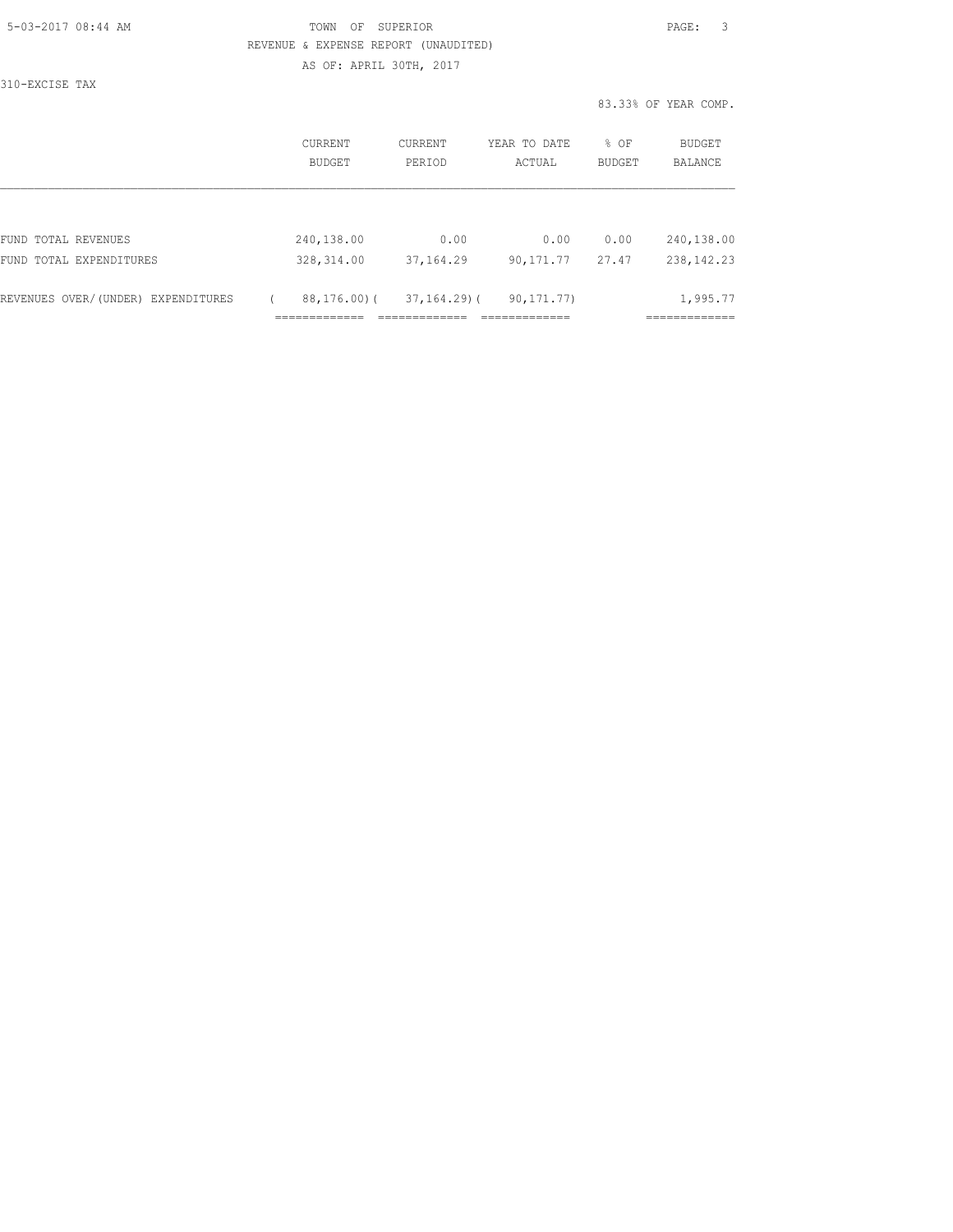| 5-03-2017 08:44 AM         |        | TOWN OF SUPERIOR                     |                                          |  |                      |  |
|----------------------------|--------|--------------------------------------|------------------------------------------|--|----------------------|--|
|                            |        | REVENUE & EXPENSE REPORT (UNAUDITED) |                                          |  |                      |  |
|                            |        | AS OF: APRIL 30TH, 2017              |                                          |  |                      |  |
| 320-LOCAL TRANS ASSISTANCE |        |                                      |                                          |  |                      |  |
| NON-DEPARTMENTAL           |        |                                      |                                          |  | 83.33% OF YEAR COMP. |  |
|                            |        |                                      |                                          |  |                      |  |
|                            |        |                                      | CURRENT CURRENT YEAR TO DATE % OF BUDGET |  |                      |  |
|                            | BUDGET |                                      | PERIOD ACTUAL BUDGET BALANCE             |  |                      |  |
|                            |        |                                      |                                          |  |                      |  |
| <b>REVENUES</b>            |        |                                      |                                          |  |                      |  |
| <b>TAXES</b>               |        |                                      |                                          |  |                      |  |
|                            |        |                                      |                                          |  |                      |  |
| EXPENDITURES               |        |                                      |                                          |  |                      |  |
| SUPPLIES                   |        |                                      |                                          |  |                      |  |
| PROFESSIONAL SERVICES      |        |                                      |                                          |  |                      |  |
| REPAIR/MAINTENANCE         |        |                                      |                                          |  |                      |  |
| CAPITAL OUTLAY             |        |                                      |                                          |  |                      |  |
| NON-OPERATING              |        |                                      |                                          |  |                      |  |
| DEBT SERVICE               |        |                                      |                                          |  |                      |  |
|                            |        |                                      |                                          |  |                      |  |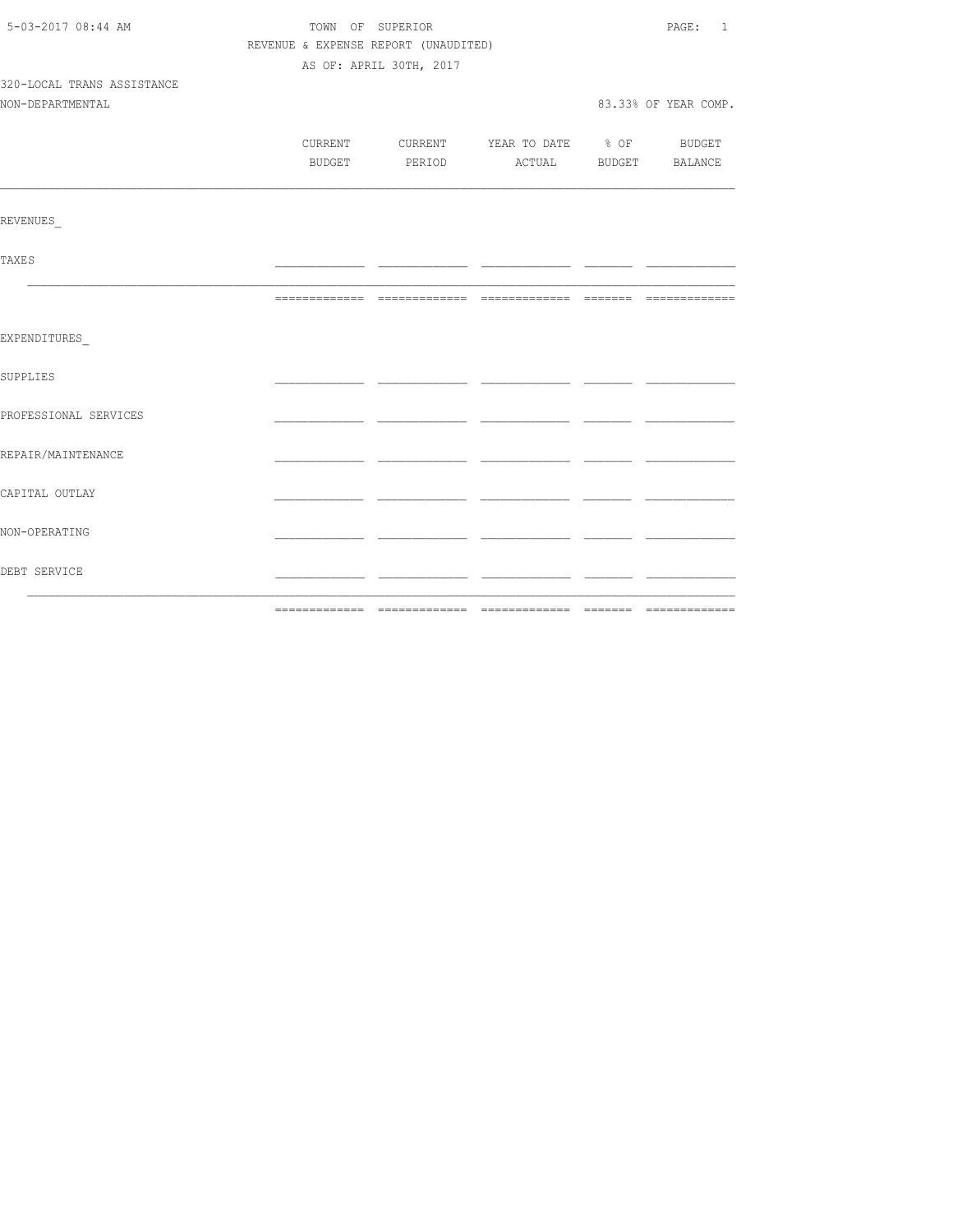| 5-03-2017 08:44 AM         | OF SUPERIOR<br>TOWN                  | PAGE: 2              |
|----------------------------|--------------------------------------|----------------------|
|                            | REVENUE & EXPENSE REPORT (UNAUDITED) |                      |
|                            | AS OF: APRIL 30TH, 2017              |                      |
| 320-LOCAL TRANS ASSISTANCE |                                      |                      |
|                            |                                      | 83.33% OF YEAR COMP. |

| .              | 71. m. T.<br>----<br>----- | ΟF<br>∽.<br>- | -- |
|----------------|----------------------------|---------------|----|
| اما د .<br>◡∸◡ | ---                        | --            |    |

============= ============= ============= =============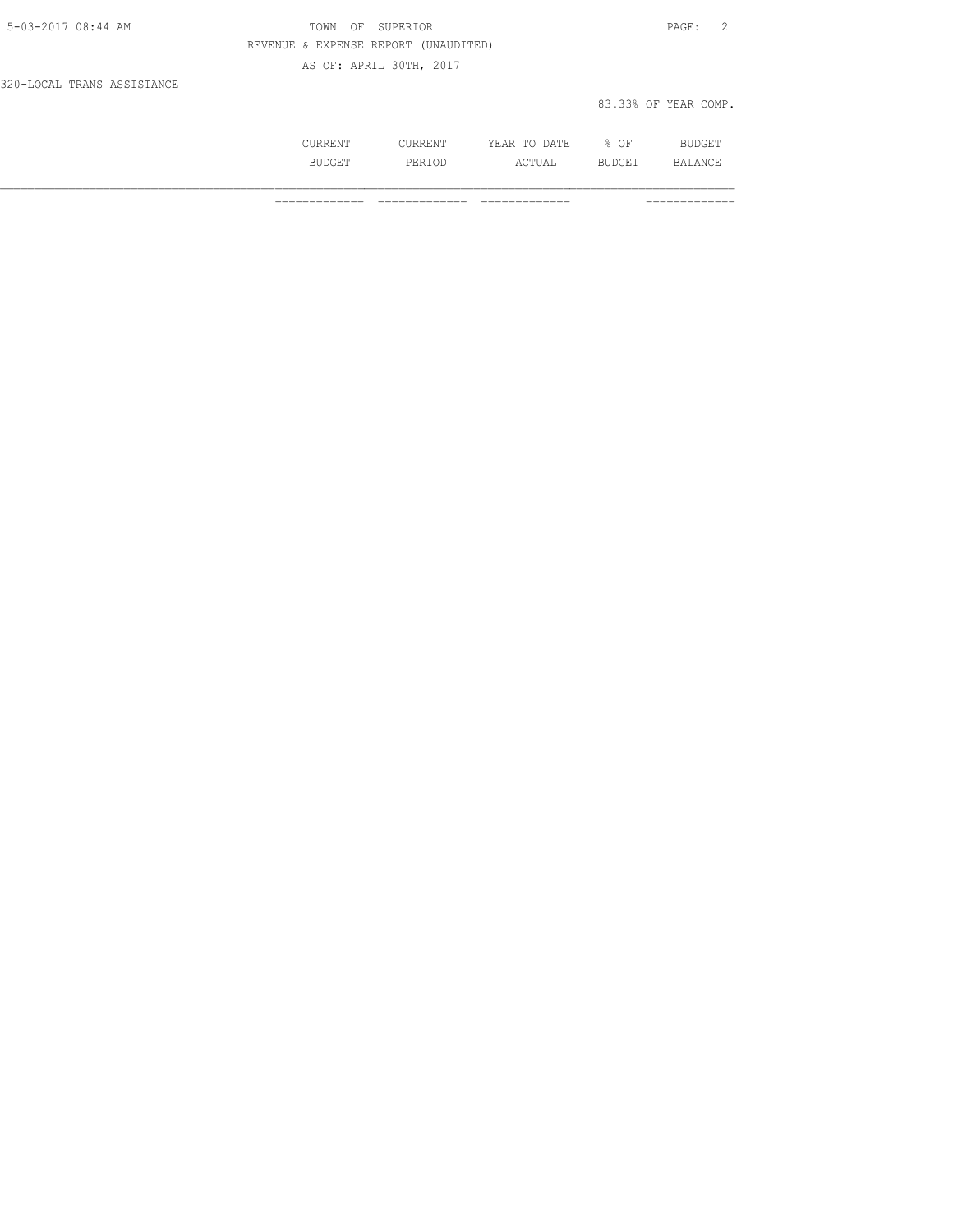| 5-03-2017 08:44 AM       |         | TOWN OF SUPERIOR                     |                          | PAGE: 1              |
|--------------------------|---------|--------------------------------------|--------------------------|----------------------|
|                          |         | REVENUE & EXPENSE REPORT (UNAUDITED) |                          |                      |
|                          |         | AS OF: APRIL 30TH, 2017              |                          |                      |
| 400-GADA BOND            |         |                                      |                          |                      |
| NON-DEPARTMENTAL         |         |                                      |                          | 83.33% OF YEAR COMP. |
|                          |         |                                      |                          |                      |
|                          | CURRENT | CURRENT                              | YEAR TO DATE % OF BUDGET |                      |
|                          | BUDGET  | PERIOD                               | ACTUAL BUDGET BALANCE    |                      |
|                          |         |                                      |                          |                      |
| REVENUES                 |         |                                      |                          |                      |
| CONTINGENCY              |         |                                      |                          |                      |
|                          |         |                                      |                          |                      |
| EXPENDITURES             |         |                                      |                          |                      |
| <b>SUPPLIES</b>          |         |                                      |                          |                      |
| GENERAL BUSINESS EXPENSE |         |                                      |                          |                      |
| NON-OPERATING            |         |                                      |                          |                      |
| DEBT SERVICE             |         |                                      |                          |                      |
|                          |         |                                      |                          |                      |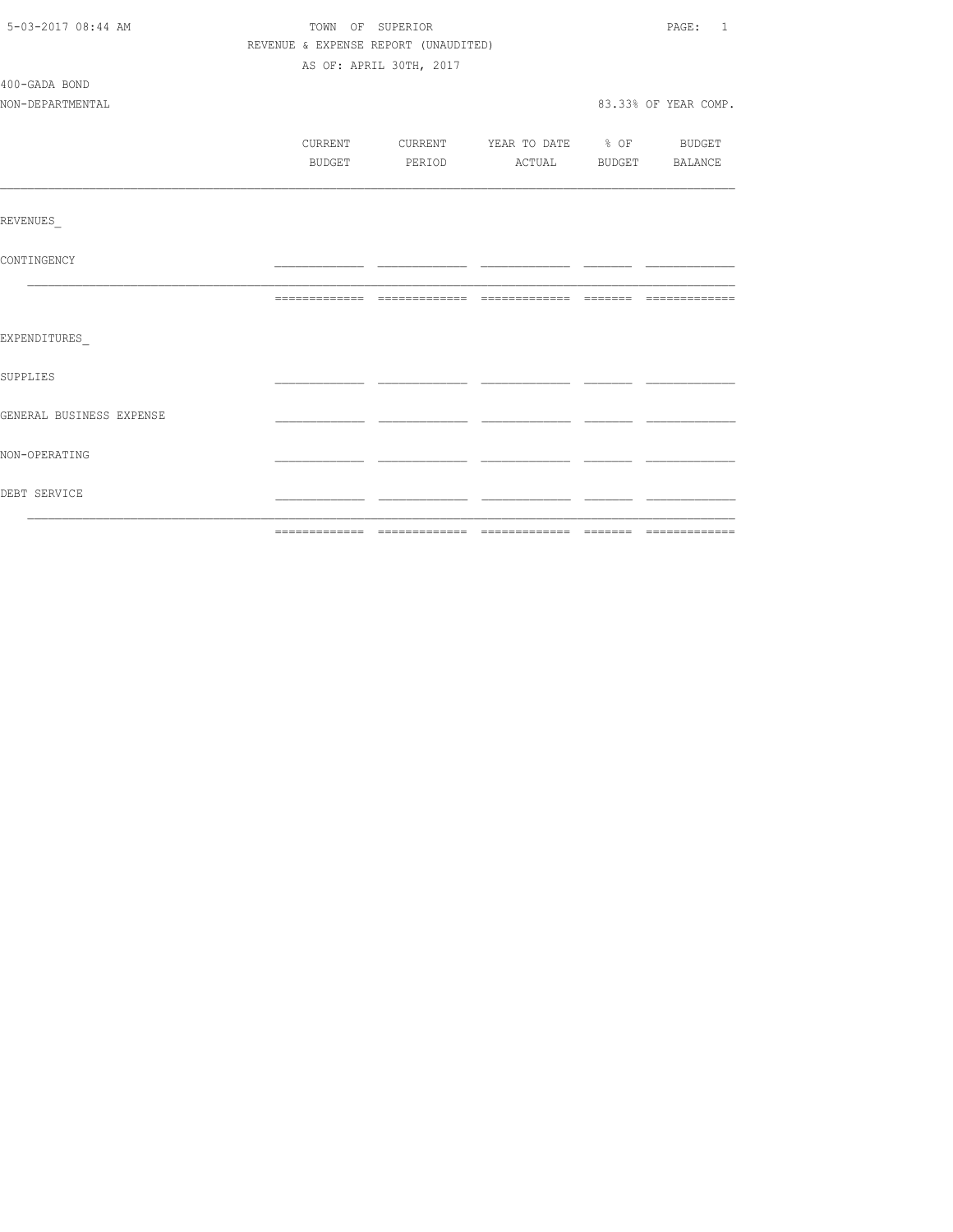| 5-03-2017 08:44 AM | OF SUPERIOR<br>TOWN                  | PAGE:                |  |
|--------------------|--------------------------------------|----------------------|--|
|                    | REVENUE & EXPENSE REPORT (UNAUDITED) |                      |  |
|                    | AS OF: APRIL 30TH, 2017              |                      |  |
| 400-GADA BOND      |                                      |                      |  |
|                    |                                      | 83.33% OF YEAR COMP. |  |

| ◡◡ュ៶ュ៶⊐ュッ | .                 | ۱۳۳<br>.<br>----<br>-----                                           | ΟF    | $\sim$ $\sim$<br>חזרת |
|-----------|-------------------|---------------------------------------------------------------------|-------|-----------------------|
| .<br>---  | بياد .<br><br>◡∸◡ | $\wedge$ $\cap$ $\overline{m}$ $\overline{r}$ $\overline{r}$<br>⊥∪∆ | ב בטי | . A NICT<br>₩.        |

============= ============= ============= =============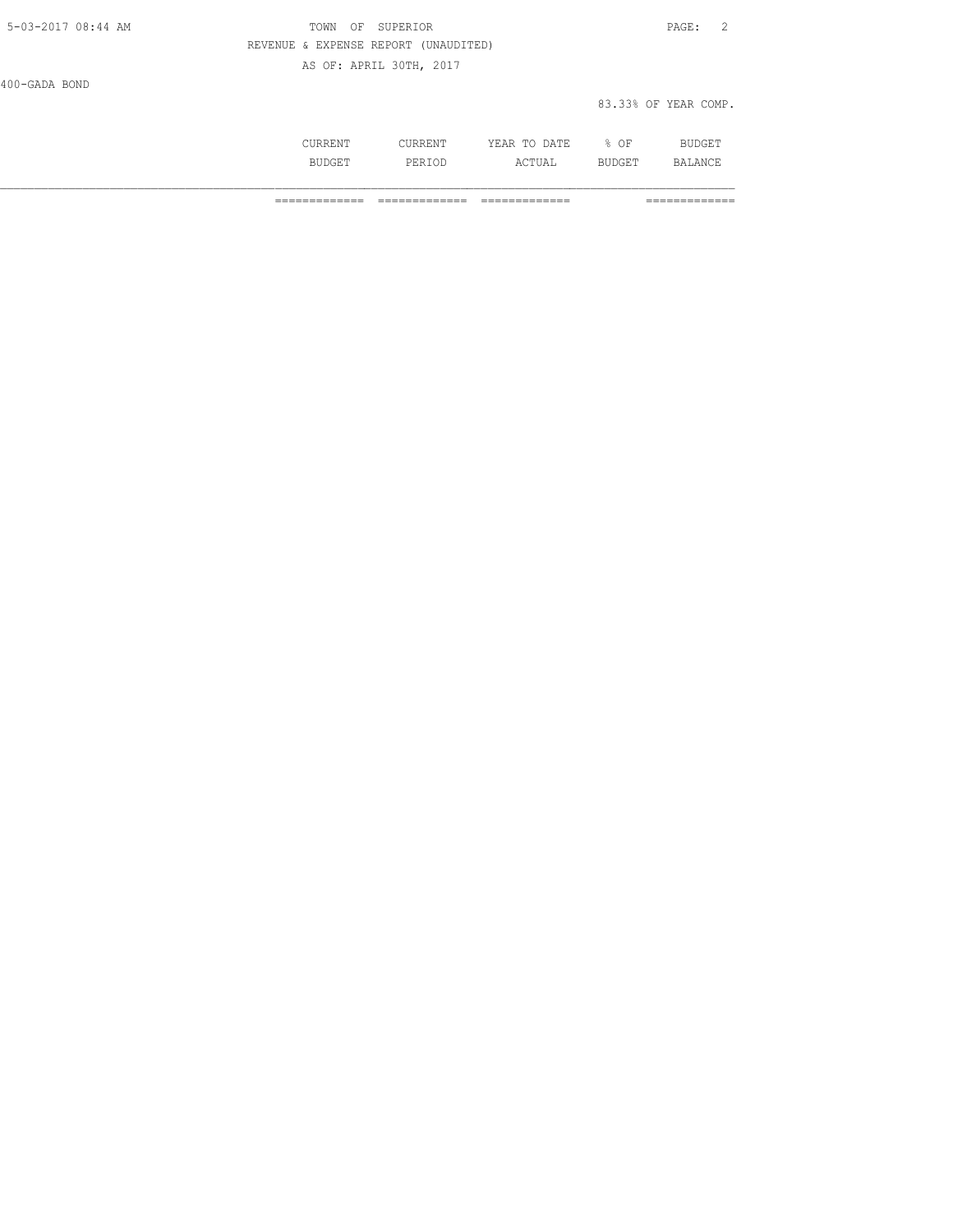| 5-03-2017 08:44 AM                 | TOWN OF SUPERIOR                     | PAGE:<br>$\mathbf{1}$ |                              |               |                       |
|------------------------------------|--------------------------------------|-----------------------|------------------------------|---------------|-----------------------|
|                                    | REVENUE & EXPENSE REPORT (UNAUDITED) |                       |                              |               |                       |
|                                    | AS OF: APRIL 30TH, 2017              |                       |                              |               |                       |
| 410-MPC BOND                       |                                      |                       |                              |               |                       |
| NON-DEPARTMENTAL                   |                                      |                       |                              |               | 83.33% OF YEAR COMP.  |
|                                    |                                      |                       |                              |               |                       |
|                                    | CURRENT                              | CURRENT               | YEAR TO DATE                 | $8$ OF        | BUDGET                |
|                                    | <b>BUDGET</b>                        | PERIOD                | ACTUAL                       | <b>BUDGET</b> | <b>BALANCE</b>        |
| REVENUES                           |                                      |                       |                              |               |                       |
| BUSINESS SERVICES                  |                                      |                       |                              |               |                       |
| CONTINGENCY                        |                                      |                       |                              |               |                       |
|                                    | =============                        |                       |                              | --------      | --------------        |
| EXPENDITURES                       |                                      |                       |                              |               |                       |
| SUPPLIES                           |                                      |                       |                              |               |                       |
| GENERAL BUSINESS EXPENSE           |                                      |                       |                              |               |                       |
| 410-00-5491 FINANCE/BANK FEES      | 0.00                                 | 0.00                  | 3,000.00                     |               | $0.00$ ( $3,000.00$ ) |
| SUBTOTAL GENERAL BUSINESS EXPENSE  | 0.00                                 | 0.00                  | 3,000.00                     | $0.00$ (      | 3,000.00)             |
| NON-OPERATING                      |                                      |                       |                              |               |                       |
| DEBT SERVICE                       |                                      |                       |                              |               |                       |
| 410-00-5920 MPC BOND DEBT: SERVICE | 225,000.00                           |                       | 19,987.50  199,875.00  88.83 |               | 25,125.00             |
| SUBTOTAL DEBT SERVICE              | 225,000.00                           | 19,987.50             | 199,875.00 88.83             |               | 25, 125.00            |
| TOTAL EXPENDITURES                 |                                      | 225,000.00 19,987.50  | 202,875.00                   | 90.17         | 22,125.00             |
| REVENUES OVER/(UNDER) EXPENDITURES | $(225,000.00)$ (                     | 19,987.50)(           | 202,875.00)                  | $\left($      | 22, 125.00            |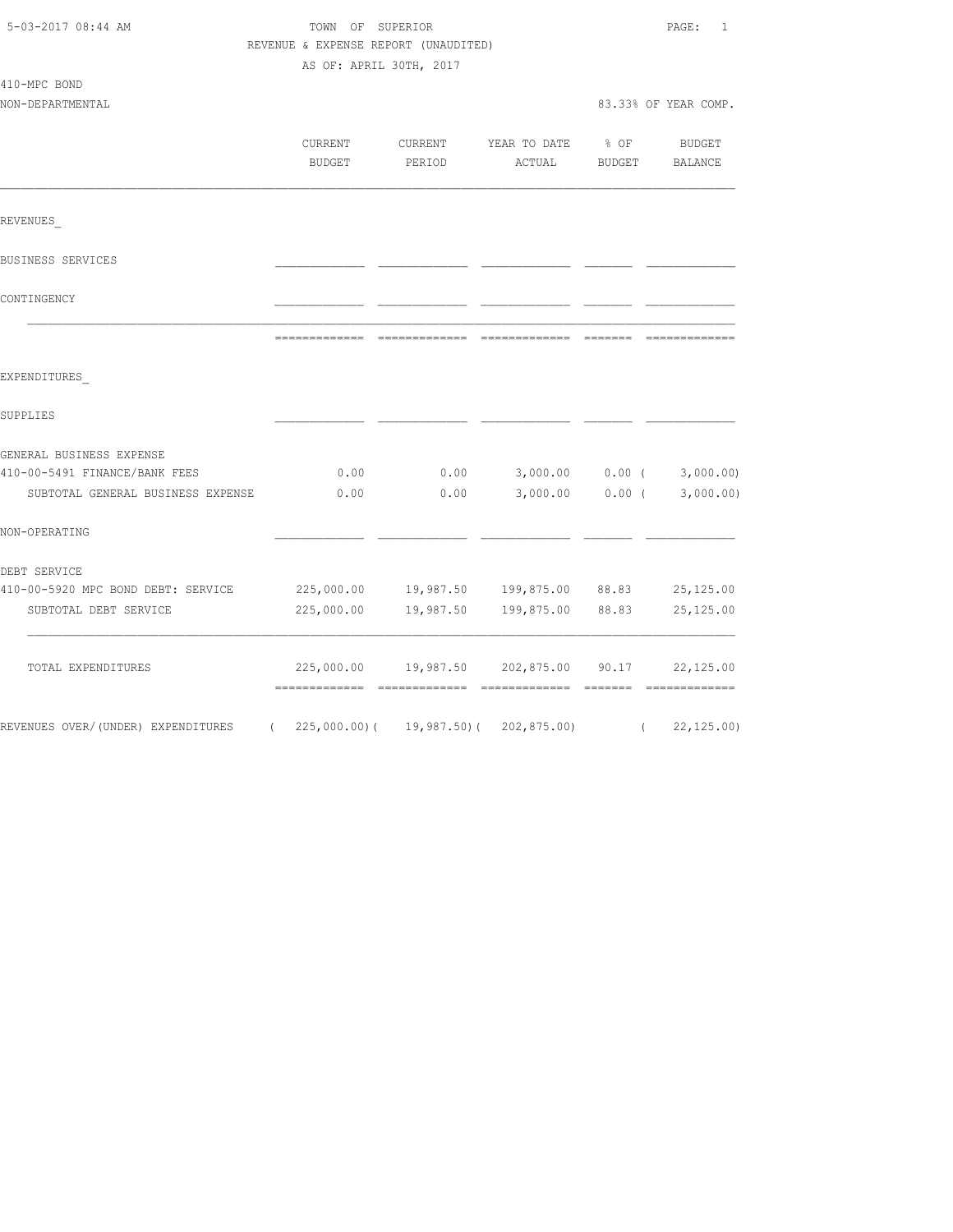### 5-03-2017 08:44 AM TOWN OF SUPERIOR PAGE: 2 REVENUE & EXPENSE REPORT (UNAUDITED) AS OF: APRIL 30TH, 2017

410-MPC BOND

|                                    | CURRENT<br><b>BUDGET</b> | CURRENT<br>PERTOD | YEAR TO DATE<br>ACTUAL | $8$ OF<br><b>BUDGET</b> | BUDGET<br>BALANCE |
|------------------------------------|--------------------------|-------------------|------------------------|-------------------------|-------------------|
| FUND TOTAL EXPENDITURES            | 225,000.00               | 19,987.50         | 202,875.00             | 90.17                   | 22,125.00         |
| REVENUES OVER/(UNDER) EXPENDITURES | $225,000.00)$ (          | 19,987.50)(       | 202,875.00)            |                         | 22, 125, 00)      |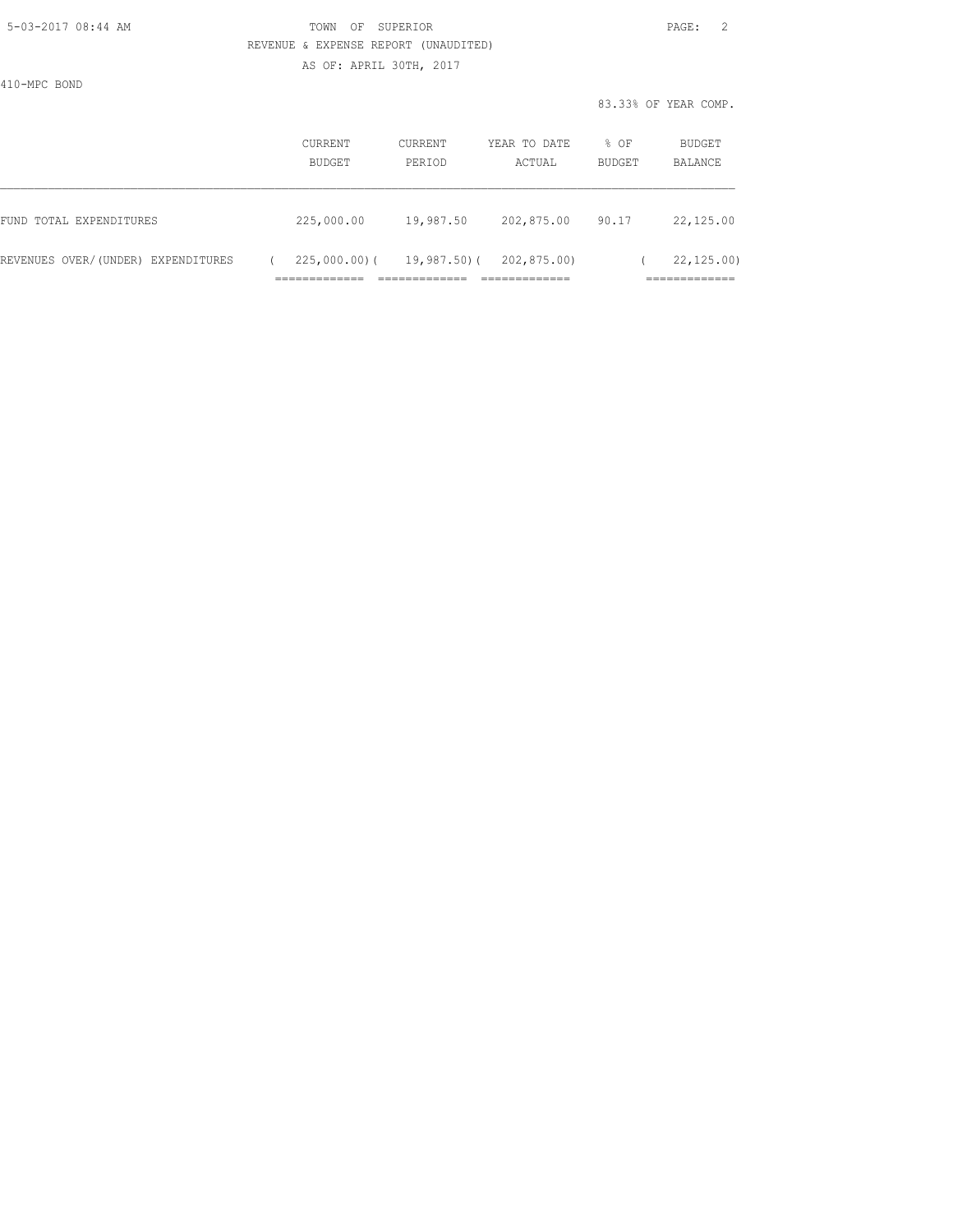# 5-03-2017 08:44 AM TOWN OF SUPERIOR PAGE: 1 REVENUE & EXPENSE REPORT (UNAUDITED)

AS OF: APRIL 30TH, 2017

| )-GRANTS<br>500 |  |
|-----------------|--|
|-----------------|--|

|                                    | CURRENT<br><b>BUDGET</b>                      | CURRENT<br>PERIOD | YEAR TO DATE % OF<br>ACTUAL | <b>BUDGET</b> | <b>BUDGET</b><br>BALANCE                                                                                                                                                                                                                                                                                                                                                                                                                                                                                      |
|------------------------------------|-----------------------------------------------|-------------------|-----------------------------|---------------|---------------------------------------------------------------------------------------------------------------------------------------------------------------------------------------------------------------------------------------------------------------------------------------------------------------------------------------------------------------------------------------------------------------------------------------------------------------------------------------------------------------|
| REVENUES                           |                                               |                   |                             |               |                                                                                                                                                                                                                                                                                                                                                                                                                                                                                                               |
| GRANTS                             |                                               |                   |                             |               |                                                                                                                                                                                                                                                                                                                                                                                                                                                                                                               |
| 500-00-4600 GRANT REVENUES         | 3,025,000.00                                  | 0.00              | 0.00                        | 0.00          | 3,025,000.00                                                                                                                                                                                                                                                                                                                                                                                                                                                                                                  |
| SUBTOTAL GRANTS                    | 3,025,000.00                                  | 0.00              | 0.00                        | 0.00          | 3,025,000.00                                                                                                                                                                                                                                                                                                                                                                                                                                                                                                  |
| CONTINGENCY                        |                                               |                   |                             |               |                                                                                                                                                                                                                                                                                                                                                                                                                                                                                                               |
| TOTAL REVENUES                     | 3,025,000.00                                  | 0.00              | 0.00                        |               | $0.00$ 3,025,000.00<br>$\begin{array}{cccccccccc} \multicolumn{2}{c}{} & \multicolumn{2}{c}{} & \multicolumn{2}{c}{} & \multicolumn{2}{c}{} & \multicolumn{2}{c}{} & \multicolumn{2}{c}{} & \multicolumn{2}{c}{} & \multicolumn{2}{c}{} & \multicolumn{2}{c}{} & \multicolumn{2}{c}{} & \multicolumn{2}{c}{} & \multicolumn{2}{c}{} & \multicolumn{2}{c}{} & \multicolumn{2}{c}{} & \multicolumn{2}{c}{} & \multicolumn{2}{c}{} & \multicolumn{2}{c}{} & \multicolumn{2}{c}{} & \multicolumn{2}{c}{} & \mult$ |
| EXPENDITURES                       |                                               |                   |                             |               |                                                                                                                                                                                                                                                                                                                                                                                                                                                                                                               |
| PERSONEL                           |                                               |                   |                             |               |                                                                                                                                                                                                                                                                                                                                                                                                                                                                                                               |
| SUPPLIES                           |                                               |                   |                             |               |                                                                                                                                                                                                                                                                                                                                                                                                                                                                                                               |
| 500-00-5299 OPERATING SUPPLIES     | 3,025,000.00                                  | 0.00              |                             |               | 2,707.72 0.09 3,022,292.28                                                                                                                                                                                                                                                                                                                                                                                                                                                                                    |
| SUBTOTAL SUPPLIES                  | 3,025,000.00                                  | 0.00              | 2,707.72                    | 0.09          | 3,022,292.28                                                                                                                                                                                                                                                                                                                                                                                                                                                                                                  |
| GENERAL BUSINESS EXPENSE           |                                               |                   |                             |               |                                                                                                                                                                                                                                                                                                                                                                                                                                                                                                               |
| TOTAL EXPENDITURES                 | 3,025,000.00<br>-------------- -------------- | 0.00              | 2,707.72 0.09               |               | 3,022,292.28<br>=============                                                                                                                                                                                                                                                                                                                                                                                                                                                                                 |
| REVENUES OVER/(UNDER) EXPENDITURES | 0.00                                          | $0.00$ (          | 2,707.72)                   |               | 2,707.72                                                                                                                                                                                                                                                                                                                                                                                                                                                                                                      |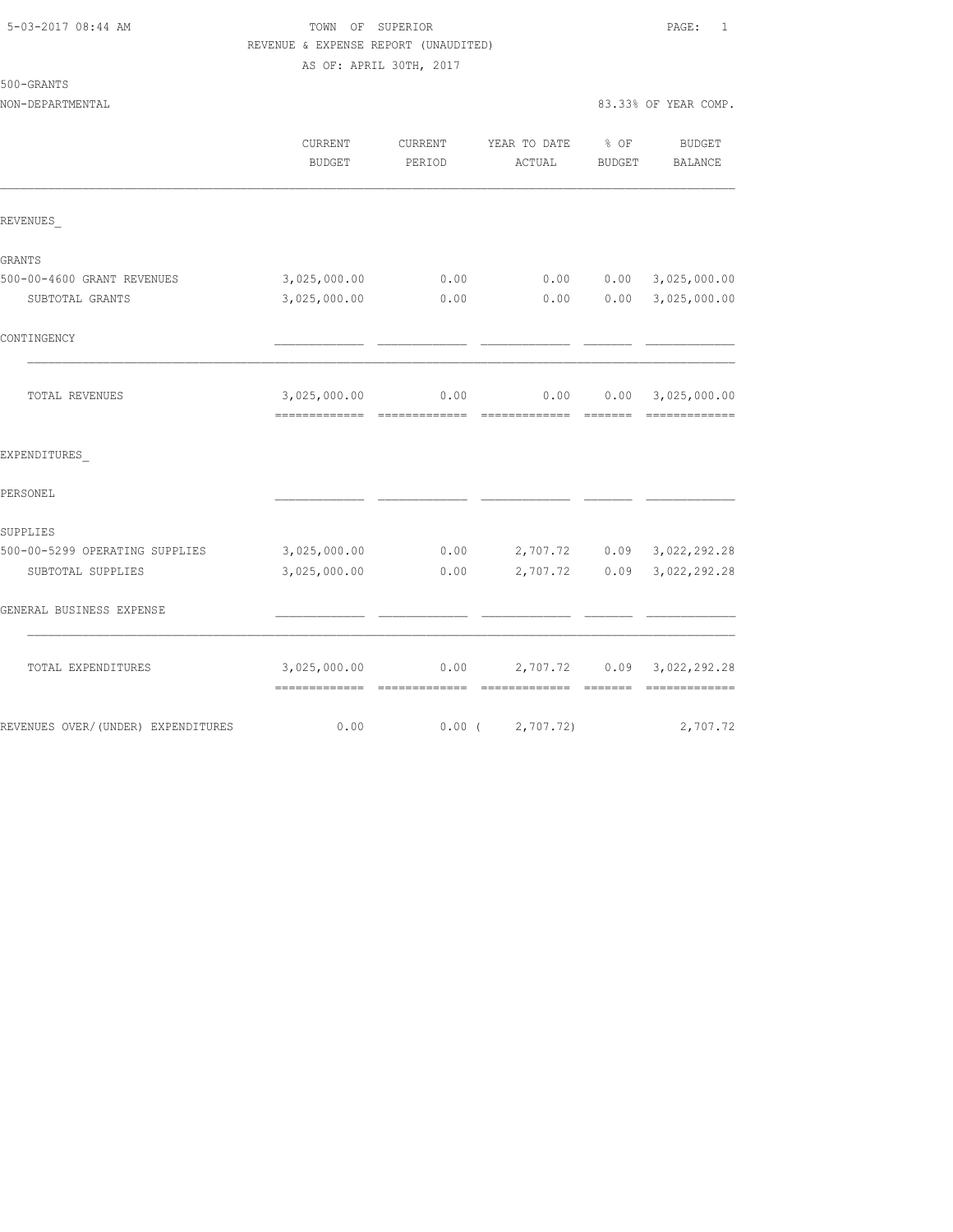#### 5-03-2017 08:44 AM TOWN OF SUPERIOR PAGE: 2 REVENUE & EXPENSE REPORT (UNAUDITED) AS OF: APRIL 30TH, 2017

500-GRANTS

CDBG 153-09 MAGMA CLUB 83.33% OF YEAR COMP.

|                                          | <b>CURRENT</b><br>BUDGET | <b>CURRENT</b><br>PERIOD | YEAR TO DATE % OF<br>ACTUAL                                                                                                                                                                                                                                                                                                                                                                                                                                                                                                                   | BUDGET                                                                                                                                                                                                                                                                                                                                                                                                                                                                               | <b>BUDGET</b><br>BALANCE |
|------------------------------------------|--------------------------|--------------------------|-----------------------------------------------------------------------------------------------------------------------------------------------------------------------------------------------------------------------------------------------------------------------------------------------------------------------------------------------------------------------------------------------------------------------------------------------------------------------------------------------------------------------------------------------|--------------------------------------------------------------------------------------------------------------------------------------------------------------------------------------------------------------------------------------------------------------------------------------------------------------------------------------------------------------------------------------------------------------------------------------------------------------------------------------|--------------------------|
| REVENUES                                 |                          |                          |                                                                                                                                                                                                                                                                                                                                                                                                                                                                                                                                               |                                                                                                                                                                                                                                                                                                                                                                                                                                                                                      |                          |
| GRANTS                                   |                          |                          |                                                                                                                                                                                                                                                                                                                                                                                                                                                                                                                                               |                                                                                                                                                                                                                                                                                                                                                                                                                                                                                      |                          |
| 500-30-4600 GRANT REVENUE                | 0.00                     |                          | $0.00$ 4,525.00 0.00 ( 4,525.00)                                                                                                                                                                                                                                                                                                                                                                                                                                                                                                              |                                                                                                                                                                                                                                                                                                                                                                                                                                                                                      |                          |
| SUBTOTAL GRANTS                          | 0.00                     | 0.00                     | $4,525.00$ 0.00 ( $4,525.00$ )                                                                                                                                                                                                                                                                                                                                                                                                                                                                                                                |                                                                                                                                                                                                                                                                                                                                                                                                                                                                                      |                          |
| TOTAL REVENUES                           | 0.00<br>=============    | - =============          | $0.00 \qquad 4,525.00 \qquad 0.00 \qquad 4,525.00)$<br>$\begin{array}{cccccccccc} \multicolumn{2}{c}{} & \multicolumn{2}{c}{} & \multicolumn{2}{c}{} & \multicolumn{2}{c}{} & \multicolumn{2}{c}{} & \multicolumn{2}{c}{} & \multicolumn{2}{c}{} & \multicolumn{2}{c}{} & \multicolumn{2}{c}{} & \multicolumn{2}{c}{} & \multicolumn{2}{c}{} & \multicolumn{2}{c}{} & \multicolumn{2}{c}{} & \multicolumn{2}{c}{} & \multicolumn{2}{c}{} & \multicolumn{2}{c}{} & \multicolumn{2}{c}{} & \multicolumn{2}{c}{} & \multicolumn{2}{c}{} & \mult$ | _______                                                                                                                                                                                                                                                                                                                                                                                                                                                                              |                          |
| EXPENDITURES                             |                          |                          |                                                                                                                                                                                                                                                                                                                                                                                                                                                                                                                                               |                                                                                                                                                                                                                                                                                                                                                                                                                                                                                      |                          |
| SUPPLIES                                 |                          |                          |                                                                                                                                                                                                                                                                                                                                                                                                                                                                                                                                               |                                                                                                                                                                                                                                                                                                                                                                                                                                                                                      |                          |
| 500-30-5299 OPERATING SUPPLIES-FIRE TRUC | 0.00                     | 0.00                     | 517.58 0.00 (517.58)                                                                                                                                                                                                                                                                                                                                                                                                                                                                                                                          |                                                                                                                                                                                                                                                                                                                                                                                                                                                                                      |                          |
| SUBTOTAL SUPPLIES                        | 0.00                     | 0.00                     |                                                                                                                                                                                                                                                                                                                                                                                                                                                                                                                                               | 517.58 0.00 (                                                                                                                                                                                                                                                                                                                                                                                                                                                                        | 517.58)                  |
| TOTAL EXPENDITURES                       | 0.00<br>=============    | 0.00<br>essessessesse    | 517.58 0.00 (517.58)<br>$\begin{array}{cccccccccc} \multicolumn{2}{c}{} & \multicolumn{2}{c}{} & \multicolumn{2}{c}{} & \multicolumn{2}{c}{} & \multicolumn{2}{c}{} & \multicolumn{2}{c}{} & \multicolumn{2}{c}{} & \multicolumn{2}{c}{} & \multicolumn{2}{c}{} & \multicolumn{2}{c}{} & \multicolumn{2}{c}{} & \multicolumn{2}{c}{} & \multicolumn{2}{c}{} & \multicolumn{2}{c}{} & \multicolumn{2}{c}{} & \multicolumn{2}{c}{} & \multicolumn{2}{c}{} & \multicolumn{2}{c}{} & \multicolumn{2}{c}{} & \mult$                                | $\begin{array}{cccccc} \multicolumn{2}{c}{} & \multicolumn{2}{c}{} & \multicolumn{2}{c}{} & \multicolumn{2}{c}{} & \multicolumn{2}{c}{} & \multicolumn{2}{c}{} & \multicolumn{2}{c}{} & \multicolumn{2}{c}{} & \multicolumn{2}{c}{} & \multicolumn{2}{c}{} & \multicolumn{2}{c}{} & \multicolumn{2}{c}{} & \multicolumn{2}{c}{} & \multicolumn{2}{c}{} & \multicolumn{2}{c}{} & \multicolumn{2}{c}{} & \multicolumn{2}{c}{} & \multicolumn{2}{c}{} & \multicolumn{2}{c}{} & \multic$ | - cooccooccooc           |
| REVENUES OVER/(UNDER) EXPENDITURES       | 0.00                     |                          | $0.00$ $4,007.42$ $(4,007.42)$                                                                                                                                                                                                                                                                                                                                                                                                                                                                                                                |                                                                                                                                                                                                                                                                                                                                                                                                                                                                                      |                          |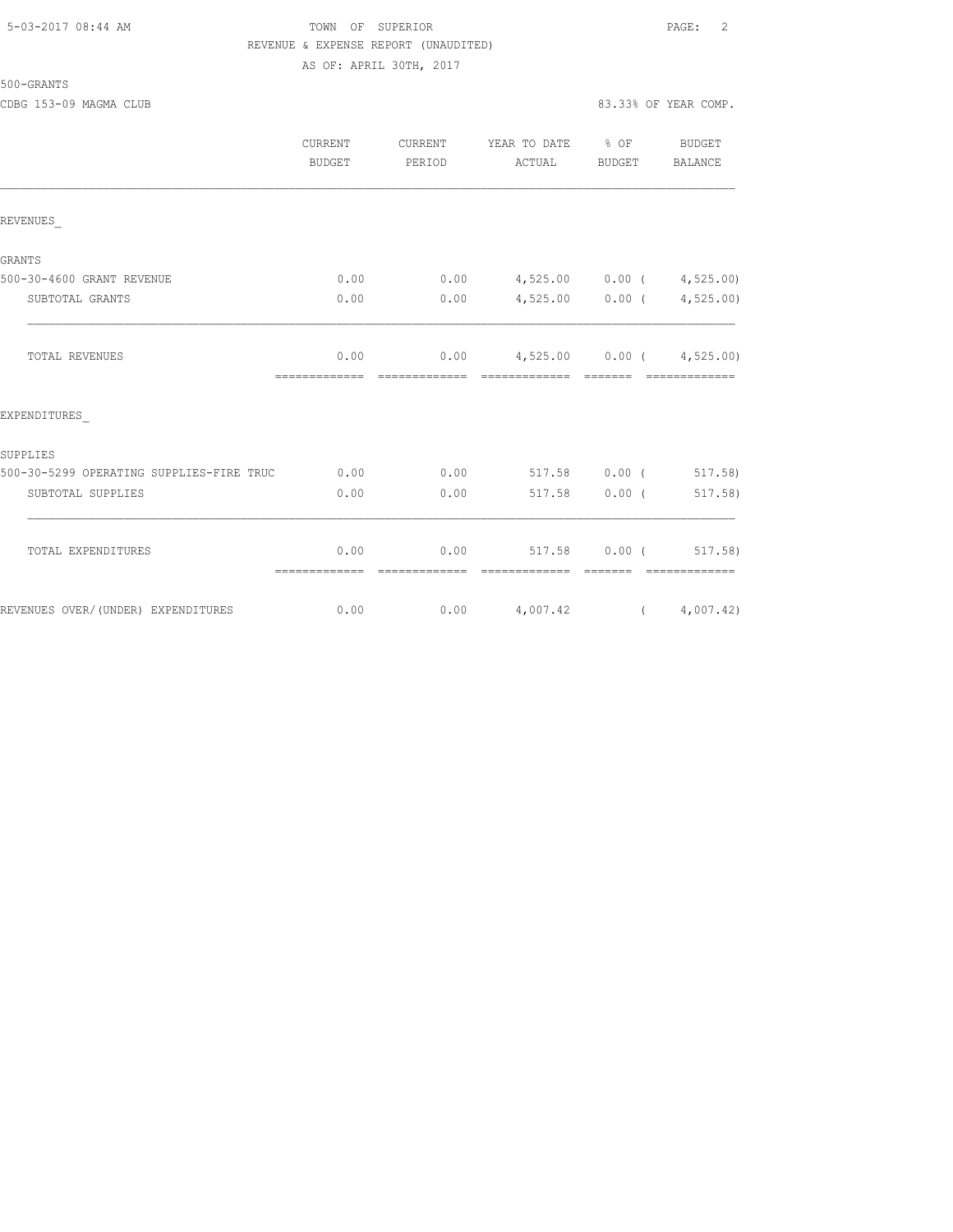| 5-03-2017 08:44 AM    |                                      | TOWN OF SUPERIOR        |                          |               | $\overline{3}$<br>PAGE: |
|-----------------------|--------------------------------------|-------------------------|--------------------------|---------------|-------------------------|
|                       | REVENUE & EXPENSE REPORT (UNAUDITED) |                         |                          |               |                         |
|                       |                                      | AS OF: APRIL 30TH, 2017 |                          |               |                         |
| 500-GRANTS            |                                      |                         |                          |               |                         |
| DEPT OF COMM-STIMULUS |                                      |                         |                          |               | 83.33% OF YEAR COMP.    |
|                       | CURRENT                              | CURRENT                 | YEAR TO DATE % OF BUDGET |               |                         |
|                       | BUDGET                               | PERIOD                  | ACTUAL                   | <b>BUDGET</b> | BALANCE                 |
|                       |                                      |                         |                          |               |                         |
| REVENUES              |                                      |                         |                          |               |                         |
| <b>GRANTS</b>         |                                      |                         |                          |               |                         |
|                       |                                      |                         |                          |               |                         |
| EXPENDITURES          |                                      |                         |                          |               |                         |
| <b>SUPPLIES</b>       |                                      |                         |                          |               |                         |
|                       |                                      |                         |                          |               |                         |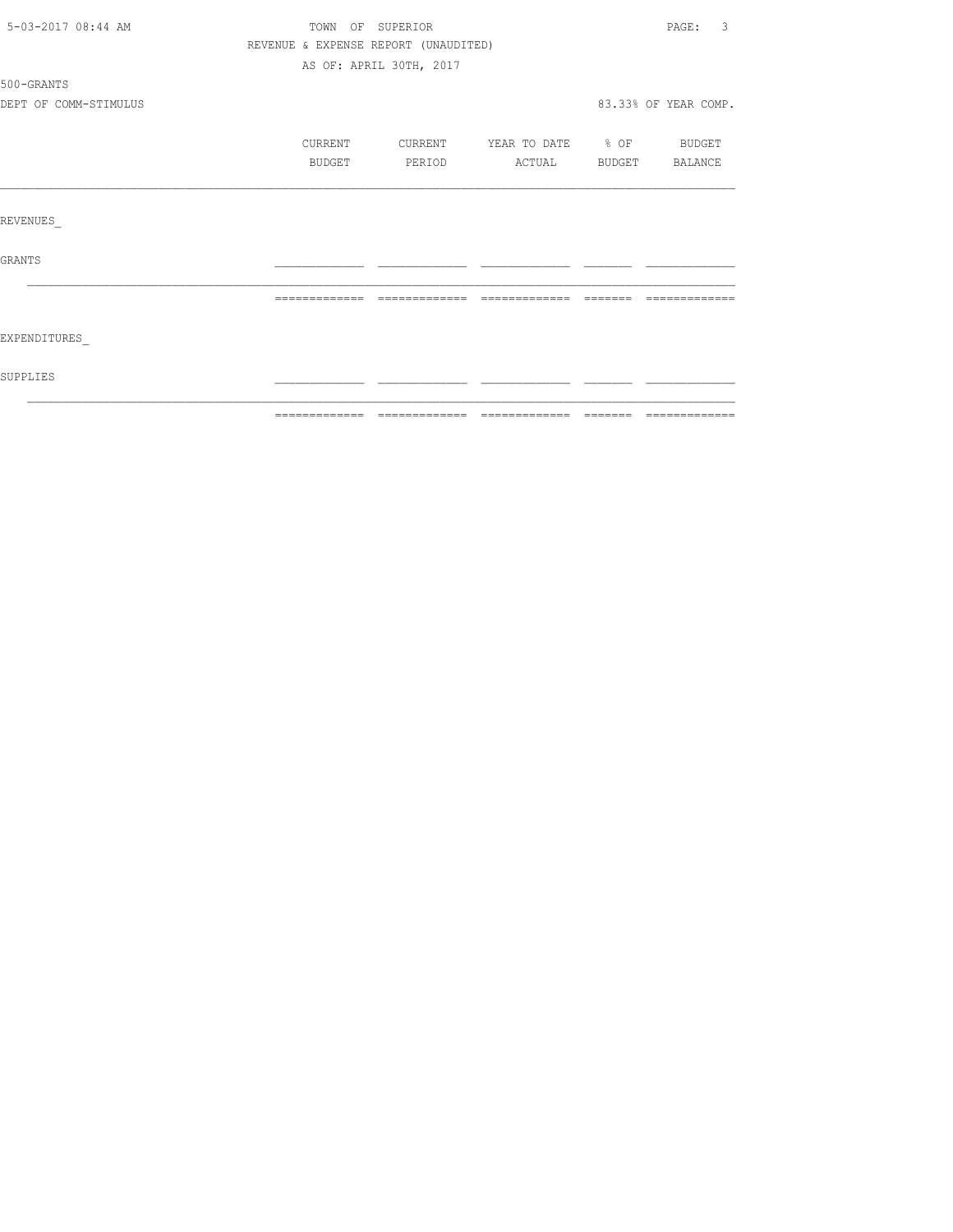| 5-03-2017 08:44 AM    | TOWN<br>OF    | SUPERIOR                                                                                                                                                                                                                                                                                                                                                                                                                                                                               |                                                                                                                                                                                                                                                                                                                                                                                                                                                                                        |         | PAGE:<br>4           |
|-----------------------|---------------|----------------------------------------------------------------------------------------------------------------------------------------------------------------------------------------------------------------------------------------------------------------------------------------------------------------------------------------------------------------------------------------------------------------------------------------------------------------------------------------|----------------------------------------------------------------------------------------------------------------------------------------------------------------------------------------------------------------------------------------------------------------------------------------------------------------------------------------------------------------------------------------------------------------------------------------------------------------------------------------|---------|----------------------|
|                       |               | REVENUE & EXPENSE REPORT (UNAUDITED)                                                                                                                                                                                                                                                                                                                                                                                                                                                   |                                                                                                                                                                                                                                                                                                                                                                                                                                                                                        |         |                      |
|                       |               | AS OF: APRIL 30TH, 2017                                                                                                                                                                                                                                                                                                                                                                                                                                                                |                                                                                                                                                                                                                                                                                                                                                                                                                                                                                        |         |                      |
| 500-GRANTS            |               |                                                                                                                                                                                                                                                                                                                                                                                                                                                                                        |                                                                                                                                                                                                                                                                                                                                                                                                                                                                                        |         |                      |
| PINAL COUNTY-STIMULUS |               |                                                                                                                                                                                                                                                                                                                                                                                                                                                                                        |                                                                                                                                                                                                                                                                                                                                                                                                                                                                                        |         | 83.33% OF YEAR COMP. |
|                       | CURRENT       | CURRENT                                                                                                                                                                                                                                                                                                                                                                                                                                                                                | YEAR TO DATE % OF                                                                                                                                                                                                                                                                                                                                                                                                                                                                      |         | BUDGET               |
|                       | BUDGET        | PERIOD                                                                                                                                                                                                                                                                                                                                                                                                                                                                                 | ACTUAL                                                                                                                                                                                                                                                                                                                                                                                                                                                                                 | BUDGET  | BALANCE              |
| REVENUES              |               |                                                                                                                                                                                                                                                                                                                                                                                                                                                                                        |                                                                                                                                                                                                                                                                                                                                                                                                                                                                                        |         |                      |
| GRANTS                |               |                                                                                                                                                                                                                                                                                                                                                                                                                                                                                        |                                                                                                                                                                                                                                                                                                                                                                                                                                                                                        |         |                      |
|                       |               |                                                                                                                                                                                                                                                                                                                                                                                                                                                                                        |                                                                                                                                                                                                                                                                                                                                                                                                                                                                                        |         |                      |
| EXPENDITURES          |               |                                                                                                                                                                                                                                                                                                                                                                                                                                                                                        |                                                                                                                                                                                                                                                                                                                                                                                                                                                                                        |         |                      |
| SUPPLIES              |               |                                                                                                                                                                                                                                                                                                                                                                                                                                                                                        |                                                                                                                                                                                                                                                                                                                                                                                                                                                                                        |         |                      |
|                       | ============= | $\begin{array}{cccccccccc} \multicolumn{2}{c}{} & \multicolumn{2}{c}{} & \multicolumn{2}{c}{} & \multicolumn{2}{c}{} & \multicolumn{2}{c}{} & \multicolumn{2}{c}{} & \multicolumn{2}{c}{} & \multicolumn{2}{c}{} & \multicolumn{2}{c}{} & \multicolumn{2}{c}{} & \multicolumn{2}{c}{} & \multicolumn{2}{c}{} & \multicolumn{2}{c}{} & \multicolumn{2}{c}{} & \multicolumn{2}{c}{} & \multicolumn{2}{c}{} & \multicolumn{2}{c}{} & \multicolumn{2}{c}{} & \multicolumn{2}{c}{} & \mult$ | $\begin{array}{cccccccccc} \multicolumn{2}{c}{} & \multicolumn{2}{c}{} & \multicolumn{2}{c}{} & \multicolumn{2}{c}{} & \multicolumn{2}{c}{} & \multicolumn{2}{c}{} & \multicolumn{2}{c}{} & \multicolumn{2}{c}{} & \multicolumn{2}{c}{} & \multicolumn{2}{c}{} & \multicolumn{2}{c}{} & \multicolumn{2}{c}{} & \multicolumn{2}{c}{} & \multicolumn{2}{c}{} & \multicolumn{2}{c}{} & \multicolumn{2}{c}{} & \multicolumn{2}{c}{} & \multicolumn{2}{c}{} & \multicolumn{2}{c}{} & \mult$ | ======= | =============        |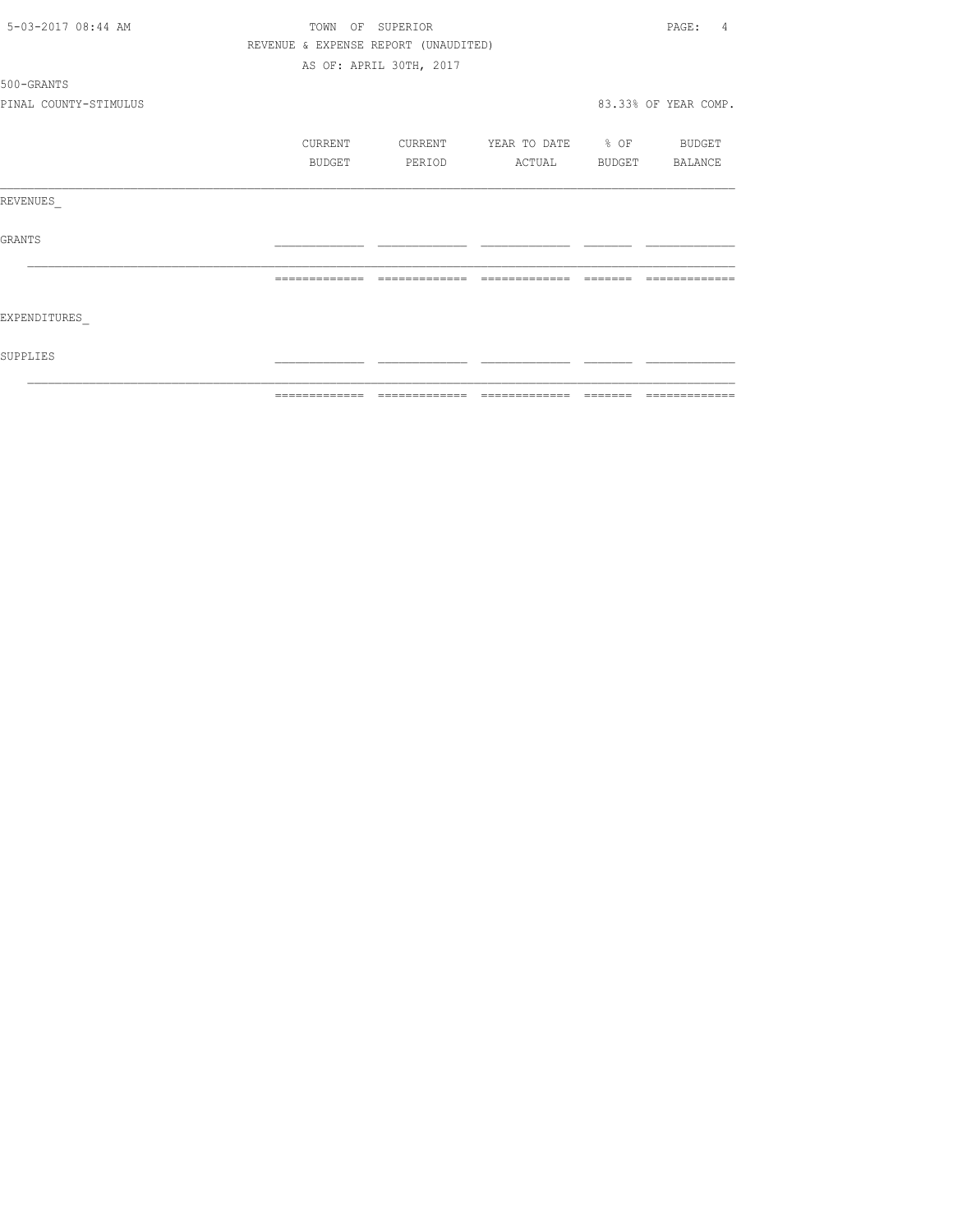| 5-03-2017 08:44 AM       |         | TOWN OF SUPERIOR                     |                   |         | 5<br>PAGE:           |
|--------------------------|---------|--------------------------------------|-------------------|---------|----------------------|
|                          |         | REVENUE & EXPENSE REPORT (UNAUDITED) |                   |         |                      |
|                          |         | AS OF: APRIL 30TH, 2017              |                   |         |                      |
| 500-GRANTS               |         |                                      |                   |         |                      |
| AZ DEPT OF HOMELAND SRTY |         |                                      |                   |         | 83.33% OF YEAR COMP. |
|                          | CURRENT | CURRENT                              | YEAR TO DATE % OF |         | <b>BUDGET</b>        |
|                          | BUDGET  | PERIOD                               | ACTUAL            |         | BUDGET BALANCE       |
| REVENUES                 |         |                                      |                   |         |                      |
| <b>GRANTS</b>            |         |                                      |                   |         |                      |
|                          |         |                                      |                   |         |                      |
| EXPENDITURES             |         |                                      |                   |         |                      |
| SUPPLIES                 |         |                                      |                   |         |                      |
|                          |         | =============================        | --------------    | ======= | =============        |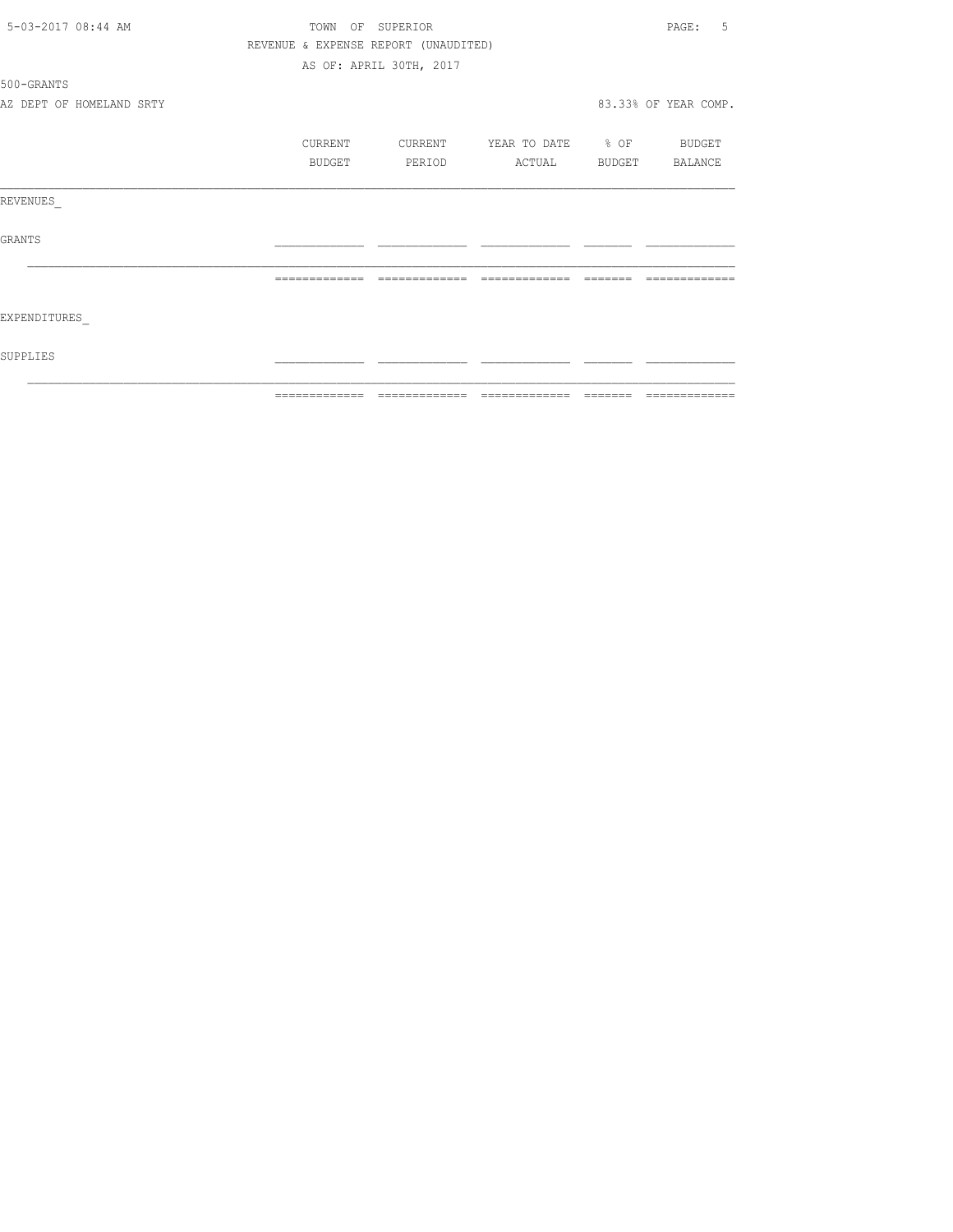| 5-03-2017 08:44 AM                 | TOWN OF SUPERIOR                     |                                  |                                    | PAGE:<br>6           |
|------------------------------------|--------------------------------------|----------------------------------|------------------------------------|----------------------|
|                                    | REVENUE & EXPENSE REPORT (UNAUDITED) |                                  |                                    |                      |
|                                    |                                      | AS OF: APRIL 30TH, 2017          |                                    |                      |
| 500-GRANTS                         |                                      |                                  |                                    |                      |
| GOHS GRANT                         |                                      |                                  |                                    | 83.33% OF YEAR COMP. |
|                                    | CURRENT                              | CURRENT                          | YEAR TO DATE % OF BUDGET           |                      |
|                                    | BUDGET                               | PERIOD                           | ACTUAL BUDGET BALANCE              |                      |
|                                    |                                      |                                  |                                    |                      |
| REVENUES                           |                                      |                                  |                                    |                      |
| GRANTS                             |                                      |                                  |                                    |                      |
|                                    |                                      |                                  |                                    | --------------       |
| EXPENDITURES                       |                                      |                                  |                                    |                      |
| SUPPLIES                           |                                      |                                  |                                    |                      |
| 500-36-5299 OPERATING SUPPLIES     | 0.00                                 | $0.00$ 2,554.16 0.00 ( 2,554.16) |                                    |                      |
| SUBTOTAL SUPPLIES                  | 0.00                                 | 0.00                             | 2,554.16 0.00 ( 2,554.16)          |                      |
|                                    |                                      |                                  |                                    |                      |
| TOTAL EXPENDITURES                 |                                      | 0.00                             | $0.00$ 2,554.16 $0.00$ ( 2,554.16) |                      |
| REVENUES OVER/(UNDER) EXPENDITURES | $\sim$ 0.00                          | $0.00$ ( $2,554.16$ ) 2,554.16   |                                    |                      |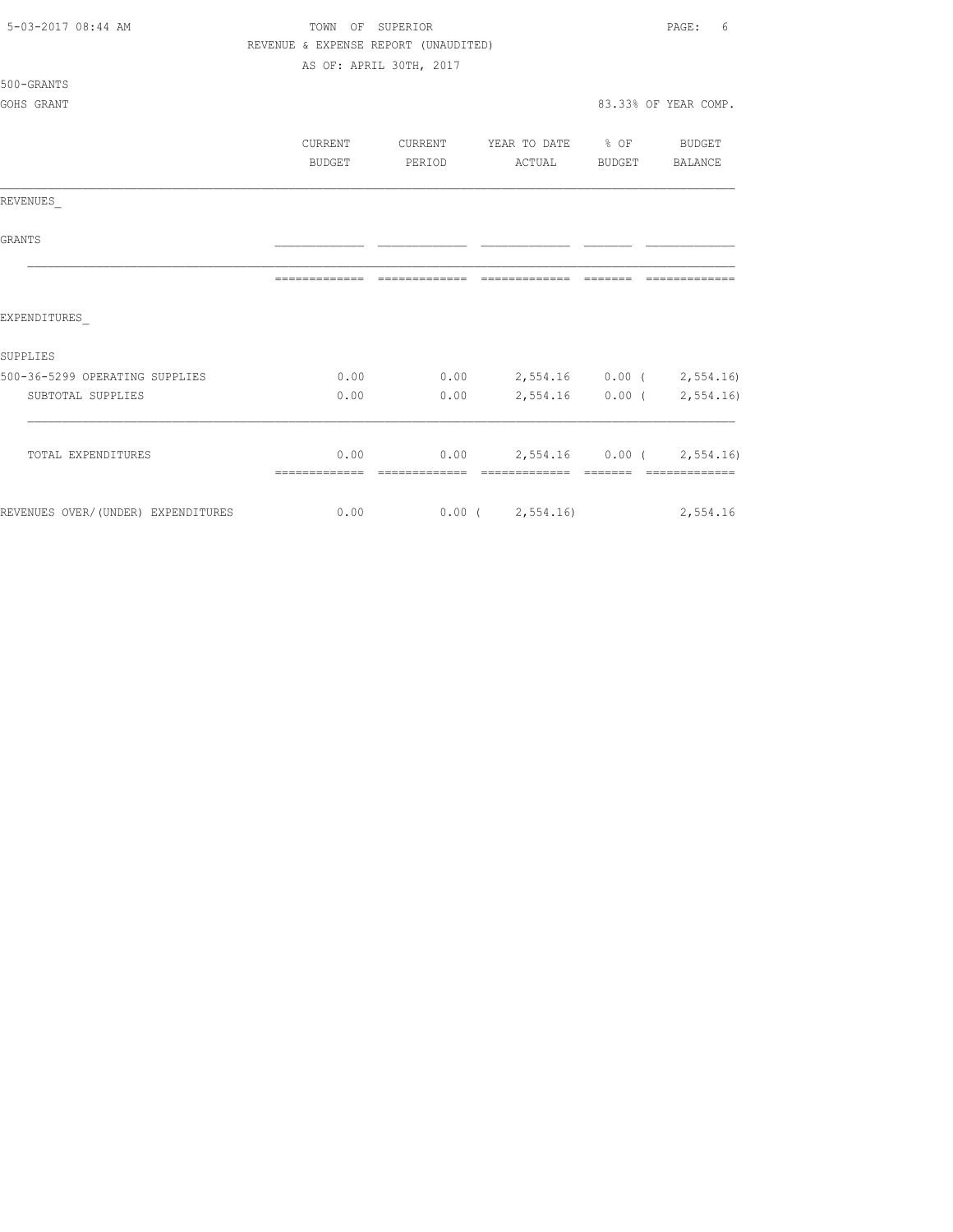| 5-03-2017 08:44 AM      |                                      | TOWN OF SUPERIOR        |                          |             | 7<br>PAGE:           |
|-------------------------|--------------------------------------|-------------------------|--------------------------|-------------|----------------------|
|                         | REVENUE & EXPENSE REPORT (UNAUDITED) |                         |                          |             |                      |
|                         |                                      | AS OF: APRIL 30TH, 2017 |                          |             |                      |
| 500-GRANTS              |                                      |                         |                          |             |                      |
| ENERGY EFFICIENCY GRANT |                                      |                         |                          |             | 83.33% OF YEAR COMP. |
|                         | CURRENT                              | CURRENT                 | YEAR TO DATE % OF BUDGET |             |                      |
|                         | BUDGET                               | PERIOD                  | ACTUAL BUDGET BALANCE    |             |                      |
|                         |                                      |                         |                          |             |                      |
| <b>REVENUES</b>         |                                      |                         |                          |             |                      |
| <b>GRANTS</b>           |                                      |                         |                          |             |                      |
|                         | --------------                       |                         | $---$<br>______          | $- - - - -$ |                      |
| EXPENDITURES            |                                      |                         |                          |             |                      |
| <b>SUPPLIES</b>         |                                      |                         |                          |             |                      |
|                         |                                      |                         |                          |             |                      |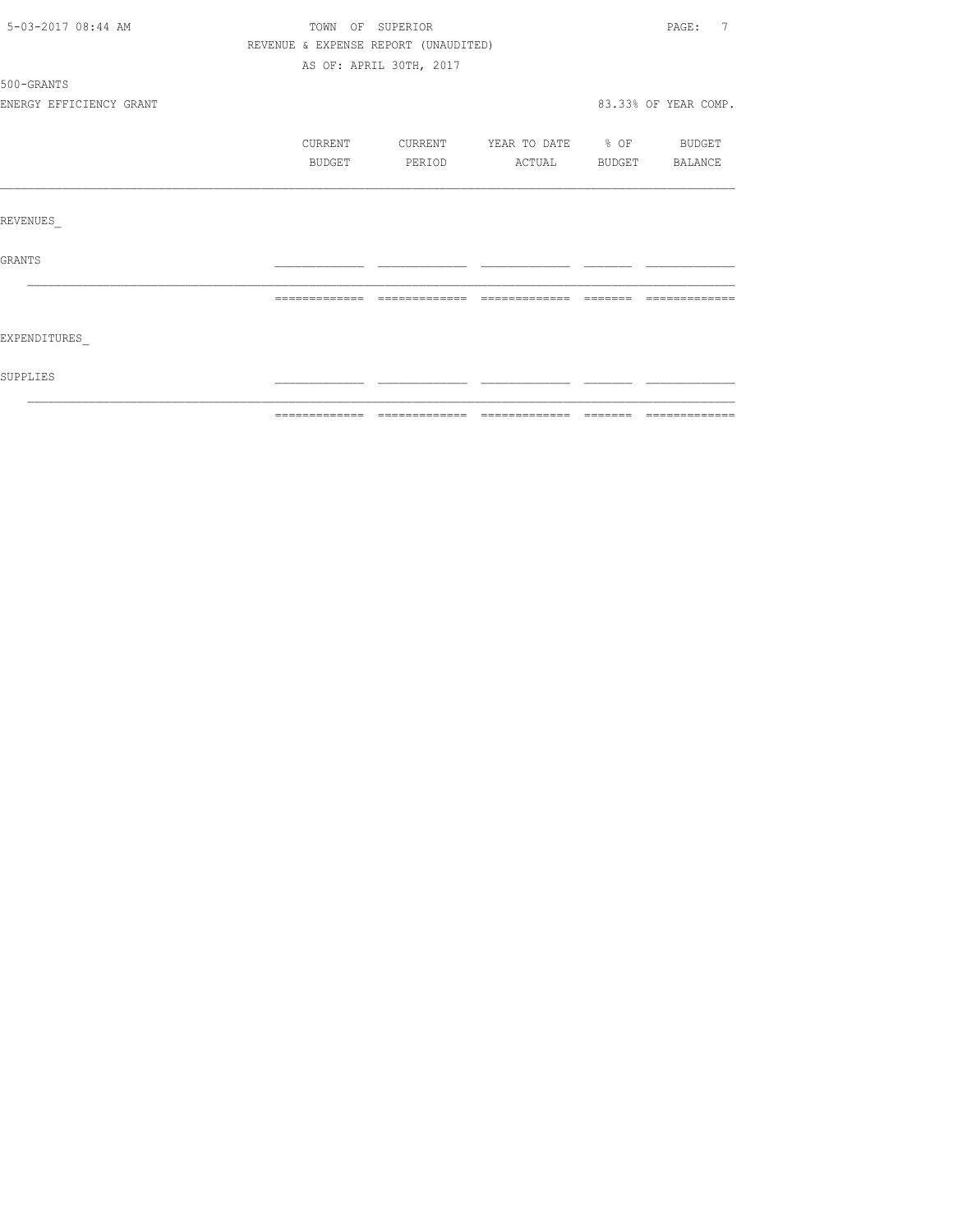| 5-03-2017 08:44 AM | TOWN          | OF SUPERIOR                          |                                 |               | 8<br>PAGE:           |
|--------------------|---------------|--------------------------------------|---------------------------------|---------------|----------------------|
|                    |               | REVENUE & EXPENSE REPORT (UNAUDITED) |                                 |               |                      |
|                    |               | AS OF: APRIL 30TH, 2017              |                                 |               |                      |
| 500-GRANTS         |               |                                      |                                 |               |                      |
| TTAC GRANT         |               |                                      |                                 |               | 83.33% OF YEAR COMP. |
|                    | CURRENT       | CURRENT                              | YEAR TO DATE % OF BUDGET        |               |                      |
|                    | <b>BUDGET</b> | PERIOD                               | ACTUAL                          | <b>BUDGET</b> | BALANCE              |
|                    |               |                                      |                                 |               |                      |
| REVENUES           |               |                                      |                                 |               |                      |
| <b>GRANTS</b>      |               |                                      |                                 |               |                      |
|                    |               |                                      | -------------                   |               |                      |
| EXPENDITURES       |               |                                      |                                 |               |                      |
| SUPPLIES           |               |                                      |                                 |               |                      |
|                    | ============= |                                      | =============================== | =======       |                      |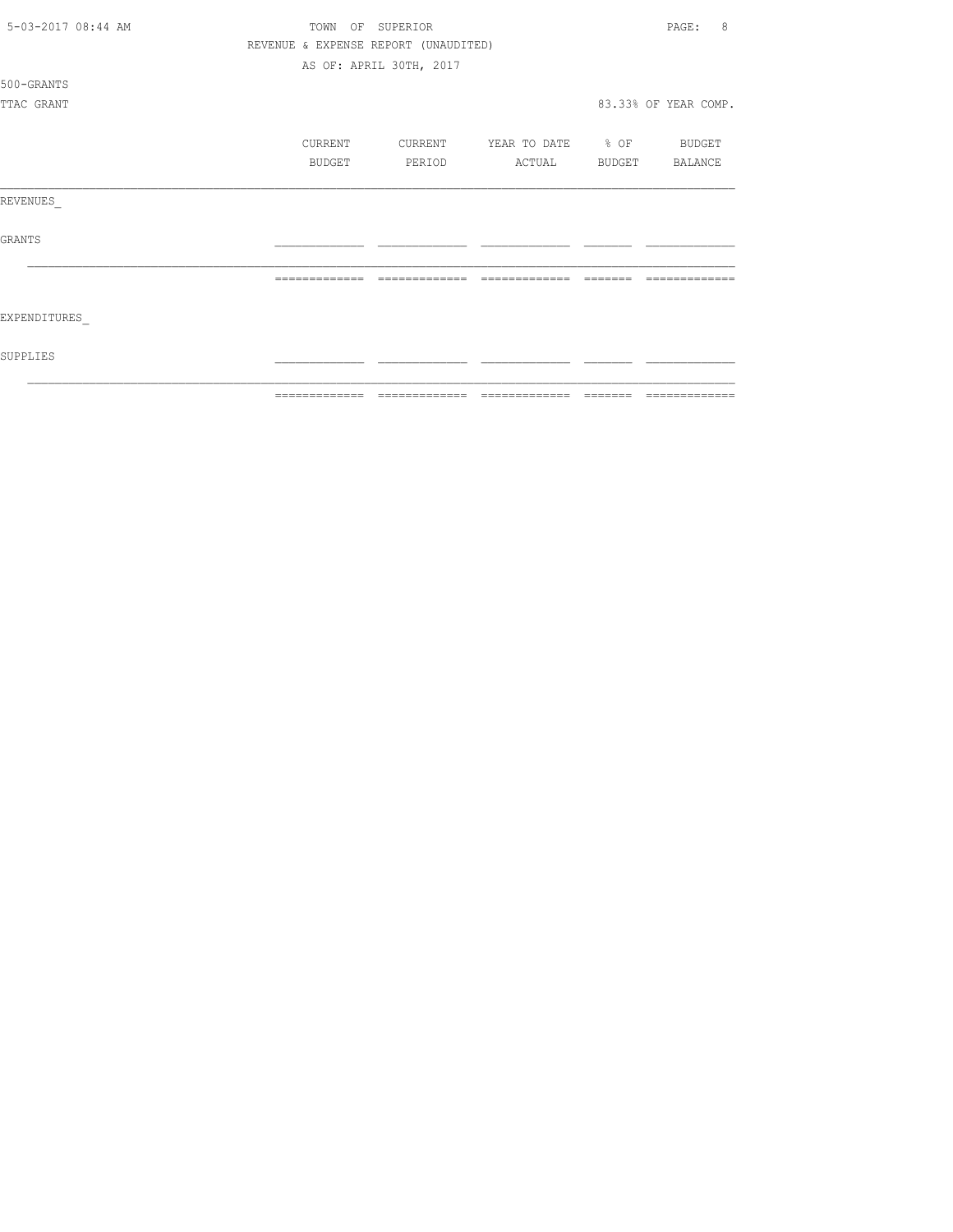| 5-03-2017 08:44 AM |                | TOWN OF SUPERIOR                     |                   | 9<br>PAGE:           |
|--------------------|----------------|--------------------------------------|-------------------|----------------------|
|                    |                | REVENUE & EXPENSE REPORT (UNAUDITED) |                   |                      |
|                    |                | AS OF: APRIL 30TH, 2017              |                   |                      |
| 500-GRANTS         |                |                                      |                   |                      |
| CDBG 2011 WWTP     |                |                                      |                   | 83.33% OF YEAR COMP. |
|                    |                |                                      |                   |                      |
|                    | CURRENT        | CURRENT                              | YEAR TO DATE % OF | BUDGET               |
|                    | BUDGET         | PERIOD                               | ACTUAL            | BUDGET BALANCE       |
|                    |                |                                      |                   |                      |
| REVENUES           |                |                                      |                   |                      |
|                    |                |                                      |                   |                      |
| GRANTS             |                |                                      |                   |                      |
|                    |                |                                      |                   |                      |
|                    | -------------- | --------------                       | --------------    |                      |
|                    |                |                                      |                   |                      |
| EXPENDITURES       |                |                                      |                   |                      |
|                    |                |                                      |                   |                      |
| SUPPLIES           |                |                                      |                   |                      |
|                    |                |                                      |                   |                      |
|                    |                |                                      |                   |                      |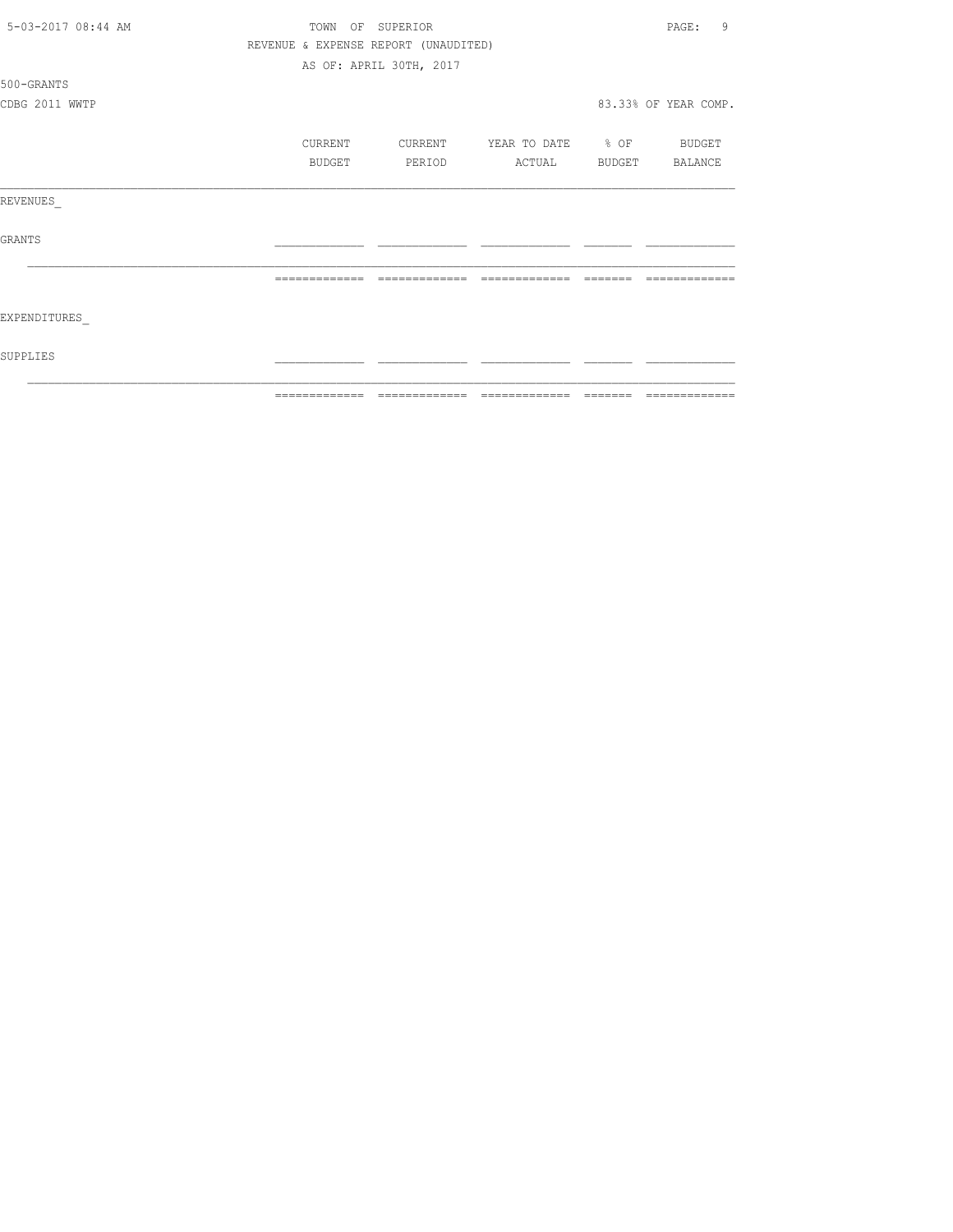| 5-03-2017 08:44 AM | TOWN    | OF SUPERIOR                          |                   |        | PAGF: 10             |
|--------------------|---------|--------------------------------------|-------------------|--------|----------------------|
|                    |         | REVENUE & EXPENSE REPORT (UNAUDITED) |                   |        |                      |
|                    |         | AS OF: APRIL 30TH, 2017              |                   |        |                      |
| 500-GRANTS         |         |                                      |                   |        |                      |
| PSSP GRANT         |         |                                      |                   |        | 83.33% OF YEAR COMP. |
|                    | CURRENT | CURRENT                              | YEAR TO DATE % OF |        | BUDGET               |
|                    | BUDGET  | PERIOD                               | ACTUAL            | BUDGET | BALANCE              |
| REVENUES           |         |                                      |                   |        |                      |
| <b>GRANTS</b>      |         |                                      |                   |        |                      |
|                    |         |                                      |                   |        |                      |
| EXPENDITURES       |         |                                      |                   |        |                      |
| SUPPLIES           |         |                                      |                   |        |                      |
|                    |         |                                      |                   |        |                      |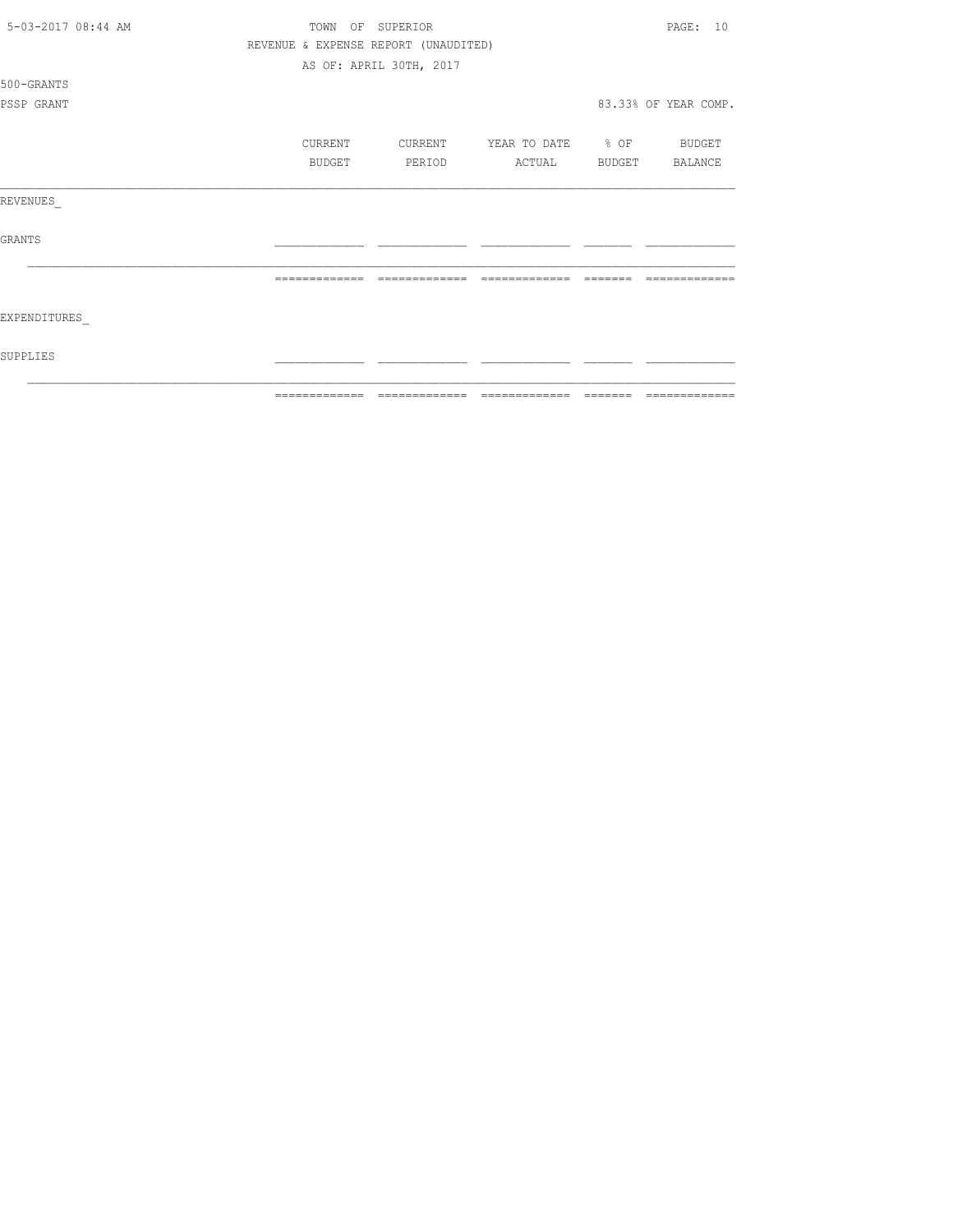### 5-03-2017 08:44 AM TOWN OF SUPERIOR PAGE: 11 REVENUE & EXPENSE REPORT (UNAUDITED) AS OF: APRIL 30TH, 2017

500-GRANTS

|                                                                 | CURRENT<br><b>BUDGET</b> | CURRENT<br>PERIOD | YEAR TO DATE<br>ACTUAL                                              | $8$ OF<br>BUDGET | BUDGET<br>BALANCE     |
|-----------------------------------------------------------------|--------------------------|-------------------|---------------------------------------------------------------------|------------------|-----------------------|
| REVENUES                                                        |                          |                   |                                                                     |                  |                       |
| <b>GRANTS</b>                                                   |                          |                   |                                                                     |                  |                       |
| 500-41-4600 GRANT REVENUE-RCC EMRGNCY                           | 0.00                     | 0.00              | 450,676.05                                                          | $0.00$ (         | 450,676.05)           |
| SUBTOTAL GRANTS                                                 | 0.00                     | 0.00              | 450,676.05                                                          | $0.00$ (         | 450,676.05)           |
| TOTAL REVENUES                                                  | 0.00<br>---------        | 0.00              | 450,676.05<br>======================                                |                  | 0.00(450,676.05)      |
| EXPENDITURES                                                    |                          |                   |                                                                     |                  |                       |
| PERSONEL                                                        |                          |                   |                                                                     |                  |                       |
| 500-41-5100 SALARIES                                            | 0.00                     | 0.00              | 2,662.22                                                            | $0.00$ (         | 2,662.22              |
| SUBTOTAL PERSONEL                                               | 0.00                     | 0.00              | 2,662.22                                                            | $0.00$ (         | 2,662.22)             |
| SUPPLIES                                                        |                          |                   |                                                                     |                  |                       |
| 500-41-5299 OPERATING SUPPLIES-RCC EMRGN                        | 0.00                     | 217.88            | 14, 142. 46                                                         | $0.00$ (         | 14, 142. 46)          |
| SUBTOTAL SUPPLIES                                               | 0.00                     | 217.88            | 14, 142. 46                                                         | $0.00$ (         | 14, 142. 46)          |
| UTILITIES                                                       |                          |                   |                                                                     |                  |                       |
| 500-41-5370 RADIO EQUIPMENT                                     | 0.00                     | 0.00              | 352.50                                                              | $0.00$ (         | 352.50                |
| SUBTOTAL UTILITIES                                              | 0.00                     | 0.00              | 352.50                                                              | $0.00$ (         | 352.50)               |
| GENERAL BUSINESS EXPENSE                                        |                          |                   |                                                                     |                  |                       |
| 500-41-5425 CONFERENCES & TRAINING                              | 0.00                     | 100.00            | 5,126.24                                                            | $0.00$ (         | 5, 126.24)            |
| 500-41-5450 UNIFORM PURCHASE                                    | 0.00                     | 479.19            | 3,691.53                                                            | $0.00$ (         | 3,691.53              |
| SUBTOTAL GENERAL BUSINESS EXPENSE                               | 0.00                     | 579.19            | 8,817.77                                                            | $0.00$ (         | 8,817.77)             |
| PROFESSIONAL SERVICES                                           |                          |                   |                                                                     |                  |                       |
| 500-41-5550 PROFESSIONAL SERVICES                               | 0.00                     | 0.00              | 5,825.39                                                            | $0.00$ (         | 5,825.39)             |
| 500-41-5555 HEALTH AND SAFETY<br>SUBTOTAL PROFESSIONAL SERVICES | 0.00<br>0.00             | 2,083.33          | 18,043.64<br>2,083.33 23,869.03 0.00 (23,869.03)                    | $0.00$ (         | 18,043.64)            |
|                                                                 |                          |                   |                                                                     |                  |                       |
| REPAIR/MAINTENANCE                                              |                          |                   |                                                                     |                  |                       |
| 500-41-5640 VEHICLE REPAIRS<br>500-41-5642 TIRES AND TUBES      | 0.00<br>0.00             |                   | 681.65 51,695.45 0.00 (51,695.45)<br>16.00 3,058.94 0.00 (3,058.94) |                  |                       |
| 500-41-5650 OTHER EQUIPMENT REPAIRS                             | 0.00                     |                   | $0.00$ $2,038.81$                                                   |                  | $0.00$ ( $2,038.81$ ) |
| SUBTOTAL REPAIR/MAINTENANCE                                     | 0.00                     |                   | 697.65 56,793.20                                                    | $0.00$ (         | 56, 793.20            |
| CAPITAL OUTLAY                                                  |                          |                   |                                                                     |                  |                       |
| 500-41-5750 FIRE/PPE                                            | 0.00                     | 0.00              | 1,829.44 0.00 ( 1,829.44)                                           |                  |                       |
| SUBTOTAL CAPITAL OUTLAY                                         | 0.00                     | 0.00              | 1,829.44                                                            |                  | $0.00$ ( $1,829.44$ ) |
| TOTAL EXPENDITURES                                              |                          |                   | $0.00$ 3,578.05 108,466.62 0.00 (108,466.62)                        |                  |                       |
| REVENUES OVER/(UNDER) EXPENDITURES                              | $0.00$ (                 |                   | $3,578.05$ $342,209.43$                                             | $\sqrt{2}$       | 342, 209.43)          |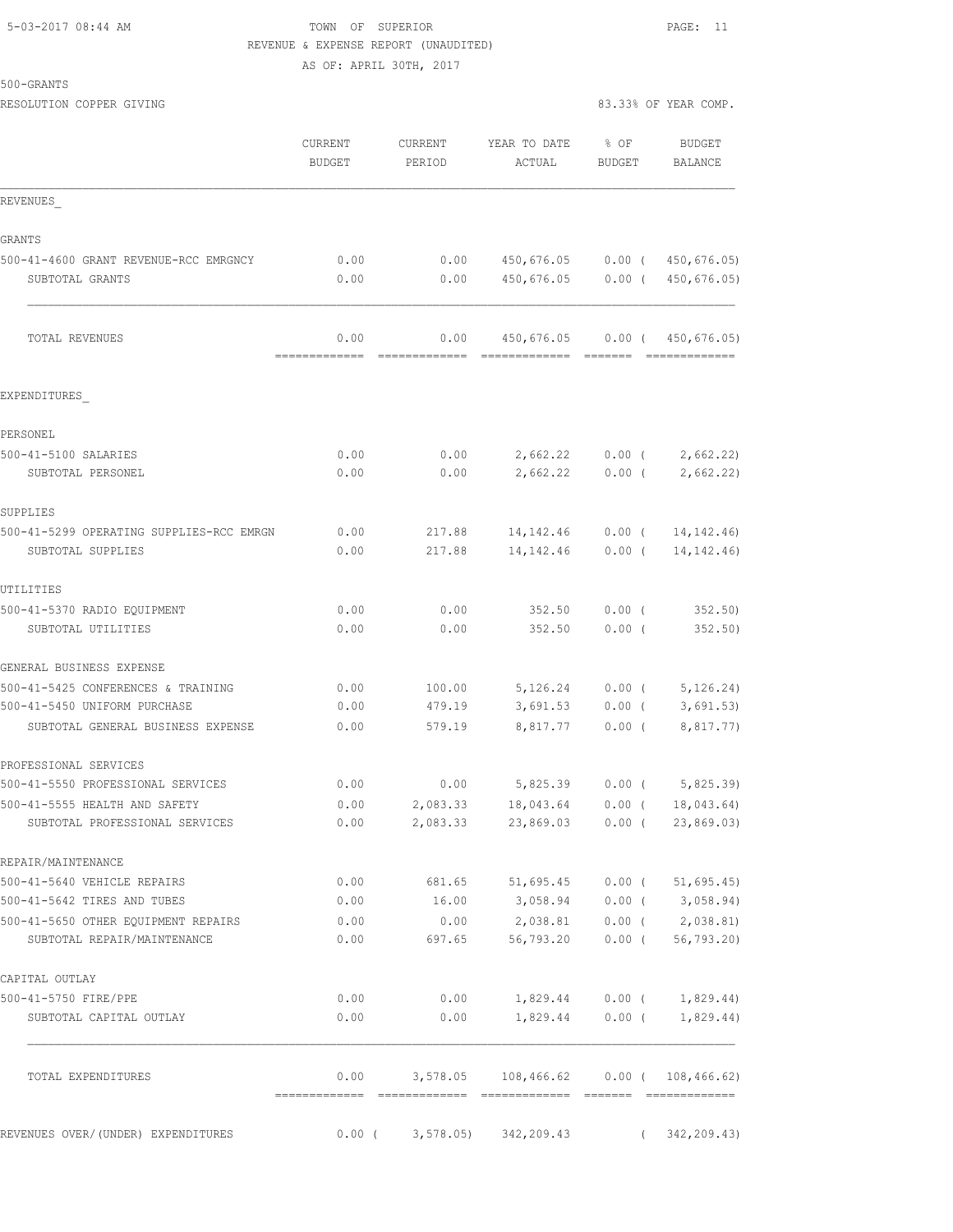| 5-03-2017 08:44 AM                                                | TOWN OF SUPERIOR                     | PAGE: 12                                |                                |                      |
|-------------------------------------------------------------------|--------------------------------------|-----------------------------------------|--------------------------------|----------------------|
|                                                                   | REVENUE & EXPENSE REPORT (UNAUDITED) |                                         |                                |                      |
|                                                                   |                                      | AS OF: APRIL 30TH, 2017                 |                                |                      |
| $500 - GRANTS$                                                    |                                      |                                         |                                |                      |
| MISC                                                              |                                      |                                         |                                | 83.33% OF YEAR COMP. |
|                                                                   |                                      |                                         |                                |                      |
|                                                                   | CURRENT                              | CURRENT YEAR TO DATE % OF BUDGET        |                                |                      |
|                                                                   | BUDGET                               | PERIOD                                  | ACTUAL BUDGET BALANCE          |                      |
|                                                                   |                                      |                                         |                                |                      |
| REVENUES                                                          |                                      |                                         |                                |                      |
| <b>GRANTS</b>                                                     |                                      |                                         |                                |                      |
|                                                                   |                                      |                                         |                                | -------------        |
| EXPENDITURES                                                      |                                      |                                         |                                |                      |
| SUPPLIES                                                          |                                      |                                         |                                |                      |
| 500-42-5299 OPERATING SUPPLIES                                    |                                      | $0.00$ $0.00$ $251.24$ $0.00$ $251.24)$ |                                |                      |
| SUBTOTAL SUPPLIES                                                 | 0.00                                 |                                         | $0.00$ 251.24 $0.00$ ( 251.24) |                      |
| TOTAL EXPENDITURES                                                |                                      | $0.00$ 0.00 251.24 0.00 (251.24)        |                                |                      |
|                                                                   |                                      |                                         |                                | --------------       |
| REVENUES OVER/(UNDER) EXPENDITURES 6.00 0.00 0.00 (251.24) 251.24 |                                      |                                         |                                |                      |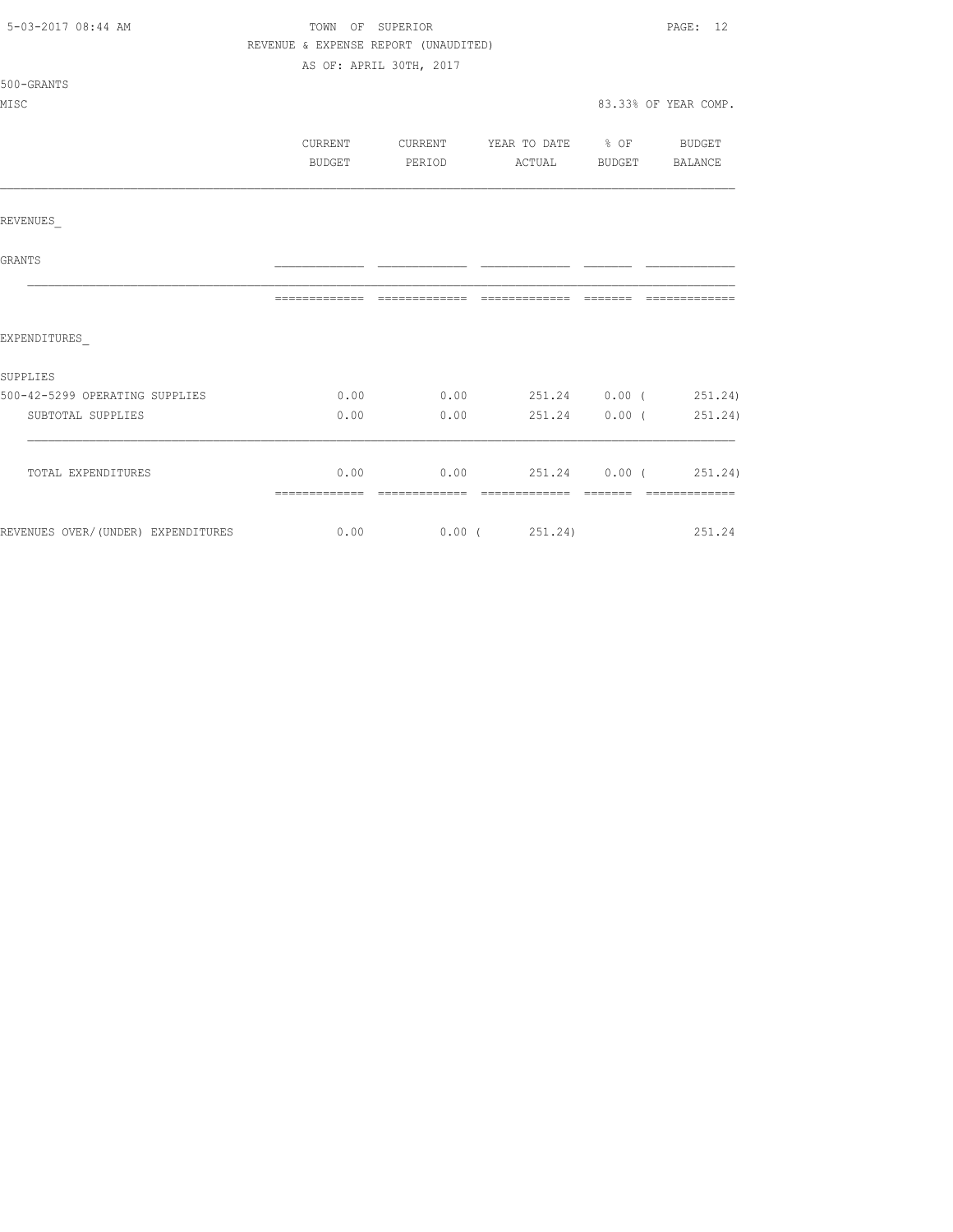| 5-03-2017 08:44 AM |                                      | TOWN OF SUPERIOR        |                          | PAGE: 13             |
|--------------------|--------------------------------------|-------------------------|--------------------------|----------------------|
|                    | REVENUE & EXPENSE REPORT (UNAUDITED) |                         |                          |                      |
|                    |                                      | AS OF: APRIL 30TH, 2017 |                          |                      |
| 500-GRANTS         |                                      |                         |                          |                      |
| CONTINGENCY        |                                      |                         |                          | 83.33% OF YEAR COMP. |
|                    | CURRENT                              | CURRENT                 | YEAR TO DATE % OF BUDGET |                      |
|                    | BUDGET                               | PERIOD                  | ACTUAL                   | BUDGET BALANCE       |
|                    |                                      |                         |                          |                      |
| <b>REVENUES</b>    |                                      |                         |                          |                      |
| <b>GRANTS</b>      |                                      |                         |                          |                      |
|                    |                                      |                         |                          |                      |
| EXPENDITURES       |                                      |                         |                          |                      |
| SUPPLIES           |                                      |                         |                          |                      |
|                    |                                      |                         |                          |                      |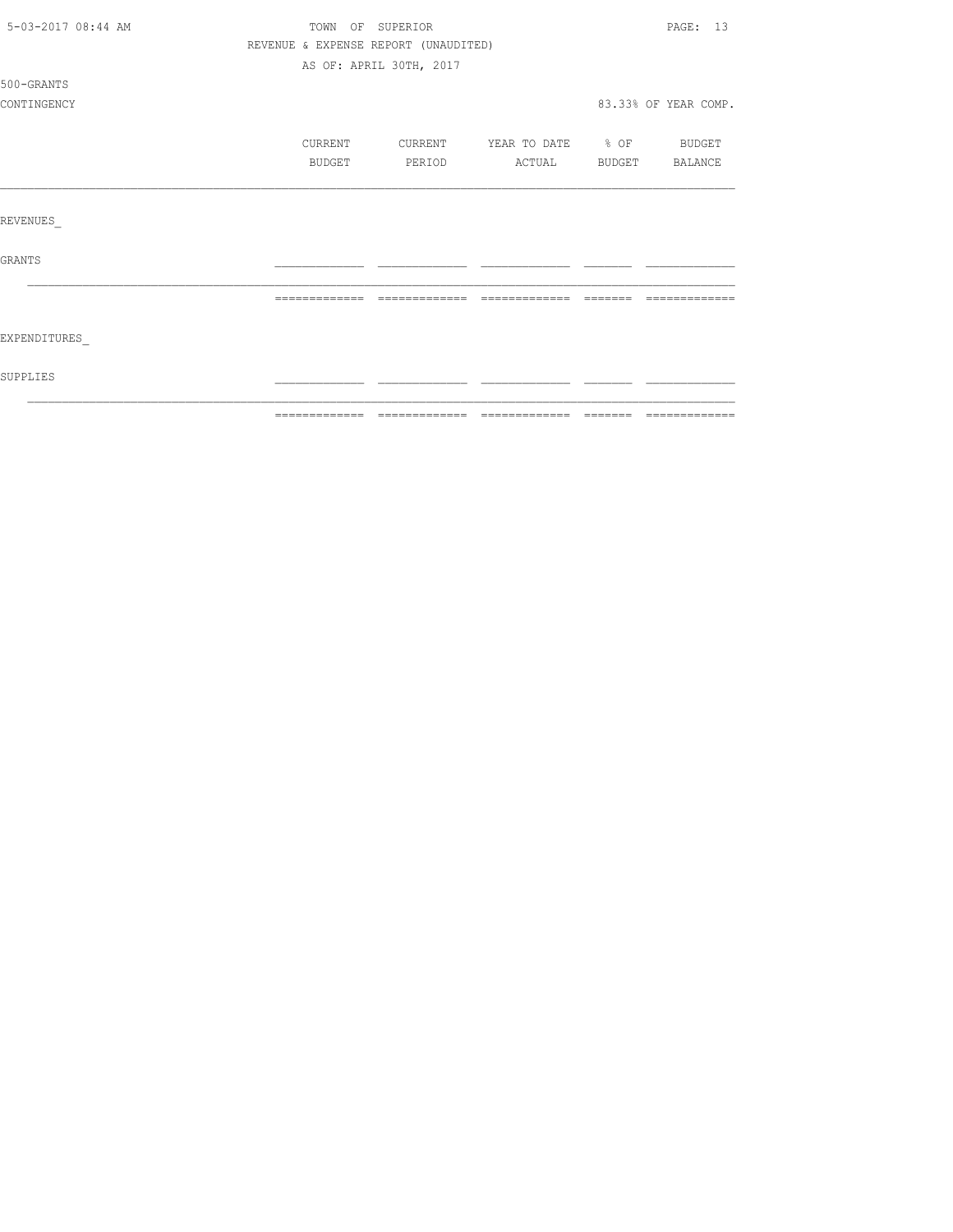### 5-03-2017 08:44 AM TOWN OF SUPERIOR PAGE: 14 REVENUE & EXPENSE REPORT (UNAUDITED) AS OF: APRIL 30TH, 2017

500-GRANTS

|                                    | CURRENT       | CURRENT     | YEAR TO DATE | % OF          | <b>BUDGET</b> |
|------------------------------------|---------------|-------------|--------------|---------------|---------------|
|                                    | <b>BUDGET</b> | PERIOD      | ACTUAL       | <b>BUDGET</b> | BALANCE       |
| FUND TOTAL REVENUES                | 3,025,000.00  | 0.00        | 455,201.05   | 15.05         | 2,569,798.95  |
| FUND TOTAL EXPENDITURES            | 3,025,000.00  | 3,578.05    | 114,497.32   | 3.79          | 2,910,502.68  |
| REVENUES OVER/(UNDER) EXPENDITURES | 0.00(         | 3, 578, 05) | 340,703.73   |               | 340,703.73)   |
|                                    |               |             |              |               |               |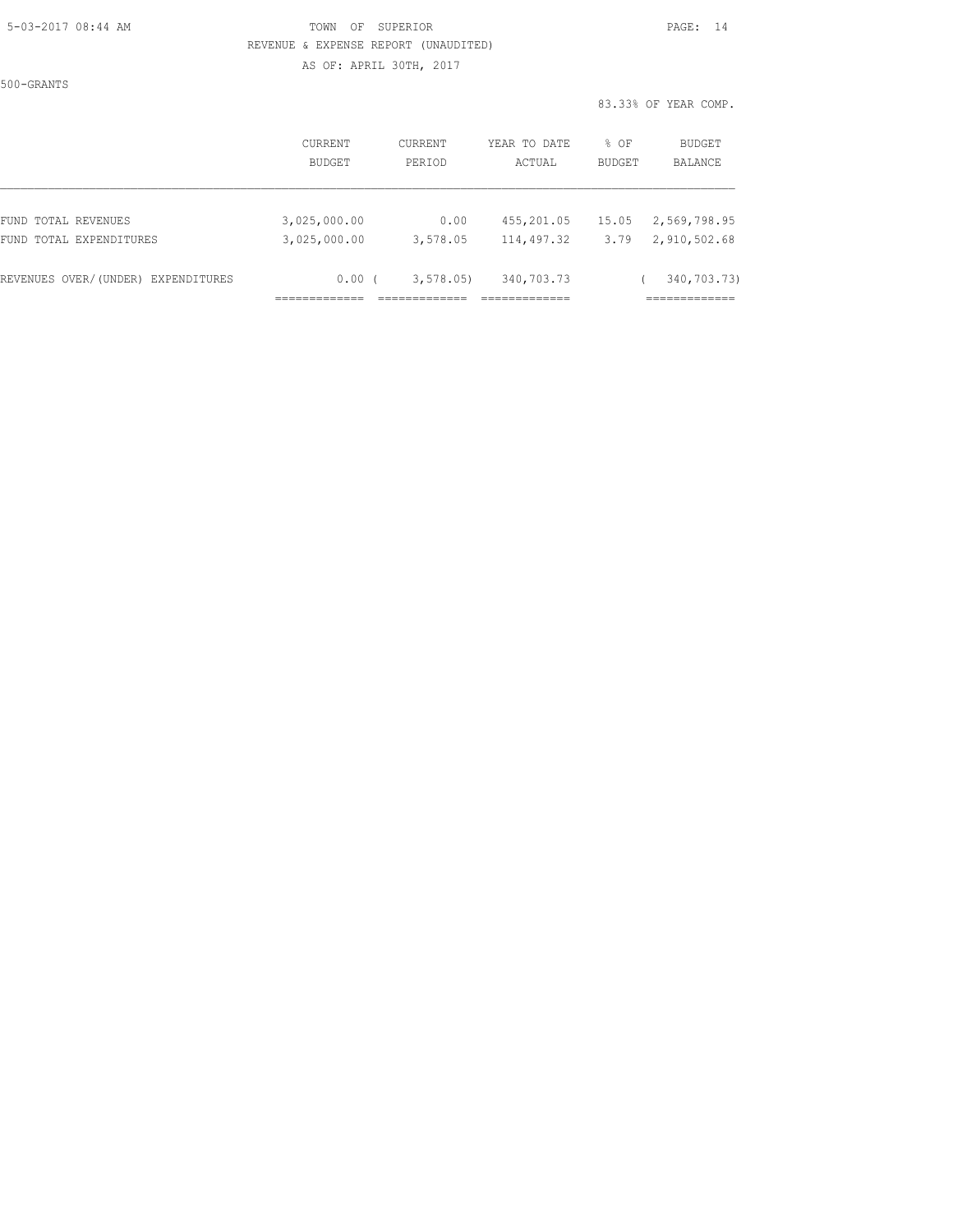| 5-03-2017 08:44 AM    | TOWN OF SUPERIOR                     |                                          |  |  |                      |
|-----------------------|--------------------------------------|------------------------------------------|--|--|----------------------|
|                       | REVENUE & EXPENSE REPORT (UNAUDITED) |                                          |  |  |                      |
|                       |                                      | AS OF: APRIL 30TH, 2017                  |  |  |                      |
| 800-FIRE DEPT PENSION |                                      |                                          |  |  |                      |
| NON-DEPARTMENTAL      |                                      |                                          |  |  | 83.33% OF YEAR COMP. |
|                       |                                      |                                          |  |  |                      |
|                       |                                      | CURRENT CURRENT YEAR TO DATE % OF BUDGET |  |  |                      |
|                       | BUDGET                               | PERIOD ACTUAL BUDGET BALANCE             |  |  |                      |
|                       |                                      |                                          |  |  |                      |
| REVENUES              |                                      |                                          |  |  |                      |
| BUSINESS SERVICES     |                                      |                                          |  |  |                      |
| MISCELLANEOUS         |                                      |                                          |  |  |                      |
| CONTINGENCY           |                                      |                                          |  |  |                      |
|                       |                                      |                                          |  |  |                      |
|                       |                                      |                                          |  |  |                      |
| EXPENDITURES          |                                      |                                          |  |  |                      |
| SUPPLIES              |                                      |                                          |  |  |                      |
| DEBT SERVICE          |                                      |                                          |  |  |                      |
|                       |                                      |                                          |  |  |                      |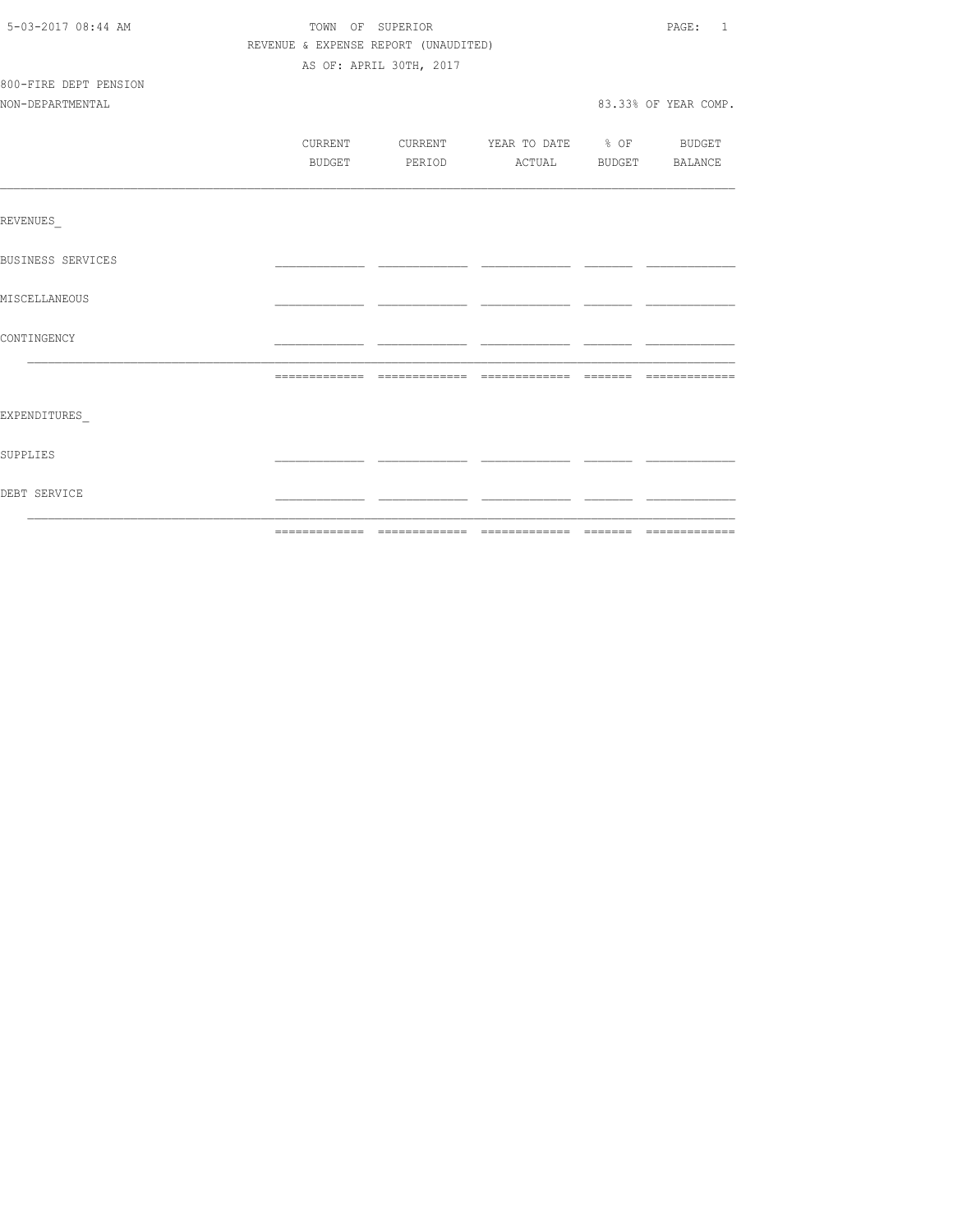| 5-03-2017 08:44 AM    | TOWN OF SUPERIOR                     | PAGE: 2              |
|-----------------------|--------------------------------------|----------------------|
|                       | REVENUE & EXPENSE REPORT (UNAUDITED) |                      |
|                       | AS OF: APRIL 30TH, 2017              |                      |
| 800-FIRE DEPT PENSION |                                      |                      |
|                       |                                      | 83.33% OF YEAR COMP. |

| --- | .<br>المالا فاستخدمت | 17<br>. .<br>----<br>----- | OF<br>ັ   | --  |
|-----|----------------------|----------------------------|-----------|-----|
|     | باد<br>.<br>------   | л<br>1 U 1 1 1 1<br>---    | ∸ ∟∪<br>- | ΔNΙ |

============= ============= ============= =============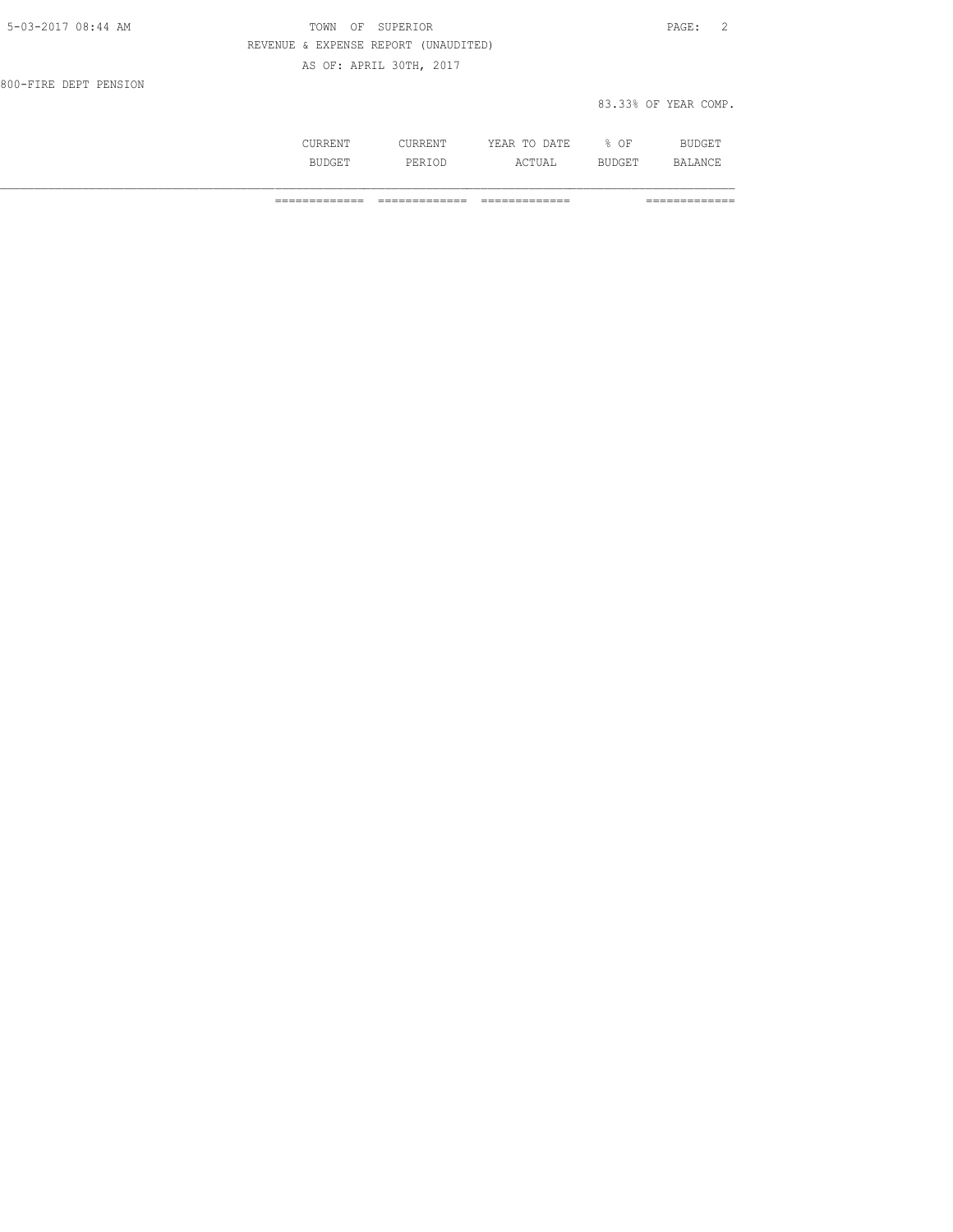| 5-03-2017 08:44 AM |                                      | TOWN OF SUPERIOR        |                          |        | PAGE: 1              |
|--------------------|--------------------------------------|-------------------------|--------------------------|--------|----------------------|
|                    | REVENUE & EXPENSE REPORT (UNAUDITED) |                         |                          |        |                      |
|                    |                                      | AS OF: APRIL 30TH, 2017 |                          |        |                      |
| 810-LGIP           |                                      |                         |                          |        |                      |
| NON-DEPARTMENTAL   |                                      |                         |                          |        | 83.33% OF YEAR COMP. |
|                    | CURRENT                              | CURRENT                 | YEAR TO DATE % OF BUDGET |        |                      |
|                    | BUDGET                               | PERIOD                  | ACTUAL BUDGET BALANCE    |        |                      |
|                    |                                      |                         |                          |        |                      |
| REVENUES           |                                      |                         |                          |        |                      |
| BUSINESS SERVICES  |                                      |                         |                          |        |                      |
|                    | =============                        | -------------           |                          | ------ |                      |
| EXPENDITURES       |                                      |                         |                          |        |                      |
| SUPPLIES           |                                      |                         |                          |        |                      |
|                    |                                      |                         |                          |        |                      |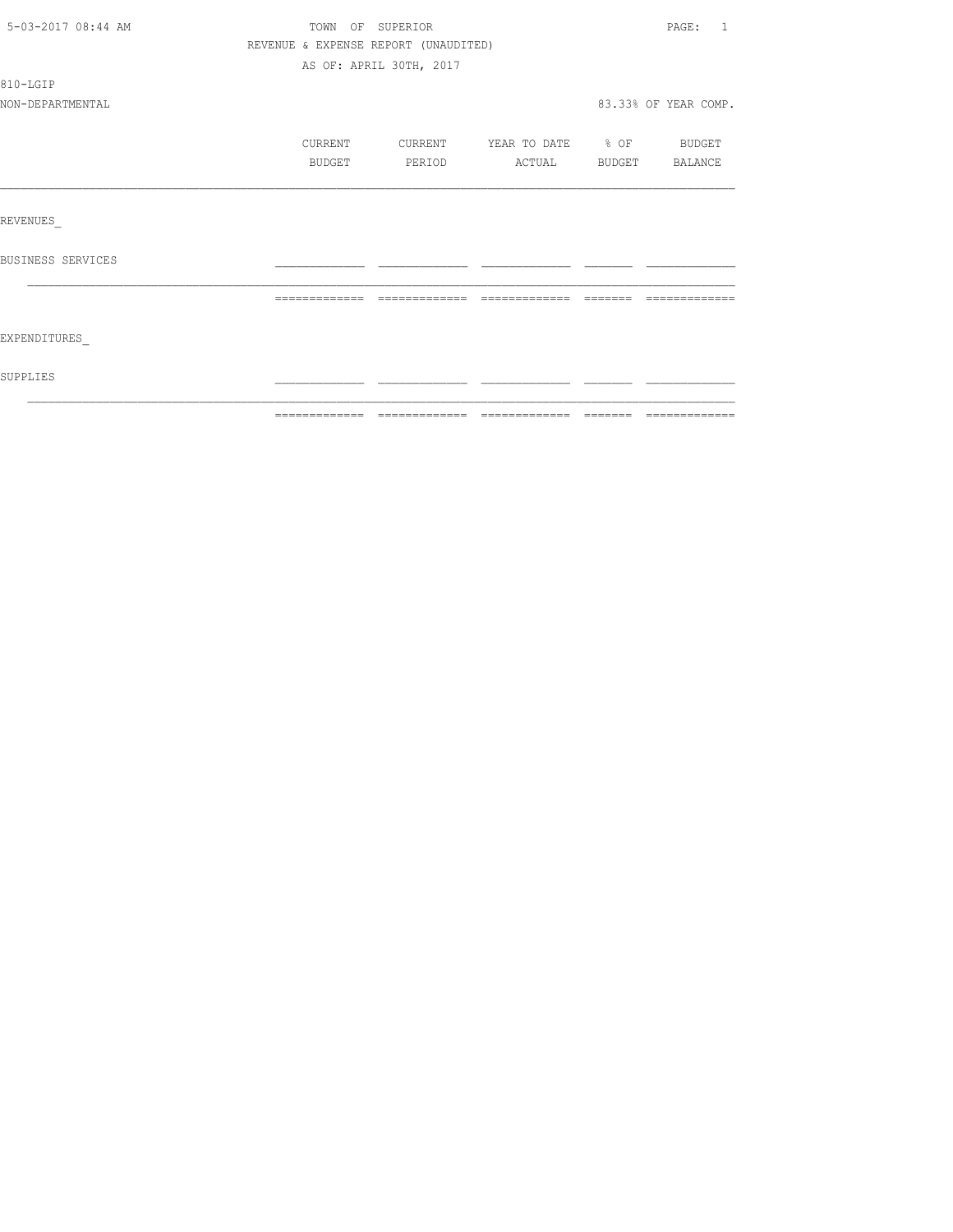| 5-03-2017 08:44 AM | TOWN                                 | SUPERIOR<br>OF          |         |              |        | $\overline{2}$<br>PAGE: |
|--------------------|--------------------------------------|-------------------------|---------|--------------|--------|-------------------------|
|                    | REVENUE & EXPENSE REPORT (UNAUDITED) |                         |         |              |        |                         |
|                    |                                      | AS OF: APRIL 30TH, 2017 |         |              |        |                         |
| 810-LGIP           |                                      |                         |         |              |        |                         |
|                    |                                      |                         |         |              |        | 83.33% OF YEAR COMP.    |
|                    |                                      |                         |         |              |        |                         |
|                    | CURRENT                              |                         | CURRENT | YEAR TO DATE | $8$ OF | <b>BUDGET</b>           |

BUDGET PERIOD ACTUAL BUDGET BALANCE

============= ============= ============= =============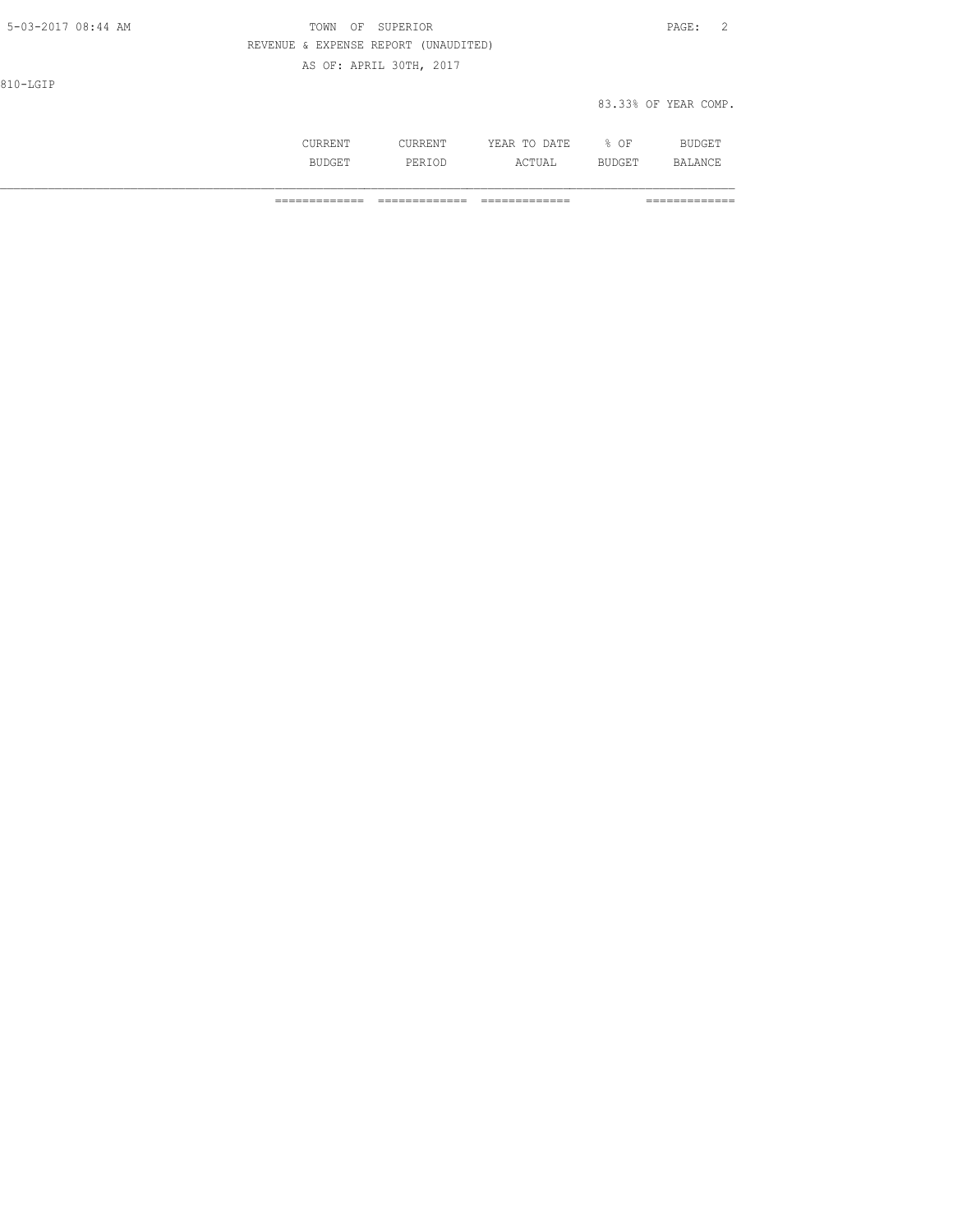| 5-03-2017 08:44 AM | TOWN OF SUPERIOR                     |                         |                          |                                     | PAGE: 1              |
|--------------------|--------------------------------------|-------------------------|--------------------------|-------------------------------------|----------------------|
|                    | REVENUE & EXPENSE REPORT (UNAUDITED) |                         |                          |                                     |                      |
|                    |                                      | AS OF: APRIL 30TH, 2017 |                          |                                     |                      |
| 820-EXPLORERS      |                                      |                         |                          |                                     |                      |
| NON-DEPARTMENTAL   |                                      |                         |                          |                                     | 83.33% OF YEAR COMP. |
|                    | CURRENT                              | CURRENT                 | YEAR TO DATE % OF BUDGET |                                     |                      |
|                    | BUDGET                               | PERIOD                  | ACTUAL BUDGET BALANCE    |                                     |                      |
|                    |                                      |                         |                          |                                     |                      |
| REVENUES           |                                      |                         |                          |                                     |                      |
| MISCELLANEOUS      |                                      |                         |                          |                                     |                      |
|                    | =============                        | =============           | =============            | $\qquad \qquad = \qquad = \qquad =$ |                      |
| EXPENDITURES       |                                      |                         |                          |                                     |                      |
| SUPPLIES           |                                      |                         |                          |                                     |                      |
|                    |                                      |                         |                          |                                     |                      |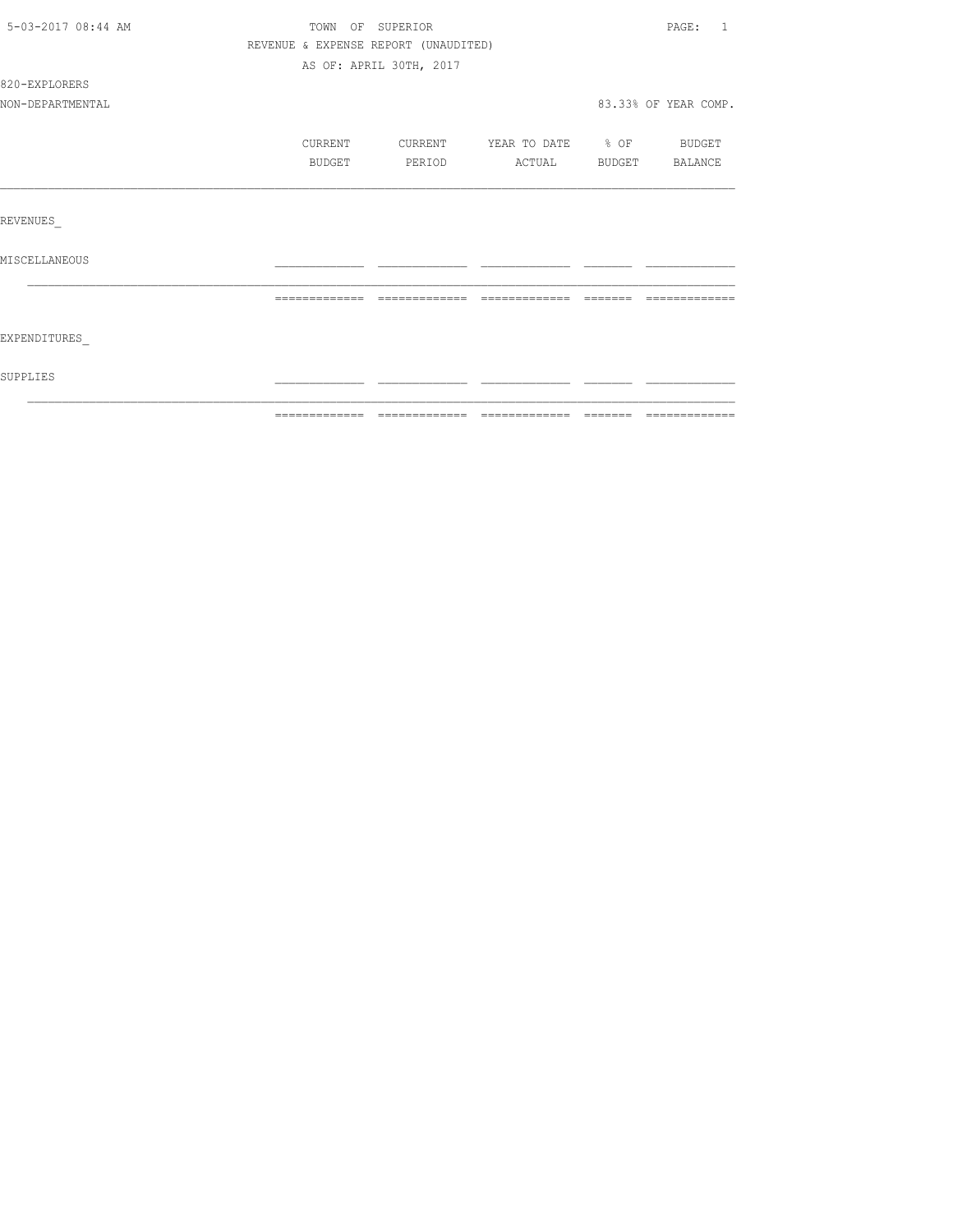| 5-03-2017 08:44 AM | OF SUPERIOR<br>TOWN                  | PAGE: 2              |
|--------------------|--------------------------------------|----------------------|
|                    | REVENUE & EXPENSE REPORT (UNAUDITED) |                      |
|                    | AS OF: APRIL 30TH, 2017              |                      |
| 820-EXPLORERS      |                                      |                      |
|                    |                                      | 83.33% OF YEAR COMP. |

| ៶៱៶៲៲៱៱ |              | ∕ ∣.<br>۱Δ<br>----<br>----- | ΟF | الدساك والمنافذة |
|---------|--------------|-----------------------------|----|------------------|
|         | برا د .<br>. | ے دے                        |    | ΔNΙ              |

============= ============= ============= =============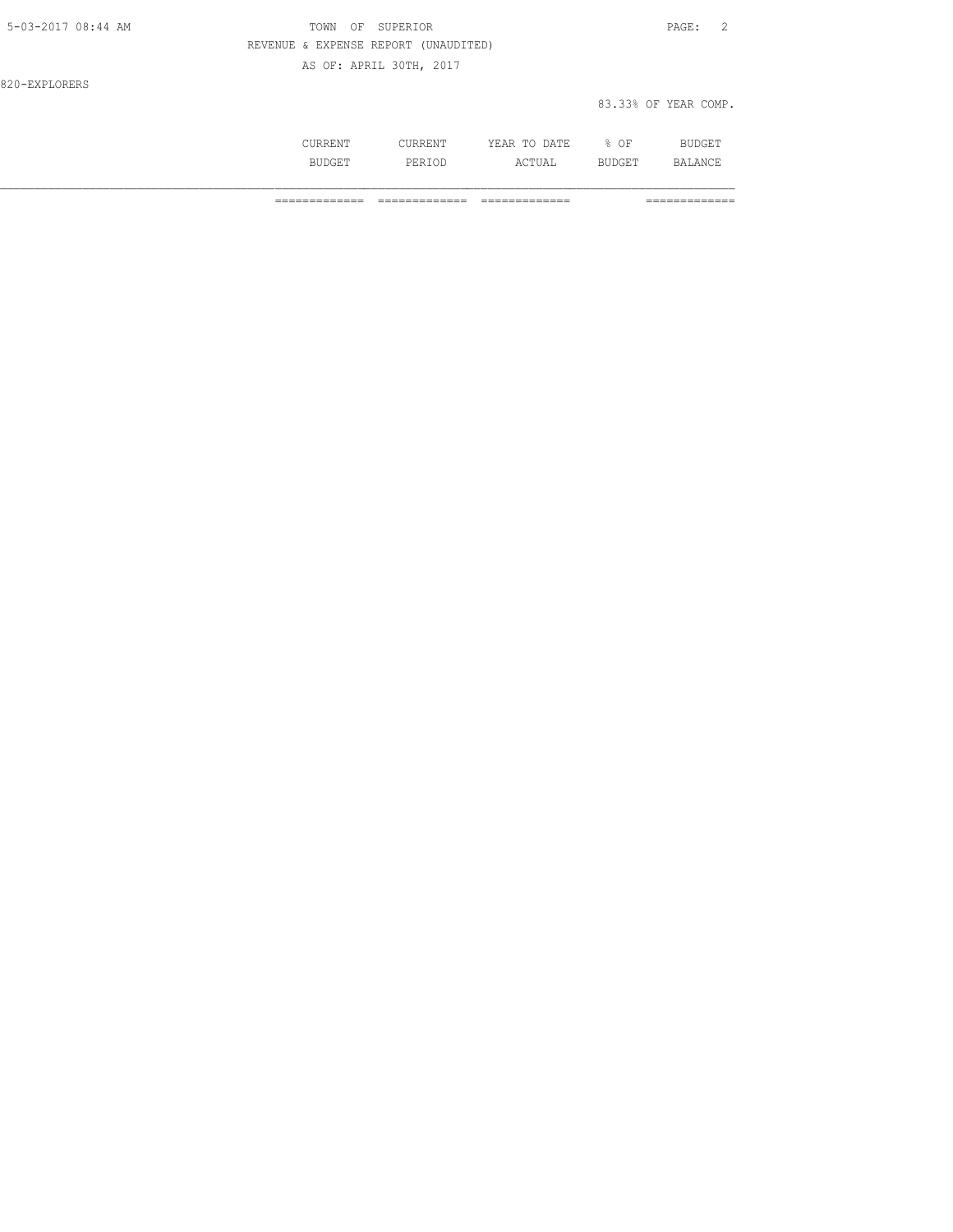| 5-03-2017 08:44 AM |  |
|--------------------|--|
|                    |  |

830-TOYS FOR TOTS

## TOWN OF SUPERIOR **Example 2017** PAGE: 1 REVENUE & EXPENSE REPORT (UNAUDITED) AS OF: APRIL 30TH, 2017

| NON-DEPARTMENTAL                   |               |                                                                          | 83.33% OF YEAR COMP. |
|------------------------------------|---------------|--------------------------------------------------------------------------|----------------------|
|                                    | <b>BUDGET</b> | CURRENT CURRENT YEAR TO DATE % OF BUDGET<br>PERIOD ACTUAL BUDGET BALANCE |                      |
| REVENUES                           |               |                                                                          |                      |
| GRANTS                             |               |                                                                          |                      |
| 830-00-4600 OTHER REVENUE          |               | $0.00$ 0.00 1,123.30 0.00 ( 1,123.30)                                    |                      |
| SUBTOTAL GRANTS                    | 0.00          | $0.00$ 1,123.30 0.00 ( 1,123.30)                                         |                      |
| <b>TOTAL REVENUES</b>              |               | $0.00$ $0.00$ $1,123.30$ $0.00$ $1,123.30)$                              |                      |
| EXPENDITURES                       |               |                                                                          |                      |
| SUPPLIES                           |               |                                                                          |                      |
| 830-00-5299 OPERATING SUPPLIES     |               | $0.00$ $0.00$ $2,220.74$ $0.00$ $(2,220.74)$                             |                      |
| SUBTOTAL SUPPLIES                  | 0.00          | $0.00$ 2,220.74 0.00 ( 2,220.74)                                         |                      |
| TOTAL EXPENDITURES                 |               | $0.00$ $0.00$ $2,220.74$ $0.00$ $(2,220.74)$                             |                      |
| REVENUES OVER/(UNDER) EXPENDITURES |               | $0.00$ $0.00$ $(1,097.44)$ $1,097.44$                                    |                      |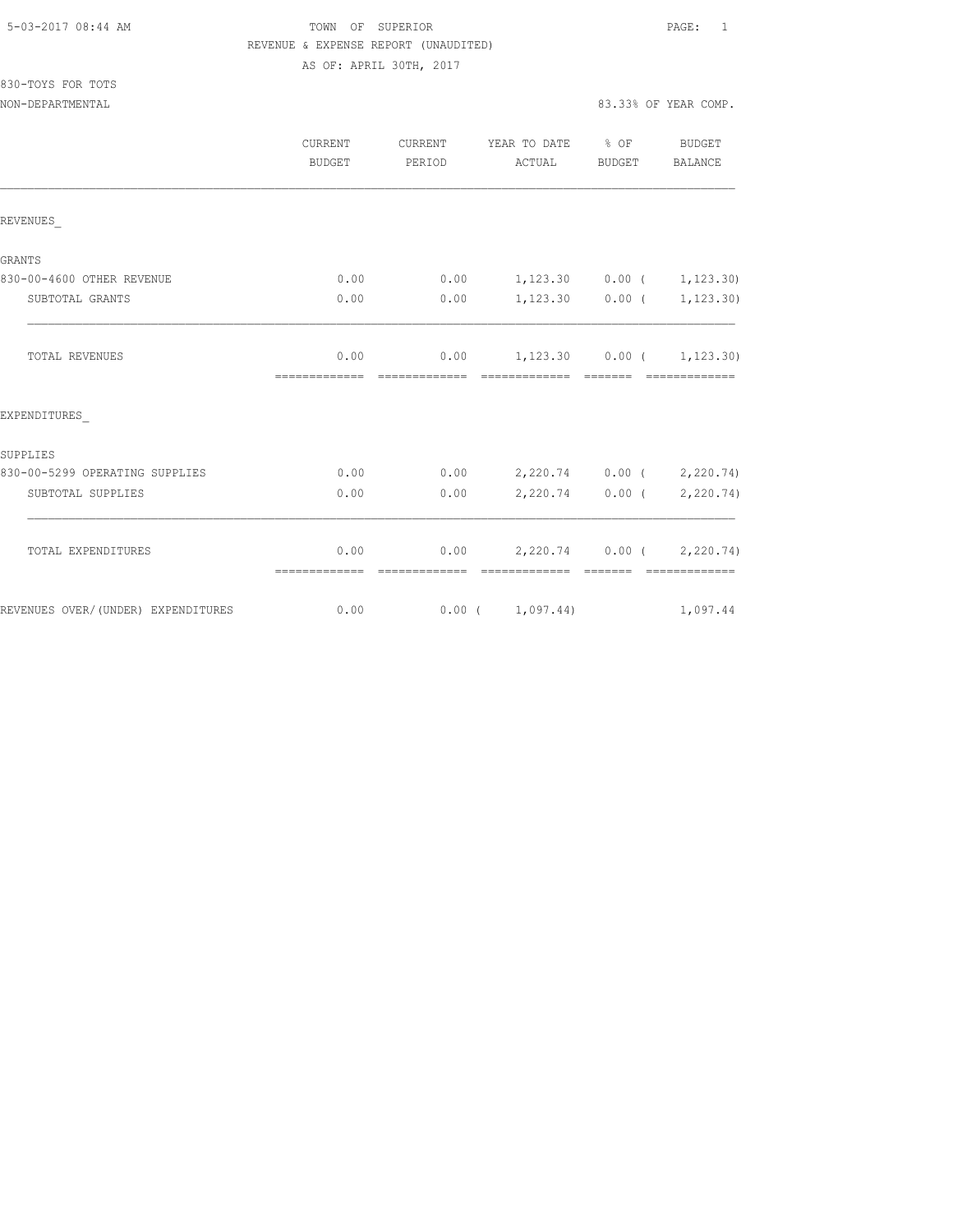## 5-03-2017 08:44 AM TOWN OF SUPERIOR PAGE: 2 REVENUE & EXPENSE REPORT (UNAUDITED) AS OF: APRIL 30TH, 2017

830-TOYS FOR TOTS

83.33% OF YEAR COMP.

|                                    | CURRENT<br><b>BUDGET</b> | CURRENT<br>PERIOD | YEAR TO DATE<br>ACTUAL | $8$ OF<br><b>BUDGET</b> | BUDGET<br><b>BALANCE</b> |
|------------------------------------|--------------------------|-------------------|------------------------|-------------------------|--------------------------|
|                                    |                          |                   |                        |                         |                          |
| FUND TOTAL REVENUES                | 0.00                     | 0.00              | 1,123.30               | $0.00$ (                | 1, 123.30)               |
| FUND TOTAL EXPENDITURES            | 0.00                     | 0.00              | 2,220.74               | 0.00                    | 2, 220.74                |
| REVENUES OVER/(UNDER) EXPENDITURES | 0.00                     | 0.00(             | 1,097.44)              |                         | 1,097.44                 |
|                                    |                          |                   |                        |                         |                          |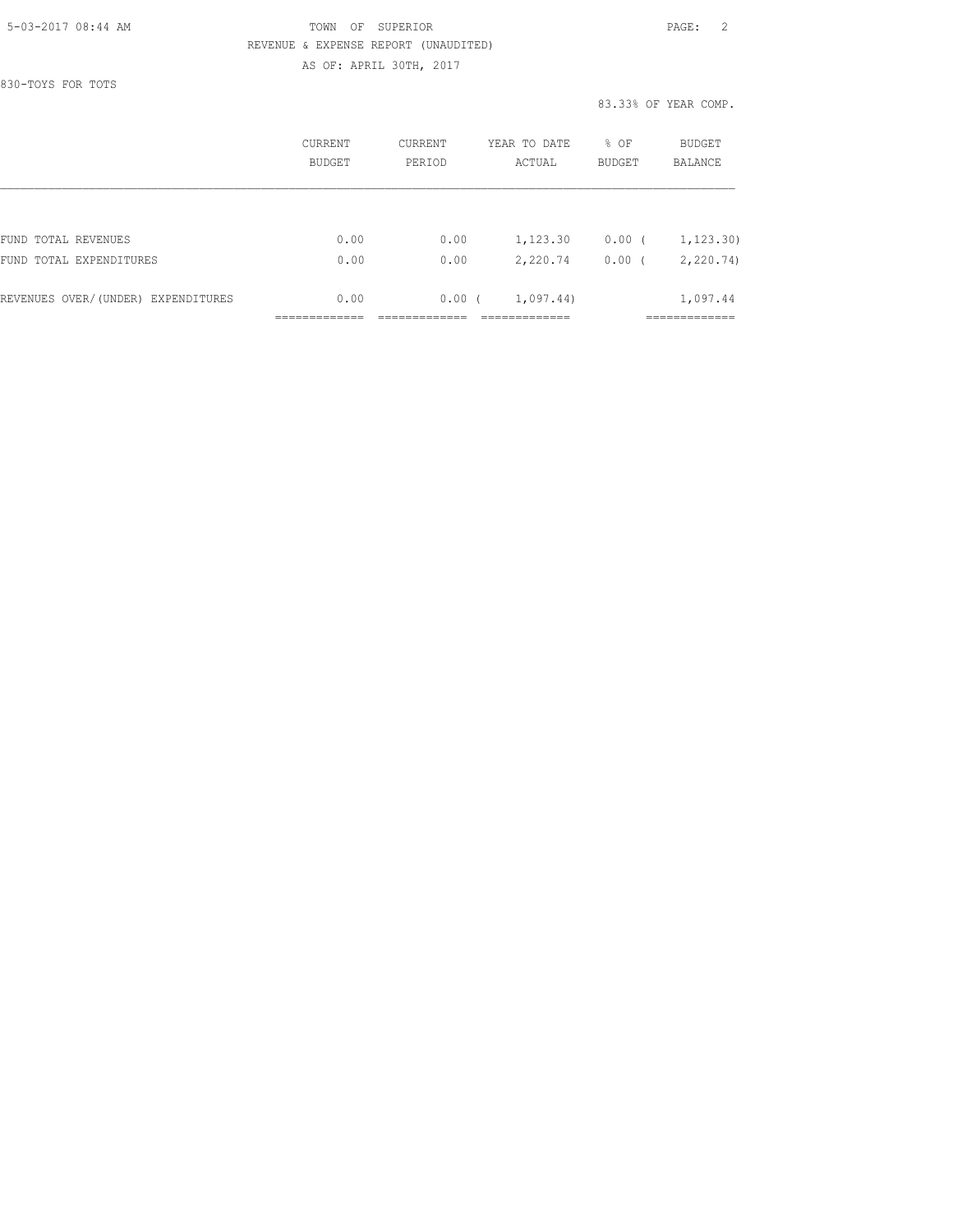|                          | =============                        | ------------------------------- |                       | <b>BEEFEE</b> | =============        |
|--------------------------|--------------------------------------|---------------------------------|-----------------------|---------------|----------------------|
| NON-OPERATING            |                                      |                                 |                       |               |                      |
| SUPPLIES                 |                                      |                                 |                       |               |                      |
| EXPENDITURES             |                                      |                                 |                       |               |                      |
|                          |                                      |                                 |                       |               |                      |
|                          | BUDGET                               | PERIOD                          | ACTUAL BUDGET BALANCE |               |                      |
|                          | <b>CURRENT</b>                       | CURRENT                         | YEAR TO DATE % OF     |               | <b>BUDGET</b>        |
| NON-DEPARTMENTAL         |                                      |                                 |                       |               | 83.33% OF YEAR COMP. |
| 840-GENERAL FIXED ASSETS |                                      |                                 |                       |               |                      |
|                          |                                      | AS OF: APRIL 30TH, 2017         |                       |               |                      |
|                          | REVENUE & EXPENSE REPORT (UNAUDITED) |                                 |                       |               |                      |
| 5-03-2017 08:44 AM       |                                      | TOWN OF SUPERIOR                |                       |               | PAGE: 1              |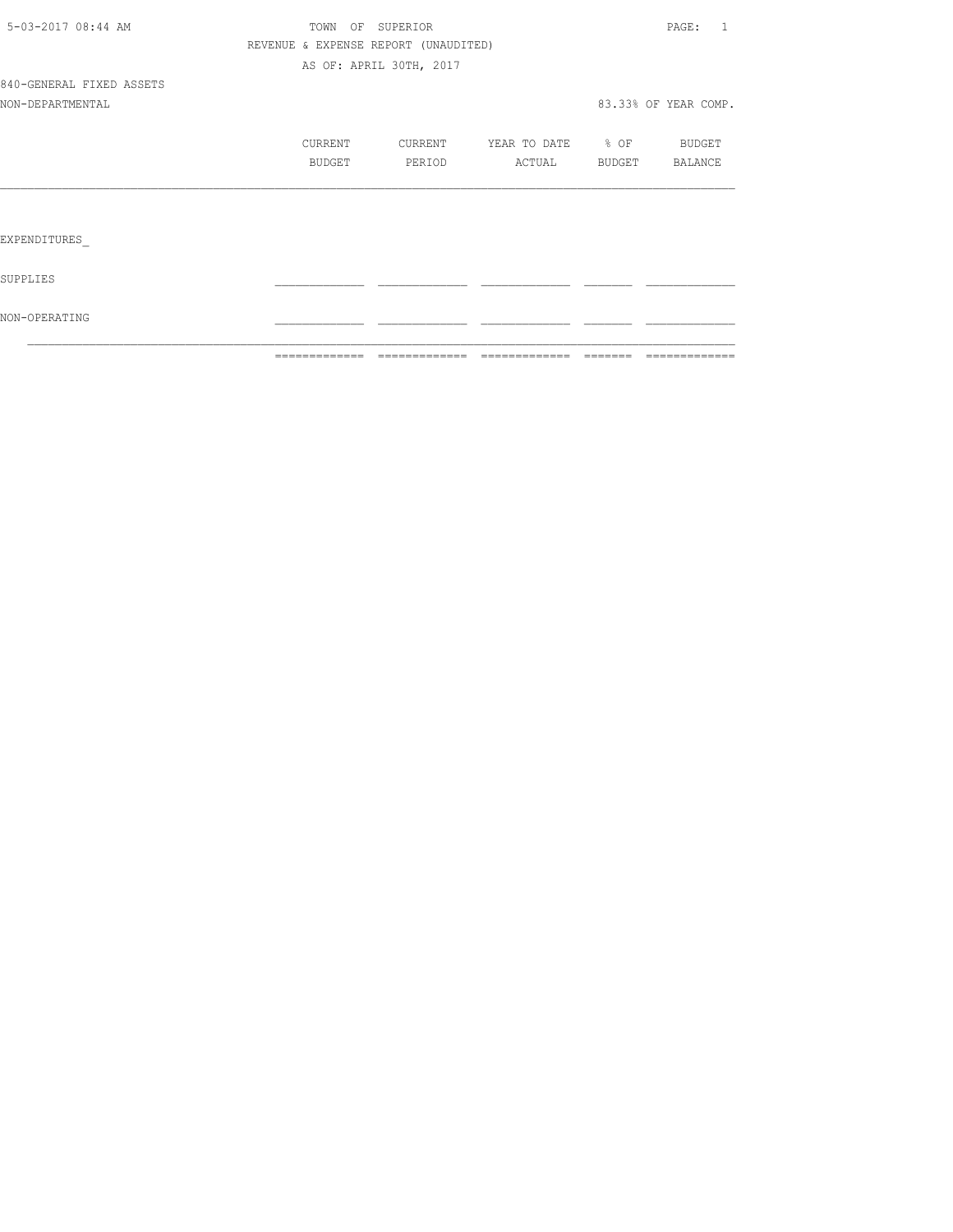| 5-03-2017 08:44 AM       | TOWN OF SUPERIOR                     | PAGE: 2              |
|--------------------------|--------------------------------------|----------------------|
|                          | REVENUE & EXPENSE REPORT (UNAUDITED) |                      |
|                          | AS OF: APRIL 30TH, 2017              |                      |
| 840-GENERAL FIXED ASSETS |                                      |                      |
|                          |                                      | 83.33% OF YEAR COMP. |

| .       | <b>Imre</b><br>----<br>----- | ΟF<br>- | --- |
|---------|------------------------------|---------|-----|
| التاقيا | .                            |         |     |

============= ============= ============= =============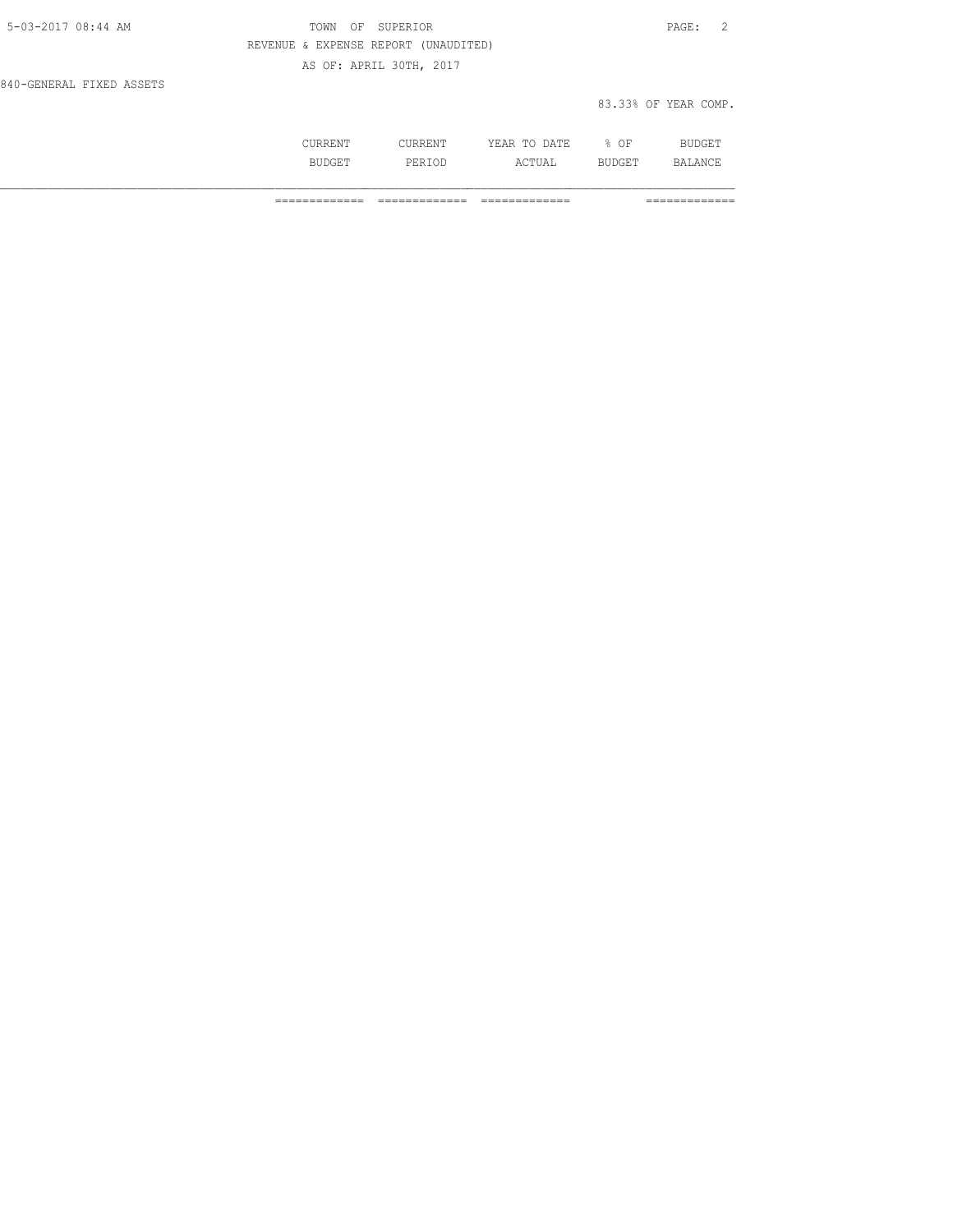| 5-03-2017 08:44 AM   | OF<br>SUPERIOR<br>TOWN | PAGE:                                |              |        |                      |
|----------------------|------------------------|--------------------------------------|--------------|--------|----------------------|
|                      |                        | REVENUE & EXPENSE REPORT (UNAUDITED) |              |        |                      |
|                      |                        | AS OF: APRIL 30TH, 2017              |              |        |                      |
| 850-GENERAL L/T DEBT |                        |                                      |              |        |                      |
| NON-DEPARTMENTAL     |                        |                                      |              |        | 83.33% OF YEAR COMP. |
|                      | CURRENT                | CURRENT                              | YEAR TO DATE | $8$ OF | BUDGET               |
|                      | <b>BUDGET</b>          | PERIOD                               | ACTUAL       | BUDGET | BALANCE              |
|                      |                        |                                      |              |        |                      |
|                      |                        |                                      |              |        |                      |
| EXPENDITURES         |                        |                                      |              |        |                      |

 ${\tt SUPPLIES}$ 

============= ============= ============= ======= =============